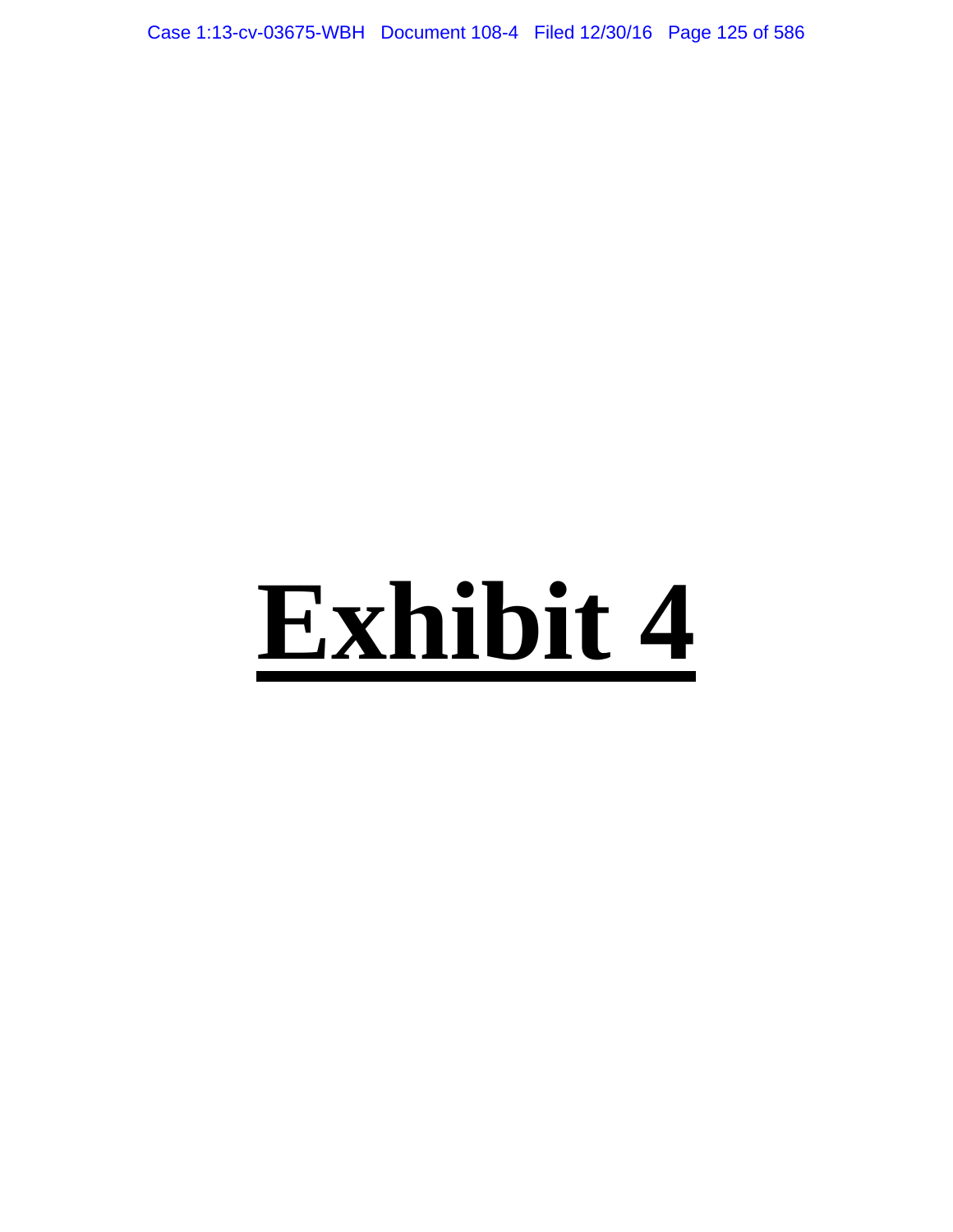|                |                        | Page 1                                     |
|----------------|------------------------|--------------------------------------------|
| $\mathbf{1}$   |                        | IN THE UNITED STATES DISTRICT COURT        |
|                |                        | FOR THE NORTHERN DISTRICT OF GEORGIA       |
| $\overline{a}$ |                        | ATLANTA DIVISION                           |
| $\mathbf{3}$   |                        |                                            |
|                | UNITED STATES OF       |                                            |
| 4              | AMERICA,               | Deposition of:                             |
|                |                        |                                            |
| 5              | Plaintiff,             | AMY K. EICHNER, PH.D.                      |
|                |                        |                                            |
| 6              | VS.                    |                                            |
|                |                        | Civil No.                                  |
| 7              | UNDETERMINED           | $1:13-cv-13675-WBH-JCF$                    |
|                | QUANTITIES OF          |                                            |
| 8              | 1,3-DIMETHYLAMYLAMINE  |                                            |
|                | HCL (DMAA),            |                                            |
| 9              |                        |                                            |
|                | Defendant,             |                                            |
| 10             |                        |                                            |
|                | <b>AND</b>             |                                            |
| 11             |                        |                                            |
|                | HI-TECH                |                                            |
| 12             | PHARMACEUTICALS, INC., |                                            |
|                | and JARED WHEAT,       |                                            |
| 13             |                        |                                            |
|                | Claimants.             |                                            |
| 14             |                        |                                            |
| 15             |                        |                                            |
| 16             | Job No. 116738         |                                            |
| 17             |                        |                                            |
| 18             |                        | December 14, 2016 * 9:12 a.m.              |
| 19             |                        |                                            |
| 20             |                        | Location: Kirton & McConkie                |
| 21             |                        | 36 S. State Street, Suite 1900             |
| 22             |                        | Salt Lake City, Utah 84111                 |
| 23             |                        |                                            |
| 24             |                        | Reporter: Ann Fleming, RPR                 |
| 25             |                        | Notary Public in and for the State of Utah |

Case 1:13-cv-03675-WBH Document 108-4 Filed 12/30/16 Page 126 of 586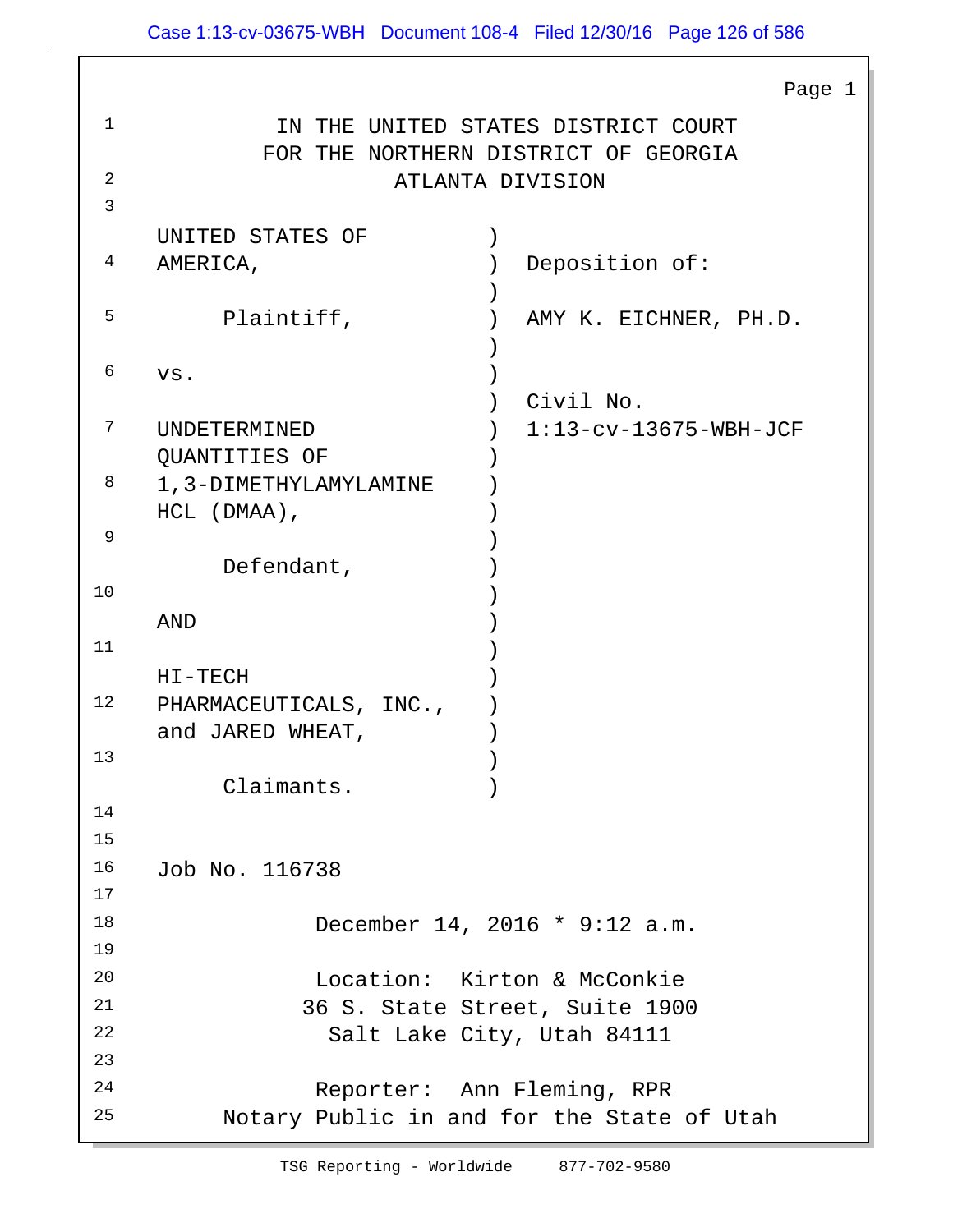# Case 1:13-cv-03675-WBH Document 108-4 Filed 12/30/16 Page 127 of 586

| Page 2                                                                                                                                                                                                                                                                                                                                                                                                                                                                                                                                                                                                                                                                                                                                                                                            | Page 3                                                                                                                                                                                                                                                                                                                                                                                                                                                                                                                                                                                                                                                                                                                                                                                                                                                                                                                                                                                                                                                          |
|---------------------------------------------------------------------------------------------------------------------------------------------------------------------------------------------------------------------------------------------------------------------------------------------------------------------------------------------------------------------------------------------------------------------------------------------------------------------------------------------------------------------------------------------------------------------------------------------------------------------------------------------------------------------------------------------------------------------------------------------------------------------------------------------------|-----------------------------------------------------------------------------------------------------------------------------------------------------------------------------------------------------------------------------------------------------------------------------------------------------------------------------------------------------------------------------------------------------------------------------------------------------------------------------------------------------------------------------------------------------------------------------------------------------------------------------------------------------------------------------------------------------------------------------------------------------------------------------------------------------------------------------------------------------------------------------------------------------------------------------------------------------------------------------------------------------------------------------------------------------------------|
| $\mathbf{1}$<br><b>APPEARANCES</b><br>$\sqrt{2}$<br>FOR THE PLAINTIFF:<br>3<br>Claude Scott<br>UNITED STATES DEPARTMENT OF JUSTICE<br>4<br>450 5th Street, N.W.                                                                                                                                                                                                                                                                                                                                                                                                                                                                                                                                                                                                                                   | $1\,$<br>INDEX<br>$\,2$<br>AMY K. EICHNER, PH.D.<br>PAGE<br>$\mathsf 3$<br>Examination by Mr. Marck<br>5<br>$\bf{4}$<br>Examination by Mr. Scott<br>165<br>5<br>6                                                                                                                                                                                                                                                                                                                                                                                                                                                                                                                                                                                                                                                                                                                                                                                                                                                                                               |
| Washington, DC 20530<br>(Appearing via telephone)<br>5<br>6<br>7<br>FOR THE DEFENDANT:<br>8<br>David Marck<br>9<br><b>EPSTEIN BECKER &amp; GREEN</b><br>One Gateway Center<br>10<br>Newark, New Jersey 07102<br>11<br>12<br>FOR USADA AND THE DEPONENT:<br>13<br>Kevin Koons<br>14<br>KROGER, GARDIS & REGAS<br>111 Monument Circle<br>15<br>Indianapolis, Indiana 46204<br>16<br>17<br>18<br>19<br>20<br>21<br>22<br>23<br>24<br>25                                                                                                                                                                                                                                                                                                                                                              | $\overline{7}$<br>EXHIBITS<br>8<br><b>NUMBER</b><br><b>DESCRIPTION</b><br>PAGE<br>9<br>EXHIBIT 1 April 2011 Email Chain and Consulting<br>65<br>10<br>Agreement<br>11<br>EXHIBIT 2 November-October 2010 Email Chain,<br>73<br>NDI's<br>12<br>EXHIBIT 3 December 2010 Email Chain,<br>82<br>13<br>Methylhexaneamine<br>14<br>EXHIBIT 4 December 2010 Email Chain,<br>87<br>Methylhexaneamine<br>15<br>EXHIBIT 5 October 2010 Email, Geranium Oil<br>91<br>16<br>EXHIBIT 6 Undated Email, Geranium Oil<br>92<br>17<br>EXHIBIT 7 November 2010 Email, Follow-Up From<br>94<br>18<br>Geranium Oil Testing Conversation<br>19<br>EXHIBIT 8 January 2011 Email Chain, Geranium Oil<br>97<br>Project<br>20<br>EXHIBIT 9 March-April 2011 Email Chain, Update<br>100<br>21<br>on Pelargonium and Preliminary Report<br>22<br>EXHIBIT 10 October 2010-April 2011 Email Chain,<br>102<br>Methylhexaneamine and NDIs<br>23<br>EXHIBIT 11 Pelargonium Oil and Methyl Hexaneamine<br>108<br>24<br>Article<br>25<br>EXHIBIT 12 May-June 2011 Email Chain, Numbers for<br>113 |
| Page 4                                                                                                                                                                                                                                                                                                                                                                                                                                                                                                                                                                                                                                                                                                                                                                                            | Page 5                                                                                                                                                                                                                                                                                                                                                                                                                                                                                                                                                                                                                                                                                                                                                                                                                                                                                                                                                                                                                                                          |
| $\mathbf{1}$<br>EXHIBIT 13 May-June 2011 Email Chain, Numbers for<br>123<br>2<br>Jack3d Distribution<br>3<br>EXHIBIT 14 January 2012 Email, Forthane Once<br>125<br>Marketed as a Drug<br>4<br>EXHIBIT 15 January 2012 Email Chain, From Jim at<br>127<br>5<br>FRL re Dr. Oz Show Air Date-Dangerous<br>Supplements<br>6<br>EXHIBIT 16 February 2012 Email Chain, Commercial<br>129<br>7<br>Geranium Oils                                                                                                                                                                                                                                                                                                                                                                                         | $\mathbf{1}$<br>AMY K. EICHNER, PH.D.<br>2<br><b>PROCEEDINGS</b><br>3<br>4<br>AMY K. EICHNER, PH.D.,<br>5<br>called as a witness, being first sworn,<br>6<br>was examined and testified as follows:<br>7<br>8<br><b>EXAMINATION</b>                                                                                                                                                                                                                                                                                                                                                                                                                                                                                                                                                                                                                                                                                                                                                                                                                             |
| 8<br>137<br>EXHIBIT 17 April 2012 Email Chain, FDA Warning<br>Letter<br>9<br>141<br>EXHIBIT 18 May 2012 Email Chain, Stimulant<br>10<br>Marketed as "Natural" in Sports<br>Supplement Actually of Synthetic<br>11<br>Origin<br>12<br>EXHIBIT 19 May 2012 Email Chain, Embargoed Paper<br>145<br>13<br>153<br>EXHIBIT 20 Research Article 1,3 DMAA in<br>Supplements and Geranium Products:<br>14<br>Natural or Synthetic?<br>15<br>EXHIBIT 21 May 2012 Email Chain, Zhang, et al.,<br>158<br>Drug Test Analysis (2012)<br>16<br>159<br>EXHIBIT 22 October 2010-May 2011 Email Chain,<br>17<br><b>NDIs</b><br>18<br>EXHIBIT 23 August 2012 Email Chain, DMAA Analysis 161<br>19<br>EXHIBIT 24 February-March 2013 Email Chain,<br>161<br>Nrococlaurine Project<br>20<br>21<br>22<br>23<br>24<br>25 | 9<br>BY MR. MARCK:<br>10<br>Q. Good morning, Dr. Eichner, my name is<br>11<br>David Marck. I represent Hi-Tech Pharmaceuticals and<br>12<br>Jared Wheat in the case that is captioned "United<br>13<br>States of America versus Undetermined Quantities" of a<br>$1\,4$<br>chemical I'm going to refer to as DMAA. You may also<br>$15$<br>know it as methylhexaneamine, but even if I'm going to<br>16<br>be quoting from a document, I'm probably going to be<br>17<br>using DMAA because it's easier for me, you, the<br>$1\,8$<br>reporter. The other defendants are Hi-Tech, like I<br>19<br>said, and Jared Wheat. And have you ever been deposed<br>20<br>before?<br>21<br>A. No.<br>22<br>Okay. So you're not familiar with the<br>О.<br>23<br>procedure, so we'll go through it in detail. I will<br>24<br>need oral answers, not gestures or nods of the head,<br>25<br>otherwise the court reporter can't figure out what                                                                                                                            |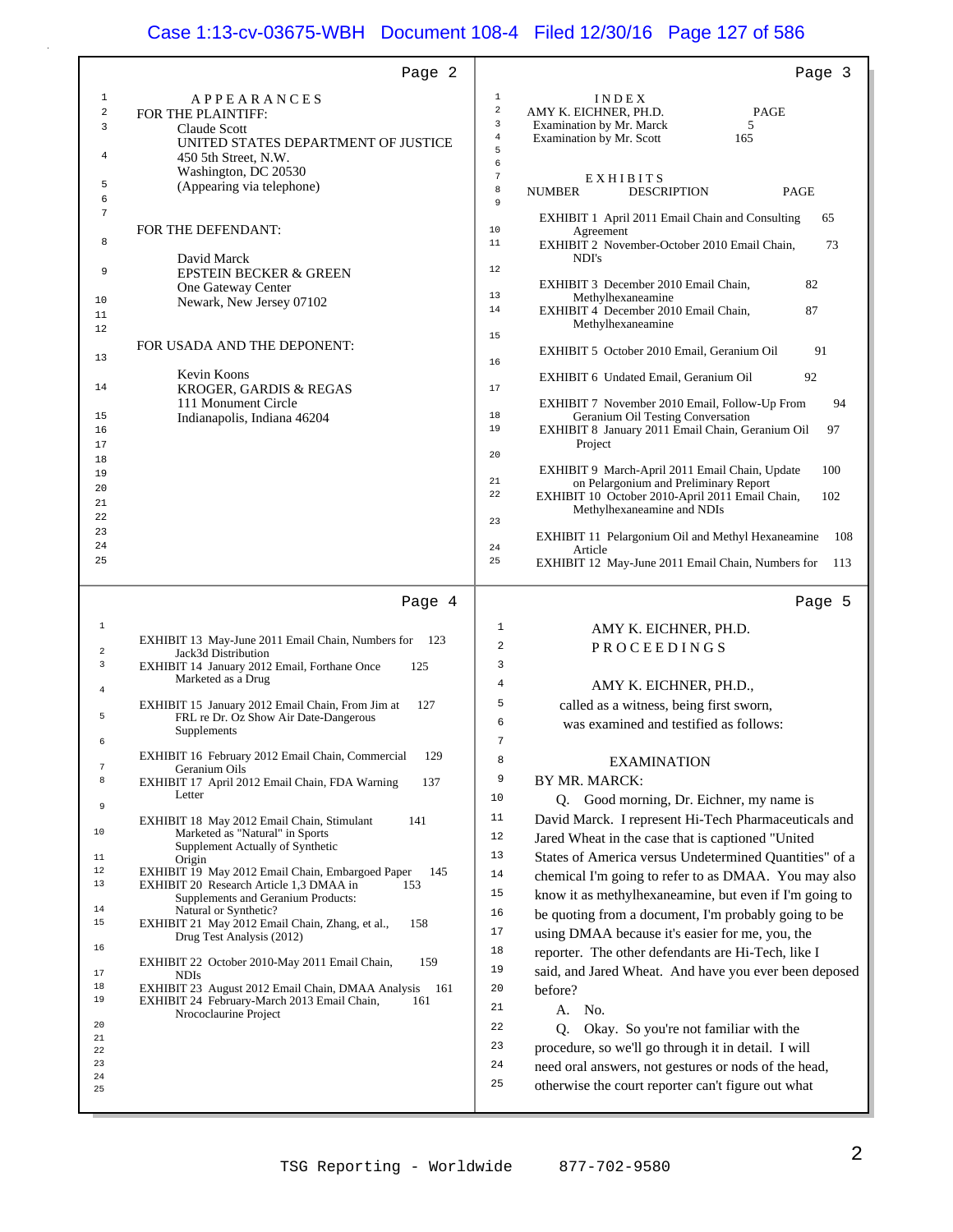|          | Page 6                                                    | Page 7                                                        |
|----------|-----------------------------------------------------------|---------------------------------------------------------------|
| 1        | AMY K. EICHNER, PH.D.                                     | $\mathbf{1}$<br>AMY K. EICHNER, PH.D.                         |
| 2        | you're actually trying to say and the record won't        | $\sqrt{2}$<br>instructions?                                   |
| 3        | reflect it. If you have not understood my question,       | 3<br>Yes.<br>А.                                               |
| $\bf{4}$ | please ask me to repeat it; otherwise, I'm going to       | $\overline{4}$<br>All right. Would you state your full<br>Q.  |
| 5        | assume you heard and understood it. And if you need me    | 5<br>name, please?                                            |
| 6        | to rephrase something because it's unclear, please do     | 6<br>Amy Kristine Eichner.<br>А.                              |
| 7        | so. I'll be happy to figure out a way that makes it       | $\overline{7}$<br>What's your home address?<br>Q.             |
| 8        | easier for you to understand.                             | 8<br>3050 East Deer Hollow Drive in Sandy,<br>А.              |
| 9        | Are you taking any medication or anything                 | 9<br>Utah.                                                    |
| 10       | else that would interfere with your ability to            | 10<br>And your business address?<br>Q.                        |
| 11       | understand my questions today?                            | 11<br>A. U.S. Anti-Doping Agency, and that is 5555            |
| 12       | A. No.                                                    | 12<br>Tech Center Drive, Suite 200 in Colorado Springs,       |
| 13       | Anything that would interfere with your<br>Q <sub>r</sub> | 13<br>Colorado.                                               |
| 14       | ability to remember past events?                          | 14<br>Q. Right. Just for my own edification, do               |
| 15       | A. No.                                                    | 15<br>you ever go to that office?                             |
| 16       | Q. Okay. Now, your counsel may interpose                  | 16<br>Yes.<br>A.                                              |
| 17       | objections, as will counsel for the government, but you   | 17<br>Q. Wasn't sure how it worked. Did you meet              |
| 18       | must answer unless you're instructed not to by your       | 18<br>with anyone to prepare for this deposition.             |
| 19       | counsel. Anytime you want to take a break, that's         | 19<br>A. Not in person, just -- well, yesterday we            |
| 20       | fine. If there's a question pending, please just let      | 20<br>met.                                                    |
| 21       | me know and I ask that you answer the question fully      | 21<br>And anything you said with counsel, I<br>O.             |
| 22       | and then we can take a break. I mean, if you need to      | 22<br>don't need to -- sorry, didn't mean to talk over you,   |
| 23       | take a break every half an hour, that's fine, whatever,   | 23<br>but I don't need to hear any of your protected          |
| 24       | it doesn't matter to me. Do you understood the            | 24<br>conversations. But you've not met with anybody else     |
| 25       | questions -- excuse me, do you understand the             | 25<br>besides your attorneys?                                 |
|          |                                                           |                                                               |
|          |                                                           |                                                               |
|          | Page 8                                                    | Page 9                                                        |
| 1        |                                                           |                                                               |
| 2        | AMY K. EICHNER, PH.D.                                     | 1<br>AMY K. EICHNER, PH.D.<br>2                               |
| 3        | A. Correct.                                               | sources or treatises or anything like that, any<br>3          |
| 4        | Q. Besides your attorneys, does anybody else              | scientific background kind of documents. I just tried<br>4    |
| 5        | even know you're appearing, say, besides your family or   | to refresh my memory on the paper that is the subject<br>5    |
| 6        | something like that?                                      | of this, the 2012 ElSohly paper?<br>6                         |
| 7        | A. Not that I'm aware.                                    | Q. Have you ever been a party to a litigation<br>7            |
| 8        | Q. Anybody at USADA know you're here?                     | or as a defendant or a plaintiff?<br>8                        |
| 9        | A. So I know Dr. Bowers is aware --<br>Q.                 | A. Only in college when I went to small<br>9<br>claims court. |
| 10       | Right.<br>-- of the subpoena, but I don't believe<br>А.   | 10<br>That's fine.<br>Q.                                      |
| 11       | he's aware that a deposition is taking place today.       | 11<br>Does that count?<br>А.                                  |
| 12       | Q. Okay. Did you review any documents to get              | 12<br>It does count, but I'm not concerned with<br>Q.         |
| 13       | ready for today?                                          | 13<br>that stuff.                                             |
| 14       | Yes.<br>А.                                                | 14<br>Okay.<br>А.                                             |
| 15       | Such as?<br>Q.                                            | 15<br>Have you ever been convicted of a crime?<br>Q.          |
| 16       | The documents that we produced for you.<br>А.             | 16<br>A.<br>No.                                               |
| 17       | Anything else in addition to that?<br>Q.                  | 17<br>Speaking of college, where did you go to<br>Q.          |
| 18       | There were always documents that were not<br>А.           | 18<br>college?                                                |
| 19       | related to this case that were reviewed.                  | 19<br>University of Minnesota.<br>А.                          |
| 20       | Q.<br>Okay.                                               | 20<br>I was actually just in Saint Paul<br>Q.                 |
| 21       | We determined that they weren't related.<br>А.            | 21<br>yesterday transferring here. When was that?             |
| 22       | You mean to do a responsive/non-responsive<br>Q.          | 22<br>From 1993 to '96.<br>А.                                 |
| 23       | check on them?                                            | 23<br>And what was your degree in?<br>Q.                      |
| 24       | A. Correct.                                               | 24<br>Psychology.<br>А.                                       |
| 25       | Gotcha. Did you consult any reference<br>Q.               | 25<br>And did you have a minor?<br>Q.                         |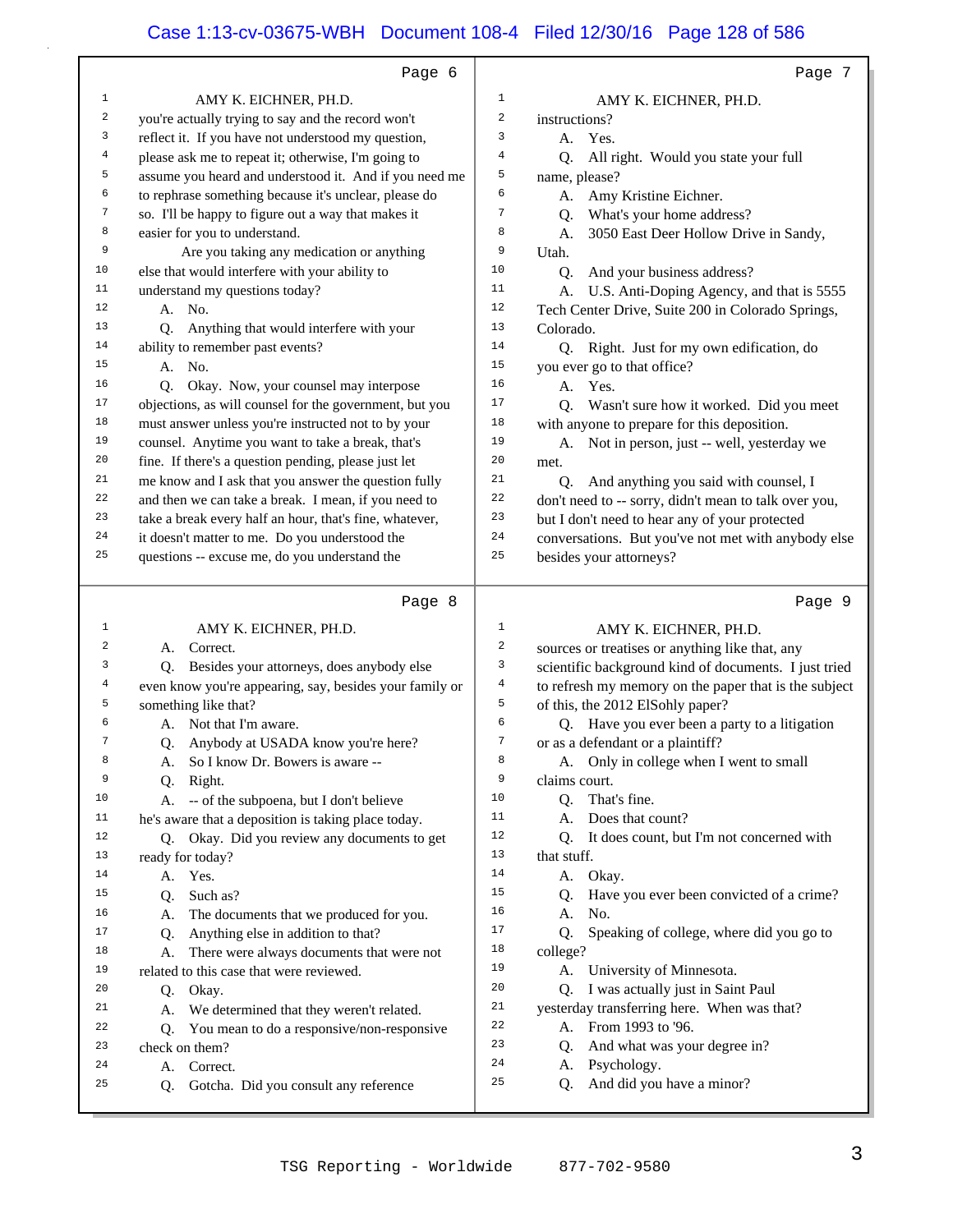|          | Page 10                                                                                     |                         | Page 11                                                                                                   |
|----------|---------------------------------------------------------------------------------------------|-------------------------|-----------------------------------------------------------------------------------------------------------|
| 1        | AMY K. EICHNER, PH.D.                                                                       | $\mathbf{1}$            | AMY K. EICHNER, PH.D.                                                                                     |
| 2        | A. Not technically. I was one credit short                                                  | $\overline{\mathbf{c}}$ | A. It was a post-doctoral fellowship, which                                                               |
| 3        | of a degree in physiology as well, but it doesn't                                           | 3                       | is common after you do a Ph.D. It's kind of like the                                                      |
| 4        | count.                                                                                      | $\overline{4}$          | next career step.                                                                                         |
| 5        | Q. Double major?                                                                            | 5                       | Q. How long did that take?                                                                                |
| 6        | Yeah. It doesn't count as a minor.<br>А.                                                    | 6                       | I was only there for one year.<br>А.                                                                      |
| 7        | Gotcha. And that was a BS, I assume,<br>O.                                                  | $\sqrt{ }$              | Did you get anything as far as a degree,<br>Q.                                                            |
| 8        | right, in psychology?                                                                       | 8                       | certificate, any of that kind of stuff?                                                                   |
| 9        | A. Bachelor of Arts, actually. Psychology                                                   | 9                       | It's just a job.<br>А.                                                                                    |
| 10       | was considered a BA.                                                                        | 10                      | Just a job to put on further research,<br>Q <sub>1</sub>                                                  |
| 11       | Q. Okay. And I understand you have a Ph.D.                                                  | 11                      | right?                                                                                                    |
| 12       | in neuroscience from Australian National University; is                                     | 12                      | Uh-huh (affirmative).<br>А.                                                                               |
| 13       | that correct?                                                                               | 13                      | What was the focus when you were there?<br>Q <sub>1</sub>                                                 |
| 14       | A. Correct.                                                                                 | 14                      | At Harvard?<br>A.                                                                                         |
| 15       | Q. And how long did it take you to get that?                                                | 15                      | Yes.<br>Q.                                                                                                |
| 16       | What was the scope of the studies as far as the                                             | 16                      | A. I continued my thesis studies basically on                                                             |
| 17       | timeline was?                                                                               | 17                      | the retina.                                                                                               |
| 18       | A. About four years.                                                                        | 18                      | Q. Can you elaborate a little bit?                                                                        |
| 19       | Q. Was that all done in Australia?                                                          | 19                      | Sure. So my degree was focused mainly on<br>А.                                                            |
| 20       | A. Uh-huh (affirmative). All of it was done                                                 | 20                      | physical processing, so the retina is basically an                                                        |
| 21       | in Australia.                                                                               | 21                      | analog to digital converter, so my thesis was                                                             |
| 22       | Q. Any other degrees?                                                                       | 22                      | evaluating the synaptic transmission between the layers                                                   |
| 23       | A. No.                                                                                      | 23                      | of neurons in the retina.                                                                                 |
| 24       | Q. Now, I note that you did some research at                                                | 24                      | Q. And do you feel that your current work                                                                 |
| 25       | Harvard. Can you elaborate a little bit?                                                    | 25                      | actually has anything to do with that now or no?                                                          |
|          | Page 12                                                                                     |                         | Page 13                                                                                                   |
|          |                                                                                             |                         |                                                                                                           |
| 1        |                                                                                             | 1                       | AMY K. EICHNER, PH.D.                                                                                     |
| 2        | AMY K. EICHNER, PH.D.<br>A. No.                                                             | 2                       | Q. And what does that actually consist of?                                                                |
| 3        | Okay. That's what I thought, too. I<br>Q.                                                   | 3                       | A. I have varied roles in the organization.                                                               |
| 4        | wasn't sure maybe I missed a connection.                                                    | 4                       | My primary role is to provide advice to athletes about                                                    |
| 5        | A. No.                                                                                      | 5                       | whether a substance is prohibited or not. Basically I                                                     |
| 6        | Okay. Do you have any background in<br>Q.                                                   | 6                       | help them understand the prohibited list. The                                                             |
| 7        | botany?                                                                                     | $\boldsymbol{7}$        | prohibited list that WADA publishes is filled with                                                        |
| 8        | No.<br>А.                                                                                   | 8                       | chemical compounds and names that might not be familiar                                                   |
| 9        | Chemistry?<br>Q.                                                                            | 9                       | to your average person, so I help athletes understand                                                     |
| 10       | A little bit in chemistry, but I am not a<br>А.                                             | 10                      | how and where they might encounter prohibited                                                             |
| 11       | chemist.                                                                                    | 11                      | substances. So I do this by talking to them on the                                                        |
| 12       | Q. Can you elaborate a little bit like where                                                | 12                      | phone; I do this by responding to email inquiries; and                                                    |
| 13       | that came from? Is it part of your Ph.D. studies or                                         | 13                      | I also assist in running Global Drug Reference Online,                                                    |
| 14       | something you've learned since then?                                                        | 14                      | which is an online database that provides the                                                             |
| 15       | A. It was part of my undergraduate courses                                                  | 15                      | anti-doping status for medications.                                                                       |
| 16       | and, you know, some chemical principles and principles                                      | 16                      | Q. Do you speak directly with the athletes?                                                               |
| 17       | of chemistry come into play in my field of                                                  | 17                      | They actually call you on the phone?                                                                      |
| 18       | neuroscience, but I am not a chemist in the traditional                                     | 18                      | Sometimes, yes.<br>A.                                                                                     |
| 19       | sense of synthesizing, analyzing chemical compounds.                                        | 19                      | Interesting. Now, how long have you had<br>Q.                                                             |
| 20       | Q. Like not spending time in a lab and things                                               | 20                      | this role at USADA?                                                                                       |
| 21       | like that?                                                                                  | 21                      | A. You know, I'd have to check my CV, but a                                                               |
| 22       | Correct.<br>А.                                                                              | 22                      | couple years. So my title has changed since 2009.                                                         |
| 23       | What's your current position?<br>Q.                                                         | 23                      | That's when I joined USADA. But my overall position                                                       |
| 24<br>25 | I am the special advisor on drugs and<br>А.<br>supplements for the U.S. Anti-Doping Agency. | 24<br>25                | hasn't really changed. My responsibilities have always<br>been assisting with therapeutic use exemptions, |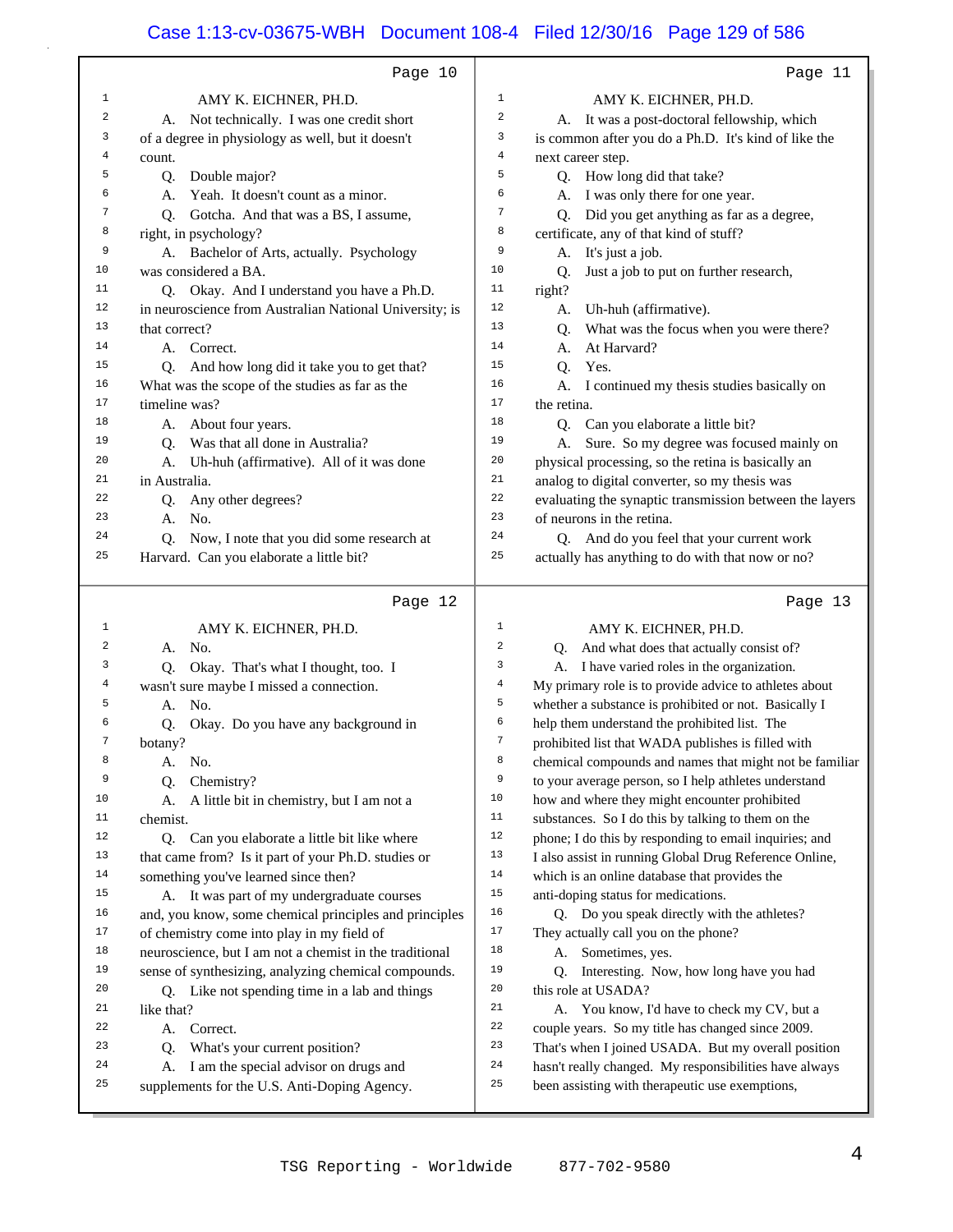|                  | Page 14                                                   |                                                                                                                     | Page 15 |
|------------------|-----------------------------------------------------------|---------------------------------------------------------------------------------------------------------------------|---------|
| $\mathbf{1}$     | AMY K. EICHNER, PH.D.                                     | $\mathbf{1}$<br>AMY K. EICHNER, PH.D.                                                                               |         |
| 2                | assisting on Global Drug Reference Online, providing      | 2<br>in an auditory laboratory, which was a mouthful.                                                               |         |
| 3                | advice to athletes about how they should interpret the    | 3<br>Again, you know, focusing on the neuroscience of the                                                           |         |
| 4                | prohibited list, how the prohibited list applies to       | 4<br>sensory system, and I believe I was there -- I would                                                           |         |
| 5                | them.                                                     | 5<br>honestly have to check my CV, but probably about five                                                          |         |
| 6                | How did you come to join USADA?<br>Q.                     | 6<br>years.                                                                                                         |         |
| 7                | We moved to Colorado Springs and I took up<br>А.          | $\sqrt{ }$<br>Q.<br>Quick question, were you born in                                                                |         |
| 8                | a position there.                                         | 8<br>Australia?                                                                                                     |         |
| 9                | Q. Who is "we"?                                           | 9<br>А.<br>No.                                                                                                      |         |
| 10               | My husband and I, and our kids.<br>А.                     | 10<br>Was your husband?<br>Q <sub>1</sub>                                                                           |         |
| 11               | Okay.<br>Q.                                               | 11<br>Yes.<br>A <sub>1</sub>                                                                                        |         |
| 12               | We brought them.<br>A.                                    | 12<br>Okay. Just wasn't sure why the --<br>Q.                                                                       |         |
| 13               | I figured. Jobs before joining USADA?<br>Q.               | 13<br>My husband is Australian, yes.<br>A.                                                                          |         |
| 14               | A partial year at Therapeutic Goods<br>А.                 | 14<br>All right. I won't go too far into<br>O.                                                                      |         |
| 15               | Administration.                                           | 15<br>personal things. I was just a little confused. Who is                                                         |         |
| 16               | What's that?<br>Q.                                        | 16<br>Larry Bowers?                                                                                                 |         |
| 17               | A. It's the equivalent of the FDA in                      | 17<br>A. Dr. Bowers is the Chief Scientist for                                                                      |         |
| 18               | Australia.                                                | 18<br>USADA.                                                                                                        |         |
| 19               | Q. And was that your job directly prior to                | 19<br>Q. Do you know how long he's been in that                                                                     |         |
| 20               | USADA?                                                    | 20<br>role?                                                                                                         |         |
| 21               | A. Yes.                                                   | 21<br>I don't know. Many years.<br>А.                                                                               |         |
| 22               | Q. Do you have any -- besides when you were               | 22<br>What does that mean, by "chief scientist"?<br>Q.                                                              |         |
| 23               | at Harvard, do you ever do any other fellowships?         | 23<br>A. He was the -- he was highest ranking                                                                       |         |
| 24               | A. Yes. So after Harvard, I -- my husband                 | 24<br>member of the Science Department.                                                                             |         |
| 25               | and I moved back to Australia and I took up a position    | 25<br>Q. Do you know his training or what the                                                                       |         |
|                  | Page 16                                                   |                                                                                                                     | Page 17 |
|                  |                                                           |                                                                                                                     |         |
| 1                | AMY K. EICHNER, PH.D.                                     | $\mathbf 1$<br>AMY K. EICHNER, PH.D.                                                                                |         |
| $\boldsymbol{2}$ | background is of his training at all?                     | $\overline{2}$<br>A. I don't know. He was my superior prior to                                                      |         |
| 3                | A. He's a chemist and I know he ran a lab for             | 3<br>my role.                                                                                                       |         |
| 4                | many years. And I know he was involved in anti-doping     | 4<br>So he was obviously your superior as well?<br>Q.                                                               |         |
| 5                | before the existence of WADA.                             | 5<br>(Witness nods head.)<br>А.                                                                                     |         |
| 6                | Q. And how old is USADA itself, do you know?              | 6<br>Do you consider yourself a scientist?<br>Q.                                                                    |         |
| 7                | A. I believe it was founded in 2000 or 2001,              | 7<br>Yes.<br>A.                                                                                                     |         |
| 8                | but please don't quote me.                                | 8<br>You're familiar with the scientific<br>Q.                                                                      |         |
| 9                | She is, but don't worry.<br>Q.                            | 9<br>method, correct?                                                                                               |         |
| 10               | I understand.<br>A.                                       | 10<br>A. Yes.                                                                                                       |         |
| 11               | And do you consider him your superior?<br>Q.              | 11<br>What's the function of peer review?<br>Q.                                                                     |         |
| 12               | Absolutely.<br>А.                                         | 12<br>Yeah. So the scientific process where you<br>A.                                                               |         |
| 13               | Was he your superior in the 2010-to-2014<br>Q.            | 13<br>do experiments, you write a paper manuscript, you                                                             |         |
| 14               | timeframe?                                                | $14$<br>submit that to peer review for analysis so that other                                                       |         |
| 15               | A. By "superior" do you mean my direct boss?              | $15$<br>scientists can review your data, your logic, rationale                                                      |         |
| 16<br>17         | Because I was working in a different department.          | 16<br>for proceeding in certain ways and they can assess<br>17                                                      |         |
| 18               | Different silo?<br>Q.<br>Correct.<br>А.                   | independently whether your conclusions are valid,<br>18                                                             |         |
| 19               | For lack of a better word?<br>Q.                          | whether you have enough data to support your<br>19                                                                  |         |
| 20               | Correct.<br>A.                                            | conclusions, whether there's anything that you could<br>20                                                          |         |
| 21               | Do you consider him a mentor, though?<br>Q.               | have done or that you should do to improve your paper,<br>21<br>make your conclusions stronger. Sometimes when your |         |
| 22               | Yes.<br>A.                                                | 22<br>article is peer reviewed, it gets rejected because                                                            |         |
| 23               | Who is Travis Tygart?<br>Q.                               | 23<br>flaws are found.                                                                                              |         |
| 24               | CEO of USADA.<br>A.<br>How long has he been in that role? | 24<br>Q.<br>Have you ever served as a peer reviewer?<br>25                                                          |         |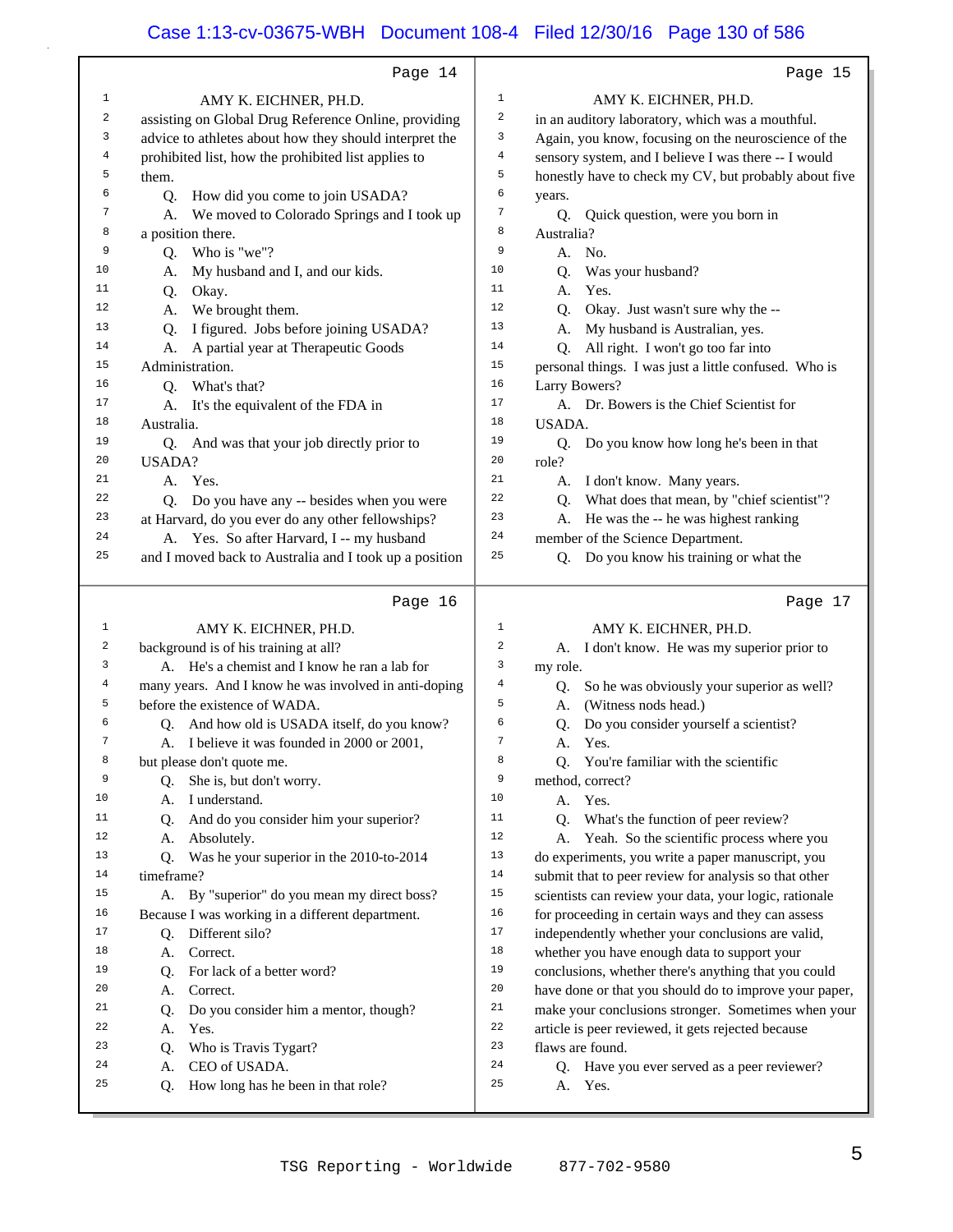|    | Page 18                                                     |                | Page 19                                                             |
|----|-------------------------------------------------------------|----------------|---------------------------------------------------------------------|
| 1  | AMY K. EICHNER, PH.D.                                       | $\mathbf 1$    | AMY K. EICHNER, PH.D.                                               |
| 2  | Q. Commonly or just -- I mean, approximately                | 2              | A. Yes, but I would like to know what you                           |
| 3  | how many times?                                             | 3              | mean by "bias."                                                     |
| 4  | A. Maybe five times in my neuroscience field.               | $\overline{4}$ | Q. We'll move on to the next question. I                            |
| 5  | Q. How long ago was the last time?                          | 5              | think we'll flush it out a little more as we go                     |
| 6  | A. I don't recall.                                          | 6              | forward. Is it common for scientists to receive                     |
| 7  | I mean, the last five, ten years?<br>Q.                     | $\sqrt{ }$     | funding for research?                                               |
| 8  | It would have been when I was at the<br>А.                  | 8              | A. Yes.                                                             |
| 9  | Australian National University.                             | 9              | Q. Is it common to receive funding from                             |
| 10 | Q. All right. Thanks. Do scientists                         | 10             | manufacturers and other companies?                                  |
| 11 | typically have a hypothesis before conducting a study?      | 11             | A. I don't know.                                                    |
| 12 | A. Usually. Usually good scientists will                    | 12             | Is it common to receive it from the<br>О.                           |
| 13 | normally have a hypothesis that they're trying to prove     | 13             | government?                                                         |
| 14 | or disprove.                                                | 14             | That has been my experience in my academic<br>А.                    |
| 15 | Q. And that's --                                            | 15             | career.                                                             |
| 16 | A. But it depends on the type of research,                  | 16             | And is it common for scientists to receive<br>Q <sub>r</sub>        |
| 17 | actually, because some scientific articles are              | 17             | funding from nonprofits or other foundations something              |
| 18 | descriptive in nature and the purpose is to establish       | 18             | like USADA?                                                         |
| 19 | basic information or facts about different things. So       | 19             | A. I don't know.                                                    |
| 20 | for example, back in my research, retinal research          | 20             | Q. Do you believe it's inappropriate for a                          |
| 21 | days, we came across many papers which were just            | 21             | source of funding of certain research to comment on                 |
| 22 | anatomical descriptions of the retina.                      | 22             | drafts of manuscripts for a peer reviewed article?                  |
| 23 | Q. Right. Do you feel like it's very                        | 23             | MR. SCOTT: Object as to form.                                       |
| 24 | important to avoid bias when you're conducting              | 24             | Q. (By Mr. Marck) You can still answer?                             |
| 25 | research?                                                   | 25             | MR. KOONS: If you understand.                                       |
|    |                                                             |                |                                                                     |
|    |                                                             |                |                                                                     |
|    | Page 20                                                     |                | Page 21                                                             |
| 1  |                                                             | $\mathbf 1$    |                                                                     |
| 2  | AMY K. EICHNER, PH.D.                                       | 2              | AMY K. EICHNER, PH.D.                                               |
| 3  | THE WITNESS: I don't understand.                            | 3              | understand. Do you believe it's inappropriate for a                 |
| 4  | Q. (By Mr. Marck) Do you believe it's                       | $\overline{4}$ | source of funding to encourage researchers to reach a               |
| 5  | inappropriate for the source of the funding, say, a         | 5              | particular result?                                                  |
| 6  | government or a company that is paying for the funding      | 6              | A. Yes.                                                             |
| 7  | to comment on the actual resulting paper or manuscript?     | 7              | MR. SCOTT: Object as to form.                                       |
| 8  | MR. SCOTT: Are you asking -- objection,                     | 8              | MR. MARCK: Claude, I'm going to turn your                           |
| 9  | compound. Are you asking before publication?                | 9              | mic down a tiny little bit, loud in here, but just keep             |
| 10 | MR. MARCK: Yes, before publication.                         | 10             | on going forward as you need to.<br>MR. SCOTT: Is that better?      |
| 11 | MR. SCOTT: All right. So object to the<br>form.             | 11             |                                                                     |
| 12 | THE WITNESS: Not necessarily. I think it                    | 12             | MR. MARCK: We're good now.<br>MR. SCOTT: I just -- she was a little |
| 13 | would just depend on a number of circumstances.             | 13             | soft spoken and I'm okay with that.                                 |
| 14 | Q. (By Mr. Marck) Such as?                                  | 14             | MR. MARCK: Thanks.                                                  |
| 15 | I can't think of any examples right now,<br>A.              | 15             | Q. (By Mr. Marck) When conducting a study, do                       |
| 16 | but I don't necessarily think that that's automatically     | 16             | you believe that a researcher should report all the                 |
| 17 | wrong.                                                      | $17\,$         | data they've obtained in any subsequent peer reviewed               |
| 18 | Okay. Do you think it's inappropriate for<br>Q <sub>r</sub> | 18             | article?                                                            |
| 19 | a source of funding to make suggestions as to the           | 19             | MR. SCOTT: Object as to form.                                       |
| 20 | methods of a certain research project?                      | 20             | THE WITNESS: Valid data, yes.                                       |
| 21 | MR. SCOTT: Object as to form.                               | 21             | (By Mr. Marck) What do you mean by "valid<br>Q.                     |
| 22 | THE WITNESS: Not necessarily, but again,                    | 22             | data"?                                                              |
| 23 | to really understand what you're getting at, I would        | 23             | Well, when do you mean by "data"?<br>А.                             |
| 24 | need context.                                               | 24             | What I mean is, I guess, results that are<br>Q.                     |
| 25 | (By Mr. Marck) Okay. All right. I<br>Q.                     | 25             | generated during a study of some sort, do you feel that             |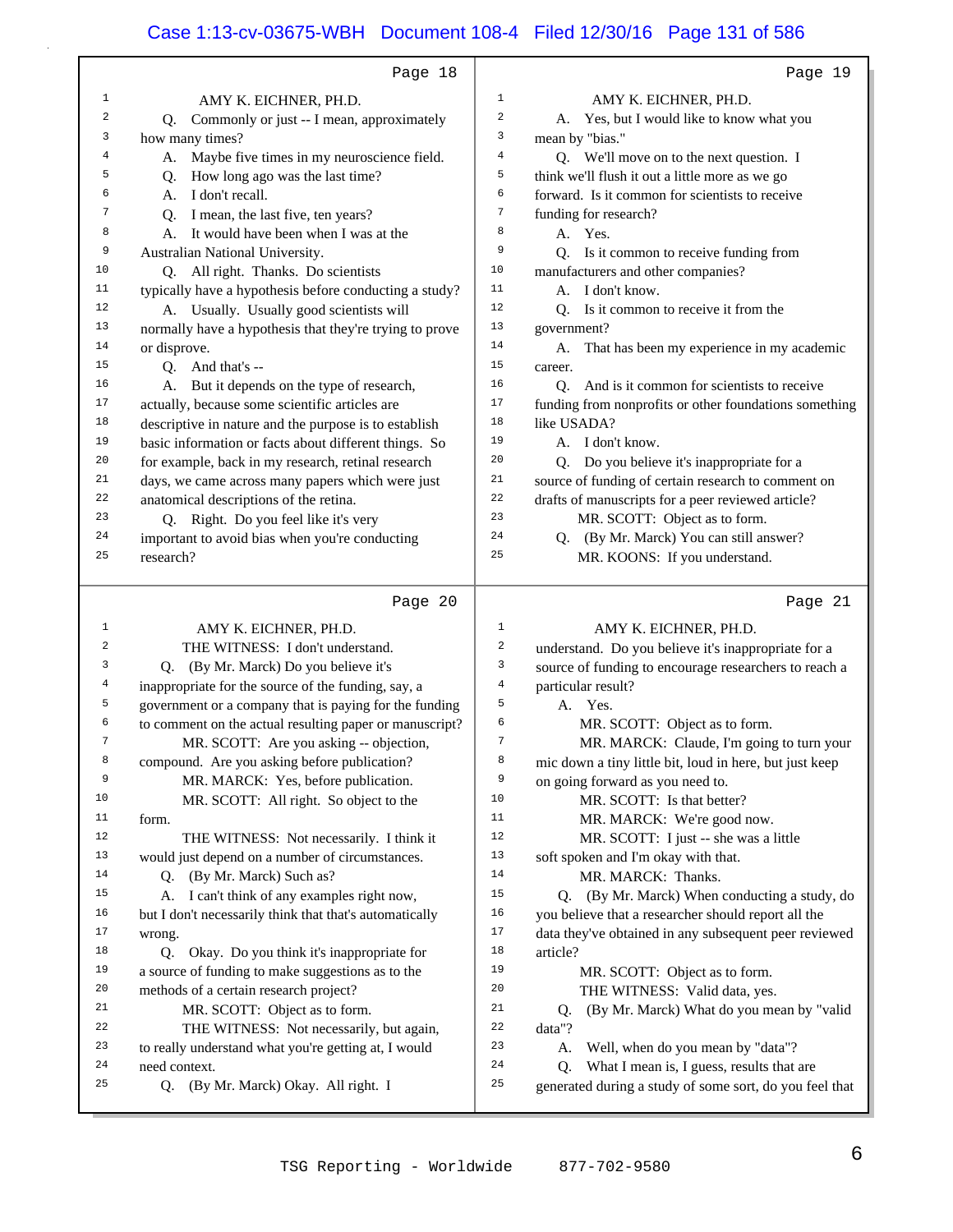|             | Page 22                                                                                                         |                         | Page 23                                                                                           |
|-------------|-----------------------------------------------------------------------------------------------------------------|-------------------------|---------------------------------------------------------------------------------------------------|
| 1           | AMY K. EICHNER, PH.D.                                                                                           | $\verb 1 $              | AMY K. EICHNER, PH.D.                                                                             |
| 2           | all that should be included either in a peer reviewed                                                           | $\overline{\mathbf{c}}$ | said, sometimes you produce data that has no meaning.                                             |
| 3           | article or in the supporting information?                                                                       | 3                       | Q. (By Mr. Marck) Would you consider it                                                           |
| $\bf 4$     | MR. KOONS: Vague and ambiguous, but you                                                                         | 4                       | breach of the scientific method for a researcher to                                               |
| 5           | can answer.                                                                                                     | 5                       | exclude from his or her article only those results                                                |
| 6           | MR. SCOTT: Object to form. Sorry for                                                                            | 6                       | inconsistent with his or her hypothesis?                                                          |
| 7           | talking over.                                                                                                   | $\overline{7}$          | MR. SCOTT: Object to the form.                                                                    |
| 8           | THE WITNESS: Repeat that? I'm sorry.                                                                            | 8                       | THE WITNESS: Repeat your question.                                                                |
| 9           | Q. (By Mr. Marck) I'll repeat it. Should                                                                        | 9                       | MR. MARCK: Can you read it back, please?                                                          |
| 10          | researchers report all of the data they've obtained in                                                          | 10                      | (The requested portion of the record was                                                          |
| 11          | any subsequent peer reviewed article, and you said what                                                         | 11                      | read by the court reporter.)                                                                      |
| 12          | type of data, and I said the type of data that may be                                                           | 12                      | THE WITNESS: Well, valid data, yes, so if                                                         |
| 13          | generated during a study. Should that be included                                                               | 13                      | you have valid data that disproves your hypothesis,                                               |
| 14          | either in the article or in supplemental material to                                                            | 14                      | then that should form part of your conclusions.                                                   |
| 15          | that?                                                                                                           | 15                      | Q. (By Mr. Marck) Would you consider it an                                                        |
| 16          | MR. SCOTT: Object as to form.                                                                                   | 16                      | act of scientific dishonesty to falsify test results in                                           |
| 17          | THE WITNESS: Well, I would say not                                                                              | 17                      | a scientific paper?                                                                               |
| 18          | always, because sometimes you generate data and you                                                             | 18                      | A. To falsify test results?                                                                       |
| 19          | don't know what it means, and you have to conduct                                                               | 19                      | Q. Yes.                                                                                           |
| 20          | further research to understand what it means and it                                                             | 20                      | A. Yes.                                                                                           |
| 21          | might not mean anything. Also, many times you generate                                                          | 21                      | Skip these, already asked these.<br>Q.                                                            |
| 22          | data that is not relevant or that is just beyond the                                                            | 22                      | Approximately how much money do you award each year for                                           |
| 23          | scope of the article, so to put in every scrap of data                                                          | 23                      | research, either in your role at USADA, do you                                                    |
| 24          | that is generated in a study oftentimes isn't                                                                   | 24                      | typically -- let me rephrase this. In your role of                                                |
| 25          | practical, first of all. And second of all, like I                                                              | 25                      | USADA, do you award research grants?                                                              |
|             |                                                                                                                 |                         |                                                                                                   |
|             | Page 24                                                                                                         |                         | Page 25                                                                                           |
| $\mathbf 1$ |                                                                                                                 | $\mathbf{1}$            |                                                                                                   |
| 2           | AMY K. EICHNER, PH.D.                                                                                           | 2                       | AMY K. EICHNER, PH.D.                                                                             |
| 3           | A. No.<br>Does the USADA do a cellular behest                                                                   | 3                       | How about in the last five years?<br>O.<br>А.                                                     |
| 4           | Q.                                                                                                              | 4                       | I believe that ElSohly article was the                                                            |
| 5           | request?                                                                                                        | 5                       | only one.<br>Q.                                                                                   |
| 6           | A. No, we don't usually -- well, see, I just                                                                    | 6                       | The only one. Okay.<br>A.                                                                         |
| 7           | don't know. I just don't know because I'm just not<br>involved in that kind of work, so I know the U.S.         | 7                       | But I do want to qualify that. That is<br>just not my role at USADA, so I can't say for           |
|             |                                                                                                                 | 8                       |                                                                                                   |
| 9           | Anti-Doping Agency is a strong supporter of the paper<br>Partnership For Clean Competition, which is a granting | 9                       | certainty.<br>Q. Okay. When was the first time you heard                                          |
| $10$        | agency, and I know that many research grants are                                                                | 10                      | of DMAA?                                                                                          |
| 11          | granted through that agency, but that is the extent of                                                          | 11                      | In my role at USADA as a drug reference<br>A.                                                     |
| 12          | my knowledge.                                                                                                   | 12                      | person.                                                                                           |
| 13          | Q. So the Partnership For Clean Competition,                                                                    | 13                      | Q. How did it come up to you in your role at                                                      |
| 14          | is that a governmental agency, or is this nonprofit,                                                            | 14                      | USADA?                                                                                            |
| 15          | quasi?                                                                                                          | 15                      | A. I don't recall the first instance, but                                                         |
| 16          | I don't know.<br>А.                                                                                             | 16                      | generally we were having a lot of positive tests,                                                 |
| 17          | Okay. Do you know where they're based?<br>Q.                                                                    | 17                      | positive anti-doping tests.                                                                       |
| 18          | A.<br>No.                                                                                                       | 18                      | And this was a concern to you why?<br>Q.                                                          |
| 19          | Q.<br>Okay. Are they actually a part of USADA                                                                   | 19                      | Because USADA takes very seriously our<br>А.                                                      |
| 20          | or just --                                                                                                      | 20                      | role in protecting clean athletes and part of the                                                 |
| 21          | A. Not to my knowledge, but I'm not involved                                                                    | 21                      | results management process, which is after an athlete                                             |
| 22          | in that part of the organization, so I can't say.                                                               | 22                      | tests positive there's a results management process,                                              |
| 23          | Q. And in the last year, you have awarded no                                                                    | 23                      | where it is determined how a substance got into the                                               |
| 24<br>25    | research grants in your role at USADA?<br>A. Not in my role.                                                    | 24<br>25                | athlete's body, into the athlete's sample. We<br>determined that many athletes were using dietary |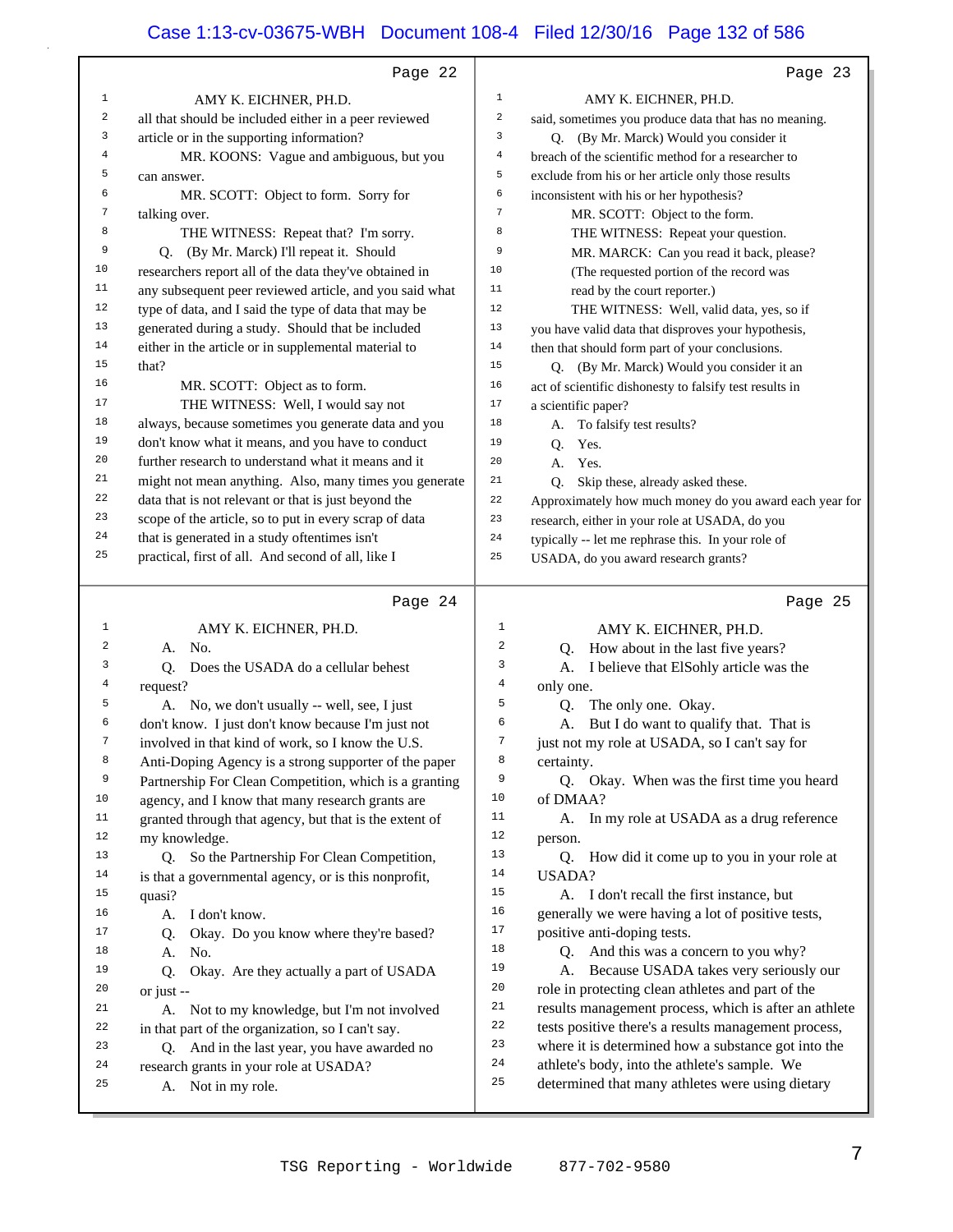|                         | Page 26                                                                                 |                  | Page 27                                                                       |
|-------------------------|-----------------------------------------------------------------------------------------|------------------|-------------------------------------------------------------------------------|
| 1                       | AMY K. EICHNER, PH.D.                                                                   | $\mathbf 1$      | AMY K. EICHNER, PH.D.                                                         |
| $\overline{\mathbf{c}}$ | supplements. That was the link that linked many of the                                  | $\sqrt{2}$       | begin testing for it or looking for it?                                       |
| 3                       | athletes that were testing positive. And that was a                                     | 3                | A. I don't know the history. My guess is                                      |
| $\overline{4}$          | concern because it was very a sudden increase in the                                    | $\bf 4$          | that it's documented somewhere in published literature,                       |
| 5                       | number of positive tests.                                                               | 5                | but I don't know that.                                                        |
| 6                       | Q. Right. And so DMAA is on WADA's                                                      | 6                | Q. It's your belief that DMAA poses a serious                                 |
| $\sqrt{ }$              | prohibited list?                                                                        | $\boldsymbol{7}$ | safety or health risk of some sort, correct?                                  |
| 8                       | A. Correct.                                                                             | 8                | MR. SCOTT: Object as to form.                                                 |
| 9                       | Q. Do you know when it went on that list?                                               | 9                | THE WITNESS: The case reports that we                                         |
| 10                      | A. I do not know when it was specifically                                               | 10               | became aware of did suggest that.                                             |
| 11                      | added as an example on the WADA prohibited list, but                                    | 11               | Q. (By Mr. Marck) What type of case reports                                   |
| 12                      | the WADA prohibited list is a non-exhaustive list, so                                   | 12               | are you referring to?                                                         |
| 13                      | the WADA prohibited list prohibits categories of                                        | 13               | A. We became aware of DMAA being used in New                                  |
| 14                      | substances. Stimulants is one of those categories.                                      | 14               | Zealand as party pills.                                                       |
| 15                      | DMAA is a stimulant, so regardless of whether or not it                                 | 15               | Q. When you you said "we," are you --                                         |
| 16                      | was specifically listed as an example, it was still                                     | 16               | A. Just generally at USADA when we started                                    |
| 17                      | prohibited.                                                                             | 17               | seeing positive tests for this DMAA, we tried to learn                        |
| 18                      | I know at some point, I don't know when,                                                | 18               | as much about this DMAA as we could.                                          |
| 19                      | but at some point, it was added as a specific example.                                  | 19               | Q. What do you mean by "party pills"?                                         |
| 20                      | Q. Prior to it being added, were people even                                            | 20               | A. Well, apparently in New Zealand, around                                    |
| 21                      | looking for it in athletes' test results?                                               | 21               | that time, there were --                                                      |
| 22                      | A. I don't know, but the fact that athletes                                             | 22               | Q. Sorry, if I may interject, what time, what                                 |
| 23                      | were testing positive, that tells me that the WADA labs                                 | 23               | date range?                                                                   |
| 24                      | were testing samples for this substance.                                                | 24               | A. I don't recall but around the time when we                                 |
| 25                      | Q. And do you have any idea why WADA would                                              | 25               | had become aware of DMAA in athlete samples and we were                       |
|                         |                                                                                         |                  |                                                                               |
|                         | Page 28                                                                                 |                  | Page 29                                                                       |
| 1                       |                                                                                         | $\mathbf 1$      |                                                                               |
| $\boldsymbol{2}$        | AMY K. EICHNER, PH.D.<br>trying to figure out what is this and where is it              | $\sqrt{2}$       | AMY K. EICHNER, PH.D.<br>is not a legitimate dietary ingredient, then I think |
| 3                       | coming from.                                                                            | 3                | dietary supplements should be compliant with the law                          |
| 4                       | Q. In the context of these in New Zealand,                                              | $\,4$            | and should not contain DMAA, but that's not my call and                       |
| 5                       | were you seeing these pop up in athletes from New                                       | 5                | that's not USADA's call.                                                      |
| 6                       | Zealand or do you mean part of the general culture?                                     | 6                | Q. (By Mr. Marck) It's your view that DMAA is                                 |
| 7                       | A. We never made any such link, so I can't                                              | 7                | not found in the geranium plant or its oils, correct?                         |
| 8                       | comment on any such link. But as a part of our                                          | 8                | A. We could not find evidence to support that                                 |
| 9                       | research in trying to understand how DMAA came on the                                   | 9                | DMAA is in geranium oil despite our efforts.                                  |
| 10                      | scene, we came across case reports in New Zealand for                                   | 10               | Q. When did you come to have that view?                                       |
| 11                      | emergency room visits of people who were using this                                     | 11               | A. Well, it was a long process that included                                  |
| 12                      | ingredient, DMAA, as party pills.                                                       | 12               | the ElSohly paper; 2012 to be clear.                                          |
| 13                      | Q. Were there other ingredients in these                                                | 13               | Q. So that's when you came to that conclusion                                 |
| 14                      | pills?                                                                                  | 14               | yourself is in 2012?                                                          |
| 15                      | A. I don't know.                                                                        | 15               | MR. SCOTT: Object as to form.                                                 |
| 16                      | Q. Do you know what led people to conclude                                              | 16               | THE WITNESS: What does "objection to                                          |
| 17                      | that DMAA was the causative factor in their admittance                                  | $17\,$           | form" mean? Can somebody please tell me?                                      |
| 18                      | to the hospital?                                                                        | 18               | MR. KOONS: It just means he's objecting                                       |
| 19                      | A. It's all in the Paul Gee papers.                                                     | 19               | to the form of his question. It can be a number of                            |
| 20                      | Paul Gee papers. Okay. Is it your view<br>Q.                                            | $20$             | different things, but you really don't need to concern                        |
| 21                      | that DMAA should be removed from the marketplace,                                       | 21               | yourself with it. It's considered legalese.                                   |
| 22                      | correct?                                                                                | 22               | THE WITNESS: Okay.                                                            |
| 23                      | MR. SCOTT: Object as to form.                                                           | 23               | MR. MARCK: Problem with the phraseology.                                      |
| 24<br>25                | THE WITNESS: That's not my view<br>necessarily, de facto. If it is determined that DMAA | 24<br>25         | MR. KOONS: The way he worded the<br>question.                                 |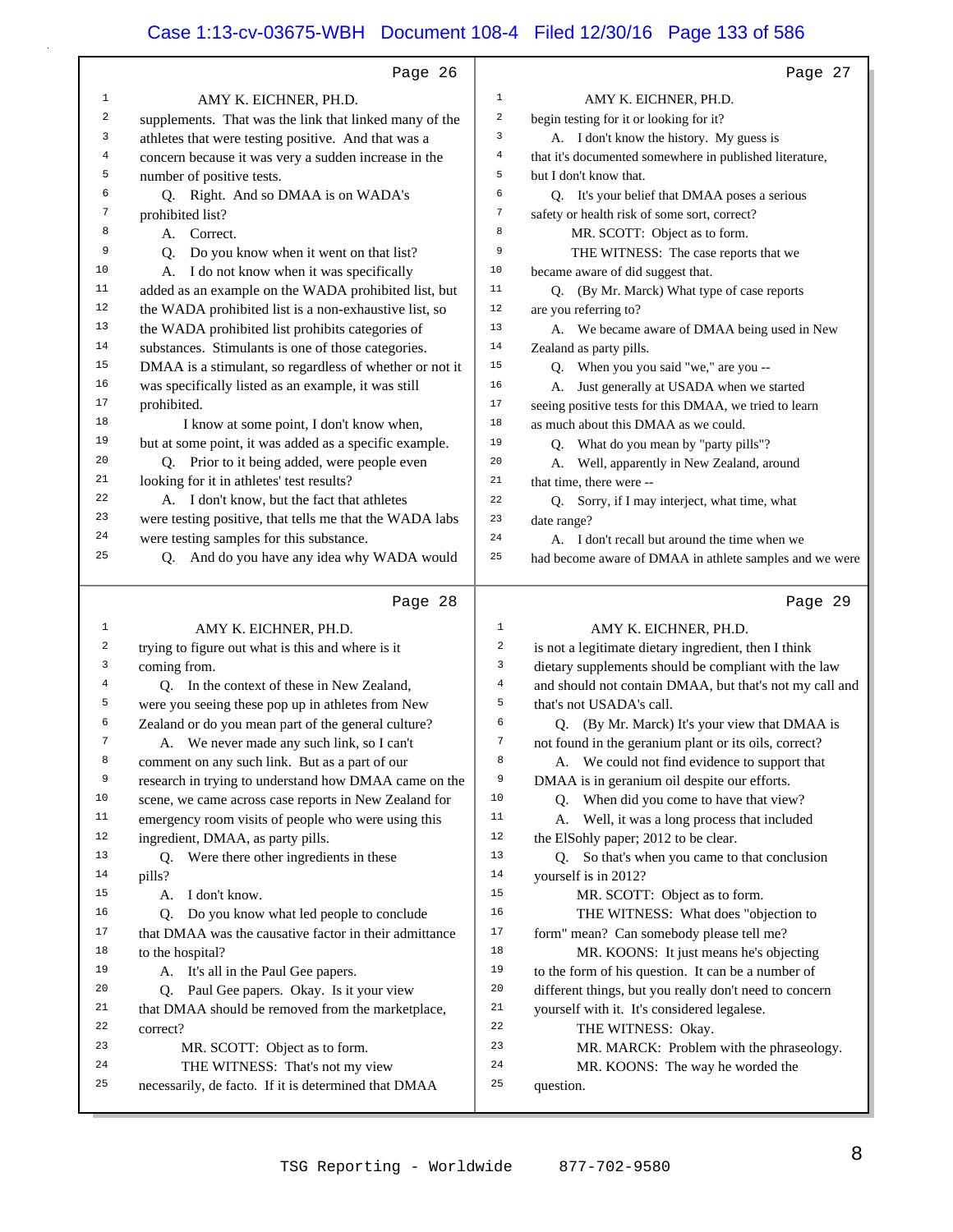# Case 1:13-cv-03675-WBH Document 108-4 Filed 12/30/16 Page 134 of 586

|                         | Page 30                                                                                                       |                | Page 31                                                                                                      |
|-------------------------|---------------------------------------------------------------------------------------------------------------|----------------|--------------------------------------------------------------------------------------------------------------|
| 1                       | AMY K. EICHNER, PH.D.                                                                                         | $\mathbf{1}$   | AMY K. EICHNER, PH.D.                                                                                        |
| 2                       | THE WITNESS: But you don't have to do                                                                         | 2              | A. I don't have enough information. I                                                                        |
| 3                       | anything about it?                                                                                            | 3              | would -- about the FDA process, about how they make                                                          |
| 4                       | MR. MARCK: No.                                                                                                | $\overline{4}$ | decisions, I appreciate that there's a lot at stake.                                                         |
| 5                       | MR. KOONS: He may if he wants to, but you                                                                     | 5              | For instance, for your clients and others and when I                                                         |
| 6                       | don't have to. You can go ahead and answer the                                                                | 6              | was working at the TGA, I appreciated the fact that                                                          |
| 7                       | question.                                                                                                     | 7              | regulators need to be careful and slow in making their                                                       |
| 8                       | THE WITNESS: Can you please read the                                                                          | 8              | decisions. But on the other hand to get to your point,                                                       |
| 9                       | question back to me?                                                                                          | 9              | in order to best serve athletes, clarity from the FDA                                                        |
| 10                      | (The requested portion of the record was                                                                      | $10$           | would be useful, would have been useful at the time and                                                      |
| 11                      | read by the court reporter.)                                                                                  | 11             | continues to be useful.                                                                                      |
| 12                      | THE WITNESS: I would say so, yes, but it                                                                      | 12             | Q. Do you feel that the FDA needs expanded                                                                   |
| 13                      | wasn't a single instance. It was the culmination of a                                                         | 13             | regulatory and/or legal tools to deal with dietary                                                           |
| 14                      | couple of years of researching and concluding in our                                                          | 14             | supplements?                                                                                                 |
| 15                      | own study the ElSohly 2012 paper that we could not find                                                       | 15             | A. I don't have a strong opinion on that.                                                                    |
| 16                      | evidence that DMAA is in germanium oil.                                                                       | 16             | Q. Do you believe the U.S. Government has                                                                    |
| 17                      | Q. (By Mr. Marck) So far have you been                                                                        | $17$           | effective regulations to protect consumers from unsafe                                                       |
| 18                      | pleased with the FDA's approach to removing DMAA from                                                         | $18\,$         | dietary supplements?                                                                                         |
| 19                      | the marketplace?                                                                                              | 19             | MR. SCOTT: Object as to form.                                                                                |
| 20                      | MR. SCOTT: Object to form.                                                                                    | 20             | THE WITNESS: The fact that so many                                                                           |
| 21                      | THE WITNESS: That's kind of a weird                                                                           | 21             | dietary supplements are on the market that may not be                                                        |
| 22                      | question because it's not my role to cast a judgment on                                                       | 22             | legal is a concern.                                                                                          |
| 23                      | what the FDA does.                                                                                            | 23             | Q. (By Mr. Marck) What do you mean by "may                                                                   |
| 24                      | Q. (By Mr. Marck) But I'm still asking what                                                                   | 24             | not be legal"?                                                                                               |
| 25                      | your opinion is.                                                                                              | 25             | A. Well, we're aware of the continued supply                                                                 |
|                         | Page 32                                                                                                       |                | Page 33                                                                                                      |
| $\mathbf 1$             | AMY K. EICHNER, PH.D.                                                                                         | $\mathbf{1}$   | AMY K. EICHNER, PH.D.                                                                                        |
| 2                       | of dietary supplements, products marketed as dietary                                                          | 2              | DMAA's natural occurring in geraniums, that research                                                         |
| 3                       | supplements but are actually something else such as                                                           |                |                                                                                                              |
|                         |                                                                                                               | 3              | doesn't have anything to do with athletic performance,                                                       |
| $\overline{\mathbf{4}}$ | illegal steroids, selected antigen receptor modulators,                                                       | 4              | does it?                                                                                                     |
| 5                       | also known as SARMs, and other investigational drugs                                                          | 5              | A. Well, if it turns out that geranium oil --                                                                |
| 6                       | are included sometimes in products marketed as dietary                                                        | 6              | let me rephrase. At that time, if it turned out in the                                                       |
| 7                       | supplements, so that's a concern.                                                                             | 7              | course of our research that methylhexaneamine was                                                            |
| 8                       | So we would obviously as an organization,                                                                     | 8              | present in geranium oil, then that is relevant because                                                       |
| 9                       | like for there to be an enforcement body that can                                                             | 9              | any athlete taking geranium oil would be consuming a                                                         |
| 10                      | remove those from the marketplace, but we also                                                                | 10             | prohibited substance.                                                                                        |
| 11                      | understand that it's not an easy task.                                                                        | 11             | Q. Who selected the researchers and labs? Or                                                                 |
| 12                      | Q. Right. And obviously USADA we've talked                                                                    | 12             | who selected Dr. ElSohly I should say?                                                                       |
| 13                      | about funded the ElSohly study that we just discussed.                                                        | 13             | A. I don't recall. I believe we -- I                                                                         |
| 14                      | Has it funded any other studies regarding DMAA?                                                               | 14             | remember Dr. Bowers and I contemplating who has the                                                          |
| 15                      | A. Not that I'm aware of.                                                                                     | 15             | expertise in this country to conduct this type of                                                            |
| 16                      | Do you know how much was spent on the<br>Q.                                                                   | 16             | research, and I don't recall exactly how Dr. Khan was                                                        |
| 17<br>18                | research with Dr. ElSohly?                                                                                    | 17<br>18       | selected, but I know that a number of people in our                                                          |
| 19                      | A. I believe it was a contract for 25,000,                                                                    | 19             | organization had been to conferences where he was                                                            |
| 20                      | but you should have that in your documents to confirm<br>and I would trust the documents more than my memory. | 20             | speaking. So our initial, when we initially reached<br>out, it was to Dr. Khan and he pulled in Dr. ElSohly, |
| 21                      | Q. Okay. Fair enough. Who put together the                                                                    | 21             | and after several discussions, we collectively agreed                                                        |
| 22                      | research proposal for the ElSohly study?                                                                      | 22             | as a group that this would be a good collaboration.                                                          |
| 23                      | A. I believe it was Dr. ElSohly and Dr.                                                                       | 23             | Q. Where did the funding come from? I                                                                        |
| 24<br>25                | Bowers.<br>And the research into whether or not                                                               | 24<br>25       | understand it came from USADA in a sense you had a<br>\$25,000 agreement with Dr. Khan. Does all of that     |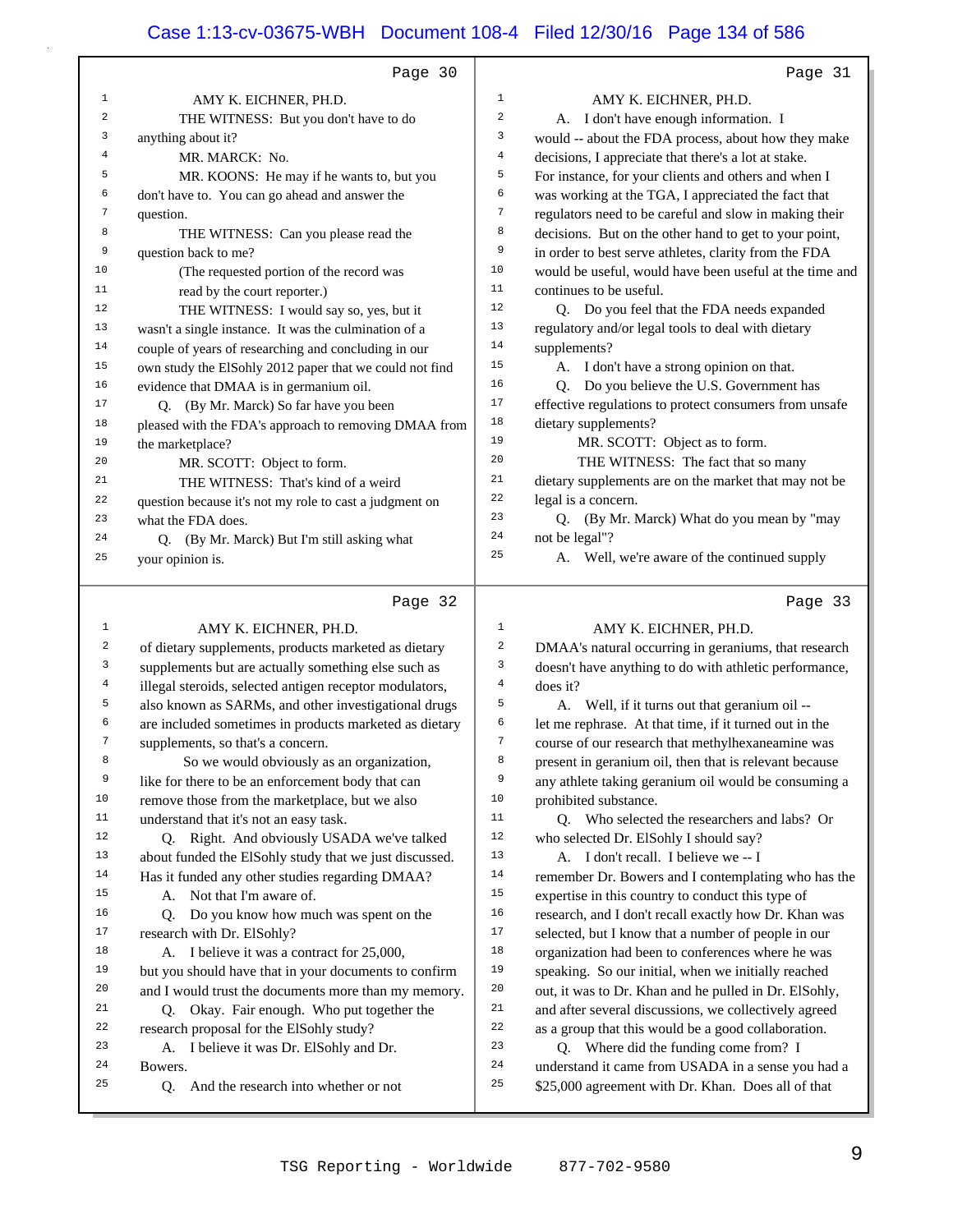|        | Page 34                                                                                          |                  | Page 35                                                                                          |
|--------|--------------------------------------------------------------------------------------------------|------------------|--------------------------------------------------------------------------------------------------|
| 1      | AMY K. EICHNER, PH.D.                                                                            | 1                | AMY K. EICHNER, PH.D.                                                                            |
| 2      | money or does the research grant money that USADA uses,                                          | $\boldsymbol{2}$ | revolved around, you know, where is this coming from,                                            |
| 3      | is that federal money that comes from Congress, or is                                            | 3                | why are athletes testing positive, what can we do to                                             |
| 4      | it outside funding from other groups?                                                            | $\overline{4}$   | protect athletes from accidentally ingesting this                                                |
| 5      | A. I don't know.                                                                                 | 5                | ingredient, or deliberately for that matter.                                                     |
| 6      | Q. Do you know if this research was subject                                                      | 6                | Q. Was he aware of your and Dr. Bowers'                                                          |
| 7      | to any sort of Congressional oversight?                                                          | 7                | efforts to figure out the derivation of DMAA?                                                    |
| 8      | A. I don't know.                                                                                 | 8                | A. He was aware that we were trying to                                                           |
| 9      | Q. Do you know if it was authorized under the                                                    | 9                | determine if we could detect DMAA in geranium oil.                                               |
| 10     | <b>USADA</b> budget?                                                                             | 10               | Q. Was he at all involved in choosing the                                                        |
| 11     | A. I don't know but I have to assume that it                                                     | 11               | researchers that you ended up working with?                                                      |
| 12     | was because normal processes at USADA include                                                    | 12               | A. Not that I'm aware.                                                                           |
| 13     | discussions with finance, that there's sufficient                                                | 13               | Q. Do you know if USADA has statutory                                                            |
| 14     | funds, but I don't know.                                                                         | 14               | authority to engage in scientific research involving                                             |
| 15     | Q. Did Travis Tygart make the decision to                                                        | 15               | dietary supplement ingredients?                                                                  |
| 16     | research DMAA and allocate USADA resources for that?                                             | 16               | A. I don't know.                                                                                 |
| 17     | A. I don't know.                                                                                 | 17               | To the best of your knowledge, has anyone<br>Q.                                                  |
| 18     | Q. Have you ever had any conversations with                                                      | 18               | at the FDA ever requested USADA's involvement or                                                 |
| 19     | him regarding DMAA?                                                                              | 19               | assistance in the area of dietary supplement                                                     |
| 20     | A. Yeah, sure. I don't recall any specific                                                       | 20               | regulation?                                                                                      |
| 21     | conversations, but he was aware and concerned about                                              | 21               | A. No.                                                                                           |
| 22     | athletes testing positive from methylhexaneamine.                                                | 22               | To the best of your knowledge, has anyone<br>O.                                                  |
| 23     | Q. And that's pretty much the extent of your                                                     | 23               | at the FDA ever requested USADA's involvement in the                                             |
| 24     | recollection of your conversations with him?                                                     | 24               | testing of geranium or to determine whether it contains                                          |
| 25     | A. Any conversations would have generally                                                        | 25               | DMAA?                                                                                            |
|        |                                                                                                  |                  |                                                                                                  |
|        |                                                                                                  |                  |                                                                                                  |
|        | Page 36                                                                                          |                  | Page 37                                                                                          |
| 1      | AMY K. EICHNER, PH.D.                                                                            | 1                | AMY K. EICHNER, PH.D.                                                                            |
| 2      | A. No.                                                                                           | 2                | because that has an impact on how we advise athletes                                             |
| 3      | Aside from DMAA, what other compounds have<br>Q.                                                 | 3                | and how we educate them.                                                                         |
| 4      | been subjected to USADA-sponsored research activity?                                             | $\overline{4}$   | It was important for us to understand if                                                         |
| 5<br>6 | A. I don't know.                                                                                 | 5                | it, if DMAA is in geranium oil, then that expands our                                            |
| 7      | Q. Do you know if there's any criteria for                                                       | 6<br>7           | education. We need to tell athletes you can't use                                                |
|        | figuring out if something would be tested? Let me                                                |                  | geranium oil either. And there are a lot of products                                             |
| 8<br>9 | rephrase.                                                                                        | 8<br>9           | that do contain geranium oil. There's different oils                                             |
| 10     | That's not my role. I'm just not involved<br>А.                                                  | 10               | that you can put on your skin; there's things overseas                                           |
| 11     | $in \ldots$                                                                                      | 11               | like cough medications that contain geranium oil. So                                             |
| 12     | Research allocation or anything like that?<br>Q.                                                 | 12               | there was just a general feeling that we needed to                                               |
| 13     | Correct.<br>А.                                                                                   | 13               | understand if it was in geranium oil because if it is,                                           |
| 14     | Okay. Who made the decision to focus<br>Q.                                                       | 14               | then geranium oil possesses a risk to athletes.                                                  |
| 15     | <b>USADA's attention to DMAA?</b>                                                                | 15               | Q. Was there like an either informal working                                                     |
| 16     | A. I don't know.                                                                                 | 16               | group or formal working group regarding DMAA?                                                    |
| 17     | Sorry, let me backtrack. Who made the<br>Q.<br>decision to focus on USADA's attention to         | 17               | A. Not really.                                                                                   |
| 18     |                                                                                                  | 18               | Q. Have you engaged in any -- let me rephrase                                                    |
| 19     | DMAA-containing supplements?                                                                     | 19               | this. Have you ever spoken at a conference regarding                                             |
| 20     | A. I don't know. And the reason I say that<br>is I don't recollect that it was ever a particular | 20               | DMAA or presented at a conference regarding DMAA?<br>A. Probably, but I would have to consult my |
| 21     | individual that said or dictated that this is what we                                            | 21               | CV to work out which presentations, but I have been to                                           |
| 22     | should do. As an organization, like I said earlier,                                              | 22               | conferences before and I also speak to athletes on any                                           |
| 23     | it's we were concerned about athletes testing positive                                           | 23               | prohibited substance, so                                                                         |
| 24     | for methylhexaneamine, and we were trying to understand                                          | 24               | Q. Would USADA fund your appearance at those                                                     |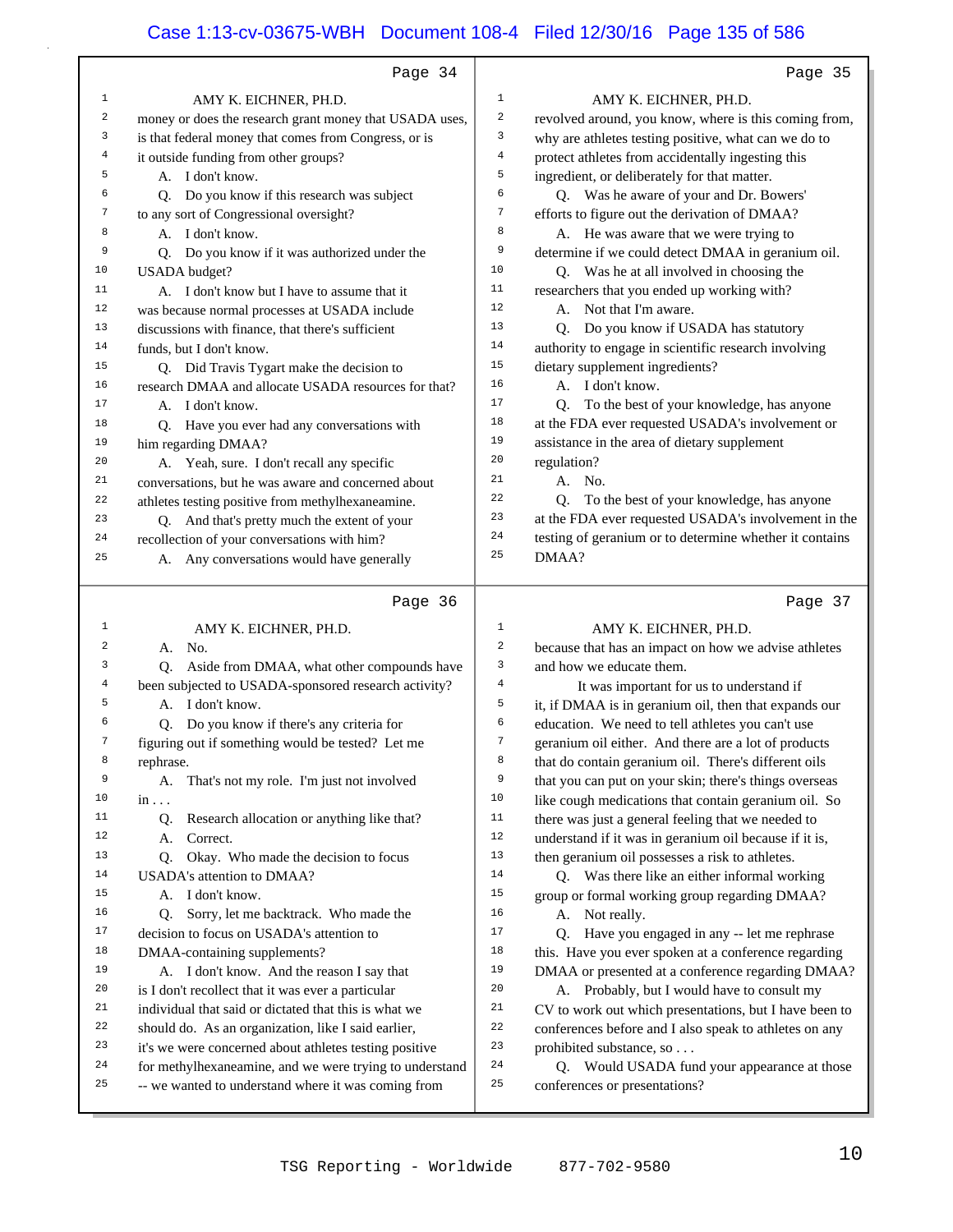|                | Page 38                                                                                                        |                | Page 39                                                                                         |
|----------------|----------------------------------------------------------------------------------------------------------------|----------------|-------------------------------------------------------------------------------------------------|
| 1              | AMY K. EICHNER, PH.D.                                                                                          | $\mathbf{1}$   | AMY K. EICHNER, PH.D.                                                                           |
| 2              | A. Possibly. Or depending on the conference,                                                                   | $\sqrt{2}$     | DMAA?                                                                                           |
| 3              | sometimes they cover travel and hotel and                                                                      | 3              | A. No.                                                                                          |
| 4              | Q. Are you familiar with a company called                                                                      | $\overline{4}$ | Q. Are you familiar with the lawsuit                                                            |
| 5              | Chromodex?                                                                                                     | 5              | involving Army Private Michael Sparling?                                                        |
| 6              | A. I've heard the name, but I am not familiar                                                                  | 6              | A. The name rings a bell, but I was -- I'm                                                      |
| 7              | with $\ldots$                                                                                                  | 7              | not aware of the litigation or what happened in the                                             |
| 8              | Q. Have you ever personally had contact with                                                                   | 8              | litigation.                                                                                     |
| 9              | anyone at Chromodex, its owners or employees?                                                                  | 9              | Q. What's your understanding of what actually                                                   |
| 10             | A. It's possible that I have, but honestly I                                                                   | 10             | happened to Private Sparling?                                                                   |
| 11             | just don't, I just don't know, I can't put a name to                                                           | 11             | A. From my recollection, he was a soldier who                                                   |
| 12             | the company.                                                                                                   | 12             | was -- he died, I believe, and it was attributed at the                                         |
| 13             | Q. Have you ever communicated with any                                                                         | 13             | time by the military partially to consumption of                                                |
| 14             | attorneys representing persons alleged to be injured by                                                        | 14             | methylhexaneamine, if my memory serves me.                                                      |
| 15             | DMAA-containing products?                                                                                      | 15             | Q. Have you ever had any conversations with                                                     |
| 16             | A. I don't know.                                                                                               | 16             | the attorneys who represented his family?                                                       |
| 17             | Q. You don't know or you don't remember?                                                                       | 17             | A. I don't recall, but it's possible because                                                    |
| 18             | A. I don't remember. I mean, it's possible,                                                                    | 18             | I remember, and I don't even know what year this was,                                           |
| 19             | but I don't recall.                                                                                            | 19             | but his mom contacted me at some point.                                                         |
| 20             | Q. Have you ever served as a paid consultant                                                                   | 20             | Q. Right. And did you speak with her?                                                           |
| 21             | to any attorneys involved in a DMAA-related litigation?                                                        | 21             | A. I think so, yes.                                                                             |
| 22             | A. No.                                                                                                         | 22             | O. What were the nature of those                                                                |
| 23<br>24       | Q. Have you ever served as a paid consultant                                                                   | 23<br>24       | communications, do you remember, telephone, email?                                              |
| 25             | to any kind of litigation concerning dietary<br>supplements regardless of whether or not they have             | 25             | A. Probably both. I don't really remember<br>clearly. I would have to go back and review. Those |
|                |                                                                                                                |                |                                                                                                 |
|                |                                                                                                                |                |                                                                                                 |
|                | Page 40                                                                                                        |                | Page 41                                                                                         |
| $1\,$          |                                                                                                                | $\mathbf{1}$   |                                                                                                 |
| 2              | AMY K. EICHNER, PH.D.                                                                                          | $\sqrt{2}$     | AMY K. EICHNER, PH.D.                                                                           |
| 3              | were -- I don't recall reviewing any of those documents<br>to prepare for today, so, I'm sorry, my memory just | 3              | Q. If $-$<br>A. I would be surprised if it turned out that                                      |
| $\overline{4}$ | doesn't serve me in this instance.                                                                             | 4              | I reached out to her because I wasn't involved in the                                           |
| 5              | Q. That's fine. Your memory is what your                                                                       | 5              | initial, you know.                                                                              |
| 6              | memory is. Do you have any recollection as to who                                                              | 6              | Q. Would she have been aware of you through                                                     |
| 7              | reached out to who?                                                                                            | 7              | the press or something like that?                                                               |
| 8              | I don't remember.<br>А.                                                                                        | 8              | You know --<br>А.                                                                               |
| 9              | Have you communicated with her in the last<br>Q.                                                               | 9              | MR. SCOTT: Objection.                                                                           |
| 10             | two years?                                                                                                     | 10             | (By Mr. Marck) You're good. You can<br>Q.                                                       |
| 11             | A. No, I don't believe so, no.                                                                                 | 11             | answer.                                                                                         |
| 12             | Was she considered a friend at any point,<br>Q <sub>r</sub>                                                    | 12             | To form again?<br>А.                                                                            |
| 13             | or was it --                                                                                                   | 13             | Yes.<br>Q.                                                                                      |
| 14             | A. No. The one salient detail that I recall                                                                    | 14             | It was probably through Dr. Deuster, who<br>А.                                                  |
| 15             | in discussions with her is that she was obviously very                                                         | 15             | was and still is at the Uniformed Services University.                                          |
| 16             | upset about her son.                                                                                           | 16             | Right. And this is Patricia Deuster,<br>Q.                                                      |
| 17             | Q. Understandable.                                                                                             | 17             | right?                                                                                          |
| 18             | A. And at that time, it was very important                                                                     | 18             | That's correct.<br>А.                                                                           |
| 19             | for her to be active in preventing any such thing                                                              | 19             | Let's talk about your relationship with<br>Q.                                                   |
| 20             | happening again. So for her, that's what I remember                                                            | 20             | her a little bit. How do you know her?                                                          |
| 21             | the most is that she really wanted to do something to                                                          | 21<br>22       | She's a work colleague.<br>А.                                                                   |
| 22             | help make the world safer basically.                                                                           | 23             | Can you elaborate? Start with where does<br>Q.                                                  |
| 23<br>24       | Q. Do you know if she reached out to you                                                                       | 24             | she work?<br>А.                                                                                 |
| 25             | though?<br>A. I just don't remember. I'm sorry.                                                                | 25             | Uniformed Services University.<br>Where is that?<br>Q.                                          |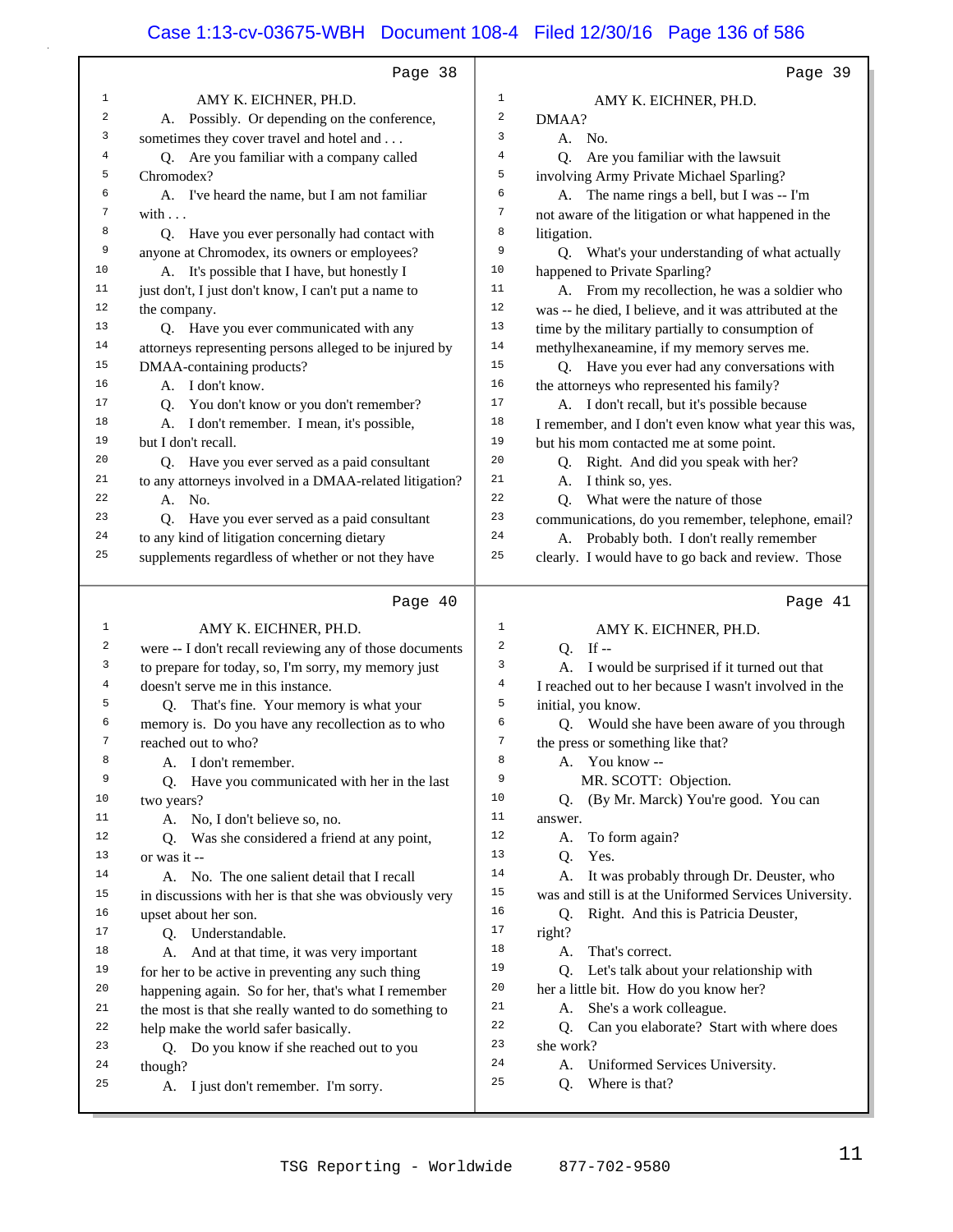|                  | Page 42                                                                                                        | Page 43                                                             |
|------------------|----------------------------------------------------------------------------------------------------------------|---------------------------------------------------------------------|
| $\mathbf{1}$     | AMY K. EICHNER, PH.D.                                                                                          | 1<br>AMY K. EICHNER, PH.D.                                          |
| 2                | Bethesda, America's medical school.<br>А.                                                                      | 2<br>No.<br>А.                                                      |
| 3                | Yes.<br>Q.                                                                                                     | 3<br>Okay.<br>Q.                                                    |
| 4                | $So -$<br>A.                                                                                                   | 4<br>It's possible that it was Dave Ellis, who<br>A.                |
| 5                | Stop you right there, America's medical<br>Q.                                                                  | 5<br>was a nutritionist, and I believe he might have been at        |
| 6                | school, is that a public institution, private                                                                  | 6<br>a conference that she was at, but I really don't               |
| 7                | institution?                                                                                                   | 7<br>recall.                                                        |
| 8                | A. I'm sorry, I have no idea.                                                                                  | 8<br>Q. Could you say his name again?                               |
| 9                | That's okay. And when was your last<br>Q.                                                                      | 9<br>A. Dave Ellis.                                                 |
| 10               | communication with Miss Deuster?                                                                               | 10<br>Q. Dave Ellis. Could you tell me who he is?                   |
| 11               | A. Probably earlier this week.                                                                                 | 11<br>A. He's a nutritionist, a sports                              |
| 12               | What have your conversations regarding<br>Q.                                                                   | 12<br>nutritionist.                                                 |
| 13               | DMAA been with her? Have they been typically by                                                                | 13<br>Q. Did you ever discuss legal claims against                  |
| 14               | telephone, email?                                                                                              | 14<br>manufacturers of DMAA-containing supplements with her,        |
| 15               | A. A lot via telephone and some via email.                                                                     | 15<br>meaning Ms. Deuster? Did you ever discuss, did you --         |
| 16               | And when did you meet her?<br>Q.                                                                               | 16<br>strike that. Start from the beginning. Have you ever          |
| 17               | A. I believe we were put into contact with                                                                     | 17<br>discussed any legal claims against manufacturers of           |
| 18               | each other or came into contact with each other could                                                          | 18<br>DMAA-containing supplements?                                  |
| 19               | have been as early as 2010, but I don't recall 100                                                             | 19<br>A. Legal claims?                                              |
| 20               | percent. It could have also been in 2011. And I                                                                | 20<br>Q. Did you ever discuss pending litigation                    |
| 21               | recall discussing with her she had put together the                                                            | 21<br>like Mr. Sparling's litigation?                               |
| 22               | fact that we as an organization were seeing positive                                                           | 22<br>A. She might have made me aware of the                        |
| 23               | tests for methylhexaneamine.                                                                                   | 23<br>pending litigation.                                           |
| 24               | Q. Do you know where she learned that                                                                          | 24<br>Q. But that's it?                                             |
| 25               | information?                                                                                                   | 25<br>Yeah.<br>А.                                                   |
|                  | Page 44                                                                                                        | Page 45                                                             |
| $\mathbf{1}$     | AMY K. EICHNER, PH.D.                                                                                          | $\mathbf{1}$<br>AMY K. EICHNER, PH.D.                               |
| $\boldsymbol{2}$ | Q. That's all you can remember. Okay. Are                                                                      | 2<br>learnings up to that point on the laws around dietary          |
| 3                | you aware the Department of Defense commissioned a                                                             | 3<br>supplements like what is a dietary supplement.                 |
| $\bf 4$          |                                                                                                                |                                                                     |
|                  | study regarding DMAA?                                                                                          | $\overline{4}$<br>At that time in 2010 and 2011, I                  |
| 5                | A. No. Actually if you told me the name of                                                                     | 5<br>personally and as an organization, USADA, did not have         |
| 6                | the study or an outcoming paper, then I probably would                                                         | 6<br>a lot of expertise in that area, so it was a big               |
| 7                | recognize it, but using the terms that you've used, it                                                         | 7<br>learning curve for us. So that was my primary                  |
| 8                | doesn't ring a bell for me.                                                                                    | 8<br>contribution to those articles.                                |
| 9                | Q. Are you aware of a report called Case                                                                       | 9<br>Who is Lori Bestervelt?<br>Q.                                  |
| 10               | Reports: Death of Active Duty Soldiers Following                                                               | 10<br>She is at the NSF International.<br>A.                        |
| 11               | Injection of Dietary Supplements Containing DMAA?                                                              | 11<br>What is the NSF International?<br>Q.                          |
| 12               | A. Yes. That is language I can recognize.                                                                      | 12<br>It is a standard setting organization that<br>А.              |
| 13               | Can you tell me about that article?<br>Q.                                                                      | 13<br>sets standards for a number of different products such        |
| 14               | A. It was one or two case reports, I believe                                                                   | 14<br>as water filters and other things. And they also had a        |
| 15               | it was two, of people who were injured, had adverse                                                            | 15<br>dietary supplement certification program.                     |
| 16               | events of some description, and at the time, the                                                               | 16<br>Q. Do you know what that consists of?                         |
| 17               | researchers and the medical professionals linked DMAA                                                          | 17<br>Vaguely. A dietary supplement company can<br>А.               |
| 18               | to those adverse events.                                                                                       | 18<br>go to the NSF and be evaluated for quality. They do an        |
| 19               | Q. Were you involved in the actual study?                                                                      | 19<br>analysis of GMP compliance, which is Good Manufacturing       |
| 20               | A.<br>No.                                                                                                      | 20<br>Practice compliance, and they test dietary supplements        |
| 21               | Did you edit the results in the paper?<br>Q.                                                                   | $2\sqrt{1}$<br>for substances prohibited in sport and they do a few |
| 22               | My role was just to provide some<br>А.                                                                         | 22<br>other things, but it all culminates in a certification.       |
| 23               | background information on like where was DMAA first                                                            | 23<br>Q. Are you in contact with her frequently?                    |
| 24<br>25         | used like, you know, produced by Eli Lilly back in the<br>'40s, nasal decongestant, and just to contribute our | 24<br>Not currently, no.<br>А.<br>25<br>When did that stop?<br>Q.   |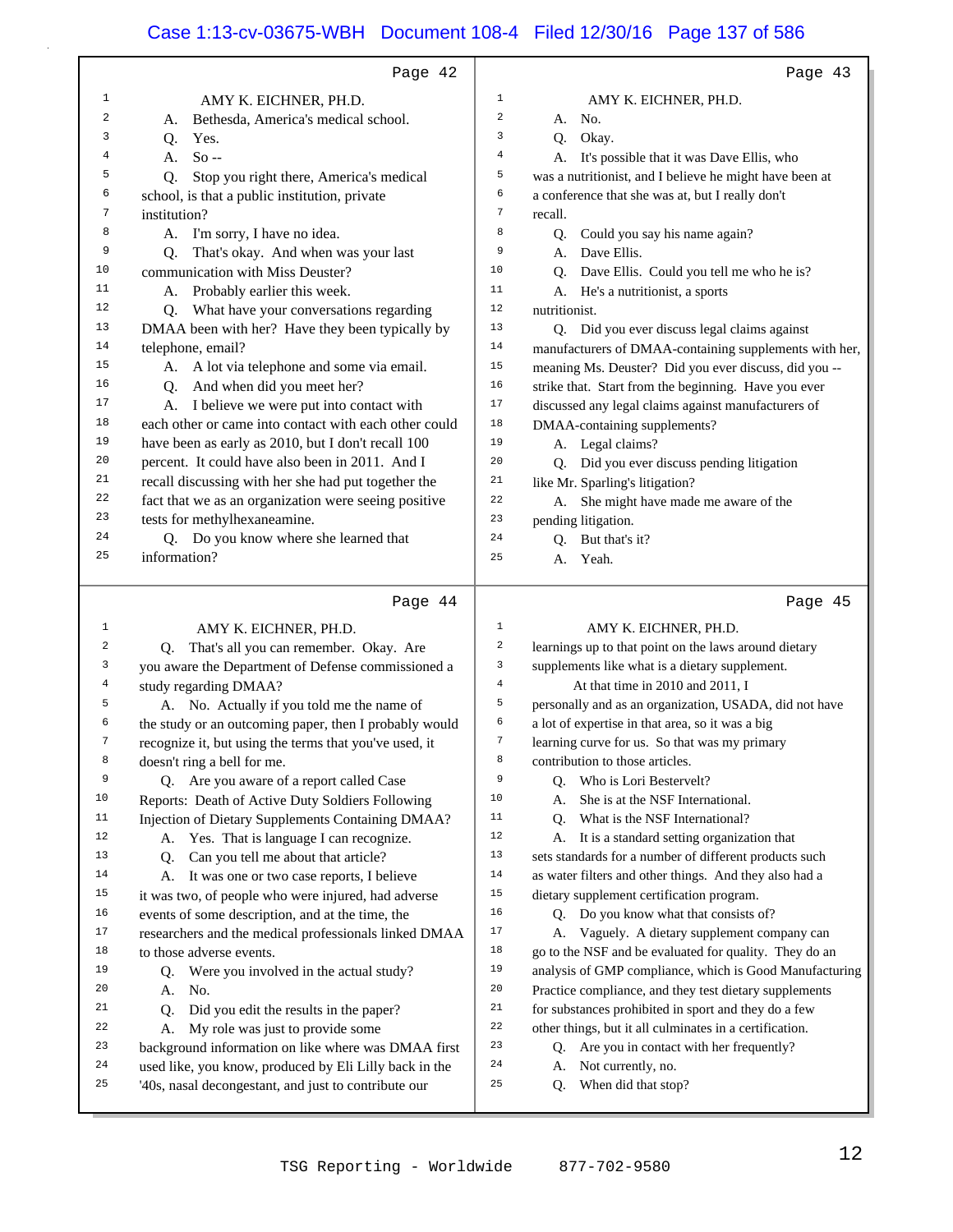|                  | Page 46                                                           |                  | Page 47                                                 |
|------------------|-------------------------------------------------------------------|------------------|---------------------------------------------------------|
| $\mathbf{1}$     | AMY K. EICHNER, PH.D.                                             | $\mathbf 1$      | AMY K. EICHNER, PH.D.                                   |
| 2                | A. We were in regular communication around                        | $\sqrt{2}$       | Q. You said that's the Consumer Protection              |
| 3                | the time when we were trying to determine where                   | 3                | Branch, correct?                                        |
| 4                | methylhexaneamine was coming from and it's -- I just              | $\overline{4}$   | A. Uh-huh (affirmative).                                |
| 5                | haven't been in contact with her that much since that             | 5                | Q. What do you believe providing these test             |
| 6                | time.                                                             | 6                | results for what reason? As part of a prosecution?      |
| 7                | Beyond the discussions regarding DMAA,<br>O.                      | $\sqrt{ }$       | A. No, just general information. So if we --            |
| 8                | what else would you discuss?                                      | 8                | in other studies not related to DMAA, but just if we    |
| 9                | A. Oh, dietary supplements in general, safety                     | 9                | become aware of dietary supplements that contain        |
| 10               | issues, general topics.                                           | $10$             | prohibited substances that are prohibited in sport and  |
| 11               | Q. Hopping back to the Department of Defense                      | $1\,1$           | we have reason to believe or there's evidence that it's |
| 12               | study we were just discussing, do you agree with the              | 12               | not a legitimate dietary ingredient, we have in the     |
| 13               | report's conclusions?                                             | 13               | past shared those tests results with Jill Furmann.      |
| 14               |                                                                   | 14               |                                                         |
| 15               | Yes.<br>A.                                                        | $15$             | Q. Do you know what she does with those                 |
| 16               | Do you do any work in coordination with<br>O.                     | 16               | results?                                                |
| 17               | the Department of Justice?                                        | 17               | No, I don't. I don't.<br>А.                             |
|                  | A. What do you mean by "in coordination"? I                       |                  | Have they ever followed up with you to<br>Q.            |
| 18               | guess it kind of depends on what you mean by that.                | 18               | have someone from either yourself or someone from USADA |
| 19               | Do you do any work with them at all?<br>Q.                        | 19               | serve as an expert witness in a case?                   |
| 20               | A. Yes. We have provided test results to                          | 20               | A. No.                                                  |
| 21               | them in the past and I am sometimes in contact with               | 21               | Do you know what Operation Supplement<br>Q.             |
| 22               | Jill Furmann, who I believe is in the Consumer                    | 22               | Safety is?                                              |
| 23               | Protection Branch.                                                | 23               | Yes.<br>А.                                              |
| 24               | Did you say Jill Furmann or Herman?<br>Q.                         | 24               | Explain.<br>Q.                                          |
| 25               | Furmann.<br>A.                                                    | 25               | It is to my understanding, it is the<br>А.              |
|                  |                                                                   |                  |                                                         |
|                  |                                                                   |                  |                                                         |
|                  | Page 48                                                           |                  | Page 49                                                 |
| 1                | AMY K. EICHNER, PH.D.                                             | $\,1$            | AMY K. EICHNER, PH.D.                                   |
| $\boldsymbol{2}$ | Uniformed Services University equivalent of Supplement            | $\sqrt{2}$       | So you never reach out to, say, Health<br>Q.            |
| 3                | 411. It is an educational website to help military                | $\mathsf 3$      | Canada or some other agency regarding --                |
| $\,4$            | personnel understand and navigate the risks around                | $\overline{4}$   | A. Not on a regular basis. I recall early in            |
| 5                | dietary supplements and make good safe decisions around           | 5                | the piece with the whole DMAA question, reaching out to |
| 6                | the use of dietary supplements.                                   | $\epsilon$       | other regulatory agencies to see what their position    |
| 7                | Q. So similar to the hotline that you manage                      | $\boldsymbol{7}$ | was on DMAA, but I don't recall the outcome, the        |
| 8                | for USADA for athletes?                                           | 8                | outcomes of those inquiries.                            |
| 9                | A. Yes.                                                           | 9                | Q. Do you remember which agencies you were in           |
| 10               | Do you know how that's funded?<br>Q.                              | 10               | contact with?                                           |
| 11               | No.<br>А.                                                         | 11               | A. Health Canada rings a bell. I have a                 |
| 12               | Do you have any involvement in it?<br>Q.                          | 12               | feeling I would have reached out to the Therapeutic     |
| 13               | A. Not a direct involvement in Operation                          | 13               | Goods Administration as well; although I don't recall   |
| 14               | Supplement Safety, but I work on a regular basis with             | 14               | receiving a clear answer from them.                     |
| 15               | Dr. Deuster and Andrea Lindsey in sharing information             | 15               | Q. And the TPA you said is the Australian               |
| 16               | that is useful for their stakeholders.                            | 16               | version of the FDA?                                     |
| 17               | Q. Dr. Deuster, and I'm sorry, the person                         | 17               | A. TGA, Therapeutic Goods Administration.               |
| 18               | who's other name you just said was?                               | 18               | Q. Thank you. Do you remember the nature of             |
| 19               | A. Andrea Lindsey.                                                | 19               | their responses to you?                                 |
| 20               | Did they run that program?<br>Q.                                  | 20               | A. I just don't remember.                               |
| 21               | To my knowledge, they do.<br>А.                                   | 21               | Q. Are you aware of any peer reviewed                   |
| 22               | Are you in contact with other<br>Q.                               | 22               | scientific literature which concludes that DMAA causes  |
| 23               |                                                                   | 23               | liver toxicity?                                         |
| 24               | international regulatory bodies regarding dietary<br>supplements? | 24               | MR. SCOTT: Object as to form.                           |
| 25               | No.<br>А.                                                         | 25               | THE WITNESS: There's probably papers out                |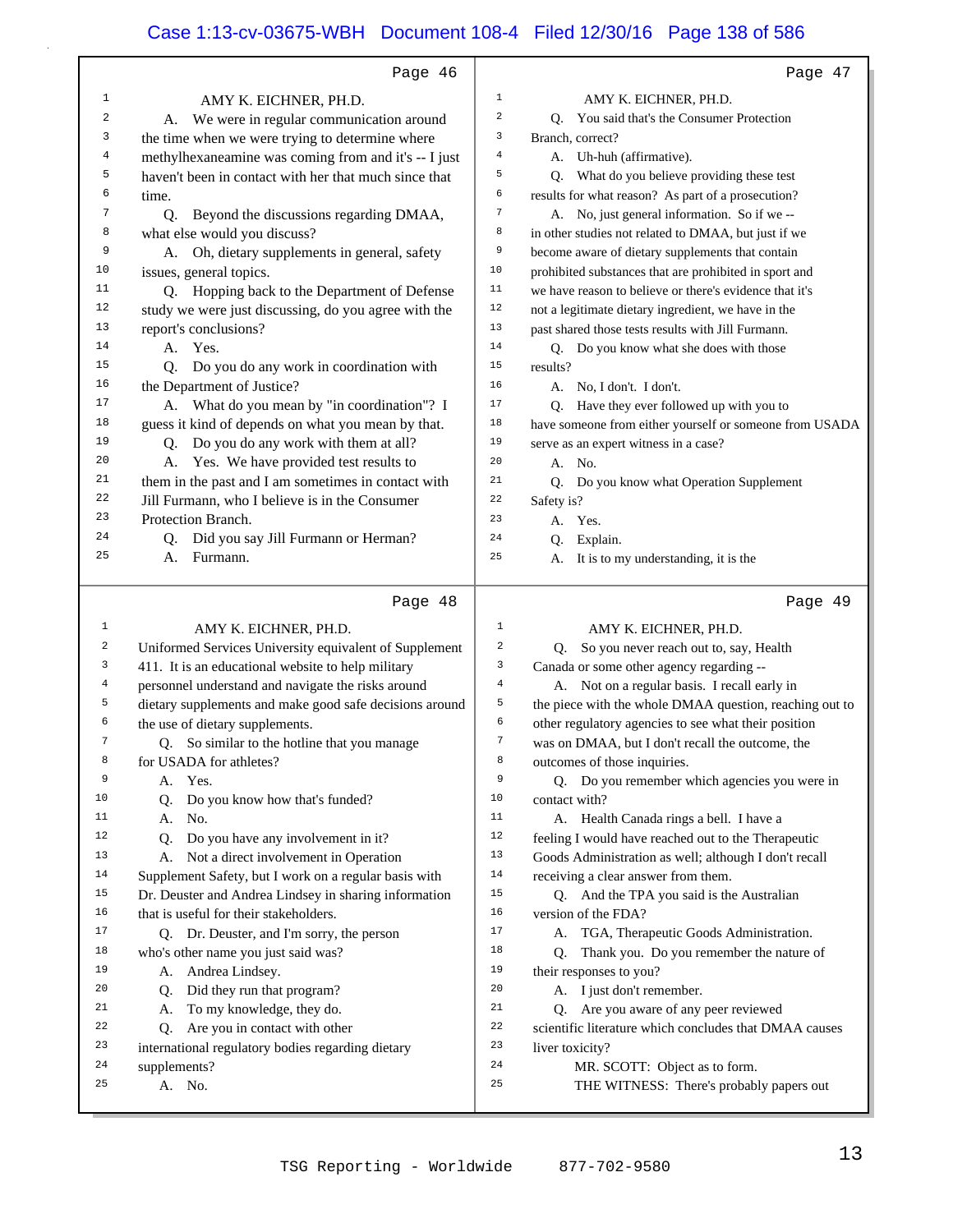|          | Page 50                                                                                     | Page 51                                                                            |
|----------|---------------------------------------------------------------------------------------------|------------------------------------------------------------------------------------|
| 1        | AMY K. EICHNER, PH.D.                                                                       | 1<br>AMY K. EICHNER, PH.D.                                                         |
| 2        | there that have established that. I just don't know.                                        | $\overline{\mathbf{c}}$<br>through would be to do a literature search and evaluate |
| 3        | Q. (By Mr. Marck) Can you identify any peer                                                 | 3<br>a number of abstracts to see whether                                          |
| 4        | reviewed scientific literature which concludes that                                         | $\overline{4}$<br>Q. Right. But off the top of your head --                        |
| 5        | DMAA causes liver injury in humans?                                                         | 5<br>A. Off the top of my head, I mean I just                                      |
| 6        | MR. SCOTT: I'm sorry, could you repeat                                                      | 6<br>don't recall sufficiently to                                                  |
| 7        | the question? I lost the last part of it.                                                   | $\overline{7}$<br>Q. That's a fine answer.                                         |
| 8        | Q. (By Mr. Marck) Sure, no problem. Can you                                                 | 8<br>Okay.<br>A.                                                                   |
| 9        | identify any peer reviewed scientific literature which                                      | 9<br>Q. Don't mean to put words in your mouth. I                                   |
| 10       | concludes that DMAA causes liver injury in humans?                                          | 10<br>just wanted to know if you know right now whether or                         |
| 11       | MR. SCOTT: Object as to form.                                                               | 11<br>not X, Y, Z exists.                                                          |
| 12       | THE WITNESS: I don't recall, but if you                                                     | 12<br>A. Sure.                                                                     |
| 13       | put me in front of a computer, I know how to do the                                         | 13<br>Q. Speaking of the Eliason article, the DOD                                  |
| 14       | search to determine whether there is literature.                                            | 14<br>article you've been referring to, was that peer                              |
| 15       | Q. (By Mr. Marck) Okay. I believe you. Can                                                  | 15<br>reviewed?                                                                    |
| 16       | you identify any peer reviewed scientific literature                                        | 16<br>A. I believe so. What journal is it in?                                      |
| 17       | which concludes that DMAA causes heat stroke in humans?                                     | 17<br>Military Medicine?                                                           |
| 18       | A. I recall that heat stroke was a part of                                                  | 18<br>Q. No, this actually says no med.                                            |
| 19       | the case reports if that's correct, the Eliason paper.                                      | 19<br>A. Yeah, I believe that is a peer reviewed                                   |
| 20       | I seem to recall that there, there may be literature                                        | 20<br>journal, but the best way to verify that is to consult                       |
| 21       | out there, but again, to really answer your question,                                       | the journal web page.<br>21                                                        |
| 22       | if your question is, not to put words in your mouth,                                        | 22<br>Q. Can you identify any peer reviewed                                        |
| 23       | but if your question is, is there evidence, valid                                           | 23<br>scientific literature which concludes that DMAA impairs                      |
| 24       | evidence that it causes liver damage or heat stroke,                                        | 24<br>human thermoregulation in any way?                                           |
| 25       | things like that, then the process that I would go                                          | 25<br>A. Again, my process --                                                      |
|          |                                                                                             |                                                                                    |
|          | Page 52                                                                                     | Page 53                                                                            |
| 1        |                                                                                             | $\mathbf{1}$<br>AMY K. EICHNER, PH.D.                                              |
| 2        | AMY K. EICHNER, PH.D.<br>If it's the same answer, you can say --<br>Q.                      | $\overline{\mathbf{c}}$<br>Really I would have to go through a process.            |
| 3        | Same answer.<br>А.                                                                          | 3<br>Q. Have you ever been in contact with the FDA                                 |
| 4        | Can you identify any peer reviewed<br>Q.                                                    | $\overline{4}$<br>or its employees?                                                |
| 5        | scientific literature which concludes that DMAA causes                                      | 5<br>A. Yes.                                                                       |
| 6        | rhabdomyolysis in humans?                                                                   | When was your first contact?<br>6<br>O.                                            |
| 7        | A. Same answer.                                                                             | 7<br>A. I don't recall, but it would have been                                     |
| 8        | Q. Can you identify any peer reviewed                                                       | 8<br>sometime after 2009 when I took up my job at USADA.                           |
| 9        | scientific literature which concludes that DMAA causes                                      | 9<br>Q. And when you are in contact with them,                                     |
| 10       | heart attacks in humans?                                                                    | 10<br>what's the nature of those communications? Is it                             |
| 11       | A. Again, same answer.                                                                      | 11<br>typically telephone, email, write a letter?                                  |
| 12       | Can you identify any peer reviewed<br>Q.                                                    | 12<br>A. Typically email.                                                          |
| 13       | scientific literature which concludes that DMAA causes                                      | 13<br>Do you know an individual named Daniel<br>Q.                                 |
| 14       | cardiac dysrhythmia?                                                                        | 14<br>Fabricant?                                                                   |
| $15\,$   | A. Same answer.                                                                             | 15<br>A. Yes, I do.                                                                |
| 16       | Q. Can you identify any peer reviewed                                                       | 16<br>When did you meet him?<br>O.                                                 |
| 17       | scientific literature which describes a confirmed                                           | 17<br>When did I meet him? I met him originally<br>А.                              |
| 18       | biological mechanism of action through which                                                | 18<br>when he was a part of the Natural Products Association.                      |
| 19       | DMAA-containing supplements cause harm in humans?                                           | 19<br>What's the NPA?<br>Q.                                                        |
| 20       | A. Repeat your question, please.                                                            | 20<br>It's a trade association for, I believe,<br>А.                               |
| 21       | Can you identify any peer reviewed<br>Q.                                                    | 21<br>retailers of dietary supplements, but to find the                            |
| 22       | scientific literature which describes a confirmed                                           | 22<br>actual answer, I would need to consult the NPA website                       |
| 23       | biological mechanism of action through which                                                | 23<br>to find out who exactly they represent.                                      |
| 24<br>25 | DMAA-containing supplements cause harm in humans?<br>A. No, I'm not aware, but same answer. | 24<br>Q. Do you know what his role was at NPA when<br>25<br>you met him?           |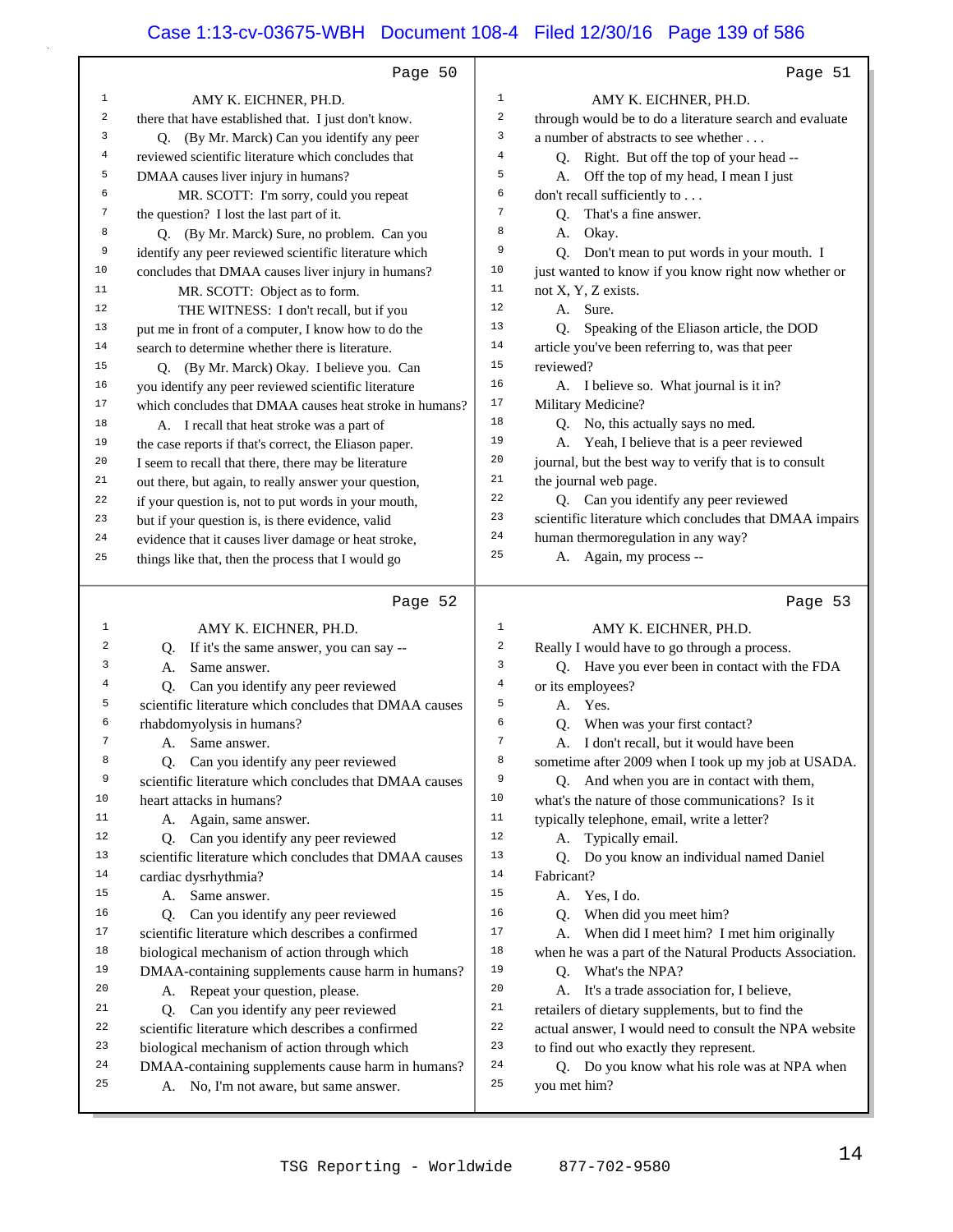|          | Page 54                                                                                                            |                                                                      | Page 55 |
|----------|--------------------------------------------------------------------------------------------------------------------|----------------------------------------------------------------------|---------|
| 1        | AMY K. EICHNER, PH.D.                                                                                              | $\mathbf{1}$<br>AMY K. EICHNER, PH.D.                                |         |
| 2        | A. I don't know what his title was.                                                                                | 2<br>MR. MARCK: Sorry, Claude, go ahead.                             |         |
| 3        | (Brief interruption for package)                                                                                   | 3<br>MR. SCOTT: Object as to form.                                   |         |
| 4        | (Break)                                                                                                            | 4<br>THE WITNESS: I believe I can answer that                        |         |
| 5        | Q. (By Mr. Marck) Dr. Eichner, we were                                                                             | 5<br>question. I recall a meeting at Ole Miss. They would            |         |
| 6        | speaking about your relationship with Daniel Fabricant                                                             | 6<br>host a regular series of conferences and I seem to              |         |
| 7        | while he was at NPA. Did you also know him during his                                                              | $\sqrt{ }$<br>remember that he was there one year when I went there. |         |
| 8        | tenure at the FDA?                                                                                                 | 8<br>Q. (By Mr. Marck) Do you remember the subject                   |         |
| 9        | A. Yes.                                                                                                            | 9<br>matter of that conference?                                      |         |
| 10       | Were you in regular contact with him when<br>Q <sub>r</sub>                                                        | 10<br>A. Many different topics are discussed at                      |         |
| 11       | he was with the FDA?                                                                                               | 11<br>those conferences, but there's often a large botanical         |         |
| 12       | Yes.<br>Α.                                                                                                         | 12<br>component because Ole Miss is known for its botanical          |         |
| 13       | What was the mode of communication<br>O.                                                                           | 13<br>expertise.                                                     |         |
| 14       | typically with Dr. Fabricant?                                                                                      | 14<br>Q. Did you speak at that conference?                           |         |
| 15       | A. Usually email.                                                                                                  | 15<br>A. I don't remember. I have spoken as those                    |         |
| 16       | Did you ever meet him in person?<br>Q.                                                                             | 16<br>conferences before, but honestly, I would have to look         |         |
| 17       | I would see him at conferences.<br>А.                                                                              | 17<br>back at my presentation record to see if I spoke at any        |         |
| 18       | Can you give me an example of some<br>O.                                                                           | 18<br>particular conference.                                         |         |
| 19       | conferences you may have met him at?                                                                               | 19<br>Q. Have you ever co-presented with Dr.                         |         |
| 20       | A. I don't remember which conferences, but it                                                                      | 20<br>Fabricant?                                                     |         |
| 21       | could have been SupplySide, SupplySide Conference                                                                  | 21<br>A. I don't recall, but it's possible that --                   |         |
| 22       | Series.                                                                                                            | 22<br>I've served on certain panels over the years and he may        |         |
| 23       | Did you ever attend a conference with him<br>Q <sub>r</sub>                                                        | 23<br>have been on one, but I don't recall a particular one.         |         |
| 24       | and Dr. Khan and Dr. ElSohly?                                                                                      | 24<br>Q. Do you consider him a friend?                               |         |
| 25       | A. Actually, I think I did.                                                                                        | 25<br>A. No. I don't consider him an enemy.                          |         |
|          |                                                                                                                    |                                                                      |         |
|          | Page 56                                                                                                            |                                                                      | Page 57 |
| 1        |                                                                                                                    | $\mathbf{1}$<br>AMY K. EICHNER, PH.D.                                |         |
| 2        | AMY K. EICHNER, PH.D.<br>Q. I know, the extent of your personal                                                    | $\sqrt{2}$<br>was also not a legitimate dietary ingredient.          |         |
| 3        | relationship. Have you ever had any conversations with                                                             | $\mathsf 3$<br>Q. What do you mean by "not a legitimate              |         |
| 4        | him regarding DMAA?                                                                                                | $\bf 4$<br>dietary ingredient"?                                      |         |
| 5        | A. Probably. And I know at the time, and I                                                                         | 5<br>A. Well, so the way we would determine that                     |         |
| 6        | don't remember if he was at the NPA at this time or the                                                            | 6<br>is if the FDA had issued previous warning letters               |         |
| 7        | FDA. I probably would have had conversations with him                                                              | $\sqrt{ }$<br>regarding a particular ingredient and then we became   |         |
| 8        | in both of his roles regarding DMAA.                                                                               | 8<br>aware of a dietary supplements that contained that              |         |
| 9        | Do you remember approximately what year<br>Q.                                                                      | 9<br>ingredient. Then we would always share that                     |         |
| 10       | that would have been?                                                                                              | 10<br>information with the FDA.                                      |         |
| 11       | Anytime between 2011, 2012, 2013. You<br>А.                                                                        | 11<br>Q. Were you USADA's primary point of contact                   |         |
| 12       | know, the issue about whether DMAA is in geranium oil                                                              | 12<br>with FDA regarding dietary supplements?                        |         |
| 13       | has been around for a long time, so there would have                                                               | 13<br>A. Probably, but I don't know if other                         |         |
| 14       | been many opportunities and reasons to discuss with him                                                            | 14<br>members of USADA also had communications with the FDA.         |         |
| 15       | or others.                                                                                                         | 15<br>Q. But did you have a formal role as a                         |         |
| 16       | Q. And do you remember the content of the                                                                          | 16<br>liaison between the two?                                       |         |
| 17       | discussions regarding DMAA at all?                                                                                 | 17<br>A. It wasn't a formal role, but USADA                          |         |
| 18       | A. No particulars.                                                                                                 | 18<br>generally is supportive of regulatory agencies and             |         |
| 19       | And did you discuss other things with him<br>Q.                                                                    | 19<br>where we have information that could help the FDA or<br>$20\,$ |         |
| 20<br>21 | besides DMAA?                                                                                                      | any regulatory agency, then we share that.<br>$2\sqrt{1}$            |         |
| 22       | A. When he was at the FDA, we would provide                                                                        | Q. Do you know where Dr. Fabricant currently<br>22                   |         |
| 23       | USADA as an organization, would provide test results                                                               | works?<br>23<br>A. He's back at the Natural Products                 |         |
| 24       | when we obtained them for any dietary supplement that                                                              | 24<br>Association.                                                   |         |
| 25       | contained a prohibited substance that was prohibited in<br>sport, and we had evidence or reason to believe that it | 25<br>Q. And do you know how long he's been back                     |         |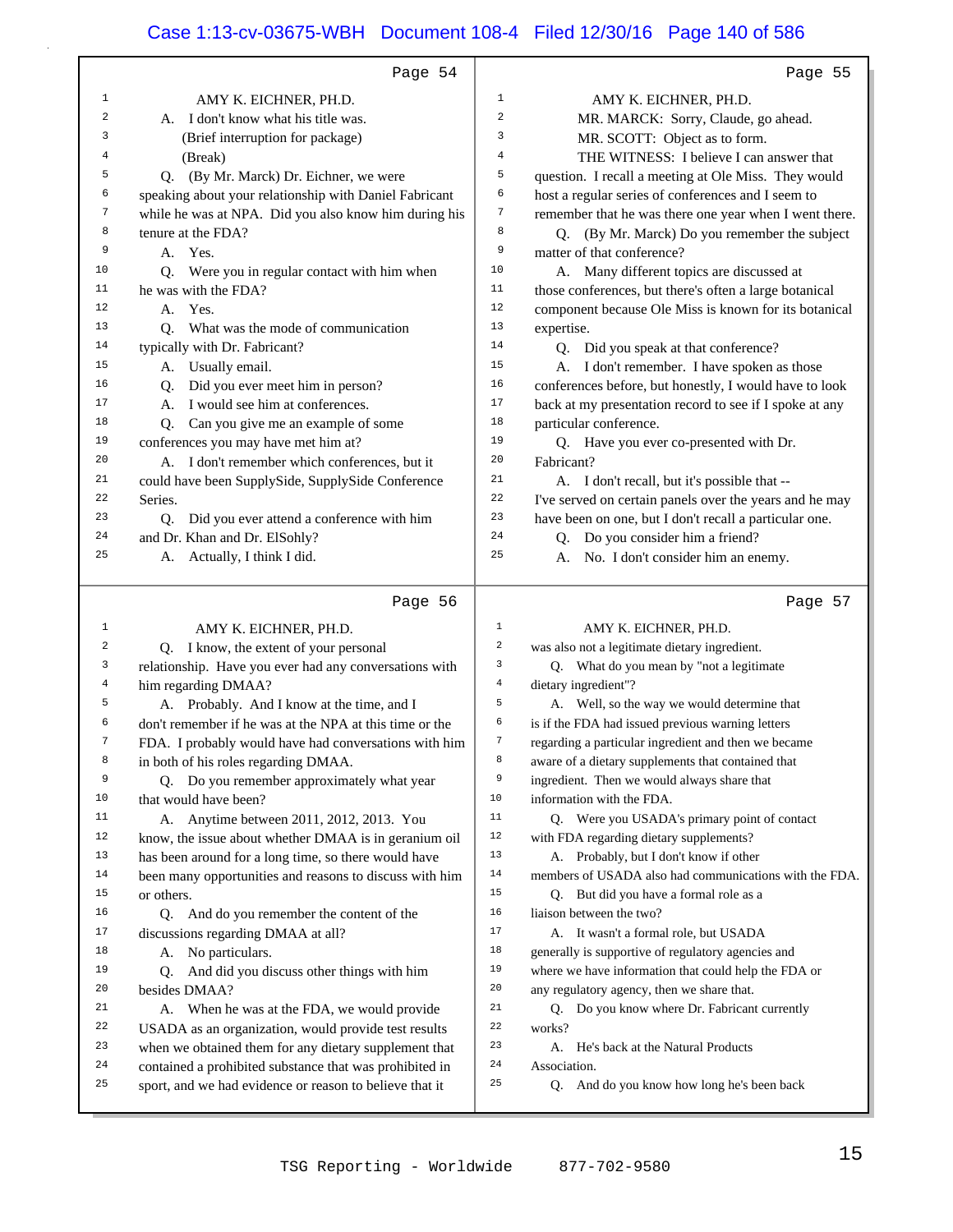|          | Page 58                                                 |                         | Page 59                                                                                  |
|----------|---------------------------------------------------------|-------------------------|------------------------------------------------------------------------------------------|
| 1        | AMY K. EICHNER, PH.D.                                   | $1\,$                   | AMY K. EICHNER, PH.D.                                                                    |
| 2        | there?                                                  | $\overline{a}$          | cleared it up.                                                                           |
| 3        | A. I don't remember his exact transition                | 3                       | A. But to confirm what those initials stand                                              |
| 4        | date, but it's been a while.                            | $\overline{4}$          | for, we would need to consult the website.                                               |
| 5        | Q. Have you been in contact with him since              | 5                       | Q. Gotcha. Do you know what the relationship                                             |
| 6        | he's been back at NPA?                                  | 6                       | currently is between USADA and the FDA's Dietary                                         |
| 7        | A. I don't think so, but it's possible that I           | $\boldsymbol{7}$        | Supplements Office?                                                                      |
| 8        | emailed him, but I don't recall any particulars of why  | 8                       | A. I'm not aware of any particular --                                                    |
| 9        | I would.                                                | 9                       | Ongoing relationship?<br>Q.                                                              |
| 10       | Q. So in his role at NPA, you can't think of            | 10                      | Ongoing relationship, other than the fact<br>A.                                          |
| 11       | why you would actually be in contact with him there?    | 11                      | that as we come across dietary supplements that we                                       |
| 12       | A. Well, I can generally say that since we              | 12                      | believe or have reason to believe that contain                                           |
| 13       | published our paper, the 2012 article, and then shortly | 13                      | ingredients that are not legitimate dietary ingredients                                  |
| 14       | thereafter, I think maybe 2012, 2013, we just haven't   | 14                      | and where we have knowledge that could be useful, then                                   |
| 15       | had a lot of dealings with the trade associations, with | 15                      | we share that with the FDA.                                                              |
| 16       | any trade association.                                  | 16                      | Q. And do you make recommendations as to                                                 |
| 17       | So you know, I do maybe once or twice a                 | 17                      | policy?                                                                                  |
| 18       | year have an email to or from CRN or AHPA or it could   | 18                      | A. No.                                                                                   |
| 19       | even be the MPA.                                        | 19                      | Do you recommend certain enforcement<br>Q.                                               |
| 20       | Q. Can you explain who CRN is?                          | 20                      | actions?                                                                                 |
| 21       | A. Council For Responsible Nutrition and AHPA           | 21                      | No.<br>А.                                                                                |
| 22       | is American Herbal Products Association, I think.       | 22                      | And recommend any regulatory actions?<br>Q.                                              |
| 23       | Q. AHPA?                                                | 23<br>24                | А.<br>No.                                                                                |
| 24<br>25 | A. AHPA.                                                | 25                      | Q. Were any formal meetings held with the FDA                                            |
|          | I thought you were saying OPPA, so glad we<br>Q.        |                         | regarding DMAA?                                                                          |
|          | Page 60                                                 |                         | Page 61                                                                                  |
| 1        | AMY K. EICHNER, PH.D.                                   | 1                       | AMY K. EICHNER, PH.D.                                                                    |
| 2        | MR. SCOTT: Object as to form.                           | $\overline{\mathbf{c}}$ | Q. Do you know that for sure?                                                            |
| 3        | THE WITNESS: Formal meetings.                           | 3                       | A. I don't. I'm not aware of any such                                                    |
| 4        | Q. (By Mr. Marck) I'll describe that as like            | 4                       | funding.                                                                                 |
| 5        | a teleconference where the subject matter was           | 5                       | Q. Did the FDA provide any financial support                                             |
| 6        | determined to be DMAA or an in-person meeting where     | 6                       | for USADA activities regarding DMAA?                                                     |
| 7        | people from USADA, including yourself, and someone from | 7                       | A. Not that I'm aware.                                                                   |
| 8        | FDA met to discuss DMAA.                                | 8                       | Q. Have you ever heard of the Natural                                                    |
| 9        | MR. SCOTT: Same objection.                              | 9                       | Products Research Center at the University of                                            |
| 10       | THE WITNESS: I don't recall any such                    | 10                      | Mississippi?                                                                             |
| 11       | meetings. Like I said, if I was at a conference with    | 11                      | A. Possibly, but is that Phytochemical?                                                  |
| 12       | Dan Fabricant or other members of the FDA, then I would | 12                      | Q. It's not.                                                                             |
| 13       | take that occasion to talk about USADA's concerns about | 13                      | Okay. So that name doesn't ring a bell to<br>А.                                          |
| 14       | DMAA, but I don't recall any specific formal meetings   | 14                      | me as a specific entity that I had any dealings with,                                    |
| 15       | where we met to discuss whether or not it was a legal   | 15<br>16                | but I could easily, if ElSohly is a part of that, then,                                  |
| 16       | ingredient or something like that.                      | 17                      | I'm having dealings with that.                                                           |
| 17       | Q. When you would run into Dan Fabricant at,            |                         | Q. I gotcha. Do you know if USADA's ever                                                 |
| 18<br>19 | say, a conference, whether it be SupplySide or down at  | 18<br>19                | actually provided any funding to the Center?                                             |
| 20       | Ole Miss, would you consider your activities like       | 20                      | A. I don't know. Aside from the \$25,000                                                 |
| 21       | lobbying?<br>MR. SCOTT: Object as to form.              | 21                      | contract, which I believe was \$25,000, the contract<br>with ElSohly's and Khan's group. |
| 22       | THE WITNESS: No.                                        | 22                      | Q. And in order to expedite things, I'll say                                             |
| 23       | Q. (By Mr. Marck) Did FDA provide any                   | 23                      | "Ole Miss" because you know what I'm talking about and                                   |
| 24       | financial support for USADA activities?                 | 24                      | we're referring to the University of Mississippi, but                                    |
| 25       | A. No.                                                  | 25                      | we'll just make things a little bit quicker, especially                                  |
|          |                                                         |                         |                                                                                          |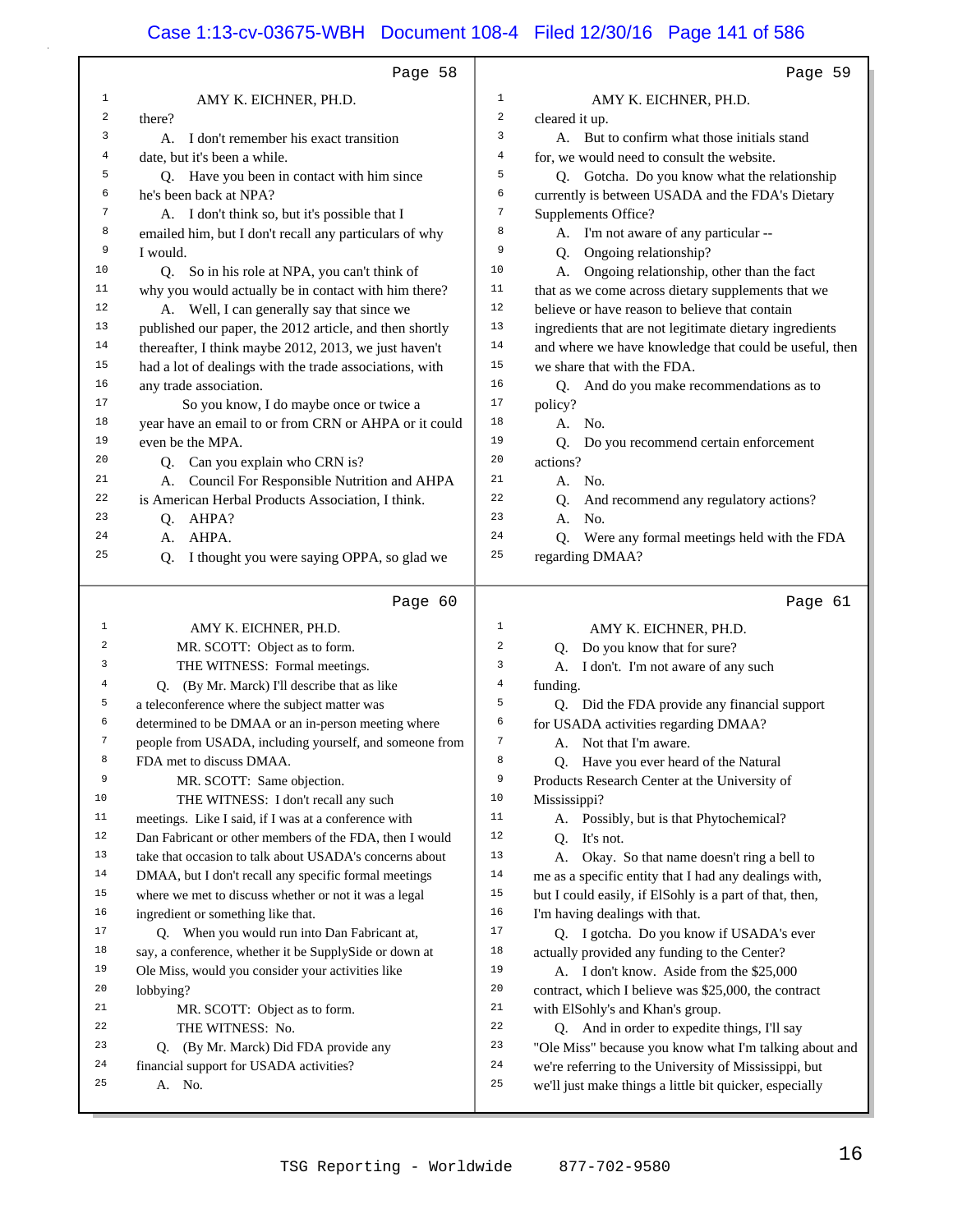# Case 1:13-cv-03675-WBH Document 108-4 Filed 12/30/16 Page 142 of 586

|          | Page 62                                                              |                | Page 63                                                                       |
|----------|----------------------------------------------------------------------|----------------|-------------------------------------------------------------------------------|
| 1        | AMY K. EICHNER, PH.D.                                                | $1\,$          | AMY K. EICHNER, PH.D.                                                         |
| 2        | when we get to exhibits, we'll say "Ole Miss." Are you               | 2              | an expert witness in this litigation?                                         |
| 3        | familiar with Dr. Ikhlas Khan?                                       | 3              | A. Yes.                                                                       |
| 4        | A. Yes.                                                              | 4              | Q. Do you know where Dr. Khan gets funding                                    |
| 5        | Q. When did you meet him?                                            | 5              | for his various research projects?                                            |
| 6        | A. I don't recall the first time, but I would                        | 6              | No.<br>A.                                                                     |
| 7        | guess it was at a conference that I attended.                        | 7              | Do you respect him as a scientist?<br>Q.                                      |
| 8        | Q. Did you meet him through Daniel Eichner?                          | 8              | A.<br>Yes.                                                                    |
| 9        | A. Possibly.                                                         | 9              | Do you trust his judgment?<br>Q <sub>r</sub>                                  |
| 10       | Q. Is Daniel Eichner your husband?                                   | 10             | I don't have any reason not to.<br>А.                                         |
| 11       | Yes.<br>А.                                                           | 11             | Q. Do you consider him a person with                                          |
| 12       | And do you consider Dr. Khan a friend?<br>Q.                         | 12             | integrity?                                                                    |
| 13       | A. No.                                                               | 13             | A. Yes. I don't have any reason not to.                                       |
| 14       | A colleague?<br>Q.                                                   | 14             | Are you familiar with Mahmoud, Dr. Mahmoud<br>0.                              |
| 15       | A colleague.<br>А.                                                   | 15             | ElSohly?                                                                      |
| 16       | Q. How often are you in contact with him?                            | 16             | Yes.<br>A.                                                                    |
| 17       | Aside from this, our 2012 article, and<br>A.                         | 17             | And when did you meet him?<br>Q <sub>r</sub>                                  |
| 18       | occasional contact at conferences, rarely.                           | 18             | A. I would have met him through Dr. Khan and                                  |
| 19       | Just rarely like maybe once every couple<br>Q.                       | 19             | I don't recall the first time. It was probably at a                           |
| 20       | months?                                                              | 20             | conference.                                                                   |
| 21       | A. Not even.                                                         | 21             | Do you consider him a colleague?<br>Q.                                        |
| 22       | Q. Have you had any conversations with Dr.                           | 22             | A. Yes.                                                                       |
| 23       | Khan regarding this litigation?                                      | 23             | Have you had any conversations with Dr.<br>O.                                 |
| 24<br>25 | A. No.                                                               | 24<br>25       | ElSohly regarding this litigation?                                            |
|          | Are you aware that Dr. Khan is serving as<br>Q.                      |                | A. He was required to disclose to USADA the                                   |
|          | Page 64                                                              |                | Page 65                                                                       |
| 1        | AMY K. EICHNER, PH.D.                                                | $1\,$          | AMY K. EICHNER, PH.D.                                                         |
| 2        | existence of a Subpoena many months ago. And following               | 2              | A. Yes, but again, I, when I refer to my                                      |
| 3        | his disclosure that he had received a Subpoena, we've                | 3              | colleagues, I don't really know what business entities                        |
| 4        | had no further contact.                                              | $\overline{4}$ | they represent at any particular time. I just know                            |
| 5        | Q. When he disclosed that service of the                             | 5              | them as Dr. ElSohly, Dr. Khan and et cetera.                                  |
| 6        | Subpoena on him, what did USADA do?                                  | 6              | Q. I guess you probably -- strike that. Do                                    |
| 7        | A. Nothing. We asked about the nature of the                         | 7              | you know if Dr. Khan has an ownership interest in PSI?                        |
| 8        | Subpoena. This is outside of my area because I don't                 | 8              | I don't know.<br>А.                                                           |
| 9        | know what happened behind the scenes, but I believe we               | 9              | And do you know if Dr. ElSohly does?<br>Q.                                    |
| 10       | received a copy of it so that we could understand what               | 10             | I don't know.<br>А.                                                           |
| 11       | documents would involve USADA.                                       | 11             | Q.<br>Who is Johncie Wingard?                                                 |
| 12       | Q. Do you know why he was compelled to share                         | 12             | She is an employee of USADA.<br>А.                                            |
| 13       | the Subpoena with USADA?                                             | 13             | Do you know what her role is?<br>Q.                                           |
| 14       | A. I don't know for sure, but I think there                          | 14             | She helps the Legal Department.<br>А.                                         |
| 15       | was a clause in our contract that we asked for                       | 15             | Is she an attorney?<br>Q.                                                     |
| 16       | notification in the event of a Subpoena.                             | 16             | I don't believe so.<br>А.                                                     |
|          |                                                                      |                |                                                                               |
| 17       | Q. Do you respect Dr. ElSohly as a scientist?                        | 17             | (Exhibit 1 was marked)                                                        |
| 18       | A. Yes. I don't have any reason not to.                              | 18             | MR. MARCK: Claude, this is ElSohly 3480.                                      |
| 19       | Do you trust his judgment?<br>Q.                                     | 19             | MR. SCOTT: Exhibit 1?                                                         |
| 20       | Yes.<br>А.                                                           | 20             | MR. MARCK: Exhibit Eichner 1                                                  |
| 21       | And you consider him a person of<br>Q.                               | 21             | (By Mr. Marck) Doctor, if you could just<br>Q.                                |
| 22       | integrity?                                                           | 22             | please review the entire document. I don't think you                          |
| 23       | A. Yes.                                                              | 23             | need to read every line in detail, but that's fine.                           |
| 24<br>25 | Are you familiar with Phytochemical<br>Q.<br>Services, Incorporated? | 24<br>25       | MR. KOONS: Are you going to ask her<br>questions about what's in the content? |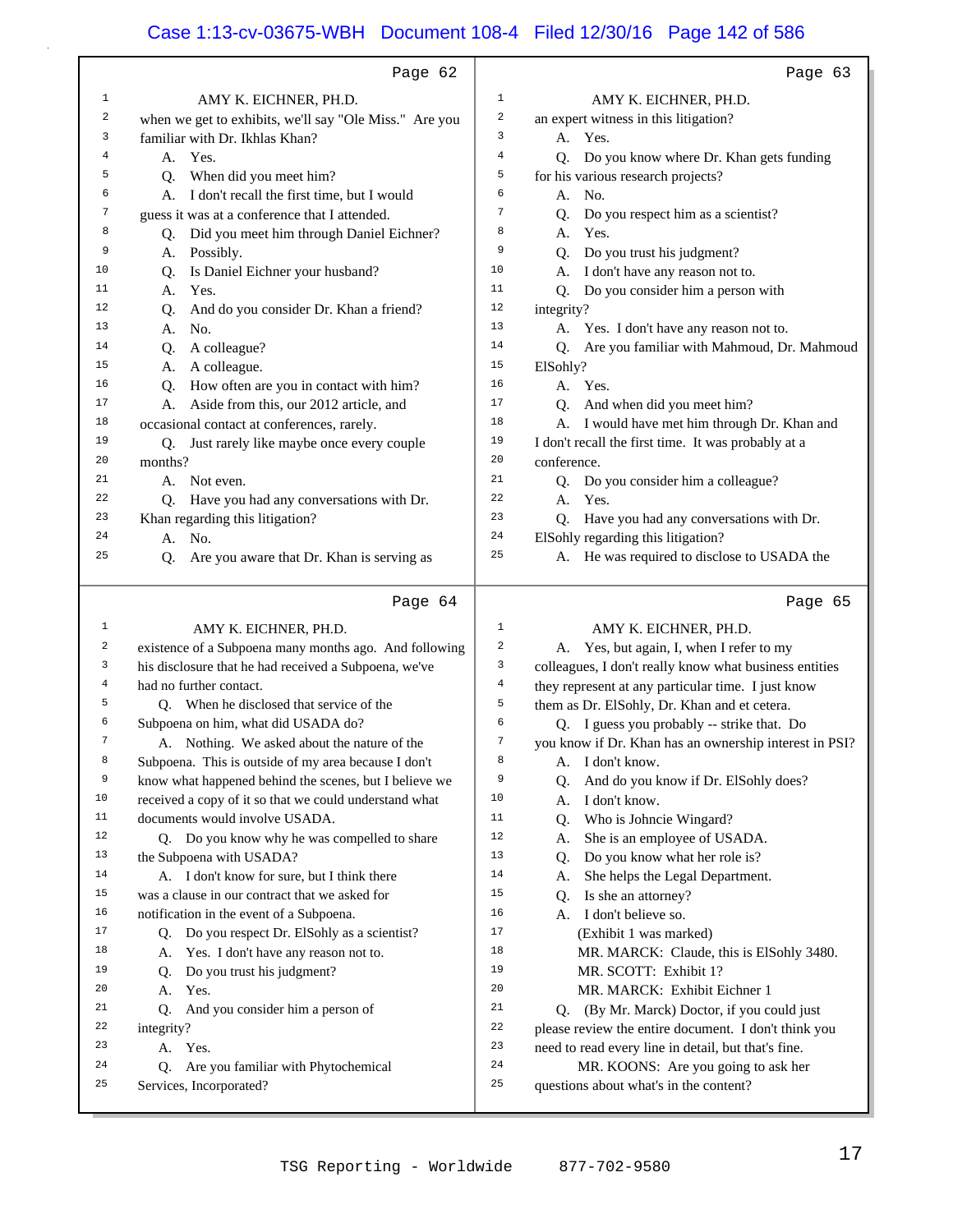|              | Page 66                                                                                         | Page 67                                                                                 |  |
|--------------|-------------------------------------------------------------------------------------------------|-----------------------------------------------------------------------------------------|--|
| 1            | AMY K. EICHNER, PH.D.                                                                           | $\mathbf{1}$<br>AMY K. EICHNER, PH.D.                                                   |  |
| 2            | MR. MARCK: I am, yes.                                                                           | $\overline{\mathbf{c}}$<br>Q. Beyond what's listed in the document, do                  |  |
| 3            | THE WITNESS: Okay.                                                                              | 3<br>you have any other understanding of what the role was                              |  |
| 4            | Q. (By Mr. Marck) Are you ready?                                                                | $\overline{4}$<br>going to be pursuant to the agreement?                                |  |
| 5            | A. Uh-huh (affirmative).                                                                        | 5<br>A. We were trying to replicate the Ping                                            |  |
| 6            | Can you please flip to page 3, which is<br>Q.                                                   | 6<br>study.                                                                             |  |
| 7            | ElSohly 3482. Do you recognize this agreement?                                                  | 7<br>What do you mean by "Ping study"?<br>Q <sub>r</sub>                                |  |
| 8            | A. Uh-huh (affirmative).                                                                        | 8<br>This was an article that established the<br>A.                                     |  |
| 9            | Can you read me the title of it?<br>Q.                                                          | 9<br>presence of DMAA in geranium oil. It was the only                                  |  |
| 10           | "Consulting Agreement."<br>А.                                                                   | 10<br>known publication at that time. We wanted to validate                             |  |
| 11           | Did you negotiate this agreement?<br>Q.                                                         | 11<br>it by basically performing the study all over again as                            |  |
| 12           | No.<br>А.                                                                                       | 12<br>is common in scientific research. So when one lab                                 |  |
| 13           | Do you know who did?<br>Q <sub>r</sub>                                                          | 13<br>reports something, when another lab can verify and get                            |  |
| 14           | No, but I believe it was Dr. Bowers and<br>А.                                                   | 14<br>the same result, then the conclusions are much                                    |  |
| 15           | Dr. ElSohly and Dr. Khan may have been involved, but I                                          | 15<br>stronger.                                                                         |  |
| 16           | don't know.                                                                                     | 16<br>Q. Going to this study that was being                                             |  |
| 17           | Q. How much did USADA agree to pay PSI?                                                         | 17<br>negotiated with Dr. Khan, or excuse me, with PSI, did                             |  |
| 18           | "Consultant shall be paid a one-time<br>А.                                                      | 18<br>you have an opinion regarding the validity of the Ping                            |  |
| 19           | consultant fee of \$25,000."                                                                    | 19<br>study?                                                                            |  |
| 20           | And what was USADA paying PSI to do?<br>Q.                                                      | 20<br>Yes.<br>А.                                                                        |  |
| 21           | "Services. Consultant shall assist USADA<br>А.                                                  | 21<br>Which was?<br>Q.                                                                  |  |
| 22           | by consulting research on the constituents of the                                               | 22<br>We did not think that the Ping study's<br>А.                                      |  |
| 23           | Pelargonium graveolens extract. PSI will identify and                                           | conclusions were valid.<br>23                                                           |  |
| 24           | obtain Pelargonium graveolens, extract it, and conduct                                          | 24<br>Why?<br>Q <sub>1</sub>                                                            |  |
| 25           | mass spectrometry on the extract."                                                              | 25<br>There were a number of reasons. I want to<br>А.                                   |  |
|              |                                                                                                 |                                                                                         |  |
|              | Page 68                                                                                         | Page 69                                                                                 |  |
| $\mathbf{1}$ | AMY K. EICHNER, PH.D.                                                                           | 1<br>AMY K. EICHNER, PH.D.                                                              |  |
| 2            | preface this by saying that I am not a chemist                                                  | 2<br>sense at that time was the amount that Ping reported,                              |  |
| 3            | reminding everyone that mass spectrometry is not my                                             | 3<br>the amount of methylhexaneamine did not add up to the                              |  |
| 4            | area of expertise, but I can summarize the feelings and                                         | $\overline{4}$<br>amount of methylhexaneamine that was detected in                      |  |
| 5            | thoughts of the larger group, which consisted of Khan,                                          | 5<br>dietary supplements. The numbers just didn't add up.                               |  |
| 6            | ElSohly and Dr. Bowers.                                                                         | 6<br>So at that time, it didn't make any sense that                                     |  |
| 7            | So first my understanding is that a                                                             | 7<br>methylhexaneamine was being obtained from geranium oil                             |  |
| 8            | library match, which is what the Ping paper relied on,                                          | 8<br>if this Ping paper was correct.                                                    |  |
| 9            | is not the best way to determine whether something is                                           | 9<br>And lastly, according to my understandings                                         |  |
| 10           | in, is present in an extract.                                                                   | 10<br>of other people's reports, amines stink and they are                              |  |
| 11           | Q. Did USADA pay PSI the full contracted                                                        | 11<br>acrid and they smell very bad and geranium oil on the                             |  |
| 12           | amount?                                                                                         | 12<br>other hand, is used for fragrance, so it just didn't                              |  |
| 13           | MR. KOONS: She wasn't finished. "First."                                                        | 13<br>make sense that methylhexaneamine could be a major                                |  |
| 14           | I think there's more coming.                                                                    | 14<br>constituent of geranium oil.                                                      |  |
| 15           | THE WITNESS: So that was one reason why                                                         | 15<br>Q. (By Mr. Marck) Okay. I didn't mean to cut                                      |  |
| 16           | we didn't believe that the Ping study had valid                                                 | 16<br>you off, but thank you. Did USADA pay PSI the full                                |  |
| 17           | conclusions. The second reason was because the Ping                                             | 17<br>contracted amount?                                                                |  |
| 18           | study also reported the presence of amphetamine in                                              | 18<br>Yes.<br>A.                                                                        |  |
| 19           | geranium oil and our experience in athlete positive                                             | 19<br>Do you believe PSI fulfilled its<br>O.                                            |  |
| 20           | tests, we did not detect the presence of amphetamine                                            | 20<br>obligations under the agreement?                                                  |  |
| 21           | along with the methylhexaneamine. And so if geranium                                            | 21<br>As far as I'm aware.<br>А.                                                        |  |
| 22           | oil, what was purported to be geranium oil contained                                            | 22<br>Can you flip to page 1 of this, which is<br>Q.                                    |  |
| 23           | only methylhexaneamine but not amphetamine, then that                                           | 23<br>back to ElSohly 3480, and can you please turn your                                |  |
| 24<br>25     | also points to this Ping article being erroneous.<br>Another reason why things just didn't make | 24<br>attention to the email at the bottom of page 1. Did<br>25<br>you send this email? |  |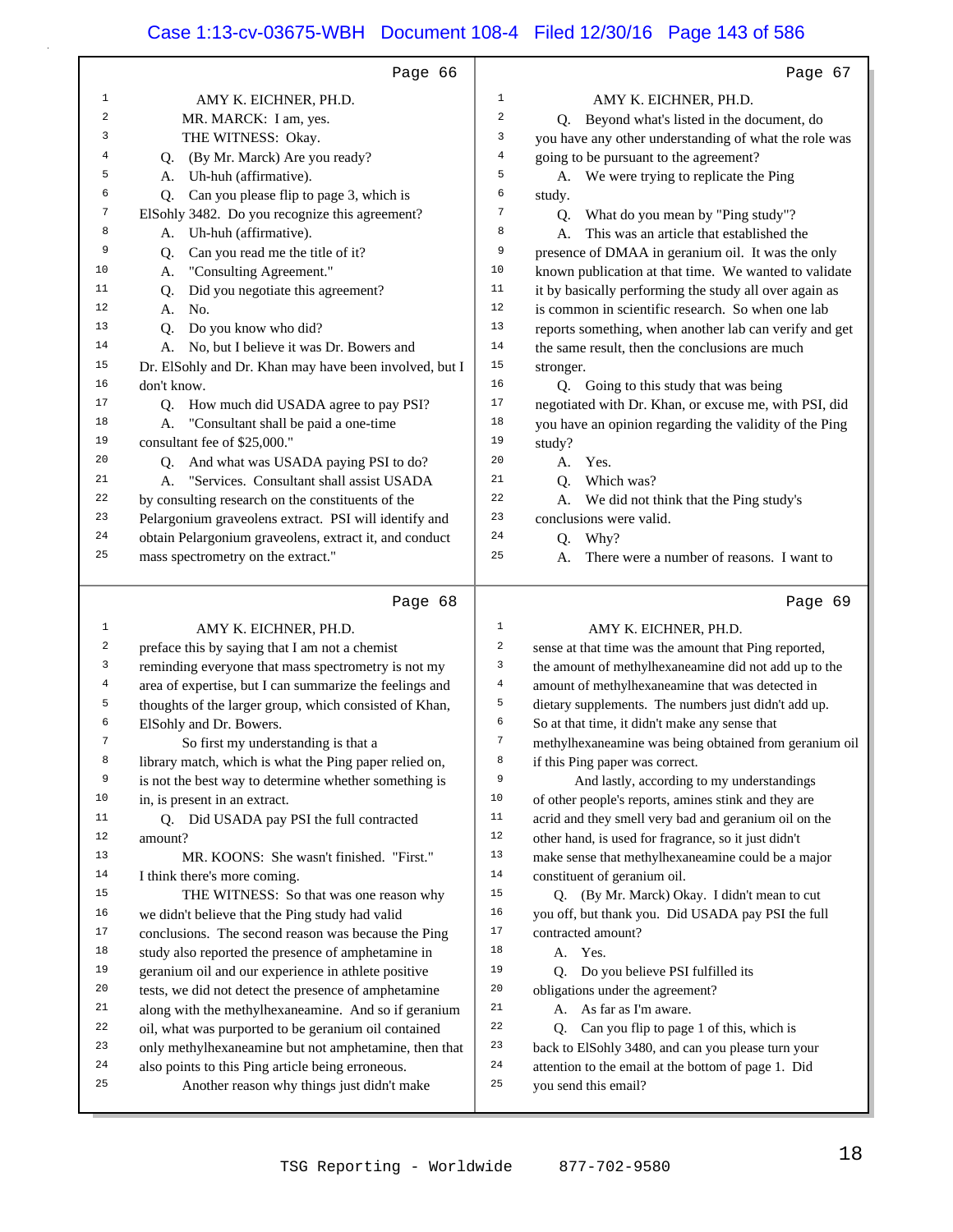# Case 1:13-cv-03675-WBH Document 108-4 Filed 12/30/16 Page 144 of 586

|          | Page 70                                                          | Page 71                                                                     |
|----------|------------------------------------------------------------------|-----------------------------------------------------------------------------|
| 1        | AMY K. EICHNER, PH.D.                                            | $\mathbf{1}$<br>AMY K. EICHNER, PH.D.                                       |
| 2        | I must have.<br>А.                                               | $\boldsymbol{2}$<br>Q. Are you familiar with the group called               |
| 3        | Do you have any reason to believe that you<br>Q.                 | 3<br><b>AOAC</b> International?                                             |
| 4        | didn't?                                                          | 4<br>Rings a bell, but<br>А.                                                |
| 5        | No.<br>А.                                                        | 5<br>Are you a member?<br>O.                                                |
| 6        | What's the date of this email?<br>Q.                             | 6<br>No, I don't think so, not unless someone<br>А.                         |
| 7        | April 20th, 2011.<br>А.                                          | 7<br>signed me up.                                                          |
| 8        | Q. Can you read the second line of the email,                    | 8<br>Q. You can put that to the side. Do you know                           |
| 9        | second sentence, excuse me?                                      | 9<br>who Gary Coody is?                                                     |
| 10       | "Here you will find an executed Consulting<br>А.                 | 10<br>A. Yes.                                                               |
| 11       | Agreement."                                                      | 11<br>Q. Who is he?                                                         |
| 12       | Q. Sorry, the second sentence after?                             | 12<br>A. He worked at the FDA. I believe -- he                              |
| 13       | A. Oh, "I had so much fun at your conference,                    | 13<br>worked at the FDA at the time. I seem to remember that                |
| 14       | and Ikhlas your 'show me the money tag' really worked."          | 14<br>he has since retired, but I don't recall.                             |
| 15       | Q. What conference are you referring to?                         | 15<br>Q. I can't answer the question.                                       |
| 16       | A. I don't remember, but since I said "your                      | 16<br>A. Okay. I have to do all the answering                               |
| 17       | conference," I was probably referring to Ole Miss, the           | 17<br>then.                                                                 |
| 18       | botanical thing that they would have every year.                 | 18<br>That's right. But you have no more memory<br>O.                       |
| 19       | Q. Because of the dates, this likely happened                    | 19<br>about him other than being someone at FDA?                            |
| 20       | sometime in the spring of 2011?                                  | 20<br>A. So I met him on a couple of occasions. I                           |
| 21       | A. Probably.                                                     | 21<br>know that we would occasionally email him with<br>22                  |
| 22<br>23 | "Show me the money." What were you<br>Q.                         | questions about different aspects of the logged dietary<br>23               |
| 24       | referring to, do you remember?                                   | supplements or we might have sent him test reports at<br>24                 |
| 25       | A. I don't remember, but he must have said<br>something funny.   | some point.<br>25<br>Q. Do you know where at FDA he worked?                 |
|          |                                                                  |                                                                             |
|          |                                                                  |                                                                             |
|          | Page 72                                                          | Page 73                                                                     |
| 1        | AMY K. EICHNER, PH.D.                                            | $\mathbf{1}$<br>AMY K. EICHNER, PH.D.                                       |
| 2        | A. No, I don't recall.                                           | $\boldsymbol{2}$<br>was also at the FDA. I never had very many dealings     |
| 3        | Do you know who Robert Moore is?<br>Q.                           | 3<br>with him.                                                              |
| 4        | Yes, he was also an employee of the FDA.<br>А.                   | 4<br>Q. Is it fair to say so during late 2010,                              |
| 5        | Do you know his role?<br>Q.                                      | 5<br>early 2011, you were reaching out to Gary Coody, Robert                |
| 6        | No.<br>А.                                                        | 6<br>Moore, maybe Dan Levy about these issues?                              |
| 7        | Do you remember the nature of your<br>Q.                         | 7<br>A. Sure.                                                               |
| 8        | communications with him?                                         | 8<br>Q. I will mark as Eichner two a series of                              |
| 9        | A. Uh-huh (affirmative). Very early on as I                      | 9<br>emails that begin with the Bates stamp GOV 7409.                       |
| 10       | had mentioned earlier.                                           | 10<br>(Exhibit 2 was marked)                                                |
| 11       | Q. What do you mean by "very early on"?                          | $11\,$<br>MR. MARCK: Claude, you heard the stamp                            |
| 12       | A. Oh, in my world, very early on is around                      | 12<br>number, right?                                                        |
| 13       | 2010, 2011, just that general time period when we were           | 13<br>MR. SCOTT: Yeah, got it.<br>14                                        |
| 14       | trying to understand dietary supplements laws and the            | Q. (By Mr. Marck) These are email chains so                                 |
| 15<br>16 | different regulations that determine whether something           | 15<br>you may want to start from the back and just let me<br>16             |
| 17       | can be an ingredient. I recall writing him an email              | know when you've had a chance to peruse it front to<br>17                   |
| 18       | inquiring from the FDA, can you help me understand what          | back, excuse me, back to front.<br>18                                       |
| 19       | is a dietary supplement.                                         | MR. MARCK: I understand this is a<br>19                                     |
| 20       | Q. And do you know if Dr. Moore's currently<br>still at the FDA? | cumbersome way to look at these emails, but I figure do<br>20               |
| 21       | A. I just don't know.                                            | it this way rather than marking 40 of them.<br>21<br>MR. KOONS: Absolutely. |
| 22       | Do you know who Kathleen Lewis is?<br>Q.                         | 22<br>MR. MARCK: So we'll try to go through it                              |
| 23       | Name doesn't ring a bell.<br>А.                                  | 23<br>methodically so no one is confused, but let me know if                |
| 24       | And do you know someone named Daniel Levy?<br>Q.                 | 24<br>at any point you don't know what I'm referring to.                    |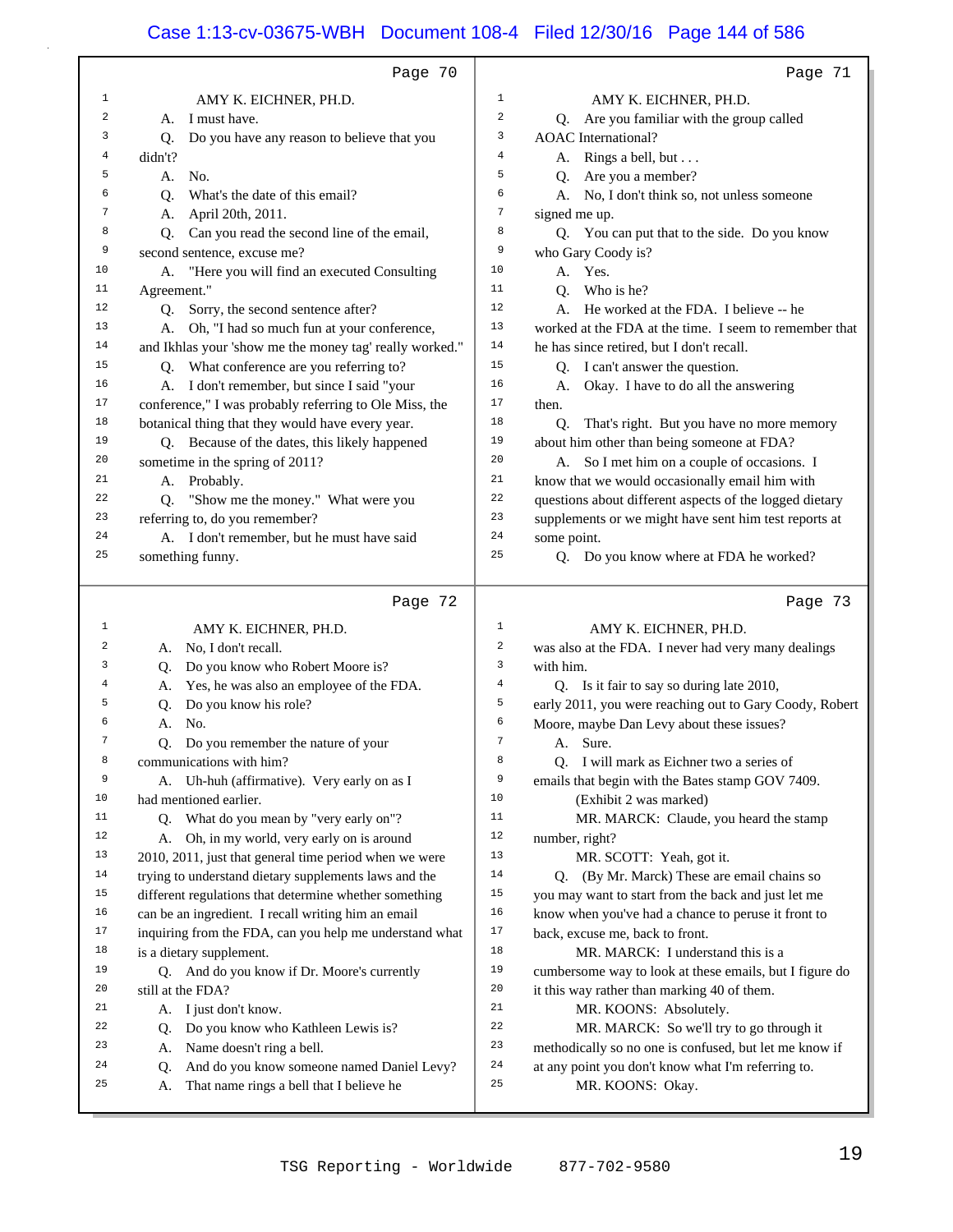# Case 1:13-cv-03675-WBH Document 108-4 Filed 12/30/16 Page 145 of 586

|    | Page 74                                                 |                | Page 75                                                 |
|----|---------------------------------------------------------|----------------|---------------------------------------------------------|
| 1  | AMY K. EICHNER, PH.D.                                   | 1              | AMY K. EICHNER, PH.D.                                   |
| 2  | THE WITNESS: Okay                                       | 2              | Q. Continuing on page 4, can you please focus           |
| 3  | Q. (By Mr. Marck) Let's start with the email            | 3              | on the email from Gary Coody to Robert Moore and        |
| 4  | at the bottom of page 4, which is marked GOV 7413. Do   | 4              | Kathleen Lewis?                                         |
| 5  | you see the one I'm referring to?                       | 5              | A. Uh-huh (affirmative).                                |
| 6  | A. Uh-huh (affirmative).                                | 6              | Q. Have you ever seen this email?                       |
| 7  | Q. Did you send this email?                             | 7              | A. Uh-huh (affirmative).                                |
| 8  | A. Yes.                                                 | 8              | Q. Is that "yes"?                                       |
| 9  | Q. To who?                                              | 9              | MR. KOONS: "Yes" or "no."                               |
| 10 | A. Gary Coody.                                          | 10             | THE WITNESS: Sorry.                                     |
| 11 | And the date?<br>Q.                                     | 11             | Q. (By Mr. Marck) That's okay. What date was            |
| 12 | A. October 11, 2010.                                    | 12             | this email sent on?                                     |
| 13 | And do you have any reason to believe this<br>Q.        | 13             | October 11th.<br>A.                                     |
| 14 | is not an email that you sent?                          | 14             | 2010.<br>A.                                             |
| 15 | A. No.                                                  | 15             | Q. At the time this email was sent, did you             |
| 16 | What prompted this email?<br>Q <sub>r</sub>             | 16             | agree with Mr. Coody's comment that DMAA is, quote,     |
| 17 | A. Reading through this, must have been the             | 17             | "naturally-occurring in geranium and other flower       |
| 18 | time when we were very first trying to understand why   | 18             | oils"?                                                  |
| 19 | methylhexaneamine was popping up in anti-doping tests.  | 19             | A. The question is did I, do I agree that it            |
| 20 | So as I had mentioned before, this was just very        | 20             | is naturally-occurring in geranium and other flower     |
| 21 | important for us to understand the source of the        | 21             | oils?                                                   |
| 22 | methylhexaneamine so that he knew how to advise         | 22             | At the time it was written.<br>O.                       |
| 23 | athletes whether they just need to steer clear from     | 23             | So I didn't know and we didn't know at<br>А.            |
| 24 | methylhexaneamine or whether it was more broadly        | 24             | USADA. We were aware of the Ping study at that time     |
| 25 | available in plants such as geranium oil.               | 25             | and for the reasons that I stated earlier, we doubted   |
|    | Page 76                                                 |                | Page 77                                                 |
| 1  | AMY K. EICHNER, PH.D.                                   | $\mathbf{1}$   | AMY K. EICHNER, PH.D.                                   |
| 2  | the conclusions of that particular study based on the   | 2              | A. Me personally, no. I believe there could             |
| 3  | evidence, but it was still an open question.            | 3              | be some backstory that he had other involvements with   |
| 4  | Q. When did you become aware of the Ping                | $\overline{4}$ | anti-doping in the past, but that was before my time    |
| 5  | study if these dates here might give you some           | 5              | and I just don't know.                                  |
| 6  | reference?                                              | 6              | Q. And do you currently agree with Mr.                  |
| 7  | A. Yeah, it all -- I'm afraid it all blends             | 7              | Coody's comment that we just spoke about, quote, "the   |
| 8  | into one, but if I recall correctly, when we were       | 8              | naturally-occurring," that DMAA is, quote,              |
| 9  | looking at some of the dietary supplements that         | 9              | "naturally-occurring in geranium and other flower       |
| 10 | athletes were reporting using and subsequently testing  | 10             | oils"?                                                  |
| 11 | positive, review of those websites at least one of them | 11             | Well, we could not find evidence that it<br>А.          |
| 12 | referred to the Ping study.                             | 12             | was. So if it is naturally occurring in geranium and    |
| 13 | For some reason the name Patrick Arnold is              | 13             | other flower oils, we haven't seen evidence that brings |
| 14 | popping up in my head. I think we were evaluating a     | $1\,4$         | us to the same conclusion.                              |
| 15 | bunch of just different blogs of different companies    | 15             | Q. Can you please flip to page 2, and that is           |
| 16 | about, you know, where they were -- why they were using | 16             | GOV 7410, and please focus on the email that Dr. Moore  |
| 17 | methylhexaneamine, what it was, et cetera.              | $17\,$         | sent to you. Have you seen this email?                  |
| 18 | Q. Who's $-$                                            | 18             | A. Uh-huh (affirmative).                                |
| 19 | And I believe -- well, Patrick, were you<br>А.          | 19             | MR. KOONS: "Yes"?                                       |
| 20 | $\overline{\phantom{m}}$                                | 20             | THE WITNESS: Yes, I'm sorry.                            |
| 21 | Yeah, who is Patrick Arnold? I didn't<br>Q.             | 21             | Q. (By Mr. Marck) Again just for the record,            |
| 22 | mean to cut you off though.                             | 22             | who sent it?                                            |
| 23 | A. I know he had a supplement company and               | 23             | Robert Moore.<br>А.                                     |
| 24 | that's about all I know about him.                      | 24             | To who?<br>Q.                                           |
| 25 | You have no other experience with him?<br>Q.            | 25             | To me and Gary Coody is copied.<br>А.                   |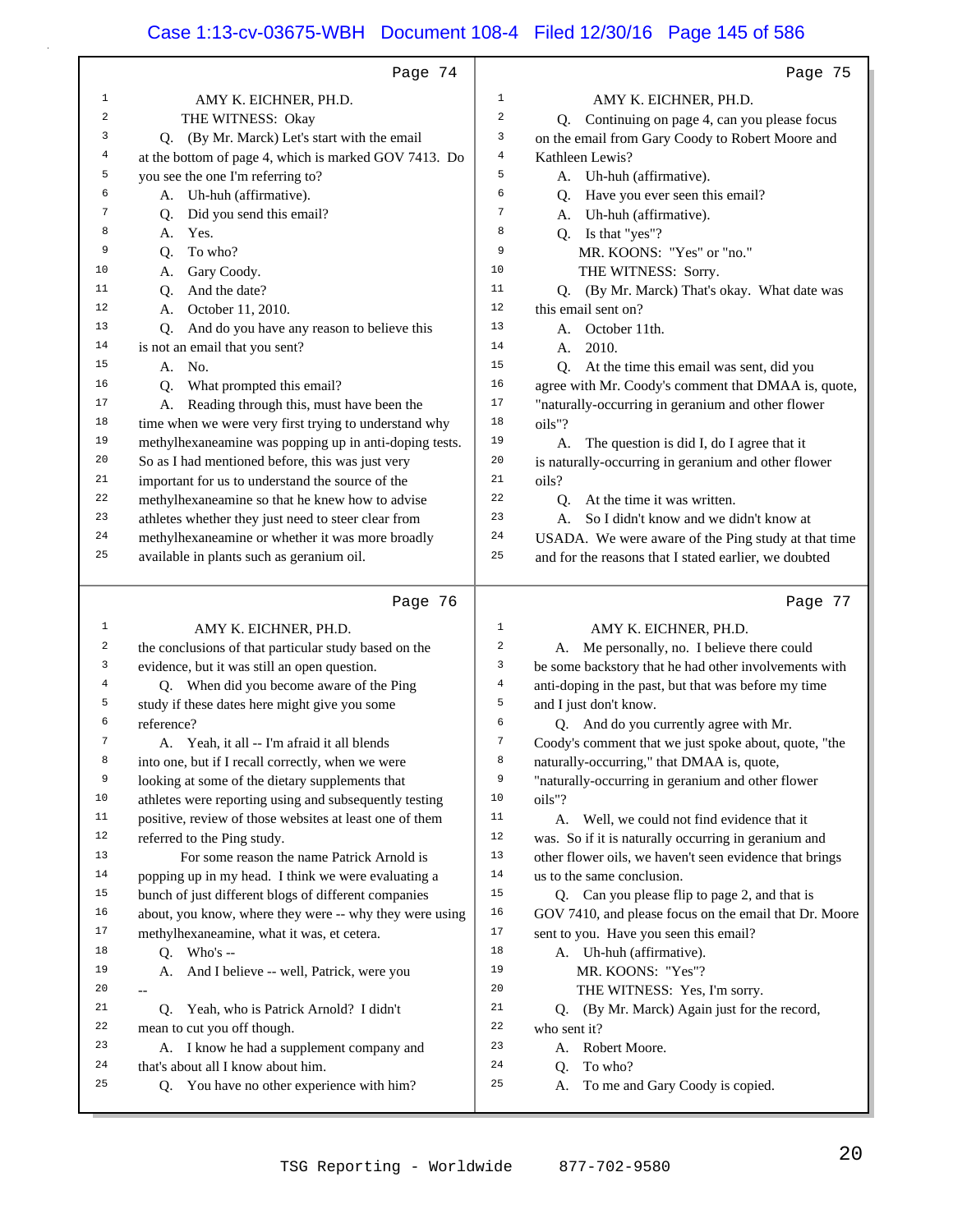|          | Page 78                                                        | Page 79                                                                                                   |  |
|----------|----------------------------------------------------------------|-----------------------------------------------------------------------------------------------------------|--|
| 1        | AMY K. EICHNER, PH.D.                                          | $1\,$<br>AMY K. EICHNER, PH.D.                                                                            |  |
| 2        | Q. And the date, please?                                       | $\sqrt{2}$<br>your understanding of these concepts prior to Dr.                                           |  |
| 3        | October 13th, 2010.<br>A.                                      | 3<br>Moore's email?                                                                                       |  |
| 4        | And this email continues on to the<br>O.                       | $\overline{4}$<br>A. That's a hard question to answer because I                                           |  |
| 5        | following page. Can you flip to the top of page 3 and          | 5<br>was in such a learning stage at that time. I had read                                                |  |
| 6        | there's a comment by Dr. Moore that DMAA is, quote,            | $\epsilon$<br>the FDA web page about dietary ingredients and dietary                                      |  |
| 7        | "found in many plants." At the time that you heard             | $\sqrt{ }$<br>supplements, but it's one thing to read regulation and                                      |  |
| 8        | this, did you agree with it?                                   | $\,8\,$<br>it's another thing to understand how it's applied. So                                          |  |
| 9        | A. Well, this was intriguing. I wanted to                      | $\,9$<br>I just had no idea about how it's transferred to like                                            |  |
| 10       | know more about which plants methylhexaneamine was             | $10$<br>application.                                                                                      |  |
| 11       | found in because this is very important for how we             | 11<br>Q. Dr. Moore's responses to you helped fill                                                         |  |
| 12       | advise athletes. So up to this point, we hadn't found          | 12<br>in some blanks?                                                                                     |  |
| 13       | any evidence that it was in plants, so it was very             | 13<br>A. Well, it must have. And if you want me to                                                        |  |
| 14       | important for us to follow up on this.                         | 14<br>read in great detail, then I maybe could point out some                                             |  |
| 15       | Q. Speaking of following up, can we flip to                    | 15<br>examples.                                                                                           |  |
| 16       | page 1. There's an email at the bottom of the page.            | 16<br>Q. We don't need to go there.                                                                       |  |
| 17       | Who sent that email?                                           | 17<br>Okay.<br>А.                                                                                         |  |
| 18       | A. I did.                                                      | Otherwise we'll be here 'til tomorrow.<br>18<br>Q <sub>r</sub>                                            |  |
| 19       | And who did you send it to?<br>Q.                              | 19<br>Now the way these emails are set up, Dr. Moore seemed                                               |  |
| 20       | Robert Moore.<br>А.                                            | 20<br>to have put in some comments directly into your email                                               |  |
| 21       | And the date please?<br>Q.                                     | 21<br>and do you see his comment at the bottom of the page                                                |  |
| 22       | October 13th, 2010.<br>A.                                      | 22<br>that DMAA is found in the oil of many geraniums?                                                    |  |
| 23       | You state that Dr. Moore's descriptions<br>Q.                  | 23<br>A. It is found in the oil of many geraniums,                                                        |  |
| 24       | below, referring to his previous email, "help me to            | 24<br>yes.                                                                                                |  |
| 25       | understand dietary ingredients and NDIs." What was             | 25<br>Do you know why Dr. Moore took that<br>Q.                                                           |  |
|          |                                                                |                                                                                                           |  |
|          | Page 80                                                        | Page 81                                                                                                   |  |
| 1        |                                                                | 1<br>AMY K. EICHNER, PH.D.                                                                                |  |
| 2        | AMY K. EICHNER, PH.D.<br>position?                             | $\sqrt{2}$<br>Dr. Bowers?                                                                                 |  |
| 3        | A. No.                                                         | 3<br>A. Yeah.                                                                                             |  |
| 4        | MR. SCOTT: Object as to form.                                  | Q. Solely the two of you?<br>4                                                                            |  |
| 5        | Q. (By Mr. Marck) Do you know the FDA's basis                  | 5<br>A. I think so. You know, there are other                                                             |  |
| 6        | for that position at this point in time?                       | 6<br>people at USADA that may have weighed in at some point,                                              |  |
| 7        | A. At this point in time, no. In this email                    | 7<br>but the majority of my communications and discussing                                                 |  |
| 8        | chain, no.                                                     | 8<br>all this was with Dr. Bowers.                                                                        |  |
| 9        | Q. Closer to the top of the page there's an                    | 9<br>Q. You make a statement that, "Who at the FDA                                                        |  |
| 10       | email on November 29th from you to Dr. Moore. Do you           | 10<br>is in charge of NDIs? I'd like to know more about this                                              |  |
| 11       | see that one?                                                  | 11<br>process, and be sure that an NDI for methylhexaneamine                                              |  |
| 12       | A. Uh-huh (affirmative).                                       | 12<br>doesn't on go unscrutinized." What did you mean by                                                  |  |
| 13       | And did you send this email?<br>Q.                             | 13<br>"unscrutinized"?                                                                                    |  |
| 14       | Yes.<br>А.                                                     | 14<br>A. Well, presumably there's a process in                                                            |  |
| 15       | And sent it to Dr. Moore, correct?<br>Q.                       | 15<br>place where any new dietary ingredient is evaluated                                                 |  |
| 16       | Yes.<br>А.                                                     | 16<br>carefully and if we had information about its safety,                                               |  |
| 17       | Q <sub>r</sub><br>What was the purpose of your email?          | 17<br>then we would like to provide that information.                                                     |  |
| 18       | Well, I can say here, "I'd like to know<br>А.                  | 18<br>Q. Meaning if it was part of a notice or                                                            |  |
| 19       | more about this process," referring to NDIs, which is          | 19<br>comment period, you wanted to be sure your voice was                                                |  |
| 20       | the process for establishing a new dietary ingredient.         | 20<br>heard?                                                                                              |  |
| 21       | And at this time, I also revealed that, "We have reason        | 21<br>A. Yes.                                                                                             |  |
| 22       | to argue that methylhexaneamine in fact is not in              | 22<br>Q. I don't want to put words in your mouth                                                          |  |
| 23       | geranium oil," and this is based on our evaluation of          | 23<br>but make sure I understood. The top email refers to                                                 |  |
| 24<br>25 | the Ping paper.<br>Q. When you say "our," do you mean your and | 24<br>someone named Dr. Daniel Levy. Do you remember if you<br>25<br>actually did end up speaking to him? |  |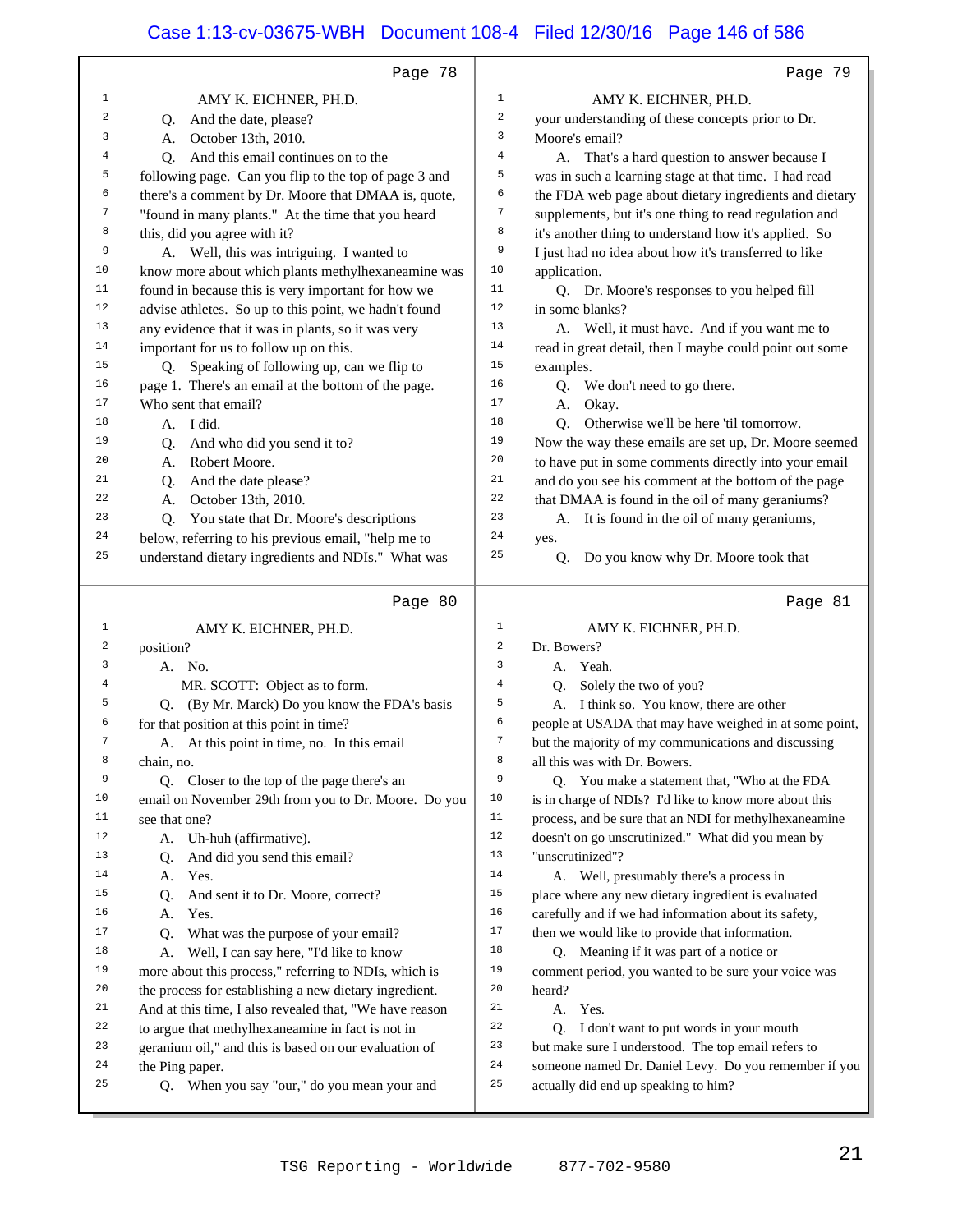|                | Page 82                                                                                             |                     | Page 83                                                                                                        |
|----------------|-----------------------------------------------------------------------------------------------------|---------------------|----------------------------------------------------------------------------------------------------------------|
|                |                                                                                                     |                     |                                                                                                                |
| 1              | AMY K. EICHNER, PH.D.                                                                               | $\mathbf{1}$        | AMY K. EICHNER, PH.D.                                                                                          |
| 2              | A. I probably did, but I don't recall him, I                                                        | $\overline{a}$      | Yes.<br>А.                                                                                                     |
| 3              | don't recall any particular conversations with him.                                                 | 3                   | And you copied Robert Moore?<br>Q <sub>r</sub>                                                                 |
| 4              | Q. You can put that one to the side now.                                                            | $\overline{4}$<br>5 | A.<br>Yes.                                                                                                     |
| 5<br>6         | Thank you.                                                                                          | 6                   | And the date is December 1st, 2010?<br>Q <sub>r</sub>                                                          |
| 7              | (Exhibit 3 was marked)                                                                              | 7                   | A.<br>Yes.                                                                                                     |
| 8              | (Attorneys conferring)                                                                              | 8                   | O.<br>Any reason to believe this email is not                                                                  |
| 9              | Q. (By Mr. Marck) USADA 7072, it's pretty                                                           | 9                   | authentic?<br>A. No.                                                                                           |
| 10             | much the continuation of the previous email string that<br>we had.                                  | 10                  | Q. In the second paragraph, you say, "We are                                                                   |
| 11             | A. Okay.                                                                                            | 11                  | conducting," I'm sorry, strike that. First paragraph,                                                          |
| 12             | You may be ready, but let's give Claude a<br>O.                                                     | 12                  | you state, "I have a feeling someone will be submitting                                                        |
| 13             | minute. Thank you?                                                                                  | 13                  | an NDI for methylhexaneamine." Why did you have that                                                           |
| 14             | MR. MARCK: And, Claude, let us know when                                                            | $1\,4$              | feeling?                                                                                                       |
| 15             | you've had a chance to get it.                                                                      | 15                  | A. I don't know.                                                                                               |
| 16             | MR. SCOTT: Okay.                                                                                    | 16                  | Q. No recollection at all?                                                                                     |
| 17             | Q. (By Mr. Marck) Dr. Eichner, if you could                                                         | 17                  | A. No. Probably because if it's a lucrative                                                                    |
| 18             | look at the email that starts right at the bottom of                                                | 18                  | or valuable ingredient, then the dietary supplement                                                            |
| 19             | the page. It says, "From Amy Eichner." Do you see                                                   | 19                  | industry, it would behoove them to go along with                                                               |
| 20             | that, follow all the way down to the bottom, goes on to                                             | $20$                | regulations that require the notification of new                                                               |
| 21             | the next page?                                                                                      | 21                  | dietary ingredients.                                                                                           |
| 22             | Yes.<br>A.                                                                                          | 22                  | Q. In what instance is an NDI required?                                                                        |
| 23             | You sent this email?<br>O.                                                                          | 23                  | MR. SCOTT: Object as to form.                                                                                  |
| 24             | Yes.<br>А.                                                                                          | 24                  | THE WITNESS: My understanding is that if                                                                       |
| 25             | To Dan Levy?<br>Q.                                                                                  | 25                  | it is a dietary -- if it's something that doesn't meet                                                         |
|                |                                                                                                     |                     |                                                                                                                |
|                |                                                                                                     |                     |                                                                                                                |
|                | Page 84                                                                                             |                     | Page 85                                                                                                        |
| 1              | AMY K. EICHNER, PH.D.                                                                               | $\mathbf{1}$        | AMY K. EICHNER, PH.D.                                                                                          |
| 2              | the current definition of a dietary ingredient, so if                                               | $\boldsymbol{2}$    | definitely draw conclusions based on the limits of your                                                        |
| 3              | it's not a plant or a constituent or an amino acid or                                               | 3                   | data in your paper and your conditions absolutely, but                                                         |
| $\overline{4}$ | if it doesn't already fall into that dietary ingredient                                             | $\overline{4}$      | as with all science, there could be something else out                                                         |
| 5              | category as written, then there's still an opportunity                                              | 5                   | there. There could be some other species that we                                                               |
| 6              | for a supplement company to have a new ingredient                                                   | 6                   | didn't test or something like that. So yes, I would                                                            |
| 7              | considered.                                                                                         | 7                   | revise this.                                                                                                   |
| 8              | Q. (By Mr. Marck) And at this point in time,                                                        | 8                   | Q. (By Mr. Marck) The use of the word                                                                          |
| 9              | it's safe to say that you believed that someone thought                                             | 9                   | "definitive"?                                                                                                  |
| 10             | an NDI was going to be required because they thought it                                             | 10<br>11            | A. Yes.                                                                                                        |
| 11<br>12       | did not fall into the other bucket you just --                                                      | 12                  | This email is sent on December 1st, 2010.<br>O.                                                                |
| 13             | A. Probably. I could have come across blogs                                                         | 13                  | By that date, you had decided definitively to go with                                                          |
| 14             | of supplement companies discussions. I just don't                                                   | 14                  | the study with Dr. Khan and Dr. ElSohly?                                                                       |
| 15             | recall.                                                                                             | 15                  | A. We were in conversations at that time. I                                                                    |
| 16             | Q. And in the second paragraph, you state,                                                          | 16                  | would have to actually refer back. I'm not really good                                                         |
| 17             | "We are conducting a 'definitive' study by extracting                                               | 17                  | with dates, so I would have to refer back to the                                                               |
| 18             | the plant ourselves with Ikhlas Khan at Ole Miss."<br>What was going to make your study definitive? | 18                  | Consulting Agreement. My recollection is that there is<br>some bandwidth of time which is significant between. |
| 19             | A. That was my naive understanding of botany                                                        | 19                  | Q. Just let the record reflect that the                                                                        |
| 20             | at the time.                                                                                        | 20                  | witness is looking at Exhibit Eichner 1.                                                                       |
| 21             | Q. Okay. Do you believe there can be a                                                              | 21                  | A. Uh-huh (affirmative). So the agreement                                                                      |
| 22             | definitive answer to this question?                                                                 | 22                  | was executed in April of 2011 and, yes, you're right,                                                          |
| 23             | A. I think --                                                                                       | 23                  | so if this email is in December 1 of 2010, then we were                                                        |
| 24             | MR. SCOTT: Object to form.<br>THE WITNESS: I think that you can                                     | 24<br>25            | in conversations at that time discussing this issue,<br>but it was quite sometime before we formalized a       |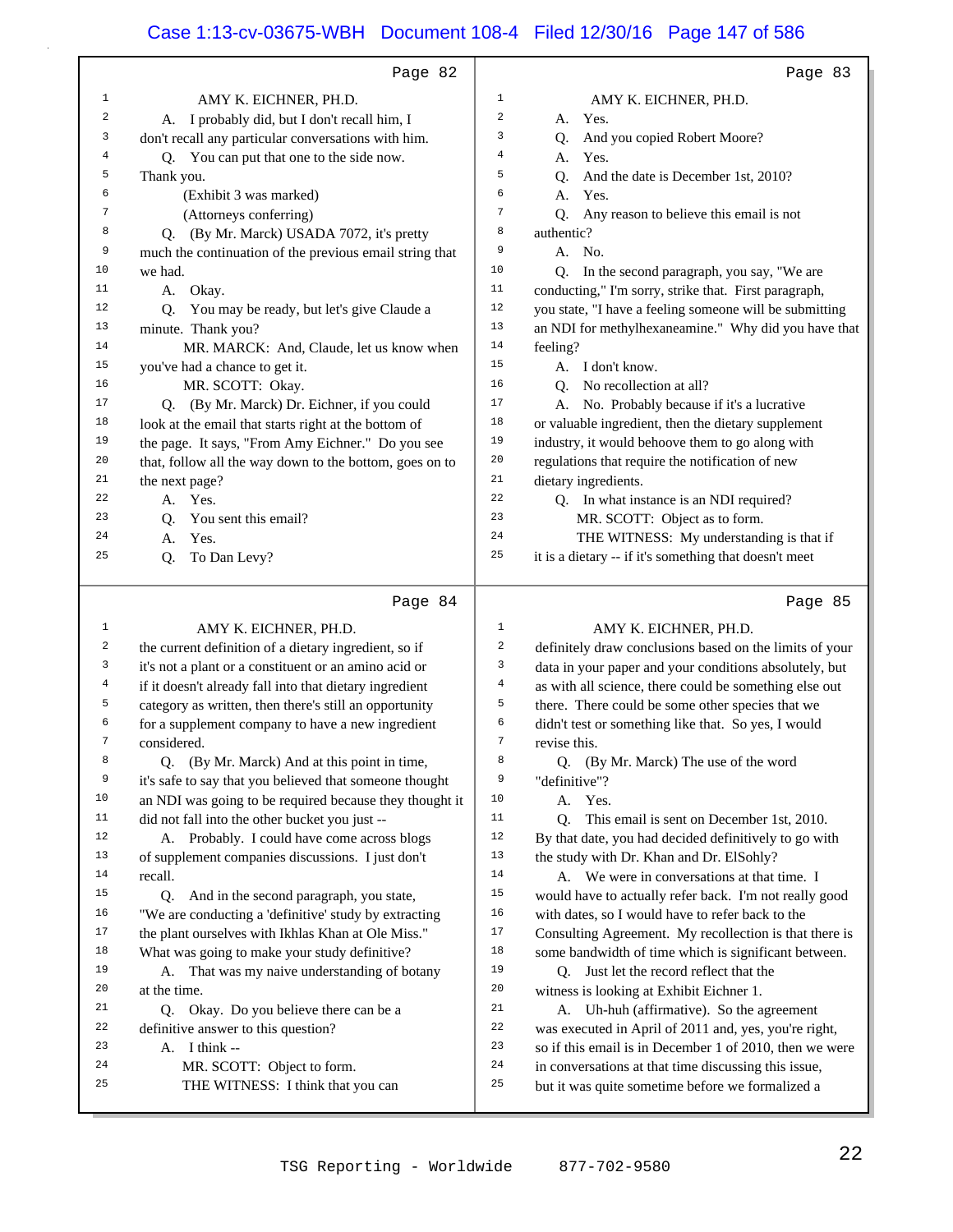|              | Page 86                                                            | Page 87                                                                                                         |
|--------------|--------------------------------------------------------------------|-----------------------------------------------------------------------------------------------------------------|
| 1            | AMY K. EICHNER, PH.D.                                              | 1<br>AMY K. EICHNER, PH.D.                                                                                      |
| 2            | research program.                                                  | $\sqrt{2}$<br>like an uphill battle"?                                                                           |
| 3            | Q. Flipping back to page 1 of this exhibit,                        | 3<br>A. I meant that getting the FDA to understand                                                              |
| 4            | which is USADA 7072, there's an email from Daniel Levy             | $\overline{4}$<br>the limitations of the Ping study may be harder than we                                       |
| 5            | dated December 1st, 2010, do you see that one?                     | 5<br>originally thought.                                                                                        |
| 6            | A. Yes.                                                            | 6<br>Q. You can put that one to the side.                                                                       |
| 7            | Q. It was sent to yourself, Dr. Eichner, and                       | $\sqrt{ }$<br>MR. MARCK: Claude, can you find USADA                                                             |
| 8            | copied Robert Moore, correct?                                      | 8<br>7070? I think it might be a little easier because it's                                                     |
| 9            | A. Yes.                                                            | 9<br>the page before it. This is going to get marked as                                                         |
| 10           | Q. Please read that. Have you reviewed that                        | 10<br>Eichner 4.                                                                                                |
| 11           | one in detail already?                                             | 11<br>(Exhibit 4 was marked)                                                                                    |
| 12           | A. Yes, I have.                                                    | 12<br>MR. SCOTT: Got it.                                                                                        |
| 13           | Q. Do you agree with Dr. Levy's statement                          | 13<br>Q. (By Mr. Marck) Dr. Eichner, take as much                                                               |
| 14           | that is, quote, "Proving a negative, i.e. that no                  | 14<br>time as you need to review it.                                                                            |
| 15           | variety ever expressed methylhexaneamine might be a                | 15<br>A. Okay.                                                                                                  |
| 16           | challenge"?                                                        | 16<br>Q. Flip to page 2, please. There's a single                                                               |
| 17           | A. Yes.                                                            | 17<br>email on this page, correct?                                                                              |
| 18           | Q. There's another email directly above it                         | 18<br>Yes.<br>А.                                                                                                |
| 19           | from yourself to what I think is Lori Bestervelt; is               | 19<br>Who sent that email?<br>Q <sub>r</sub>                                                                    |
| 20           | that correct?                                                      | 20<br>Larry Bowers.<br>А.                                                                                       |
| 21           | A. Yes.                                                            | 21<br>To who?<br>Q.                                                                                             |
| 22           | Q. What did you mean when you -- sorry, the                        | 22<br>Me.<br>А.                                                                                                 |
| 23           | date of that email is December 1st, 2010, correct?                 | 23<br>And the date please?<br>Q <sub>r</sub>                                                                    |
| 24           | A. Yes.                                                            | 24<br>December 1st, 2010.<br>А.                                                                                 |
| 25           | What did you mean when you said, "Looks<br>Q.                      | 25<br>Can you please read aloud the fourth<br>Q.                                                                |
|              |                                                                    |                                                                                                                 |
|              |                                                                    |                                                                                                                 |
|              | Page 88                                                            | Page 89                                                                                                         |
| $\mathbf{1}$ | AMY K. EICHNER, PH.D.                                              | $\mathbf{1}$<br>AMY K. EICHNER, PH.D.                                                                           |
| 2            | sentence starting with "On the other hand"?                        | $\overline{\mathbf{c}}$<br>Q. Do you know what Mr. Bowers meant by that,                                        |
| 3            | A. "On the other hand, I think they might be                       | 3<br>or Dr. Bowers I should say?                                                                                |
| 4            | held accountable for not performing a competent review             | $\overline{4}$<br>A. I don't. My guess is that working with a                                                   |
| 5            | of the literature."                                                | 5<br>regulatory agency, you want to be certain that the                                                         |
| 6            | Do you know what Dr. Bowers was referring<br>Q.                    | 6<br>statements you make are correct.                                                                           |
| 7            | to?                                                                | 7<br>Q. Can you flip back to page 1. There's an                                                                 |
| 8            | A. Based on the context of the email, I'm                          | 8<br>email about midway down the page; it starts with "On                                                       |
| 9            | assuming that he's referring to the email from Dan Levy            | 9<br>December 1, 2010." It seems to be lacking a typical                                                        |
| $10$         | that we just discussed.                                            | 10<br>email header. Do you believe this email was sent by                                                       |
| 11           | Q. And do you agree that the FDA did not                           | 11<br>you?                                                                                                      |
| 12           | conduct a competent review of the literature including             | $1\,2$<br>MR. KOONS: Is this one followed by "6:16                                                              |
| 13           | the Ping paper?                                                    | 13<br>p.m."?                                                                                                    |
| 14           | MR. SCOTT: Objection to form.                                      | 14<br>MR. MARCK: Yes, thank you.                                                                                |
| 15           | THE WITNESS: I don't know if that's what                           | 15<br>THE WITNESS: Yes, I think this was sent                                                                   |
| 16           | was stated here. At the time because of all of the                 | 16<br>by me.                                                                                                    |
| 17           | problems that I stated earlier about the Ping paper, we            | 17<br>(By Mr. Marck) I can't do the who-sent<br>Q.                                                              |
| 18           | felt that was important that the FDA also was aware of             | 18<br>routine because it's lacking here, but you really have                                                    |
| 19           | those issues. We did not know what the FDA process was             | 19<br>no reason to believe that's not an email that you sent,                                                   |
| 20           | for evaluating the literature.                                     | 20<br>correct?                                                                                                  |
| 21           | Q. (By Mr. Marck) Skipping down a little bit                       | 21<br>That is correct.<br>А.                                                                                    |
| 22           | further in the email to the second to the last                     | 22<br>Did you feel that the FDA was not being<br>Q <sub>r</sub>                                                 |
| 23           | sentence, could you read that aloud as well?                       | 23<br>responsive to your concerns?                                                                              |
| 24<br>25     | A. "I would be careful about alerting the FDA<br>people too much." | 24<br>A. I think that is going too far. At this<br>25<br>time, I didn't understand the FDA process. I was still |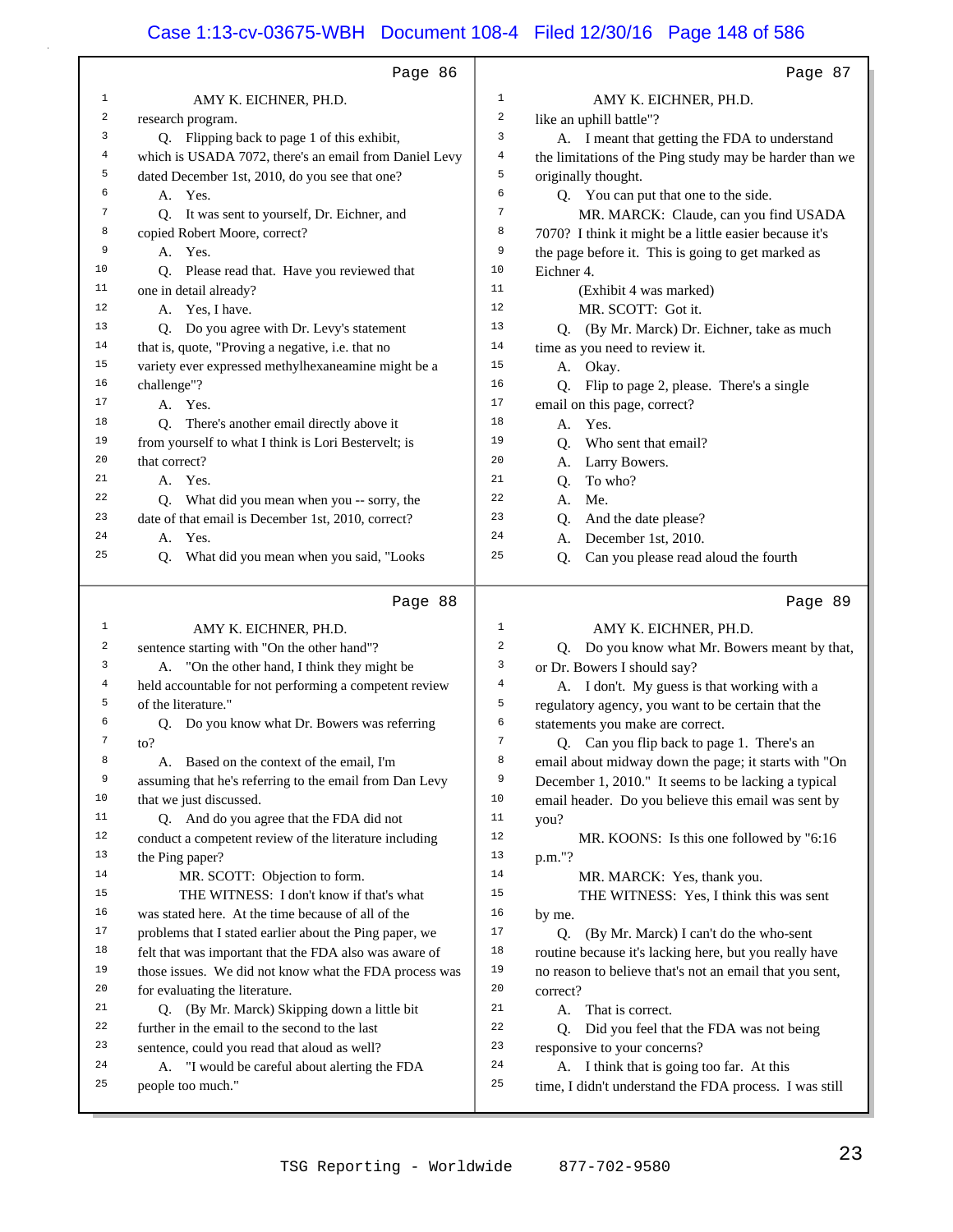|                | Page 90                                                   | Page 91                                                                                      |
|----------------|-----------------------------------------------------------|----------------------------------------------------------------------------------------------|
| $\mathbf{1}$   | AMY K. EICHNER, PH.D.                                     | $\mathbf{1}$<br>AMY K. EICHNER, PH.D.                                                        |
| 2              | learning how all of this works. I did appreciate the      | $\overline{\mathbf{c}}$<br>that's consistent with what you just said that you felt           |
| 3              | fact that any decision that the FDA makes on anything     | 3<br>like you needed to move quickly?                                                        |
| $\overline{4}$ | has an impact both on public health safety and            | $\overline{4}$<br>A. On behalf of athletes.                                                  |
| 5              | business. So I respected that.                            | 5<br>Q. Put that one to the side.                                                            |
| 6              | However, my role at USADA was and                         | 6<br>MR. MARCK: Claude, we won't be using any                                                |
| 7              | continues to be to protect athletes. And on a daily       | 7<br>of the new exhibits for a while just so you know.                                       |
| 8              | basis, I was continuing to field questions about          | 8<br>MR. SCOTT: I'll keep them up anyway, so                                                 |
| 9              | methylhexaneamine and geranium oil. So this was an        | 9<br>it won't take me so long to get through if you use some                                 |
| 10             | important puzzle to solve.                                | 10<br>more.                                                                                  |
| 11             | Q. Did you feel like this was an urgent                   | 11<br>MR. KOONS: Another hour, saying should we                                              |
| 12             | situation?                                                | $1\,2$<br>take a quick break for lunch?                                                      |
| 13             | A. On behalf of athletes, yes, because a                  | 13<br>MR. MARCK: Perfect.                                                                    |
| 14             | positive doping test can ruin the career of an athlete.   | 14<br>(Break)                                                                                |
| 15             | Q. Flipping to the email right at the top,                | 15<br>Q. (By Mr. Marck) I'd like to mark another                                             |
| 16             | who sent that one?                                        | 16<br>exhibit, which I think will be Eichner --                                              |
| 17             | A. I did.                                                 | 17<br>(Exhibit 5 was marked)                                                                 |
| 18             | To who?<br>Q.                                             | 18<br>MR. MARCK: Claude, this document is Ole                                                |
| 19             | А.<br>Larry.                                              | 19<br>Miss 9567.                                                                             |
| 20             | And the last name?<br>Q.                                  | 20<br>Q. (By Mr. Marck) Amy, Dr. Eichner, could you                                          |
| 21             | Bowers.<br>А.                                             | 21<br>please review? Sorry, I see your first name in so many                                 |
| 22             | The date, please?<br>Q.                                   | 22<br>things.                                                                                |
| 23             | December 2nd, 2010.<br>A.                                 | 23<br>It's okay. Okay.<br>А.                                                                 |
| 24             | And you state, "I guess I felt like we had<br>Q.          | 24<br>Did you send this email?<br>Q.                                                         |
| 25             | to be quick and these things take time." I guess          | 25<br>A. Yes.                                                                                |
|                |                                                           |                                                                                              |
|                |                                                           |                                                                                              |
|                | Page 92                                                   | Page 93                                                                                      |
| $\mathbf{1}$   | AMY K. EICHNER, PH.D.                                     | $\mathbf{1}$<br>AMY K. EICHNER, PH.D.                                                        |
| 2              | To who?<br>Q.                                             | 2<br>Q. Do you have any idea what date it was sent                                           |
| 3              | Dr. Khan.<br>А.                                           | 3<br>on?                                                                                     |
| 4              | And the date it was sent on?<br>Q.                        | $\overline{4}$<br>A. I don't.                                                                |
| 5              | October 13, 2010.<br>А.                                   | 5<br>Any idea why the email doesn't have a<br>Q.                                             |
| 6              | Do you remember this email?<br>Q.                         | 6<br>date?                                                                                   |
| 7              | No.<br>А.                                                 | $\overline{7}$<br>A. No.                                                                     |
| 8              | Do you believe this is your first<br>Q.                   | Approximately when it was sent?<br>8<br>Q.                                                   |
| 9              | communication with Dr. Khan?                              | 9<br>If I had to guess, and this is a guess, it<br>А.                                        |
| 10             | It appears so. The context of the email<br>А.             | 10<br>would have been around, probably around the same time                                  |
| 11             | makes sense.                                              | 11<br>as initially reaching out to him, but the truth is I                                   |
| 12             | That's all with this one. I am going to<br>Q.             | 12<br>don't know.                                                                            |
| 13             | mark Eichner 6. Please review.                            | 13<br>Q. What is the interesting project you're                                              |
| 14             | MR. MARCK: Claude, it's Ole Miss 9800.                    | 14<br>referring to?                                                                          |
| 15<br>16       | (Exhibit 6 was marked)                                    | 15<br>A. Here I reference it involves geranium oil                                           |
|                | (By Mr. Marck) If you could please review<br>Q.           | 16<br>and the claim that DMAA or methylhexaneamine is a                                      |
| 17<br>18       | that and let me know when you've had a chance.            | 17<br>natural constituent.<br>18                                                             |
| 19             | Okay.<br>А.                                               | Why would it be better discussed on the<br>Q.<br>19                                          |
| 20             | The email that begins with "Dear Dr.<br>Q.                | phone?<br>20                                                                                 |
| 21             | Khan," I think there's another one of these emails that   | Because otherwise you get very long in the<br>А.<br>21                                       |
| 22             | seems to be missing a header. Was this email sent by      | tooth.<br>22                                                                                 |
| 23             | you?<br>А.                                                | Simple enough. You can put that one to<br>Q.<br>23                                           |
| 24             | It appears so.<br>Q.                                      | the side as well.<br>24                                                                      |
| 25             | And who do you believe you sent it to?<br>Dr. Khan.<br>А. | MR. MARCK: We will mark another exhibit,<br>25<br>Eichner 7. Claude, this is Ole Miss 10794. |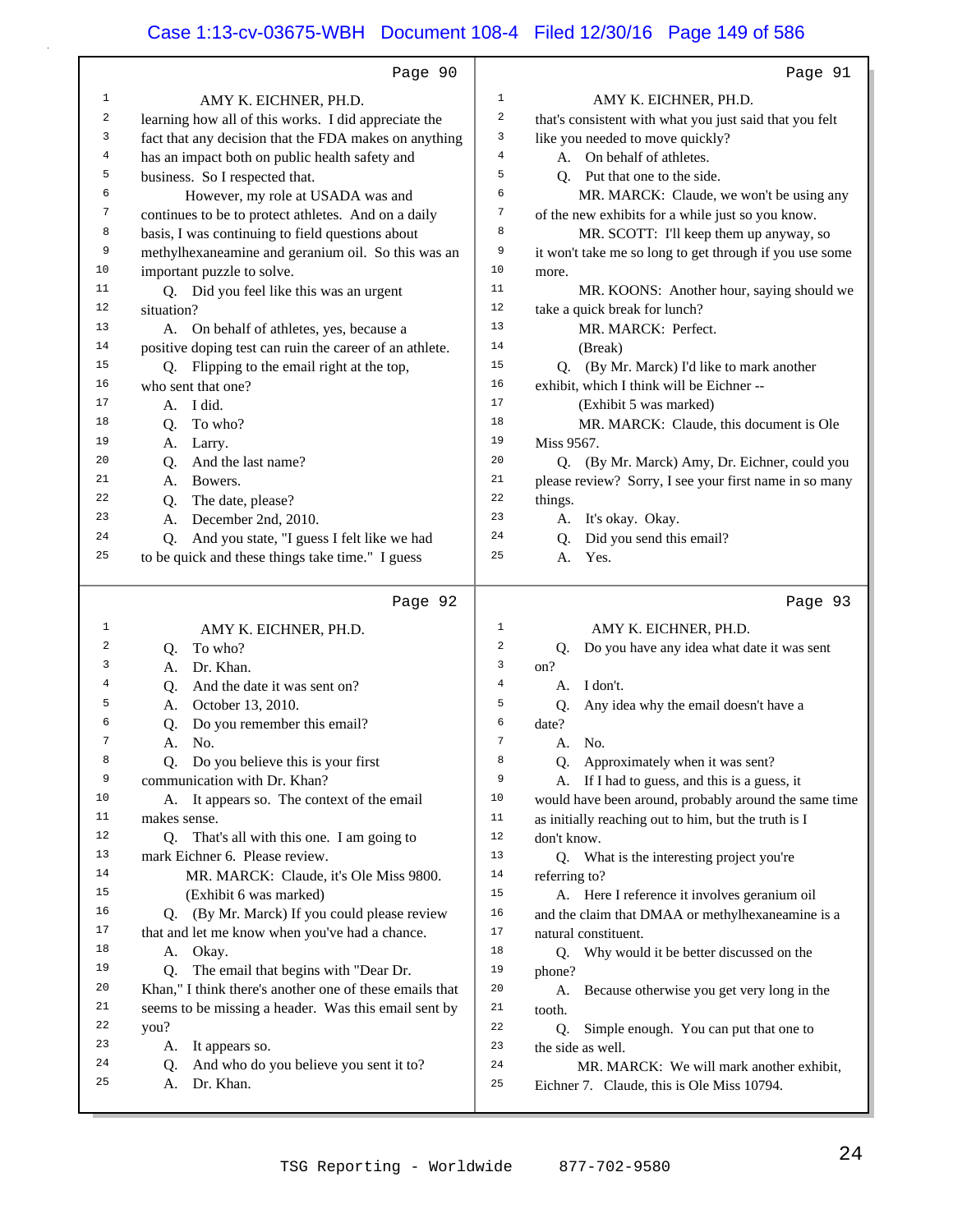|          | Page 94                                                                                                      | Page 95                                                                                                                  |
|----------|--------------------------------------------------------------------------------------------------------------|--------------------------------------------------------------------------------------------------------------------------|
| 1        | AMY K. EICHNER, PH.D.                                                                                        | $\mathbf 1$<br>AMY K. EICHNER, PH.D.                                                                                     |
| 2        | (Exhibit 7 was marked)                                                                                       | $\overline{a}$<br>A. I've been to -- yes, the Ole Miss                                                                   |
| 3        | THE WITNESS: Okay.                                                                                           | 3<br>botanical conference, that's how I refer to it. I know                                                              |
| 4        | Q. (By Mr. Marck) All right. Was this email                                                                  | $\overline{4}$<br>it has a technical name. I've been to it at least                                                      |
| 5        | sent by you?                                                                                                 | 5<br>twice.                                                                                                              |
| 6        | A. Yes.                                                                                                      | 6<br>Q. Do you remember the years you went?                                                                              |
| 7        | To who?<br>Q.                                                                                                | $7\phantom{.0}$<br>A. I don't.                                                                                           |
| 8        | Dr. Khan.<br>А.                                                                                              | 8<br>Q. Approximately?                                                                                                   |
| 9        | And the date, please?<br>Q.                                                                                  | 9<br>A. Well, it appears I went this year                                                                                |
| 10       | November 11, 2010.<br>A.                                                                                     | 10<br>upcoming, so I don't know if that would have been in                                                               |
| 11       | Do you remember this email?<br>Q.                                                                            | 11<br>2010 or 2011. And I know I went subsequently some                                                                  |
| 12       | No.<br>A.                                                                                                    | 12<br>other year, but I just don't remember.                                                                             |
| 13       | You use the words "pretty keen" to<br>О.                                                                     | 13<br>Q. Okay. I don't want to have you answer if                                                                        |
| 14       | describe the mood. I think we've kind of discussed,                                                          | 14<br>you don't know the answer. One of the sentences says,                                                              |
| 15       | but what really prompted that urgency?                                                                       | 15<br>refers to "serious issues happening in the dietary                                                                 |
| 16       | A. We were very concerned about all of the                                                                   | 16<br>supplement arena with regards to botanicals." Can you                                                              |
| 17       | athletes testing positive for methylhexaneamine at this                                                      | 17<br>elaborate on what you meant by "serious issues"?                                                                   |
| 18       | time.                                                                                                        | 18<br>A. Yes, one of the issues was that dietary                                                                         |
| 19       | Was that the whole mess you were referring<br>Q.                                                             | 19<br>supplements companies were selling methylhexaneamine in                                                            |
| 20       | $\mathrm{to}2$                                                                                               | 20<br>their products and it was labeled as geranium oil on                                                               |
| 21       | A. Yes, and the lack of any conclusive                                                                       | 21<br>the label. So the serious issue for us, again, was, is                                                             |
| 22       | evidence about where it was coming from.                                                                     | 22<br>methylhexaneamine in geranium oil. Do we need to tell                                                              |
| 23       | Q. And do you remember the conference you                                                                    | 23<br>athletes that they can't use geranium oil. That was                                                                |
| 24       | were referring to in the second paragraph? Do you                                                            | 24<br>one issue.                                                                                                         |
| 25       | think it's the one we were discussing earlier?                                                               | 25<br>Q. Stop you right there and we'll continue.                                                                        |
|          |                                                                                                              |                                                                                                                          |
|          | Page 96                                                                                                      | Page 97                                                                                                                  |
| $1\,$    |                                                                                                              | $1\,$                                                                                                                    |
| 2        | AMY K. EICHNER, PH.D.                                                                                        | AMY K. EICHNER, PH.D.<br>$\mathbf 2$                                                                                     |
| 3        | How many athletes were testing positive for DMAA in a<br>given year just to give an idea of the scope of the | always, we were aware for many years that dietary<br>3<br>supplements continue to be sold with illegal steroids          |
| 4        | issue?                                                                                                       | $\,4$<br>and other illegal ingredients, controlled substances.                                                           |
| 5        | That information is all available on<br>А.                                                                   | 5<br>Q. Thank you. I didn't mean to cut you off.                                                                         |
| 6        | websites and also in WADA annual documents and/or                                                            | 6<br>I thought I had gotten there a different route. I'm                                                                 |
| 7        | report documents. I don't know, but I can say that it                                                        | $\boldsymbol{7}$<br>going to mark now Eichner 8. This is Ole Miss 9792.                                                  |
| $\,8\,$  | was enough that it was odd. It was very odd for so                                                           | 8<br>(Exhibit 8 was marked)                                                                                              |
| 9        | many athletes to test positive for the same substance.                                                       | 9<br>(By Mr. Marck) Skipping to the second<br>Q.                                                                         |
| 10       | It was a spike in athletes testing positive that was                                                         | 10<br>page, which is marked 9793, there's an email that                                                                  |
| 11       | unusual.                                                                                                     | 11<br>begins that page. Who sent that email?                                                                             |
| 12       | Q. Is it fair to say that's what prompted                                                                    | 12<br>A. Down the middle of the page, I sent an                                                                          |
| 13       | such urgency on your behalf and USADA's behalf?                                                              | 13<br>email to Dr. Khan and Dr. Bowers.                                                                                  |
| 14       | A. Yes, that would be fair to say that.                                                                      | 14<br>And the date, please?<br>Q.                                                                                        |
| 15       | Why don't we put this one to the side as<br>Q.                                                               | 15<br>January 11, 2011.<br>А.                                                                                            |
| 16       | well. I'm going to mark --                                                                                   | 16<br>You refer to a formalized process for such<br>0.                                                                   |
| 17       | MR. SCOTT: Are you going to let her                                                                          | 17<br>research. I know that we discussed previously the                                                                  |
| 18       | finish her answer about what the serious issues that                                                         | 18<br>process that USADA does. Does this email give you any                                                              |
| 19       | she was seeing in the dietary supplements world? You                                                         | 19<br>more background on what that formalized process is?                                                                |
| 20       | cut her off and you told her she could finish it.                                                            | 20<br>A. You know, it's the -- there's a formalized                                                                      |
| 21       | MR. MARCK: Sorry, I thought I had come to                                                                    | 21<br>process for setting up vendors for various things. I                                                               |
| 22       | an agreement about what she meant by that.                                                                   | 22<br>said a formalized process for such research, but now                                                               |
| 23       | Q. (By Mr. Marck) But if you'd like to                                                                       | 23<br>having been at USADA for many years and in hindsight,                                                              |
| 24<br>25 | continue, Doctor, go ahead.<br>A. Yeah, that was one serious issue, but as                                   | 24<br>I -- the appropriate thing to say would have been we<br>25<br>have a formalized process for establishing contracts |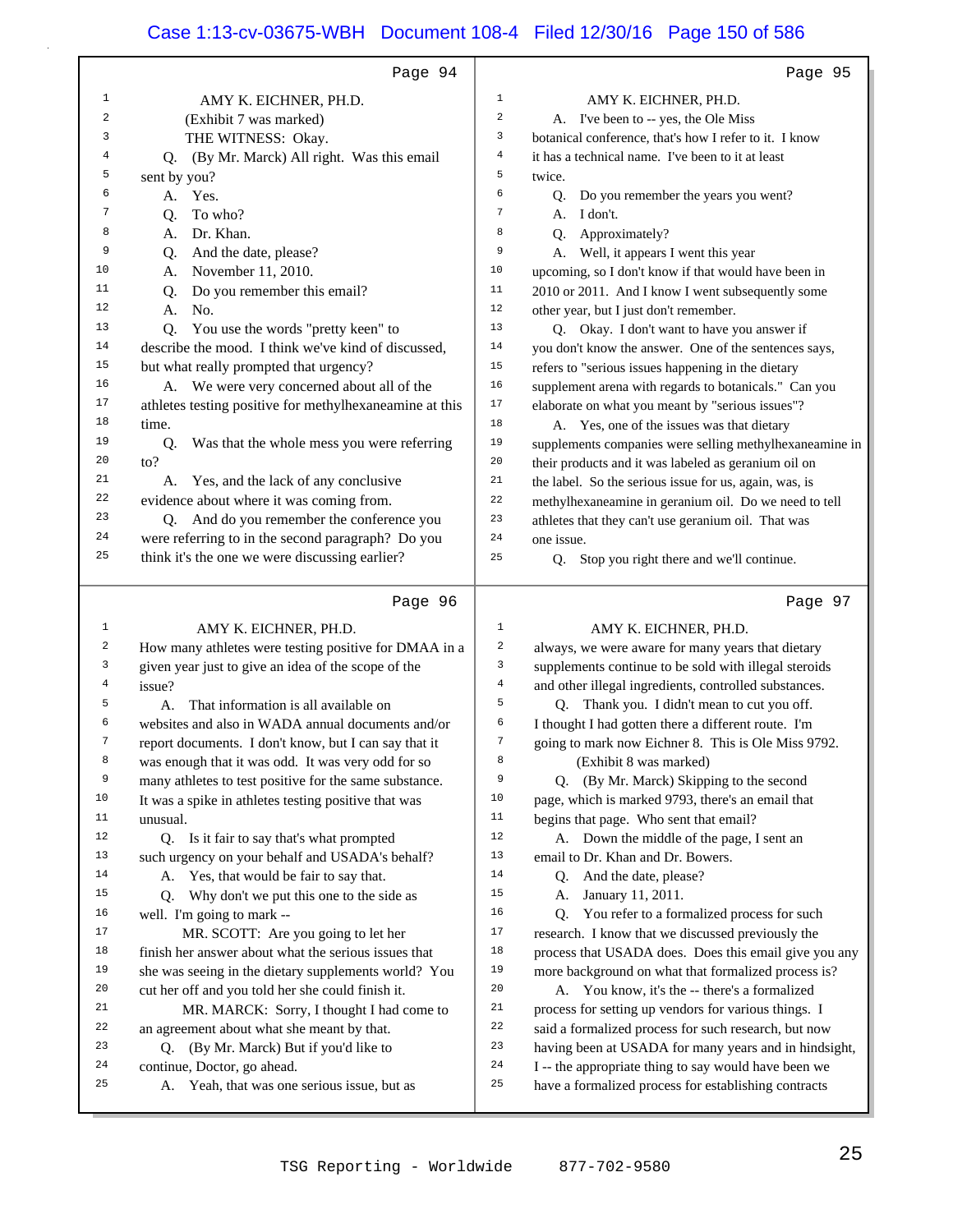|          | Page 98                                                                                           |                         | Page 99                                                                            |
|----------|---------------------------------------------------------------------------------------------------|-------------------------|------------------------------------------------------------------------------------|
| 1        | AMY K. EICHNER, PH.D.                                                                             | 1                       | AMY K. EICHNER, PH.D.                                                              |
| 2        | with vendors.                                                                                     | $\sqrt{2}$              | A. Uh-huh (affirmative).                                                           |
| 3        | Q. And why would USADA need Dr. Khan and PSI                                                      | 3                       | Q. Who sent that?                                                                  |
| 4        | to enter into a Non-Disclosure Agreement regarding the                                            | 4                       | A. I did to Dr. ElSohly, Dr. Khan and Dr.                                          |
| 5        | proposed research?                                                                                | 5                       | Bowers on January 14th, 2011.                                                      |
| 6        | A. As far as I'm aware, that's just standard                                                      | 6                       | Q. Thank you. What made you not want to test                                       |
| 7        | operating procedure for USADA.                                                                    | 7                       | commercially available geranium oils?                                              |
| 8        | Q. So these are typically obtained for any                                                        | 8                       | A. Our focus was really on authenticated                                           |
| 9        | research that they're going to be doing?                                                          | 9                       | plant material. If we felt that it was very important                              |
| 10       | That I don't know.<br>А.                                                                          | 10                      | to authenticate the plant material because we wanted to                            |
| 11       | You can turn to page 1. That's marked Ole<br>O.                                                   | 11                      | be sure that we were dealing with Pelargonium                                      |
| 12       | Miss 9792. There's an email at the bottom of the page                                             | 12                      | graveolens and not some other species.                                             |
| 13       | sent from a Dr. ElSohly to you on January 2011. Do you                                            | 13                      | Q. Did you have reason to believe that the                                         |
| 14       | agree?                                                                                            | 14                      | oils were mixed?                                                                   |
| 15       | A. Yes.                                                                                           | 15                      | A. Well, we wouldn't be in a position to                                           |
| 16       | Q. And in point number 2, Dr. ElSohly                                                             | 16                      | verify whether or not they were.                                                   |
| 17       | proposed to conduct, quote, "an abbreviated validation                                            | 17                      | Q. Do you know anything about that industry                                        |
| 18       | of the analytical method." Do you know what he means                                              | 18                      | and how the products are typically created or mixed                                |
| 19       | by "abbreviated"?                                                                                 | 19                      | together?                                                                          |
| 20       | A. No.                                                                                            | 20                      | A. Some -- well, my understanding is that                                          |
| 21       | Q. Is researching commission normally subject                                                     | 21                      | they can be, but we felt it was important that we                                  |
| 22       | to an abbreviated validation?                                                                     | 22                      | really knew what our starting material was because the                             |
| 23       | A. I don't know.                                                                                  | 23                      | Ping paper specified Pelargonium graveolens, so we                                 |
| 24       | Q. Please take a look at the email                                                                | 24                      | wanted to be sure that we were dealing with Pelargonium                            |
| 25       | immediately above that.                                                                           | 25                      | graveolens.                                                                        |
|          |                                                                                                   |                         |                                                                                    |
|          |                                                                                                   |                         |                                                                                    |
|          | Page 100                                                                                          |                         | Page 101                                                                           |
| 1        | AMY K. EICHNER, PH.D.                                                                             | $1\,$                   | AMY K. EICHNER, PH.D.                                                              |
| 2        | Are all variations of that species the<br>Q.                                                      | $\overline{\mathbf{c}}$ | information."                                                                      |
| 3        | same?                                                                                             | 3                       | Q. And can you please flip to page 6, which                                        |
| 4        | A. I don't know.                                                                                  | $\overline{4}$          | is 4351, and the heading that says "Conclusion," can                               |
| 5        | MR. SCOTT: Object to the form.                                                                    | 5                       | you please read that first paragraph?                                              |
| 6        | (By Mr. Marck) We can move on from this<br>О.                                                     | 6                       | A. "A sensitive and reliable CG/MS procedure                                       |
| 7        | one.                                                                                              | 7                       | was developed for the analysis of DMP in Pelargonium                               |
| 8        | MR. MARCK: Claude, this is marked ElSohly                                                         | 8                       | oil and leaves. None of the oils or the plant material                             |
| 9        | 4346.                                                                                             | 9                       | analyzed showed any detectable level of DMP, less than                             |
| 10       | (Exhibit 9 was marked)                                                                            | 10                      | one part per million."                                                             |
| 11       | MR. SCOTT: The numbers again?                                                                     | 11                      | Q. Do you remember receiving this information                                      |
| 12       | MR. MARCK: ElSohly 4346.                                                                          | $12$                    | from Dr. ElSohly?                                                                  |
| 13       | MR. SCOTT: Thank you                                                                              | 13                      | A. Not in particular, but absolutely there                                         |
| 14       | MR. MARCK: And it runs through 4362.                                                              | 14                      | were documents going back and forth, yes.                                          |
| 15       | MR. SCOTT: Got it. Thank you.                                                                     | 15                      | What did you think of this conclusion?<br>Q.                                       |
| 16       | THE WITNESS: Okay.                                                                                | 16                      | I just accepted it.<br>А.                                                          |
| 17       | (By Mr. Marck) Referring to the email at<br>Q.                                                    | 17<br>18                | What was your reaction to it?<br>Q.                                                |
| 18       | the top of the first page, was this email sent to you?                                            |                         | MR. SCOTT: Objection to form.                                                      |
| 19       | Yes, from Dr. ElSohly on April 6, 2011.<br>А.                                                     | 19                      | THE WITNESS: I didn't have a strong                                                |
| 20<br>21 | Do you remember receiving this email?<br>Q.                                                       | 20<br>21                | reaction either than it confirmed that what we felt                                |
| 22       | No.<br>А.                                                                                         | 22                      | that the Ping study also did not reliably detect                                   |
| 23       | Can you please read aloud the second line<br>Q.                                                   | 23                      | methylhexaneamine in geranium oil and this is                                      |
| 24       | of Dr. ElSohly's email?                                                                           | 24                      | consistent with that.                                                              |
| 25       | A. "Attached please find the results we have<br>so far and let me know if you need any additional | 25                      | Q. (By Mr. Marck) It says that Pelargonium<br>oil and leaves were tested, correct? |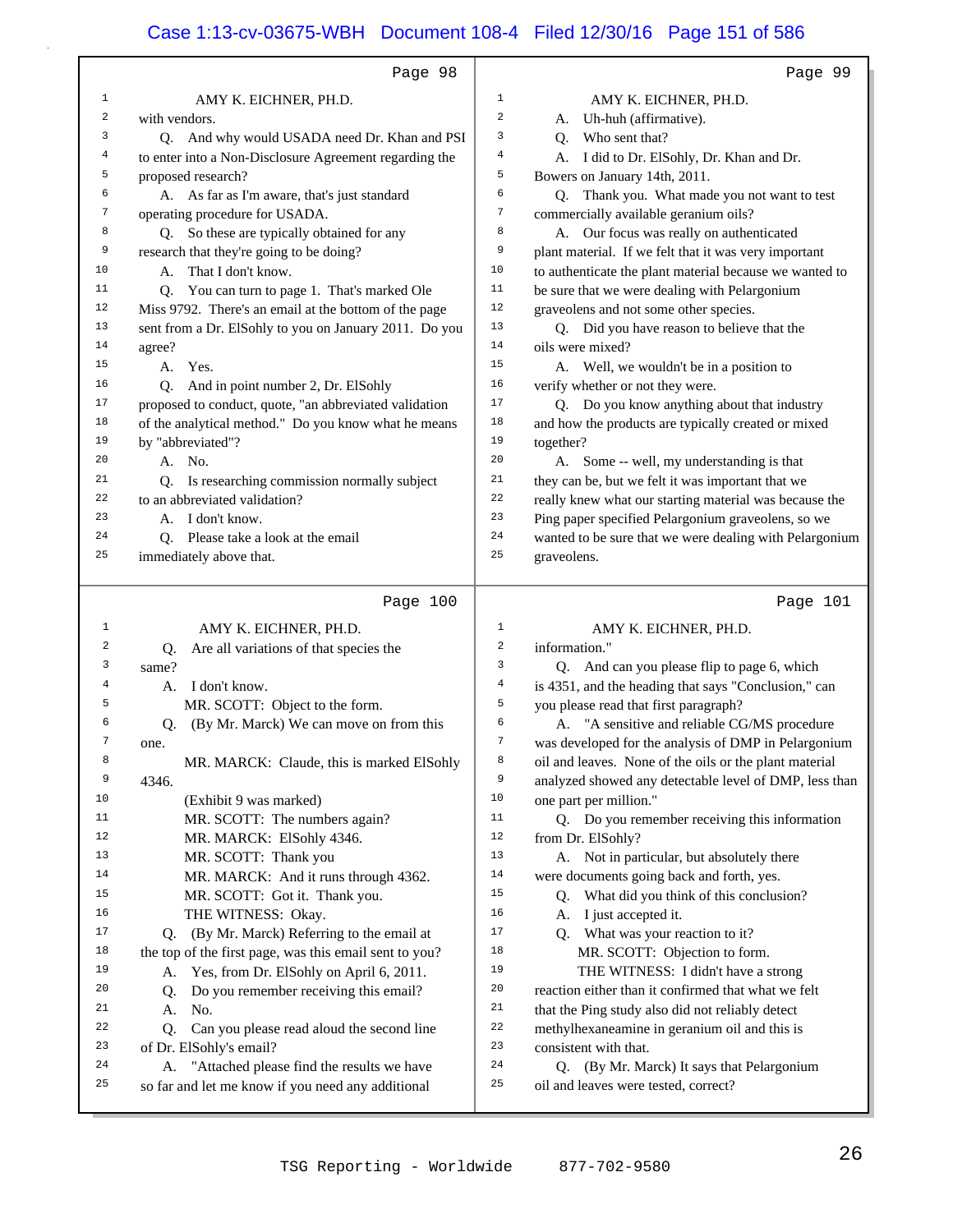|                         | Page 102                                                                                       | Page 103                                                                                                                          |
|-------------------------|------------------------------------------------------------------------------------------------|-----------------------------------------------------------------------------------------------------------------------------------|
| 1                       | AMY K. EICHNER, PH.D.                                                                          | $\mathbf{1}$<br>AMY K. EICHNER, PH.D.                                                                                             |
| 2                       | A. Uh-huh (affirmative).                                                                       | $\overline{a}$<br>conclude that this was provided to us at that time.                                                             |
| 3                       | Is there a reason that oil was added?<br>Q.                                                    | 3<br>Q. The email at the top of the chain says,                                                                                   |
| 4                       | A. I believe that was the oil that was                                                         | $\overline{4}$<br>"Attachments: DMP Preliminary Report.docx."?                                                                    |
| 5                       | extracted from the plant.                                                                      | 5<br>A. Yes.                                                                                                                      |
| 6                       | Q. Can you please flip back to the first                                                       | 6<br>Q. And "Chromatograms, pdf"?                                                                                                 |
| 7                       | page?                                                                                          | 7<br>A. Yes. Yes. Okay.                                                                                                           |
| 8                       | Yes.<br>А.                                                                                     | 8<br>So just to be clear for the record, you<br>O.                                                                                |
| 9                       | Again, what time was this email sent to<br>Q.                                                  | 9<br>have no reason to believe that's not the attachment?                                                                         |
| 10                      | you?                                                                                           | 10<br>A. No, I just wanted to understand.                                                                                         |
| 11                      | 4:31 p.m.<br>А.                                                                                | 11<br>That's fine. I want everyone to be on the<br>Q.                                                                             |
| 12                      | We can put this one to side. We might<br>O.                                                    | 12<br>same page. And then when you've had a chance to review                                                                      |
| 13                      | flip back to this one, so just keep it somewhat handy,                                         | 13<br>that one, just let me know.                                                                                                 |
| 14                      | I guess.                                                                                       | 14<br>MR. KOONS: What number did we mark this                                                                                     |
| 15                      | (Exhibit 10 was marked)                                                                        | 15<br>as?                                                                                                                         |
| 16                      | THE WITNESS: Before we move on, so do I                                                        | 16<br>MR. MARCK: That's Eichner 10.                                                                                               |
| 17                      | draw the conclusion then from your last statement that                                         | 17<br>MR. SCOTT: Document number?                                                                                                 |
| 18                      | this was attached to this particular email from 4:31                                           | 18<br>MR. MARCK: GOV 7430. Sorry, Claude, I                                                                                       |
| 19                      | p.m                                                                                            | 19<br>thought I said that.                                                                                                        |
| 20                      | (By Mr. Marck) Let me ask you that<br>Q.                                                       | 20<br>THE WITNESS: Okay.                                                                                                          |
| 21                      | question. Do you have any reason to believe that it                                            | 21<br>Q. (By Mr. Marck) And please review the email                                                                               |
| 22                      | wasn't?                                                                                        | 22<br>at the bottom of the first page. And was this email                                                                         |
| 23                      | A. I have no idea what it was attached to,                                                     | 23<br>sent by you?                                                                                                                |
| 24                      | but I'm assuming since you provided this email chain                                           | 24<br>A. Yes, to Robert Moore on April 6, 2011.                                                                                   |
| 25                      | and you've made a note of the time that I should                                               | 25<br>And this is the same Robert Moore that we<br>Q.                                                                             |
|                         | Page 104                                                                                       | Page 105                                                                                                                          |
|                         |                                                                                                |                                                                                                                                   |
| 1                       |                                                                                                | $\mathbf{1}$                                                                                                                      |
| $\overline{\mathbf{c}}$ | AMY K. EICHNER, PH.D.<br>discussed before who worked at the FDA?                               | AMY K. EICHNER, PH.D.<br>$\overline{a}$                                                                                           |
| 3                       | A. Yes.                                                                                        | A. I don't know. Possibly.<br>3                                                                                                   |
| 4                       |                                                                                                | One last question. It says that, "We have<br>O.<br>$\,4$                                                                          |
| 5                       | Q. And who you communicated with back in<br>October of 2010 timeframe?                         | conducted testing on the plants themselves and on<br>5                                                                            |
| 6                       | A. Yes.                                                                                        | commercially available geranium oils." We previously<br>$\sqrt{6}$                                                                |
| 7                       | Q. Please read the second and third sentences                                                  | discussed that. I guess the preliminary idea was not<br>$\boldsymbol{7}$<br>to test geranium oils or commercially available ones? |
| 8                       | of the email aloud.                                                                            | $\,$ 8 $\,$<br>That's correct.<br>А.                                                                                              |
| 9                       | "We have scoured the literature, and we<br>А.                                                  | 9<br>Did something change in the interim?<br>Q.                                                                                   |
| 10                      | have also conducted testing on the plants themselves                                           | 10<br>It could have. I would have to look back<br>А.                                                                              |
| 11                      | and on commercially available geranium oils. We have                                           | 11<br>at the ElSohly paper to make see if we ended testing                                                                        |
| 12                      | failed to find a shred of approximate evidence to                                              | 12<br>commercially available oils. I do know that NSF                                                                             |
| 13                      | support methylhexaneamine naturally occurs in geranium                                         | $1\,3$<br>International at that time was testing commercially                                                                     |
| 14                      | oil."                                                                                          | 14<br>available geranium oils in parallel.                                                                                        |
| 15                      | What date was this email sent on again?<br>Q.                                                  | 15<br>Q. What does the phrase "shred of evidence"                                                                                 |
| 16                      | A. April 6, 2011.                                                                              | 16<br>mean?                                                                                                                       |
| 17                      | Q. Is it safe to say you were very eager to                                                    | 17<br>A. We just could not find valid solid                                                                                       |
| 18                      | share the preliminary results of the study with the                                            | 18<br>evidence that we felt we could rely on conclusively.                                                                        |
| 19                      | FDA?                                                                                           | 19<br>Q. I mean in the sense "valid" means what?                                                                                  |
| 20                      | А.<br>We are always eager to share important                                                   | 20<br>That we were certain that the conclusions<br>А.                                                                             |
| 21                      | information about safety with the FDA.                                                         | 21<br>were accurate.                                                                                                              |
| 22                      | Q. Prior to this April 6, 2011 email, do you                                                   | 22<br>Q. Can you flip back to the previous exhibit,                                                                               |
| 23                      | believe you had any communications with Dr. Moore or                                           | 23<br>which would be Eichner 9? Do you see the email that is                                                                      |
| 24<br>25                | anyone else at the FDA since you had previously been in<br>communication with them in October? | 24<br>dated March 6, 2011 at 3:33 p.m.?<br>25<br>MR. KOONS: Which page are you on?                                                |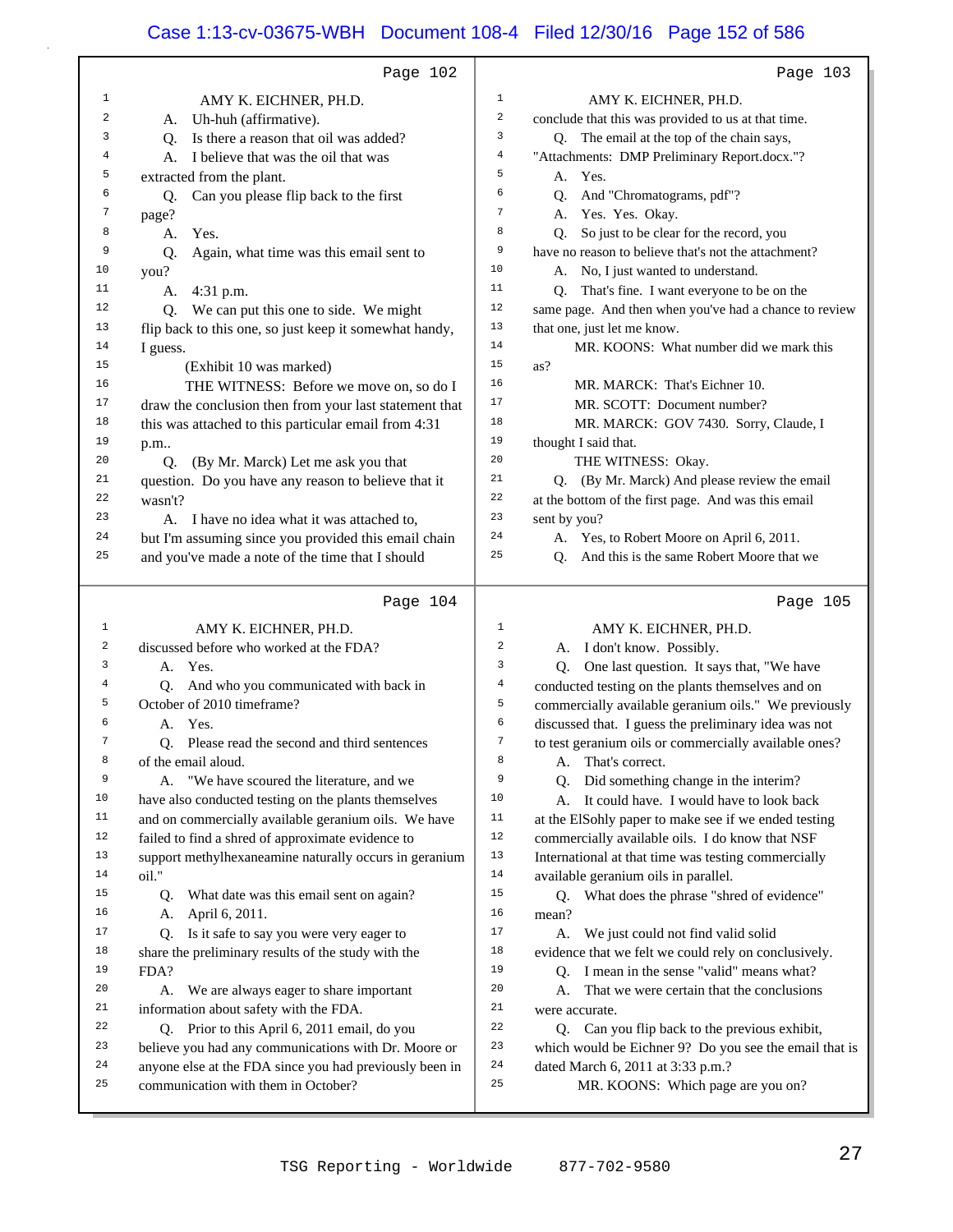# Case 1:13-cv-03675-WBH Document 108-4 Filed 12/30/16 Page 153 of 586

| $\mathbf 1$<br>1<br>AMY K. EICHNER, PH.D.<br>AMY K. EICHNER, PH.D.<br>$\sqrt{2}$<br>2<br>expecting from the FDA?<br>MR. MARCK: Sorry, it's on page 2.<br>3<br>3<br>MR. KOONS: March what?<br>A. Well, I guess we --<br>$\overline{4}$<br>MR. MARCK: March 6th, 2011, says "at 3:33<br>MR. SCOTT: Object as to form. She shared<br>4<br>5<br>p.m." I think this is another email that's missing a<br>the results with Dr. Bowers?<br>5<br>6<br>6<br>header.<br>Q. (By Mr. Marck) Excuse me, not Dr. Bowers,<br>$\boldsymbol{7}$<br>Dr. Moore. Excuse me.<br>7<br>Q. (By Mr. Marck) Do you see that one, Dr.<br>8<br>8<br>Eichner?<br>MR. SCOTT: All right.<br>9<br>9<br>THE WITNESS: Repeat the question?<br>A. Yes.<br>10<br>MR. MARCK: Can you read it back.<br>10<br>Q. Are you the sender and Dr. Khan the<br>recipient?<br>11<br>(Attorneys conferring)<br>11<br>12<br>MR. KOONS: I'm looking at Exhibit 9.<br>12<br>A. As far as I'm aware, yes.<br>Q. What important implications for the<br>13<br>13<br>That was sent at 4:31 p.m.<br>supplement industry did you think that the USADA study<br>14<br>14<br>MR. MARCK: Let's go off the record real<br>would have?<br>15<br>15<br>quick.<br>16<br>16<br>A. Well, if it turns out that<br>(Discussion off the record)<br>17<br>methylhexaneamine was not a constituent of geranium<br>17<br>Q. (By Mr. Marck) Back on the record, when<br>oil, it was not in geranium oil, then the supplement<br>18<br>you received the results from the preliminary results<br>18<br>19<br>19<br>industry would have to label their dietary supplements<br>from Dr. Khan and Dr. ElSohly, and you shared them with<br>20<br>20<br>with methylhexaneamine. They wouldn't be able to label<br>the FDA, what reaction did you expect from the FDA?<br>21<br>it as geranium oil. They're only allowed to label it<br>MR. SCOTT: Object as to form, assumes<br>21<br>22<br>22<br>geranium oil if there's actually geranium oil in the<br>facts not in evidence. I don't think you got her at<br>23<br>the moment saying she shared the results other than<br>23<br>product.<br>24<br>24<br>Q. After you received the preliminary results<br>what it says in the email. Are you implying she gave<br>that you shared with Dr. Bowers, what reaction were you<br>25<br>them something else? I'm not trying to be difficult.<br>25<br>Page 108<br>Page 109<br>$\mathbf{1}$<br>1<br>AMY K. EICHNER, PH.D.<br>AMY K. EICHNER, PH.D.<br>2<br>2<br>It's a little confused here.<br>Q. We're just trying to get him to where we<br>3<br>3<br>MR. MARCK: I hear you, Claude. Let me<br>need to be.<br>4<br>4<br>rephrase it again.<br>Understood.<br>А.<br>5<br>5<br>Q. (By Mr. Marck) After you sent that email<br>And review that and let me know if you're<br>O.<br>6<br>to the FDA to Dr. Bowers --<br>6<br>ready to go.<br>7<br>7<br>MR. SCOTT: Exhibit 11?<br>A. Mr. Moore?<br>8<br>8<br>Thank you. Sorry. I'm having a --<br>MR. KOONS: Yes.<br>Q.<br>9<br>9<br>So just to be clear, I sent an email to<br>MR. MARCK: Correct.<br>А.<br>10<br>10<br>Robert Moore on April 6th, 2011 at 3:,52 and I said,<br>(By Mr. Marck) Are you familiar with the<br>Q.<br>11<br>attached?<br>11<br>"We have failed to find a shred of evidence to support<br>12<br>12<br>A. Yes.<br>methylhexaneamine naturally occurs in geranium oil."<br>13<br>What's the title of this article?<br>13<br>And your question is, what do I expect that their<br>Q.<br>14<br>"Pelargonium Oil and Methyl Hexaneamine:<br>reaction would be?<br>А.<br>14<br>15<br>Analytical Approaches Supporting the Absence of<br>15<br>Q. Correct. What did you expect the FDA's<br>16<br>Methylhexaneamine in Authenticated Pelargonium<br>reaction to be to that email?<br>16<br>$17\,$<br>Graveolens Plant Material and Oil."<br>A. We didn't know.<br>17<br>18<br>Q. Do you know who wrote that title?<br>18<br>Okay. Fair enough.<br>Q.<br>19<br>No.<br>A.<br>19<br>MR. MARCK: This is going to be marked<br>20<br>Q.<br>What journal was this article printed in?<br>20<br>Eichner 11. I think you're familiar with this.<br>21<br>Journal of Analytical Toxicology.<br>А.<br>21<br>(Exhibit 11 was marked)<br>22<br>Do you know if this is the journal your<br>Q.<br>22<br>MR. MARCK: GOV 4346. Sorry, that was a<br>23<br>co-authors attempted to get this published in?<br>23<br>typo. It's Government 27840, Claude. It is the 2012<br>24<br>I don't remember.<br>A.<br>24<br>article with Dr. ElSohly, Khan and Eichner and Bowers.<br>25<br>Who is Waseem Gul?<br>Q.<br>25<br>A. And Gul, Murphy. | Page 106 | Page 107 |
|--------------------------------------------------------------------------------------------------------------------------------------------------------------------------------------------------------------------------------------------------------------------------------------------------------------------------------------------------------------------------------------------------------------------------------------------------------------------------------------------------------------------------------------------------------------------------------------------------------------------------------------------------------------------------------------------------------------------------------------------------------------------------------------------------------------------------------------------------------------------------------------------------------------------------------------------------------------------------------------------------------------------------------------------------------------------------------------------------------------------------------------------------------------------------------------------------------------------------------------------------------------------------------------------------------------------------------------------------------------------------------------------------------------------------------------------------------------------------------------------------------------------------------------------------------------------------------------------------------------------------------------------------------------------------------------------------------------------------------------------------------------------------------------------------------------------------------------------------------------------------------------------------------------------------------------------------------------------------------------------------------------------------------------------------------------------------------------------------------------------------------------------------------------------------------------------------------------------------------------------------------------------------------------------------------------------------------------------------------------------------------------------------------------------------------------------------------------------------------------------------------------------------------------------------------------------------------------------------------------------------------------------------------------------------------------------------------------------------------------------------------------------------------------------------------------------------------------------------------------------------------------------------------------------------------------------------------------------------------------------------------------------------------------------------------------------------------------------------------------------------------------------------------------------------------------------------------------------------------------------------------------------------------------------------------------------------------------------------------------------------------------------------------------------------------------------------------------------------------------------------------------------------------------------------------------------------------------------------------------------------------------------------------------------------------------------------------------------------------------------------------------------------------------------------------------------------------------------------------------------------------------------------------------------------------------------------------------------------------------------------------------------------------------------------------------------------------------------------------------------------------------------------------------------------------------------------------------------------------------------------------------------------------------------------------------------------------------------------------------------------------------------------------------------------------------------------------------------------------------------------------------------------------------------------------------------------------------------------------|----------|----------|
|                                                                                                                                                                                                                                                                                                                                                                                                                                                                                                                                                                                                                                                                                                                                                                                                                                                                                                                                                                                                                                                                                                                                                                                                                                                                                                                                                                                                                                                                                                                                                                                                                                                                                                                                                                                                                                                                                                                                                                                                                                                                                                                                                                                                                                                                                                                                                                                                                                                                                                                                                                                                                                                                                                                                                                                                                                                                                                                                                                                                                                                                                                                                                                                                                                                                                                                                                                                                                                                                                                                                                                                                                                                                                                                                                                                                                                                                                                                                                                                                                                                                                                                                                                                                                                                                                                                                                                                                                                                                                                                                                                                                        |          |          |
|                                                                                                                                                                                                                                                                                                                                                                                                                                                                                                                                                                                                                                                                                                                                                                                                                                                                                                                                                                                                                                                                                                                                                                                                                                                                                                                                                                                                                                                                                                                                                                                                                                                                                                                                                                                                                                                                                                                                                                                                                                                                                                                                                                                                                                                                                                                                                                                                                                                                                                                                                                                                                                                                                                                                                                                                                                                                                                                                                                                                                                                                                                                                                                                                                                                                                                                                                                                                                                                                                                                                                                                                                                                                                                                                                                                                                                                                                                                                                                                                                                                                                                                                                                                                                                                                                                                                                                                                                                                                                                                                                                                                        |          |          |
|                                                                                                                                                                                                                                                                                                                                                                                                                                                                                                                                                                                                                                                                                                                                                                                                                                                                                                                                                                                                                                                                                                                                                                                                                                                                                                                                                                                                                                                                                                                                                                                                                                                                                                                                                                                                                                                                                                                                                                                                                                                                                                                                                                                                                                                                                                                                                                                                                                                                                                                                                                                                                                                                                                                                                                                                                                                                                                                                                                                                                                                                                                                                                                                                                                                                                                                                                                                                                                                                                                                                                                                                                                                                                                                                                                                                                                                                                                                                                                                                                                                                                                                                                                                                                                                                                                                                                                                                                                                                                                                                                                                                        |          |          |
|                                                                                                                                                                                                                                                                                                                                                                                                                                                                                                                                                                                                                                                                                                                                                                                                                                                                                                                                                                                                                                                                                                                                                                                                                                                                                                                                                                                                                                                                                                                                                                                                                                                                                                                                                                                                                                                                                                                                                                                                                                                                                                                                                                                                                                                                                                                                                                                                                                                                                                                                                                                                                                                                                                                                                                                                                                                                                                                                                                                                                                                                                                                                                                                                                                                                                                                                                                                                                                                                                                                                                                                                                                                                                                                                                                                                                                                                                                                                                                                                                                                                                                                                                                                                                                                                                                                                                                                                                                                                                                                                                                                                        |          |          |
|                                                                                                                                                                                                                                                                                                                                                                                                                                                                                                                                                                                                                                                                                                                                                                                                                                                                                                                                                                                                                                                                                                                                                                                                                                                                                                                                                                                                                                                                                                                                                                                                                                                                                                                                                                                                                                                                                                                                                                                                                                                                                                                                                                                                                                                                                                                                                                                                                                                                                                                                                                                                                                                                                                                                                                                                                                                                                                                                                                                                                                                                                                                                                                                                                                                                                                                                                                                                                                                                                                                                                                                                                                                                                                                                                                                                                                                                                                                                                                                                                                                                                                                                                                                                                                                                                                                                                                                                                                                                                                                                                                                                        |          |          |
|                                                                                                                                                                                                                                                                                                                                                                                                                                                                                                                                                                                                                                                                                                                                                                                                                                                                                                                                                                                                                                                                                                                                                                                                                                                                                                                                                                                                                                                                                                                                                                                                                                                                                                                                                                                                                                                                                                                                                                                                                                                                                                                                                                                                                                                                                                                                                                                                                                                                                                                                                                                                                                                                                                                                                                                                                                                                                                                                                                                                                                                                                                                                                                                                                                                                                                                                                                                                                                                                                                                                                                                                                                                                                                                                                                                                                                                                                                                                                                                                                                                                                                                                                                                                                                                                                                                                                                                                                                                                                                                                                                                                        |          |          |
|                                                                                                                                                                                                                                                                                                                                                                                                                                                                                                                                                                                                                                                                                                                                                                                                                                                                                                                                                                                                                                                                                                                                                                                                                                                                                                                                                                                                                                                                                                                                                                                                                                                                                                                                                                                                                                                                                                                                                                                                                                                                                                                                                                                                                                                                                                                                                                                                                                                                                                                                                                                                                                                                                                                                                                                                                                                                                                                                                                                                                                                                                                                                                                                                                                                                                                                                                                                                                                                                                                                                                                                                                                                                                                                                                                                                                                                                                                                                                                                                                                                                                                                                                                                                                                                                                                                                                                                                                                                                                                                                                                                                        |          |          |
|                                                                                                                                                                                                                                                                                                                                                                                                                                                                                                                                                                                                                                                                                                                                                                                                                                                                                                                                                                                                                                                                                                                                                                                                                                                                                                                                                                                                                                                                                                                                                                                                                                                                                                                                                                                                                                                                                                                                                                                                                                                                                                                                                                                                                                                                                                                                                                                                                                                                                                                                                                                                                                                                                                                                                                                                                                                                                                                                                                                                                                                                                                                                                                                                                                                                                                                                                                                                                                                                                                                                                                                                                                                                                                                                                                                                                                                                                                                                                                                                                                                                                                                                                                                                                                                                                                                                                                                                                                                                                                                                                                                                        |          |          |
|                                                                                                                                                                                                                                                                                                                                                                                                                                                                                                                                                                                                                                                                                                                                                                                                                                                                                                                                                                                                                                                                                                                                                                                                                                                                                                                                                                                                                                                                                                                                                                                                                                                                                                                                                                                                                                                                                                                                                                                                                                                                                                                                                                                                                                                                                                                                                                                                                                                                                                                                                                                                                                                                                                                                                                                                                                                                                                                                                                                                                                                                                                                                                                                                                                                                                                                                                                                                                                                                                                                                                                                                                                                                                                                                                                                                                                                                                                                                                                                                                                                                                                                                                                                                                                                                                                                                                                                                                                                                                                                                                                                                        |          |          |
|                                                                                                                                                                                                                                                                                                                                                                                                                                                                                                                                                                                                                                                                                                                                                                                                                                                                                                                                                                                                                                                                                                                                                                                                                                                                                                                                                                                                                                                                                                                                                                                                                                                                                                                                                                                                                                                                                                                                                                                                                                                                                                                                                                                                                                                                                                                                                                                                                                                                                                                                                                                                                                                                                                                                                                                                                                                                                                                                                                                                                                                                                                                                                                                                                                                                                                                                                                                                                                                                                                                                                                                                                                                                                                                                                                                                                                                                                                                                                                                                                                                                                                                                                                                                                                                                                                                                                                                                                                                                                                                                                                                                        |          |          |
|                                                                                                                                                                                                                                                                                                                                                                                                                                                                                                                                                                                                                                                                                                                                                                                                                                                                                                                                                                                                                                                                                                                                                                                                                                                                                                                                                                                                                                                                                                                                                                                                                                                                                                                                                                                                                                                                                                                                                                                                                                                                                                                                                                                                                                                                                                                                                                                                                                                                                                                                                                                                                                                                                                                                                                                                                                                                                                                                                                                                                                                                                                                                                                                                                                                                                                                                                                                                                                                                                                                                                                                                                                                                                                                                                                                                                                                                                                                                                                                                                                                                                                                                                                                                                                                                                                                                                                                                                                                                                                                                                                                                        |          |          |
|                                                                                                                                                                                                                                                                                                                                                                                                                                                                                                                                                                                                                                                                                                                                                                                                                                                                                                                                                                                                                                                                                                                                                                                                                                                                                                                                                                                                                                                                                                                                                                                                                                                                                                                                                                                                                                                                                                                                                                                                                                                                                                                                                                                                                                                                                                                                                                                                                                                                                                                                                                                                                                                                                                                                                                                                                                                                                                                                                                                                                                                                                                                                                                                                                                                                                                                                                                                                                                                                                                                                                                                                                                                                                                                                                                                                                                                                                                                                                                                                                                                                                                                                                                                                                                                                                                                                                                                                                                                                                                                                                                                                        |          |          |
|                                                                                                                                                                                                                                                                                                                                                                                                                                                                                                                                                                                                                                                                                                                                                                                                                                                                                                                                                                                                                                                                                                                                                                                                                                                                                                                                                                                                                                                                                                                                                                                                                                                                                                                                                                                                                                                                                                                                                                                                                                                                                                                                                                                                                                                                                                                                                                                                                                                                                                                                                                                                                                                                                                                                                                                                                                                                                                                                                                                                                                                                                                                                                                                                                                                                                                                                                                                                                                                                                                                                                                                                                                                                                                                                                                                                                                                                                                                                                                                                                                                                                                                                                                                                                                                                                                                                                                                                                                                                                                                                                                                                        |          |          |
|                                                                                                                                                                                                                                                                                                                                                                                                                                                                                                                                                                                                                                                                                                                                                                                                                                                                                                                                                                                                                                                                                                                                                                                                                                                                                                                                                                                                                                                                                                                                                                                                                                                                                                                                                                                                                                                                                                                                                                                                                                                                                                                                                                                                                                                                                                                                                                                                                                                                                                                                                                                                                                                                                                                                                                                                                                                                                                                                                                                                                                                                                                                                                                                                                                                                                                                                                                                                                                                                                                                                                                                                                                                                                                                                                                                                                                                                                                                                                                                                                                                                                                                                                                                                                                                                                                                                                                                                                                                                                                                                                                                                        |          |          |
|                                                                                                                                                                                                                                                                                                                                                                                                                                                                                                                                                                                                                                                                                                                                                                                                                                                                                                                                                                                                                                                                                                                                                                                                                                                                                                                                                                                                                                                                                                                                                                                                                                                                                                                                                                                                                                                                                                                                                                                                                                                                                                                                                                                                                                                                                                                                                                                                                                                                                                                                                                                                                                                                                                                                                                                                                                                                                                                                                                                                                                                                                                                                                                                                                                                                                                                                                                                                                                                                                                                                                                                                                                                                                                                                                                                                                                                                                                                                                                                                                                                                                                                                                                                                                                                                                                                                                                                                                                                                                                                                                                                                        |          |          |
|                                                                                                                                                                                                                                                                                                                                                                                                                                                                                                                                                                                                                                                                                                                                                                                                                                                                                                                                                                                                                                                                                                                                                                                                                                                                                                                                                                                                                                                                                                                                                                                                                                                                                                                                                                                                                                                                                                                                                                                                                                                                                                                                                                                                                                                                                                                                                                                                                                                                                                                                                                                                                                                                                                                                                                                                                                                                                                                                                                                                                                                                                                                                                                                                                                                                                                                                                                                                                                                                                                                                                                                                                                                                                                                                                                                                                                                                                                                                                                                                                                                                                                                                                                                                                                                                                                                                                                                                                                                                                                                                                                                                        |          |          |
|                                                                                                                                                                                                                                                                                                                                                                                                                                                                                                                                                                                                                                                                                                                                                                                                                                                                                                                                                                                                                                                                                                                                                                                                                                                                                                                                                                                                                                                                                                                                                                                                                                                                                                                                                                                                                                                                                                                                                                                                                                                                                                                                                                                                                                                                                                                                                                                                                                                                                                                                                                                                                                                                                                                                                                                                                                                                                                                                                                                                                                                                                                                                                                                                                                                                                                                                                                                                                                                                                                                                                                                                                                                                                                                                                                                                                                                                                                                                                                                                                                                                                                                                                                                                                                                                                                                                                                                                                                                                                                                                                                                                        |          |          |
|                                                                                                                                                                                                                                                                                                                                                                                                                                                                                                                                                                                                                                                                                                                                                                                                                                                                                                                                                                                                                                                                                                                                                                                                                                                                                                                                                                                                                                                                                                                                                                                                                                                                                                                                                                                                                                                                                                                                                                                                                                                                                                                                                                                                                                                                                                                                                                                                                                                                                                                                                                                                                                                                                                                                                                                                                                                                                                                                                                                                                                                                                                                                                                                                                                                                                                                                                                                                                                                                                                                                                                                                                                                                                                                                                                                                                                                                                                                                                                                                                                                                                                                                                                                                                                                                                                                                                                                                                                                                                                                                                                                                        |          |          |
|                                                                                                                                                                                                                                                                                                                                                                                                                                                                                                                                                                                                                                                                                                                                                                                                                                                                                                                                                                                                                                                                                                                                                                                                                                                                                                                                                                                                                                                                                                                                                                                                                                                                                                                                                                                                                                                                                                                                                                                                                                                                                                                                                                                                                                                                                                                                                                                                                                                                                                                                                                                                                                                                                                                                                                                                                                                                                                                                                                                                                                                                                                                                                                                                                                                                                                                                                                                                                                                                                                                                                                                                                                                                                                                                                                                                                                                                                                                                                                                                                                                                                                                                                                                                                                                                                                                                                                                                                                                                                                                                                                                                        |          |          |
|                                                                                                                                                                                                                                                                                                                                                                                                                                                                                                                                                                                                                                                                                                                                                                                                                                                                                                                                                                                                                                                                                                                                                                                                                                                                                                                                                                                                                                                                                                                                                                                                                                                                                                                                                                                                                                                                                                                                                                                                                                                                                                                                                                                                                                                                                                                                                                                                                                                                                                                                                                                                                                                                                                                                                                                                                                                                                                                                                                                                                                                                                                                                                                                                                                                                                                                                                                                                                                                                                                                                                                                                                                                                                                                                                                                                                                                                                                                                                                                                                                                                                                                                                                                                                                                                                                                                                                                                                                                                                                                                                                                                        |          |          |
|                                                                                                                                                                                                                                                                                                                                                                                                                                                                                                                                                                                                                                                                                                                                                                                                                                                                                                                                                                                                                                                                                                                                                                                                                                                                                                                                                                                                                                                                                                                                                                                                                                                                                                                                                                                                                                                                                                                                                                                                                                                                                                                                                                                                                                                                                                                                                                                                                                                                                                                                                                                                                                                                                                                                                                                                                                                                                                                                                                                                                                                                                                                                                                                                                                                                                                                                                                                                                                                                                                                                                                                                                                                                                                                                                                                                                                                                                                                                                                                                                                                                                                                                                                                                                                                                                                                                                                                                                                                                                                                                                                                                        |          |          |
|                                                                                                                                                                                                                                                                                                                                                                                                                                                                                                                                                                                                                                                                                                                                                                                                                                                                                                                                                                                                                                                                                                                                                                                                                                                                                                                                                                                                                                                                                                                                                                                                                                                                                                                                                                                                                                                                                                                                                                                                                                                                                                                                                                                                                                                                                                                                                                                                                                                                                                                                                                                                                                                                                                                                                                                                                                                                                                                                                                                                                                                                                                                                                                                                                                                                                                                                                                                                                                                                                                                                                                                                                                                                                                                                                                                                                                                                                                                                                                                                                                                                                                                                                                                                                                                                                                                                                                                                                                                                                                                                                                                                        |          |          |
|                                                                                                                                                                                                                                                                                                                                                                                                                                                                                                                                                                                                                                                                                                                                                                                                                                                                                                                                                                                                                                                                                                                                                                                                                                                                                                                                                                                                                                                                                                                                                                                                                                                                                                                                                                                                                                                                                                                                                                                                                                                                                                                                                                                                                                                                                                                                                                                                                                                                                                                                                                                                                                                                                                                                                                                                                                                                                                                                                                                                                                                                                                                                                                                                                                                                                                                                                                                                                                                                                                                                                                                                                                                                                                                                                                                                                                                                                                                                                                                                                                                                                                                                                                                                                                                                                                                                                                                                                                                                                                                                                                                                        |          |          |
|                                                                                                                                                                                                                                                                                                                                                                                                                                                                                                                                                                                                                                                                                                                                                                                                                                                                                                                                                                                                                                                                                                                                                                                                                                                                                                                                                                                                                                                                                                                                                                                                                                                                                                                                                                                                                                                                                                                                                                                                                                                                                                                                                                                                                                                                                                                                                                                                                                                                                                                                                                                                                                                                                                                                                                                                                                                                                                                                                                                                                                                                                                                                                                                                                                                                                                                                                                                                                                                                                                                                                                                                                                                                                                                                                                                                                                                                                                                                                                                                                                                                                                                                                                                                                                                                                                                                                                                                                                                                                                                                                                                                        |          |          |
|                                                                                                                                                                                                                                                                                                                                                                                                                                                                                                                                                                                                                                                                                                                                                                                                                                                                                                                                                                                                                                                                                                                                                                                                                                                                                                                                                                                                                                                                                                                                                                                                                                                                                                                                                                                                                                                                                                                                                                                                                                                                                                                                                                                                                                                                                                                                                                                                                                                                                                                                                                                                                                                                                                                                                                                                                                                                                                                                                                                                                                                                                                                                                                                                                                                                                                                                                                                                                                                                                                                                                                                                                                                                                                                                                                                                                                                                                                                                                                                                                                                                                                                                                                                                                                                                                                                                                                                                                                                                                                                                                                                                        |          |          |
|                                                                                                                                                                                                                                                                                                                                                                                                                                                                                                                                                                                                                                                                                                                                                                                                                                                                                                                                                                                                                                                                                                                                                                                                                                                                                                                                                                                                                                                                                                                                                                                                                                                                                                                                                                                                                                                                                                                                                                                                                                                                                                                                                                                                                                                                                                                                                                                                                                                                                                                                                                                                                                                                                                                                                                                                                                                                                                                                                                                                                                                                                                                                                                                                                                                                                                                                                                                                                                                                                                                                                                                                                                                                                                                                                                                                                                                                                                                                                                                                                                                                                                                                                                                                                                                                                                                                                                                                                                                                                                                                                                                                        |          |          |
|                                                                                                                                                                                                                                                                                                                                                                                                                                                                                                                                                                                                                                                                                                                                                                                                                                                                                                                                                                                                                                                                                                                                                                                                                                                                                                                                                                                                                                                                                                                                                                                                                                                                                                                                                                                                                                                                                                                                                                                                                                                                                                                                                                                                                                                                                                                                                                                                                                                                                                                                                                                                                                                                                                                                                                                                                                                                                                                                                                                                                                                                                                                                                                                                                                                                                                                                                                                                                                                                                                                                                                                                                                                                                                                                                                                                                                                                                                                                                                                                                                                                                                                                                                                                                                                                                                                                                                                                                                                                                                                                                                                                        |          |          |
|                                                                                                                                                                                                                                                                                                                                                                                                                                                                                                                                                                                                                                                                                                                                                                                                                                                                                                                                                                                                                                                                                                                                                                                                                                                                                                                                                                                                                                                                                                                                                                                                                                                                                                                                                                                                                                                                                                                                                                                                                                                                                                                                                                                                                                                                                                                                                                                                                                                                                                                                                                                                                                                                                                                                                                                                                                                                                                                                                                                                                                                                                                                                                                                                                                                                                                                                                                                                                                                                                                                                                                                                                                                                                                                                                                                                                                                                                                                                                                                                                                                                                                                                                                                                                                                                                                                                                                                                                                                                                                                                                                                                        |          |          |
|                                                                                                                                                                                                                                                                                                                                                                                                                                                                                                                                                                                                                                                                                                                                                                                                                                                                                                                                                                                                                                                                                                                                                                                                                                                                                                                                                                                                                                                                                                                                                                                                                                                                                                                                                                                                                                                                                                                                                                                                                                                                                                                                                                                                                                                                                                                                                                                                                                                                                                                                                                                                                                                                                                                                                                                                                                                                                                                                                                                                                                                                                                                                                                                                                                                                                                                                                                                                                                                                                                                                                                                                                                                                                                                                                                                                                                                                                                                                                                                                                                                                                                                                                                                                                                                                                                                                                                                                                                                                                                                                                                                                        |          |          |
|                                                                                                                                                                                                                                                                                                                                                                                                                                                                                                                                                                                                                                                                                                                                                                                                                                                                                                                                                                                                                                                                                                                                                                                                                                                                                                                                                                                                                                                                                                                                                                                                                                                                                                                                                                                                                                                                                                                                                                                                                                                                                                                                                                                                                                                                                                                                                                                                                                                                                                                                                                                                                                                                                                                                                                                                                                                                                                                                                                                                                                                                                                                                                                                                                                                                                                                                                                                                                                                                                                                                                                                                                                                                                                                                                                                                                                                                                                                                                                                                                                                                                                                                                                                                                                                                                                                                                                                                                                                                                                                                                                                                        |          |          |
|                                                                                                                                                                                                                                                                                                                                                                                                                                                                                                                                                                                                                                                                                                                                                                                                                                                                                                                                                                                                                                                                                                                                                                                                                                                                                                                                                                                                                                                                                                                                                                                                                                                                                                                                                                                                                                                                                                                                                                                                                                                                                                                                                                                                                                                                                                                                                                                                                                                                                                                                                                                                                                                                                                                                                                                                                                                                                                                                                                                                                                                                                                                                                                                                                                                                                                                                                                                                                                                                                                                                                                                                                                                                                                                                                                                                                                                                                                                                                                                                                                                                                                                                                                                                                                                                                                                                                                                                                                                                                                                                                                                                        |          |          |
|                                                                                                                                                                                                                                                                                                                                                                                                                                                                                                                                                                                                                                                                                                                                                                                                                                                                                                                                                                                                                                                                                                                                                                                                                                                                                                                                                                                                                                                                                                                                                                                                                                                                                                                                                                                                                                                                                                                                                                                                                                                                                                                                                                                                                                                                                                                                                                                                                                                                                                                                                                                                                                                                                                                                                                                                                                                                                                                                                                                                                                                                                                                                                                                                                                                                                                                                                                                                                                                                                                                                                                                                                                                                                                                                                                                                                                                                                                                                                                                                                                                                                                                                                                                                                                                                                                                                                                                                                                                                                                                                                                                                        |          |          |
|                                                                                                                                                                                                                                                                                                                                                                                                                                                                                                                                                                                                                                                                                                                                                                                                                                                                                                                                                                                                                                                                                                                                                                                                                                                                                                                                                                                                                                                                                                                                                                                                                                                                                                                                                                                                                                                                                                                                                                                                                                                                                                                                                                                                                                                                                                                                                                                                                                                                                                                                                                                                                                                                                                                                                                                                                                                                                                                                                                                                                                                                                                                                                                                                                                                                                                                                                                                                                                                                                                                                                                                                                                                                                                                                                                                                                                                                                                                                                                                                                                                                                                                                                                                                                                                                                                                                                                                                                                                                                                                                                                                                        |          |          |
|                                                                                                                                                                                                                                                                                                                                                                                                                                                                                                                                                                                                                                                                                                                                                                                                                                                                                                                                                                                                                                                                                                                                                                                                                                                                                                                                                                                                                                                                                                                                                                                                                                                                                                                                                                                                                                                                                                                                                                                                                                                                                                                                                                                                                                                                                                                                                                                                                                                                                                                                                                                                                                                                                                                                                                                                                                                                                                                                                                                                                                                                                                                                                                                                                                                                                                                                                                                                                                                                                                                                                                                                                                                                                                                                                                                                                                                                                                                                                                                                                                                                                                                                                                                                                                                                                                                                                                                                                                                                                                                                                                                                        |          |          |
|                                                                                                                                                                                                                                                                                                                                                                                                                                                                                                                                                                                                                                                                                                                                                                                                                                                                                                                                                                                                                                                                                                                                                                                                                                                                                                                                                                                                                                                                                                                                                                                                                                                                                                                                                                                                                                                                                                                                                                                                                                                                                                                                                                                                                                                                                                                                                                                                                                                                                                                                                                                                                                                                                                                                                                                                                                                                                                                                                                                                                                                                                                                                                                                                                                                                                                                                                                                                                                                                                                                                                                                                                                                                                                                                                                                                                                                                                                                                                                                                                                                                                                                                                                                                                                                                                                                                                                                                                                                                                                                                                                                                        |          |          |
|                                                                                                                                                                                                                                                                                                                                                                                                                                                                                                                                                                                                                                                                                                                                                                                                                                                                                                                                                                                                                                                                                                                                                                                                                                                                                                                                                                                                                                                                                                                                                                                                                                                                                                                                                                                                                                                                                                                                                                                                                                                                                                                                                                                                                                                                                                                                                                                                                                                                                                                                                                                                                                                                                                                                                                                                                                                                                                                                                                                                                                                                                                                                                                                                                                                                                                                                                                                                                                                                                                                                                                                                                                                                                                                                                                                                                                                                                                                                                                                                                                                                                                                                                                                                                                                                                                                                                                                                                                                                                                                                                                                                        |          |          |
|                                                                                                                                                                                                                                                                                                                                                                                                                                                                                                                                                                                                                                                                                                                                                                                                                                                                                                                                                                                                                                                                                                                                                                                                                                                                                                                                                                                                                                                                                                                                                                                                                                                                                                                                                                                                                                                                                                                                                                                                                                                                                                                                                                                                                                                                                                                                                                                                                                                                                                                                                                                                                                                                                                                                                                                                                                                                                                                                                                                                                                                                                                                                                                                                                                                                                                                                                                                                                                                                                                                                                                                                                                                                                                                                                                                                                                                                                                                                                                                                                                                                                                                                                                                                                                                                                                                                                                                                                                                                                                                                                                                                        |          |          |
|                                                                                                                                                                                                                                                                                                                                                                                                                                                                                                                                                                                                                                                                                                                                                                                                                                                                                                                                                                                                                                                                                                                                                                                                                                                                                                                                                                                                                                                                                                                                                                                                                                                                                                                                                                                                                                                                                                                                                                                                                                                                                                                                                                                                                                                                                                                                                                                                                                                                                                                                                                                                                                                                                                                                                                                                                                                                                                                                                                                                                                                                                                                                                                                                                                                                                                                                                                                                                                                                                                                                                                                                                                                                                                                                                                                                                                                                                                                                                                                                                                                                                                                                                                                                                                                                                                                                                                                                                                                                                                                                                                                                        |          |          |
|                                                                                                                                                                                                                                                                                                                                                                                                                                                                                                                                                                                                                                                                                                                                                                                                                                                                                                                                                                                                                                                                                                                                                                                                                                                                                                                                                                                                                                                                                                                                                                                                                                                                                                                                                                                                                                                                                                                                                                                                                                                                                                                                                                                                                                                                                                                                                                                                                                                                                                                                                                                                                                                                                                                                                                                                                                                                                                                                                                                                                                                                                                                                                                                                                                                                                                                                                                                                                                                                                                                                                                                                                                                                                                                                                                                                                                                                                                                                                                                                                                                                                                                                                                                                                                                                                                                                                                                                                                                                                                                                                                                                        |          |          |
|                                                                                                                                                                                                                                                                                                                                                                                                                                                                                                                                                                                                                                                                                                                                                                                                                                                                                                                                                                                                                                                                                                                                                                                                                                                                                                                                                                                                                                                                                                                                                                                                                                                                                                                                                                                                                                                                                                                                                                                                                                                                                                                                                                                                                                                                                                                                                                                                                                                                                                                                                                                                                                                                                                                                                                                                                                                                                                                                                                                                                                                                                                                                                                                                                                                                                                                                                                                                                                                                                                                                                                                                                                                                                                                                                                                                                                                                                                                                                                                                                                                                                                                                                                                                                                                                                                                                                                                                                                                                                                                                                                                                        |          |          |
|                                                                                                                                                                                                                                                                                                                                                                                                                                                                                                                                                                                                                                                                                                                                                                                                                                                                                                                                                                                                                                                                                                                                                                                                                                                                                                                                                                                                                                                                                                                                                                                                                                                                                                                                                                                                                                                                                                                                                                                                                                                                                                                                                                                                                                                                                                                                                                                                                                                                                                                                                                                                                                                                                                                                                                                                                                                                                                                                                                                                                                                                                                                                                                                                                                                                                                                                                                                                                                                                                                                                                                                                                                                                                                                                                                                                                                                                                                                                                                                                                                                                                                                                                                                                                                                                                                                                                                                                                                                                                                                                                                                                        |          |          |
|                                                                                                                                                                                                                                                                                                                                                                                                                                                                                                                                                                                                                                                                                                                                                                                                                                                                                                                                                                                                                                                                                                                                                                                                                                                                                                                                                                                                                                                                                                                                                                                                                                                                                                                                                                                                                                                                                                                                                                                                                                                                                                                                                                                                                                                                                                                                                                                                                                                                                                                                                                                                                                                                                                                                                                                                                                                                                                                                                                                                                                                                                                                                                                                                                                                                                                                                                                                                                                                                                                                                                                                                                                                                                                                                                                                                                                                                                                                                                                                                                                                                                                                                                                                                                                                                                                                                                                                                                                                                                                                                                                                                        |          |          |
|                                                                                                                                                                                                                                                                                                                                                                                                                                                                                                                                                                                                                                                                                                                                                                                                                                                                                                                                                                                                                                                                                                                                                                                                                                                                                                                                                                                                                                                                                                                                                                                                                                                                                                                                                                                                                                                                                                                                                                                                                                                                                                                                                                                                                                                                                                                                                                                                                                                                                                                                                                                                                                                                                                                                                                                                                                                                                                                                                                                                                                                                                                                                                                                                                                                                                                                                                                                                                                                                                                                                                                                                                                                                                                                                                                                                                                                                                                                                                                                                                                                                                                                                                                                                                                                                                                                                                                                                                                                                                                                                                                                                        |          |          |
|                                                                                                                                                                                                                                                                                                                                                                                                                                                                                                                                                                                                                                                                                                                                                                                                                                                                                                                                                                                                                                                                                                                                                                                                                                                                                                                                                                                                                                                                                                                                                                                                                                                                                                                                                                                                                                                                                                                                                                                                                                                                                                                                                                                                                                                                                                                                                                                                                                                                                                                                                                                                                                                                                                                                                                                                                                                                                                                                                                                                                                                                                                                                                                                                                                                                                                                                                                                                                                                                                                                                                                                                                                                                                                                                                                                                                                                                                                                                                                                                                                                                                                                                                                                                                                                                                                                                                                                                                                                                                                                                                                                                        |          |          |
|                                                                                                                                                                                                                                                                                                                                                                                                                                                                                                                                                                                                                                                                                                                                                                                                                                                                                                                                                                                                                                                                                                                                                                                                                                                                                                                                                                                                                                                                                                                                                                                                                                                                                                                                                                                                                                                                                                                                                                                                                                                                                                                                                                                                                                                                                                                                                                                                                                                                                                                                                                                                                                                                                                                                                                                                                                                                                                                                                                                                                                                                                                                                                                                                                                                                                                                                                                                                                                                                                                                                                                                                                                                                                                                                                                                                                                                                                                                                                                                                                                                                                                                                                                                                                                                                                                                                                                                                                                                                                                                                                                                                        |          |          |
|                                                                                                                                                                                                                                                                                                                                                                                                                                                                                                                                                                                                                                                                                                                                                                                                                                                                                                                                                                                                                                                                                                                                                                                                                                                                                                                                                                                                                                                                                                                                                                                                                                                                                                                                                                                                                                                                                                                                                                                                                                                                                                                                                                                                                                                                                                                                                                                                                                                                                                                                                                                                                                                                                                                                                                                                                                                                                                                                                                                                                                                                                                                                                                                                                                                                                                                                                                                                                                                                                                                                                                                                                                                                                                                                                                                                                                                                                                                                                                                                                                                                                                                                                                                                                                                                                                                                                                                                                                                                                                                                                                                                        |          |          |
|                                                                                                                                                                                                                                                                                                                                                                                                                                                                                                                                                                                                                                                                                                                                                                                                                                                                                                                                                                                                                                                                                                                                                                                                                                                                                                                                                                                                                                                                                                                                                                                                                                                                                                                                                                                                                                                                                                                                                                                                                                                                                                                                                                                                                                                                                                                                                                                                                                                                                                                                                                                                                                                                                                                                                                                                                                                                                                                                                                                                                                                                                                                                                                                                                                                                                                                                                                                                                                                                                                                                                                                                                                                                                                                                                                                                                                                                                                                                                                                                                                                                                                                                                                                                                                                                                                                                                                                                                                                                                                                                                                                                        |          |          |
|                                                                                                                                                                                                                                                                                                                                                                                                                                                                                                                                                                                                                                                                                                                                                                                                                                                                                                                                                                                                                                                                                                                                                                                                                                                                                                                                                                                                                                                                                                                                                                                                                                                                                                                                                                                                                                                                                                                                                                                                                                                                                                                                                                                                                                                                                                                                                                                                                                                                                                                                                                                                                                                                                                                                                                                                                                                                                                                                                                                                                                                                                                                                                                                                                                                                                                                                                                                                                                                                                                                                                                                                                                                                                                                                                                                                                                                                                                                                                                                                                                                                                                                                                                                                                                                                                                                                                                                                                                                                                                                                                                                                        |          |          |
|                                                                                                                                                                                                                                                                                                                                                                                                                                                                                                                                                                                                                                                                                                                                                                                                                                                                                                                                                                                                                                                                                                                                                                                                                                                                                                                                                                                                                                                                                                                                                                                                                                                                                                                                                                                                                                                                                                                                                                                                                                                                                                                                                                                                                                                                                                                                                                                                                                                                                                                                                                                                                                                                                                                                                                                                                                                                                                                                                                                                                                                                                                                                                                                                                                                                                                                                                                                                                                                                                                                                                                                                                                                                                                                                                                                                                                                                                                                                                                                                                                                                                                                                                                                                                                                                                                                                                                                                                                                                                                                                                                                                        |          |          |
|                                                                                                                                                                                                                                                                                                                                                                                                                                                                                                                                                                                                                                                                                                                                                                                                                                                                                                                                                                                                                                                                                                                                                                                                                                                                                                                                                                                                                                                                                                                                                                                                                                                                                                                                                                                                                                                                                                                                                                                                                                                                                                                                                                                                                                                                                                                                                                                                                                                                                                                                                                                                                                                                                                                                                                                                                                                                                                                                                                                                                                                                                                                                                                                                                                                                                                                                                                                                                                                                                                                                                                                                                                                                                                                                                                                                                                                                                                                                                                                                                                                                                                                                                                                                                                                                                                                                                                                                                                                                                                                                                                                                        |          |          |
|                                                                                                                                                                                                                                                                                                                                                                                                                                                                                                                                                                                                                                                                                                                                                                                                                                                                                                                                                                                                                                                                                                                                                                                                                                                                                                                                                                                                                                                                                                                                                                                                                                                                                                                                                                                                                                                                                                                                                                                                                                                                                                                                                                                                                                                                                                                                                                                                                                                                                                                                                                                                                                                                                                                                                                                                                                                                                                                                                                                                                                                                                                                                                                                                                                                                                                                                                                                                                                                                                                                                                                                                                                                                                                                                                                                                                                                                                                                                                                                                                                                                                                                                                                                                                                                                                                                                                                                                                                                                                                                                                                                                        |          |          |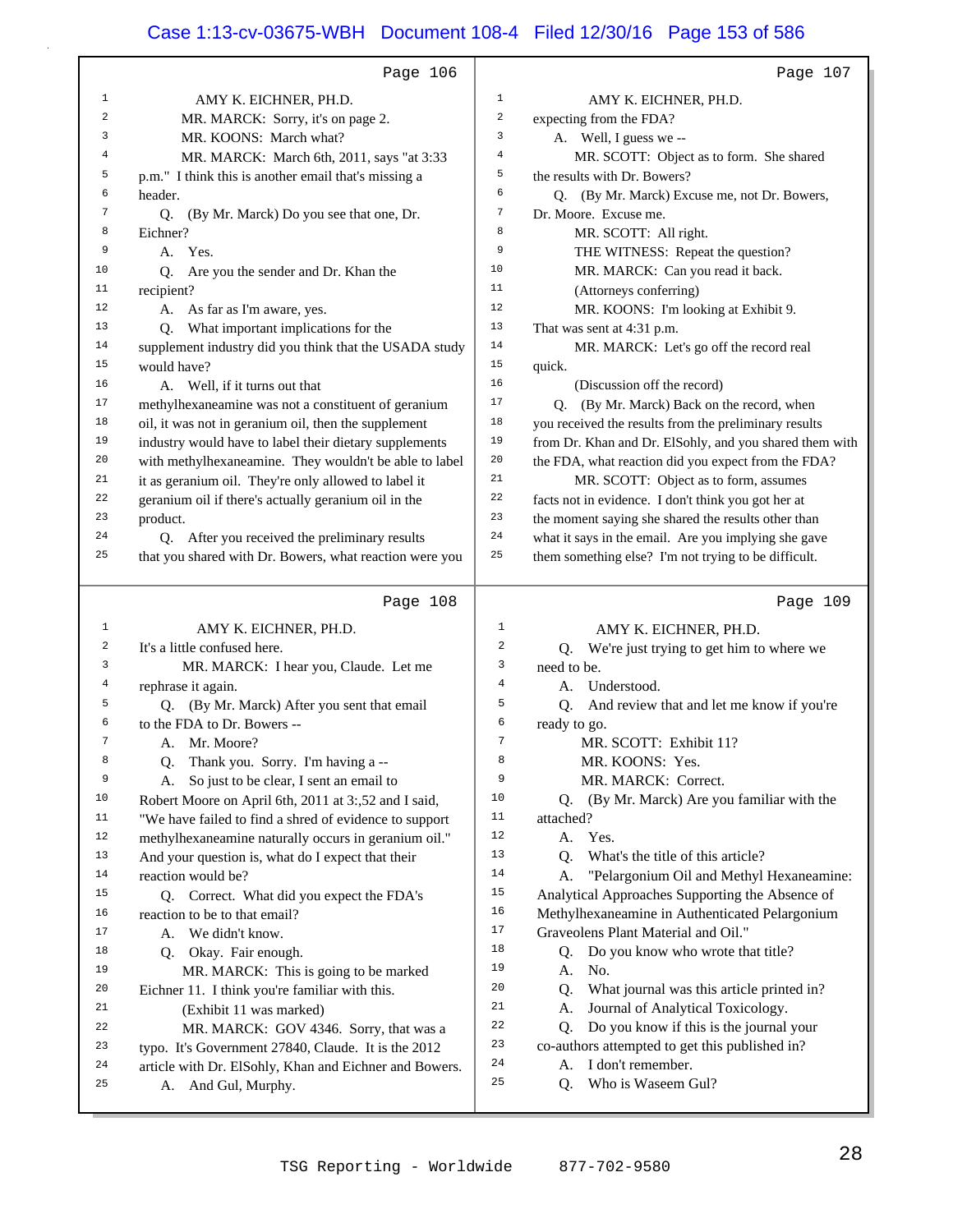# Case 1:13-cv-03675-WBH Document 108-4 Filed 12/30/16 Page 154 of 586

|          | Page 110                                                                                             |                         | Page 111                                               |
|----------|------------------------------------------------------------------------------------------------------|-------------------------|--------------------------------------------------------|
| 1        | AMY K. EICHNER, PH.D.                                                                                | $\mathbf{1}$            | AMY K. EICHNER, PH.D.                                  |
| 2        | A. A colleague of ElSohly.                                                                           | $\overline{\mathbf{c}}$ | MR. MARCK: I'm not going to use those                  |
| 3        | Q. Have you ever met him in person?                                                                  | 3                       | pages so                                               |
| 4        | A. I don't think so.                                                                                 | 4                       | MR. SCOTT: Okay, 854.                                  |
| 5        | Q. Have you ever communicated with him                                                               | 5                       | MR. MARCK: Correct.                                    |
| 6        | directly?                                                                                            | 6                       | MR. SCOTT: So the exhibit is not                       |
| 7        | A. Probably during this time when we were                                                            | 7                       | complete?                                              |
| 8        | writing the manuscript.                                                                              | 8                       | MR. MARCK: Are you objecting to it being               |
| 9        | Q. Do you know what his role was in the                                                              | 9                       | not complete?                                          |
| 10       | study?                                                                                               | 10                      | MR. SCOTT: I'm asking a question because               |
| 11       | I don't know. I believe he was an<br>А.                                                              | 11                      | I'm not exactly sure what's been marked to go in right |
| 12       | analyst.                                                                                             | 12                      | now.                                                   |
| 13       | And do you know Kareem ElSohly?<br>Q.                                                                | 13                      | MR. MARCK: I marked 27840 through 27854.               |
| 14       | A. No.                                                                                               | 14                      | MR. SCOTT: Okay.                                       |
| 15       | Q. Do you know Timothy Murphy?                                                                       | 15                      | Q. (By Mr. Marck) And you can go ahead and             |
| 16       | A. I don't know any of the other authors                                                             | 16                      | please read the Acknowledgments out loud.              |
| 17       | aside from I only know Dr. Khan, Mahmoud ElSohly and                                                 | 17                      | A. "This project was supported in part by the          |
| 18       | Dr. Bowers.                                                                                          | 18                      | U.S. Anti-Doping Agency, Colorado Springs, Colorado,   |
| 19       | Q. Can you please flip to the last page,                                                             | 19                      | $U.S.A.$ "                                             |
| 20       | which is marked GOV 2784. I'm sorry, 27854. Can you                                                  | 20                      | Q. Do you know what portion of the funding             |
| 21       | read the Acknowledgments out loud?                                                                   | 21                      | was not provided by USADA?                             |
| 22       | MR. SCOTT: 854, okay. I thought you said                                                             | 22                      | A. No.                                                 |
| 23       | "the last page." I'm sorry.                                                                          | 23                      | Q. And could you please flip to the previous           |
| 24       | MR. KOONS: That is the last page.                                                                    | 24                      | page, which is page 14 of the article, Bates stamped   |
| 25       | MR. SCOTT: The one I've got is 27864.                                                                | 25                      | Government 27853. From the Conclusion section, please  |
|          |                                                                                                      |                         |                                                        |
|          | Page 112                                                                                             |                         | Page 113                                               |
| 1        |                                                                                                      | 1                       |                                                        |
| 2        | AMY K. EICHNER, PH.D.                                                                                | $\overline{a}$          | AMY K. EICHNER, PH.D.<br>A. No.                        |
| 3        | read the second sentence beginning with "none of."                                                   | 3                       | Q <sub>r</sub>                                         |
| 4        | A. "None of the analyzed oils or the plant<br>material (young and mature, fresh and dried leaves and | $\,4$                   | Do you know where the testing was<br>performed?        |
| 5        | stems) showed any detectable level of MHA," less than,                                               | 5                       | A. As far as I am aware, it was all performed          |
| 6        | in parentheses, (less than 0.1 parts per million by                                                  | 6                       | at Ole Miss at the PSI, but I don't know.              |
| 7        | GC-MS, less than 2.5 parts per billion by LC-MS-MS and                                               | $\overline{7}$          | Q. Did you ever visit PSI or Dr. Khan or               |
| 8        | 10 parts per billion by the high resolution                                                          | 8                       | ElSohly's labs while the study was being conducted?    |
| 9        | LC-QTOF-MS)."                                                                                        | 9                       | A. No.                                                 |
| 10       | Q. Do you have any idea who wrote that                                                               | 10                      | During the course of the time that the<br>Q.           |
| 11       | sentence?                                                                                            | 11                      | study was being conducted, how often were you in       |
| 12       | A. No.                                                                                               | 12                      | contact with Drs. Khan and Dr. ElSohly?                |
| 13       | Who did the preliminary drafting of this<br>Q.                                                       | 13                      | A. It's hard to say. I feel like for a large           |
| 14       | paper? Sorry primary, not preliminary.                                                               | 14                      | part of the study we just let them get on with their   |
| 15       | A. My understanding is ElSohly and Khan's                                                            | $15$                    | work and we didn't have a lot of communications. I     |
| 16       | group drafted the results and methods. They may have                                                 | 16                      | remember there were a couple of email correspondences  |
| 17       | also drafted other areas, but I know that my role in                                                 | 17                      | and phone conferences, but I don't know exactly how    |
| 18       | this article was drafting parts of the introduction and                                              | $18\,$                  | often.                                                 |
| 19       | providing context in the dietary supplements industry                                                | 19                      | Q. Who is Edward -- I'm going to screw this            |
| 20       | like, you know, how something becomes a dietary                                                      | 20                      | name up -- Wyszumiala? Does that ring a bell for you?  |
| 21       | supplements.                                                                                         | 21                      | That was a pretty good pronunciation.<br>А.            |
| 22       | So I don't recall who did the first draft                                                            | 22                      | Okay.<br>Q.                                            |
| 23       | that we then called this is the first draft.                                                         | 23                      | I know him. He was at the NSF<br>А.                    |
| 24<br>25 | Q. Gotcha. Were you involved in the actual<br>testing at all?                                        | 24<br>25                | International at that time.<br>(Exhibit 12 was marked) |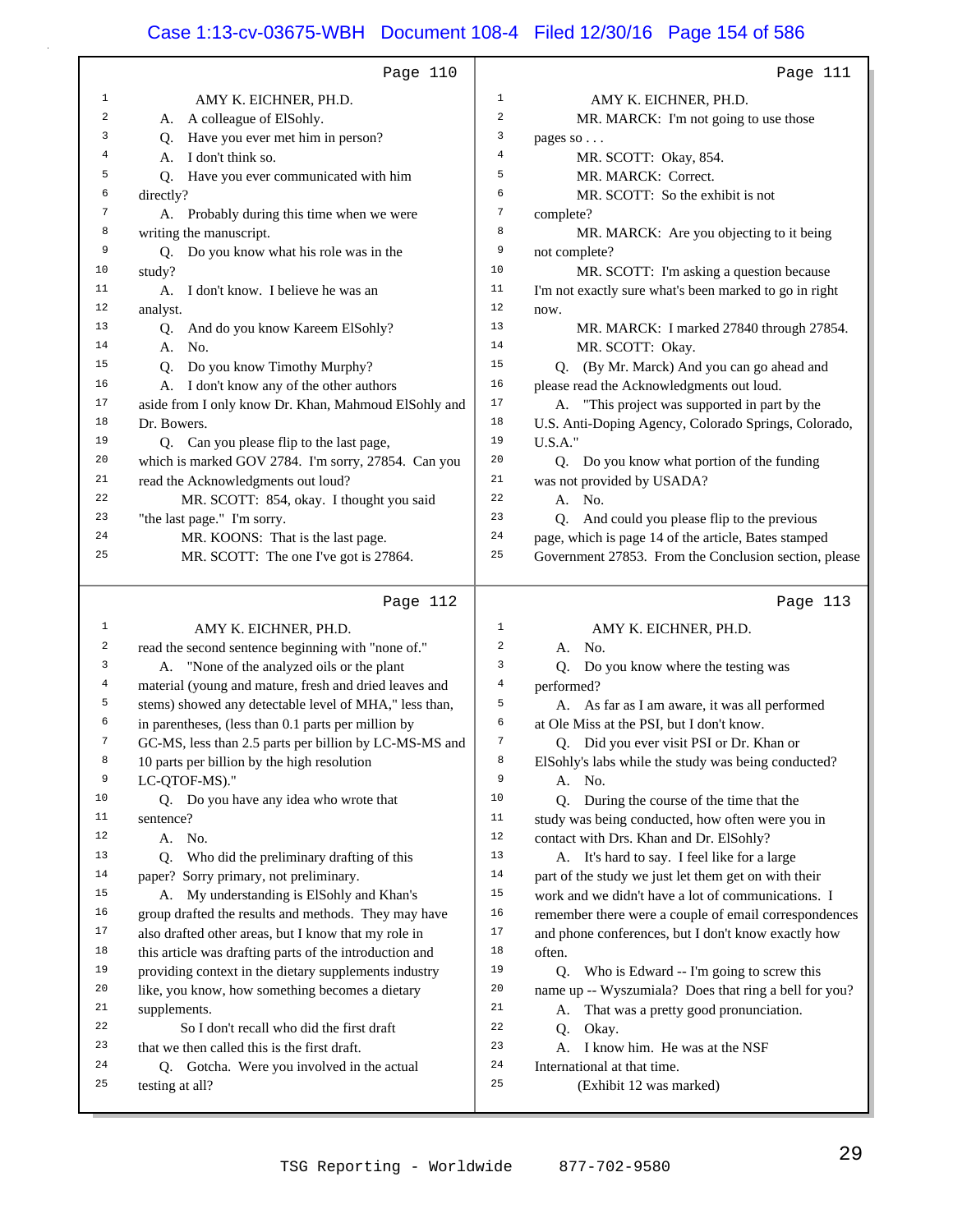# Case 1:13-cv-03675-WBH Document 108-4 Filed 12/30/16 Page 155 of 586

|          | Page 114                                                                                            |                  | Page 115                                                                            |
|----------|-----------------------------------------------------------------------------------------------------|------------------|-------------------------------------------------------------------------------------|
| $1\,$    | AMY K. EICHNER, PH.D.                                                                               | $\mathbf{1}$     | AMY K. EICHNER, PH.D.                                                               |
| 2        | MR. MARCK: Claude, these are marked                                                                 | $\boldsymbol{2}$ | $don't \ldots$                                                                      |
| 3        | ElSohly 4318.                                                                                       | 3                | Remember it now?<br>O.                                                              |
| 4        | Q. (By Mr. Marck) Can you flip to page 3,                                                           | $\overline{4}$   | A. I just don't know labs very well.                                                |
| 5        | which is marked ElSohly 4320?                                                                       | 5                | Q. Okay. Let's move up to your responsive                                           |
| 6        | A. Yes.                                                                                             | 6                | email, which I think begins on the middle of page 3,                                |
| 7        | And there's an email at the bottom of the<br>0.                                                     | $\boldsymbol{7}$ | ElSohly 4320. Was this email sent by you?                                           |
| 8        | page and was this email sent by you? Sorry, sent to                                                 | 8                | A. Yes, on Friday May 27th at 2011 to Ed                                            |
| 9        | you?                                                                                                | 9                | Wyszumiala and Lori Bestervelt.                                                     |
| 10       | A. Yes, from Ed Wyszumiala on May 27, 2011.                                                         | 10               | Q. And you state a line, or you wrote, excuse                                       |
| 11       | Q. And it continues onto the fourth page.                                                           | 11               | me, "If you say something enough, lies become the                                   |
| 12       | There's a sentence starting with "FYI." Can you please                                              | 12               | truth." What lies are you referring to?                                             |
| 13       | read that into the record?                                                                          | 13               | A. Well, at that time because we couldn't                                           |
| 14       | A. "AHPA mentioned to me that they talked                                                           | 14               | find any evidence that methylhexaneamine was in                                     |
| 15       | with a lab that tested geranium and found                                                           | 15               | geranium oil and in our view the Ping paper was                                     |
| 16       | methylhexaneamine in it."                                                                           | 16               | invalidated and dietary supplements companies continued                             |
| 17       | Q. And what is AHPA again?                                                                          | 17               | to refer to the Ping paper, at least on websites and in                             |
| 18       | That must be the American Herbal Products<br>А.                                                     | 18               | blogs as valid data for the presence of                                             |
| 19       | Association, one of the trade associations.                                                         | 19               | methylhexaneamine in geranium oil, that was the                                     |
| 20       | Q. Do you know the lab that Edward was                                                              | 20               | misinformation that I was referring to.                                             |
| 21       | referring to?                                                                                       | 21               | Q. Is it fair to say that your first reaction                                       |
| 22       | A. No.                                                                                              | 22               | to being informed of a lab finding results contrary to                              |
| 23       | Q. Do you know it now?                                                                              | 23               | the ones that you and Dr. ElSohly had reached, that you                             |
| 24       | A. No. Well, no. In follow-up emails if it                                                          | 24               | would think that they were lies?                                                    |
| 25       | was disclosed to me, that's a possibility, but I just                                               | 25               | MR. KOONS: Objection, form.                                                         |
|          | Page 116                                                                                            |                  | Page 117                                                                            |
| 1        | AMY K. EICHNER, PH.D.                                                                               | $1\,$            | AMY K. EICHNER, PH.D.                                                               |
| 2        | MR. SCOTT: Object as to form.                                                                       |                  |                                                                                     |
|          |                                                                                                     | $\sqrt{2}$       |                                                                                     |
| 3        |                                                                                                     | 3                | your reputation might be a critical factor here.                                    |
| 4        | THE WITNESS: No. That was not my                                                                    | $\,4$            | Q. What did you mean by "rule on this once                                          |
| 5        | reaction.                                                                                           | 5                | and for all, banning DMAA?                                                          |
| 6        | (By Mr. Marck) So you weren't referring to<br>Q.                                                    | 6                | A. No, providing clarity on, A, whether                                             |
| 7        | the study that was being discussed in the prior email                                               | $\sqrt{ }$       | methylhexaneamine is in geranium oil, and, B, whether                               |
| 8        | when you said that?<br>A. So my concern was if there is a report of                                 | 8                | it is a legitimate dietary ingredient.<br>Q. You also said, "I don't want the trade |
| 9        | methylhexaneamine in geranium oil, that we need to                                                  | 9                | associations writing the rules here." Which trade                                   |
| 10       | follow that up and we need to find out who it was, who                                              | 10               | associations are you referring to?                                                  |
| 11       | did the work, we need to see the data and we need to                                                | 11               | A. Any trade association. And I have that                                           |
| 12       | see if we can replicate it.                                                                         | 12               | view because the trade associations don't necessarily                               |
| 13       | Q. Can we flip to page 2, which is marked                                                           | 13               | have consumers' best interest at heart because that's                               |
| 14       | ElSohly 4319, and the email in the middle of the page                                               | 14               | not their job. That's the FDA's job.                                                |
| 15       | from yourself to Dr. Khan on May 27, 2011; is that                                                  | 15               | Q. You also speak about the importance and                                          |
| 16       | correct?                                                                                            | 16               | implications of our paper. Strike that. I think we've                               |
| 17       | A. Yes.                                                                                             | 17               | already discussed it enough. This email was sent on                                 |
| 18       | Q. Do you have any reason to believe this                                                           | 18               | May 27th, 2011, correct?                                                            |
| 19       | email is not --                                                                                     | 19               | A. Yes.                                                                             |
| 20       | A. No.                                                                                              | 20               | Q. Were the results of the study finalized by                                       |
| 21       | Q. -- genuine. We've already discussed what                                                         | 21               | that point in time?                                                                 |
| 22       | AHPA is. Please read the second paragraph beginning                                                 | 22               | A. I don't remember.                                                                |
| 23       | with, "I think."                                                                                    | 23               | Q. Please flip to page 1. There's an email                                          |
| 24<br>25 | "I think we're going to have to really<br>А.<br>lobby the FDA to rule on this once and for all, and | 24<br>25         | at the bottom of the page from Dr. ElSohly sent to you,<br>correct?                 |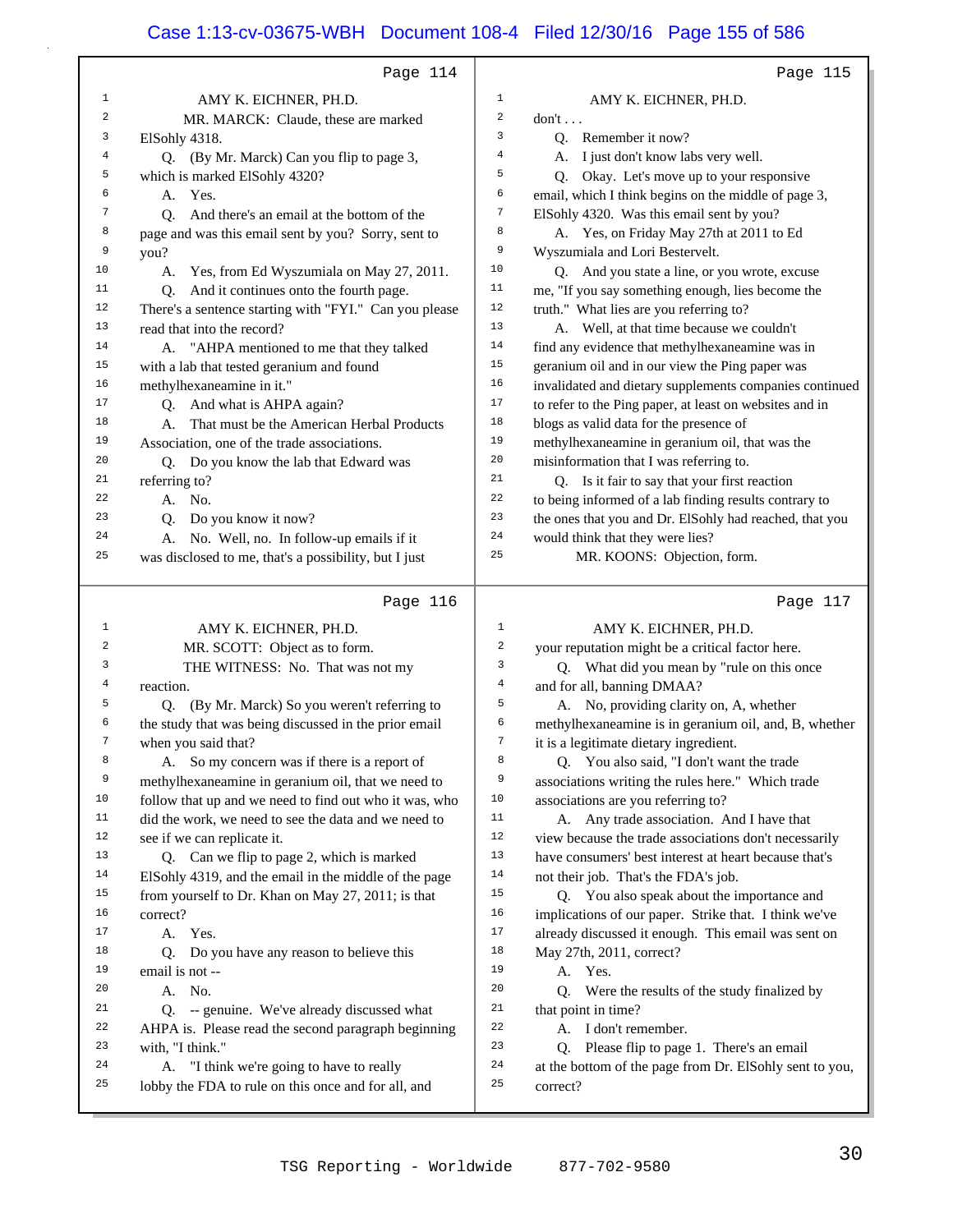# Case 1:13-cv-03675-WBH Document 108-4 Filed 12/30/16 Page 156 of 586

|          | Page 118                                                                                              | Page 119                                                                                                              |
|----------|-------------------------------------------------------------------------------------------------------|-----------------------------------------------------------------------------------------------------------------------|
| 1        | AMY K. EICHNER, PH.D.                                                                                 | 1<br>AMY K. EICHNER, PH.D.                                                                                            |
| 2        | A. Yes, on May 27th, 2011.                                                                            | 2<br>A. Yes.                                                                                                          |
| 3        | Thank you. Do you remember this email?<br>Q.                                                          | 3<br>Q. And he does say that these samples do                                                                         |
| 4        | A. Not in particular.                                                                                 | 4<br>contain low levels of DMAA, correct?                                                                             |
| 5        | It continues over onto page 2, and please<br>Q.                                                       | 5<br>A. Yes.                                                                                                          |
| 6        | read the sentence beginning with, quote, "The LC/MS/MS                                                | 6<br>Q. Were these findings reflected in the                                                                          |
| 7        | method."                                                                                              | 7<br>resulting paper?                                                                                                 |
| 8        | "The LC/MS/MS method is 1000 times more<br>А.                                                         | A. I don't remember.<br>8                                                                                             |
| 9        | sensitive than the GC/MS method."                                                                     | 9<br>Q. Do you have any idea whether these                                                                            |
| 10       | Q. Continue?                                                                                          | 10<br>findings were reflected in the supplemental materials                                                           |
| 11       | A. "We analyzed the samples you just sent to                                                          | 11<br>for the paper?                                                                                                  |
| 12       | me by the LC/MS/MS method and they do continue low                                                    | 12<br>A. I don't know.                                                                                                |
| 13       | levels of DMP in the nanogram per mL range."                                                          | 13<br>MR. MARCK: Sorry, Claude, did you have an                                                                       |
| 14       | Q. Now, which samples had you sent?                                                                   | 14<br>objection?                                                                                                      |
| 15       | A. I don't remember, but perhaps those are                                                            | 15<br>MR. SCOTT: Yes, as to form.                                                                                     |
| 16       | commercially available samples. I just don't know.                                                    | 16<br>Q. (By Mr. Marck) This detection of DMAA                                                                        |
| 17       | Q. Now, does this indicate that DMAA was                                                              | 17<br>arose after you had emailed Dr. Moore at the FDA on                                                             |
| 18       | detected during the study?                                                                            | 18<br>April 6th and told him that the study had failed to                                                             |
| 19       | A. I don't know. That would require the                                                               | 19<br>detect DMAA. How long did it take you to share these                                                            |
| 20<br>21 | expertise of Dr. ElSohly or Dr. Khan.                                                                 | 20<br>results with the FDA?<br>21                                                                                     |
| 22       | Q. But the statement they do contain low                                                              | A. I don't know.<br>22                                                                                                |
| 23       | levels of DMP, do you understand Dr. ElSohly to be<br>referring to DMAA?                              | Q. Did you share these results with the FDA?<br>23<br>A. I don't remember.                                            |
| 24       | A. Yes.                                                                                               | 24<br>Q. Besides Dr. Moore, is there anyone else at                                                                   |
| 25       | Q. When you're saying that?                                                                           | 25<br>the FDA that you would have been in contact with during                                                         |
|          |                                                                                                       |                                                                                                                       |
|          |                                                                                                       |                                                                                                                       |
|          | Page 120                                                                                              | Page 121                                                                                                              |
| 1        | AMY K. EICHNER, PH.D.                                                                                 | 1<br>AMY K. EICHNER, PH.D.                                                                                            |
| 2        | this period of time?                                                                                  | 2<br>mass spec data is Greek to me, I just formed no part of                                                          |
| 3        | A. Possibly, but if he was my primary person                                                          | 3<br>the analysis.                                                                                                    |
| 4        | that I was communicating with at the time, I probably                                                 | $\overline{4}$<br>Q. Can you move to the email at the top of                                                          |
| 5        | would have communicated directly with him.                                                            | 5<br>the page. Who sent that?                                                                                         |
| 6        | Q. And let's flip up to your responsive                                                               | 6<br>A. Dr. ElSohly to myself and Dr. Bowers and                                                                      |
| 7        | email, which is -- did you send that on May 30th, 2011?                                               | 7<br>Dr. Khan, Waseem Gul were copied.                                                                                |
| 8        | Yes.<br>А.                                                                                            | 8<br>And June 1st, 2011?<br>Q.                                                                                        |
| 9        | And the recipient's Mahmoud ElSohly?<br>Q <sub>r</sub>                                                | 9<br>Correct.<br>А.                                                                                                   |
| 10       | And Dr. Bowers, Dr. Khan, Dr. Gul.<br>А.                                                              | 10<br>Dr. ElSohly is stating that his lab is<br>Q.                                                                    |
| 11       | What did you mean by "measurable level"?<br>Q.                                                        | 11<br>able to detect DMAA in some samples but it's in the                                                             |
| 12       | I would have meant that if it was detected<br>А.                                                      | $1\,2$<br>parts per billion range. Again, were these results                                                          |
| 13       | at a level that you could be certain that your                                                        | 13<br>included in the final published paper?<br>14                                                                    |
| 14<br>15 | measurement was correct.                                                                              | A. I don't know.<br>15                                                                                                |
| 16       | Q. Do you know what the level that was chosen                                                         | MR. SCOTT: Objection to form.<br>16                                                                                   |
| 17       | to be reported in the study ultimately?                                                               | Q. (By Mr. Marck) Were they disclosed in<br>17                                                                        |
| 18       | A. I'm sure it's reported in the study, but I<br>don't recall offhand.                                | supplemental data?<br>18<br>A. I don't know.                                                                          |
| 19       | Q. Do you know whose decision it was to                                                               | 19<br>Do you know the level of detection for the<br>Q.                                                                |
| 20       |                                                                                                       | 20<br>LC/MS/MS method that was in the paper?                                                                          |
| 21       | determine what the appropriate level of detection was?<br>A. No.                                      | 21<br>A. No.                                                                                                          |
| 22       | Q. Do you remember having any discussions                                                             | 22<br>Q.<br>Would it help if you looked back at the                                                                   |
| 23       | with anyone about that?                                                                               | 23<br>exhibit?                                                                                                        |
| 24<br>25 | A. I'm sure it was discussed and I may have<br>been present, but as I'm not a chemist and much of the | 24<br>A.<br>Sure. And I'm not trying to be difficult,<br>25<br>I just -- I don't -- I'm not an aspect person, and I'm |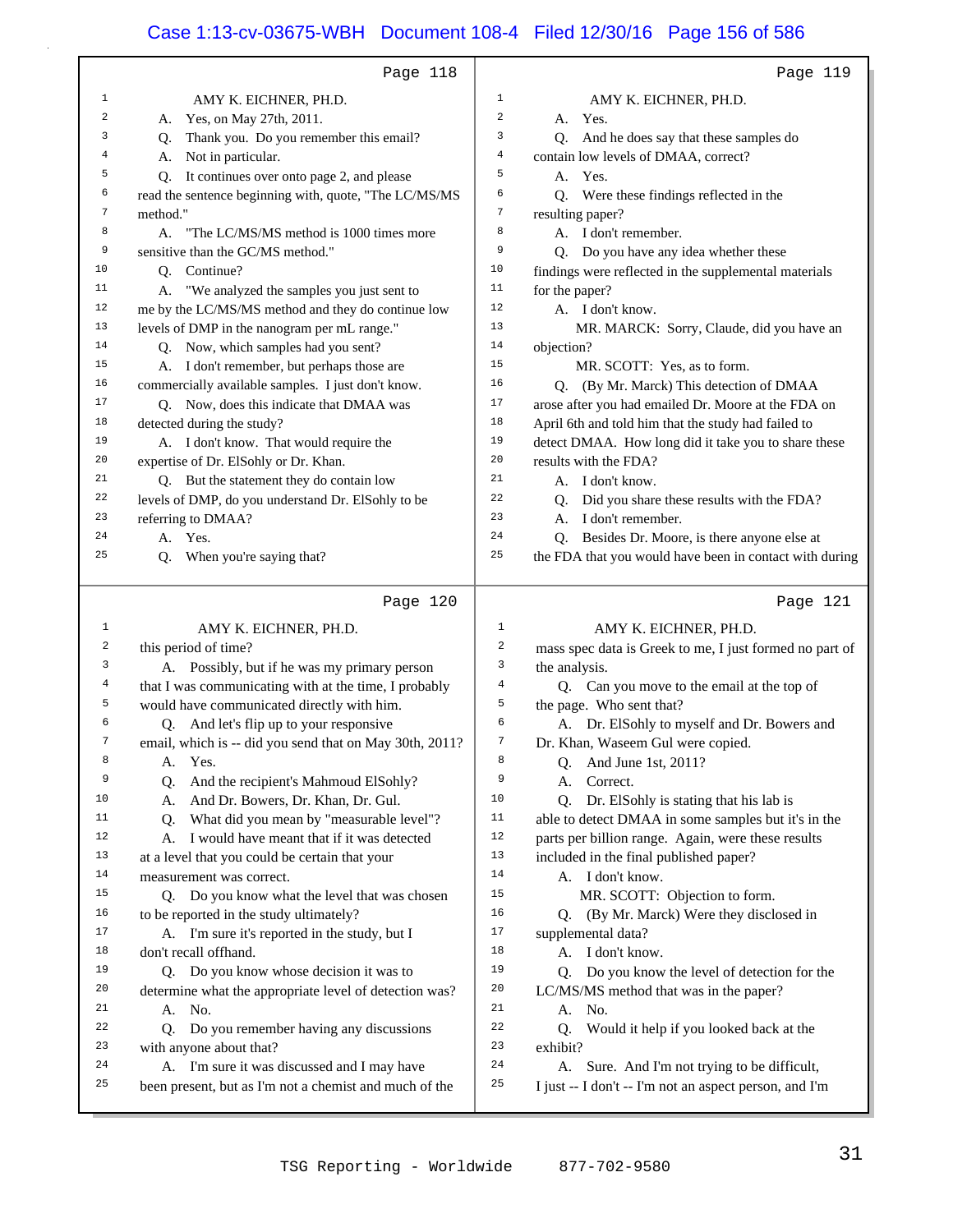|              | Page 122                                                                                                 | Page 123                                                                                  |
|--------------|----------------------------------------------------------------------------------------------------------|-------------------------------------------------------------------------------------------|
| 1            | AMY K. EICHNER, PH.D.                                                                                    | $\mathbf{1}$<br>AMY K. EICHNER, PH.D.                                                     |
| $\sqrt{2}$   | not a good person to ask --                                                                              | $\boldsymbol{2}$<br>that Dr. ElSohly was referring to were above or below                 |
| 3            | Q. That's fine.                                                                                          | 3<br>that level?                                                                          |
| 4            | A. -- about these types of questions, but                                                                | $\overline{4}$<br>A. I don't recall and I wasn't a part of the                            |
| 5            | what would you like me to look at?                                                                       | 5<br>analysis.                                                                            |
| 6            | Q. Flip to the Conclusion on page 14 of what                                                             | 6<br>MR. MARCK: I think right now is a perfect                                            |
| 7            | is Eichner 11.                                                                                           | $\boldsymbol{7}$<br>time to take a lunch break.                                           |
| 8            | A. Okay.                                                                                                 | 8<br>(Break)                                                                              |
| 9            | Q. And the part that I had you read last                                                                 | 9<br>Q. (By Mr. Marck) I'm going to mark exhibit                                          |
| 10           | time, could you read that where it starts with, "showed                                                  | 10<br>Eichner 13.                                                                         |
| 11           | any detectable level of MHA"?                                                                            | 11<br>(Exhibit 13 was marked).                                                            |
| 12           | A. The whole sentence or would you just like                                                             | 12<br>Q. (By Mr. Marck) Please review that.                                               |
| 13           | me to read the --                                                                                        | 13<br>MR. SCOTT: What is the document number?                                             |
| 14           | Q. Do the whole sentence for the record.                                                                 | 14<br>MR. MARCK: ElSohly 4330.                                                            |
| 15           | A. Okay. "None of the analyzed oils or the                                                               | 15<br>MR. SCOTT: Okay. Thank you.                                                         |
| 16           | plant material (young and mature, fresh and dried                                                        | 16<br>THE WITNESS: Okay.                                                                  |
| $17\,$       | leaves and stems) showed any detectable level MHA (less                                                  | 17<br>Q. (By Mr. Marck) All right. Can you please                                         |
| 18           | than 0.1 part per million by GC-MS, less than 2.5 parts                                                  | 18<br>focus on the email that's at the beginning, middle of                               |
| 19           | per billion by LC-MS-MS and 10 parts per billion by the                                                  | 19<br>the top of page 1? It's actually the second email                                   |
| 20<br>21     | high resolution LC-QTOF)."                                                                               | 20<br>down. Do you know, can you tell me who sent that?<br>21                             |
| 22           | Q. Thank you. You can put that back to the                                                               | A. Dr. Bowers to Dr. ElSohly.<br>22                                                       |
| 23           | side. But do you agree that for the LC-MS-MS method,                                                     | Q. Sorry, I mean the second one down from the<br>23<br>top, the one that starts --        |
| 24           | the limited section was 2.5 parts per billion?<br>A. 2.5 parts per billion by LC-MS-MS, yes.             | 24<br>A. Oh, yes, from Dr. ElSohly to Dr. Bowers                                          |
| 25           | Q. Do you have any idea if the test results                                                              | 25<br>and myself and Ikhlas Khan and Waseem Gul on June 1st,                              |
|              |                                                                                                          |                                                                                           |
|              |                                                                                                          |                                                                                           |
|              |                                                                                                          |                                                                                           |
|              | Page 124                                                                                                 | Page 125                                                                                  |
| $\mathbf{1}$ | AMY K. EICHNER, PH.D.                                                                                    | $\mathbf 1$<br>AMY K. EICHNER, PH.D.                                                      |
| $\sqrt{2}$   | 2011.                                                                                                    | $\overline{\mathbf{c}}$<br>geraniums or --                                                |
| 3            | Q. Do you remember this email?                                                                           | 3<br>A. That's always cleaner, but science is not                                         |
| 4            | A. I don't have any particular memories of                                                               | 4<br>always clean. Our primary concern was being accurate.                                |
| 5<br>6       | this particular one.                                                                                     | 5<br>Q. And I think you testified before, but                                             |
| 7            | Q. And in this email, Dr. ElSohly is                                                                     | 6<br>correct me if I'm wrong, that when it came to the<br>7                               |
| 8            | discussing the limited detection regarding the LC-MS-MS                                                  | limited detection, you defer to Drs. Bowers, ElSohly<br>8                                 |
| 9            | testing method, correct?<br>А.                                                                           | and Khan regarding these issues?<br>9                                                     |
| 10           | That is correct.<br>Q <sub>r</sub>                                                                       | That's correct. I was primarily an<br>А.<br>10<br>observer of those conversations.        |
| 11           | Do you know if this was the point during<br>the study in the drafting of the paper generally where       | 11<br>Q.                                                                                  |
| 12           | you as a group came to the conclusion that you cannot                                                    | Okay. We can put this one to the side.<br>12<br>Going to mark as Eichner 14 ElSohly 3768. |
| 13           | or you need to -- strike that. Sorry.                                                                    | 13<br>(Exhibit 14 was marked)                                                             |
| 14           | Was this the point during the study that                                                                 | 14<br>Q. Let me -- if you're ready.                                                       |
| 15           | you decided that you needed to adopt the language or                                                     | 15<br>Yes, I'm ready.<br>А.                                                               |
| 16           | the nomenclature that cannot detect within a specified                                                   | 16<br>Who sent this email?<br>O.                                                          |
| 17           | limit?                                                                                                   | 17<br>I sent this email on January 4th, 2012 to<br>А.                                     |
| 18           | A. I don't know.                                                                                         | 18<br>Dr. ElSohly and Dr. Bowers and I copied Waseem Gul.                                 |
| 19           | MR. SCOTT: Object to form.                                                                               | 19<br>And can you read the last sentence aloud,<br>Q.                                     |
| 20           | (By Mr. Marck) Did the fact that you<br>Q.                                                               | 20<br>please?                                                                             |
| 21           | actually needed to use the "could not detect within a                                                    | 21<br>"Establishing its history of use as a drug<br>А.                                    |
| 22           | certain limit" language or proviso disappoint you?                                                       | 22<br>further alienates DMAA from the supplement category."                               |
| 23           | A. No.                                                                                                   | 23<br>What did you mean when you used the word<br>Q.                                      |
| 24<br>25     | Would you like to have been able to make a<br>Q.<br>more declarative statement that DMAA was not present | 24<br>"alienate"?<br>25<br>A. So according to my understanding of                         |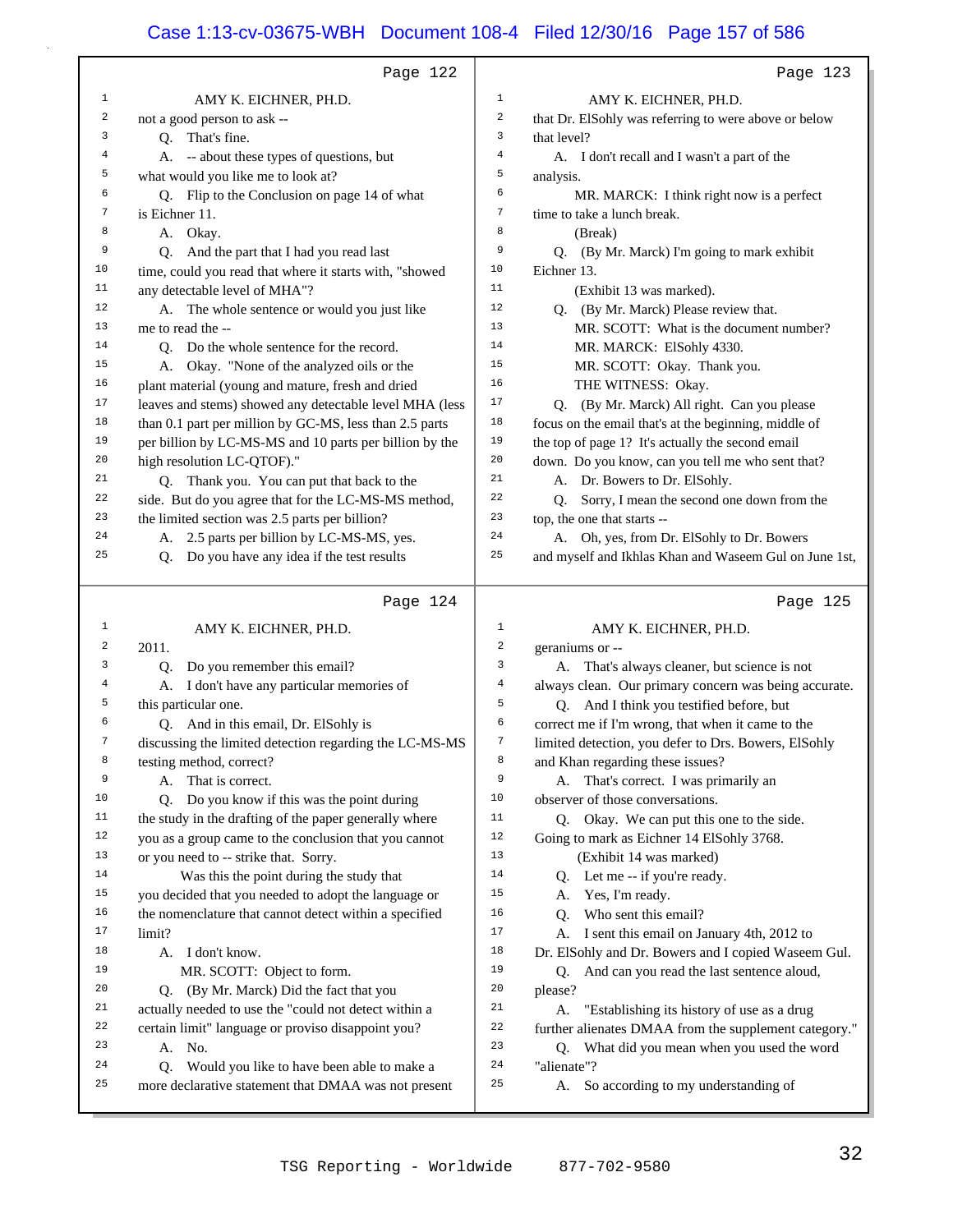|                | Page 126                                                                                                         |                | Page 127                                                                            |
|----------------|------------------------------------------------------------------------------------------------------------------|----------------|-------------------------------------------------------------------------------------|
| 1              | AMY K. EICHNER, PH.D.                                                                                            | $\mathbf{1}$   | AMY K. EICHNER, PH.D.                                                               |
| 2              | dietary supplementary law, if an ingredient was                                                                  | $\sqrt{2}$     | or communicated with him?                                                           |
| 3              | approved as a drug, then it remains a drug throughout                                                            | 3              | A. I believe there are some emails back and                                         |
| $\overline{4}$ | its lifetime unless some other process takes place that                                                          | $\overline{4}$ | forth between the two of us and it could have related                               |
| 5              | establishes it as something else.                                                                                | 5              | to geranium oil, although I don't recall.                                           |
| 6              | Q. What type of process?                                                                                         | $\epsilon$     | Q. Okay. I'm going to mark as 15 ElSohly                                            |
| 7              | A. Such as a new dietary ingredient                                                                              | $\sqrt{ }$     | 4163.                                                                               |
| 8              | notification. I'm assuming that -- but my                                                                        | 8              | (Exhibit 15 was marked)                                                             |
| 9              | understanding is that there are some compounds that are                                                          | 9              | Q. (By Mr. Marck) Could you please focus on                                         |
| 10             | available in drugs and they're sold as drugs, but they                                                           | $10$           | the email at the bottom of page 1 that is sent by James                             |
| 11             | can also be sold as other categories. For example,                                                               | 11             | Neal-Kababick?                                                                      |
| 12             | green tea. There is a product on the market, which                                                               | 12             | A. Yes.                                                                             |
| 13             | green tea is the primary ingredient and it is a drug,                                                            | 13             | Who is that sent to?<br>O.                                                          |
| 14             | but it is also a supplement and it is also a food.                                                               | 14             | A. It appears that it was sent to himself, so                                       |
| 15             | Q. Okay. We can move off of this one. Do                                                                         | 15             | he must have had some kind of a Listserv.                                           |
| 16             | you know who James Neal-Kababick is?                                                                             | 16             | Q. And do you know if you were bcc'd or part                                        |
| 17             | A. Yes, only from afar.                                                                                          | 17             | of that Listserv for that email?                                                    |
| 18             | Q. Elaborate, please.                                                                                            | 18             | A. I don't believe I was.                                                           |
| 19             | A. I'm aware of him and I've met him before                                                                      | 19             | And can you see the email directly above<br>Q.                                      |
| 20             | at conferences and he, I believe, has his own research                                                           | 20             | that?                                                                               |
| 21             | lab.                                                                                                             | 21             | A. Yes, that was from Dr. Khan to Dr. ElSohly                                       |
| 22             | Q. Did he ever work for FDA, do you know?                                                                        | 22             | and myself on January 10th. And so from this chain, I                               |
| 23             | A. I don't know.                                                                                                 | 23             | would conclude that Ikhlas forwarded that to me.                                    |
| 24             | What is your relationship with him or<br>O.                                                                      | 24             | Q. Can you read just the Dr. Khan statement?                                        |
| 25             | interactions with him? Have you ever emailed with him                                                            | 25             | "FYI, looks like geranium will be part of<br>A.                                     |
|                |                                                                                                                  |                |                                                                                     |
|                |                                                                                                                  |                |                                                                                     |
|                | Page 128                                                                                                         |                | Page 129                                                                            |
| $\mathbf{1}$   |                                                                                                                  | $1\,$          |                                                                                     |
| 2              | AMY K. EICHNER, PH.D.                                                                                            | $\sqrt{2}$     | AMY K. EICHNER, PH.D.                                                               |
| 3              | a discussion on Dateline while our manuscript's still                                                            | 3              | was, to quote, "DOH." I think that's the Homer Simpson                              |
| 4              | waiting to be submitted."                                                                                        | $\overline{4}$ | phraseology if I know pop culture.<br>A. Well done.                                 |
| 5              | Q. How would your paper be impacted by the<br>fact that it would be published after NBC aired a                  | 5              |                                                                                     |
| 6              |                                                                                                                  | 6              | Q. Why that reaction?<br>A. I don't know. I just probably thought it                |
| 7              | special about dietary supplements?<br>A. It wouldn't be impacted in my view.                                     | $\sqrt{ }$     | was a goofy thing to say.                                                           |
| 8              |                                                                                                                  | 8              | Q. But you didn't really feel like the fact                                         |
| 9              | Q. Do you know anyone who was involved in<br>this NBC special? Do you know anything about it?                    | 9              | that your paper was making it to publication after this                             |
| 10             | A. Well, as I said before, I'm aware and I                                                                       | 10             | other-                                                                              |
| 11             | sort of know Dr. Kababick. I know Dr. Pieter Cohen. I                                                            | 11             | A. No, my primary concern were the items that                                       |
| 12             | haven't the pleasure of meeting Dr. Oz.                                                                          | 12             | I listed, 1 through 4, and it didn't really mean that                               |
| 13             | Q. Neither have I. Do you have any idea if                                                                       | 13             | much to me.                                                                         |
| 14             | anyone at USADA was involved?                                                                                    | 14             | Q. You can put this one to the side, too.                                           |
| 15             | A. I don't think we were involved. I would                                                                       | 15             | (Exhibit 16 was marked)                                                             |
| 16             | be surprised if we were involved because I would have                                                            | 16             | (By Mr. Marck) Can you look at the email<br>Q.                                      |
| 17             | heard about it. Certainly this wouldn't have been a                                                              | 17             | all the way at the bottom of page 1 dated February 9th.                             |
| 18             | surprise, the Dr. Oz Show.                                                                                       | 18             | You wrote that                                                                      |
| 19             | And the email at the top, you sent that,<br>Q.                                                                   | 19             | A. Yes, I did.                                                                      |
| 20             | correct?                                                                                                         | 20             | And do you know -- see again another one<br>Q.                                      |
| 21             | Yes, to Dr. Khan and Dr. ElSohly and<br>А.                                                                       | 21             | of these emails that is lacking a full header. Can you                              |
| 22             | Waseem Gul on January 10th, 2012.                                                                                | 22             | tell who you drafted it to?                                                         |
| 23             | Q. And obviously that was in response to Dr.                                                                     | 23             | A. Well, Mahmoud was addressed, Dr. ElSohly.                                        |
| 24<br>25       | Khan sending you the email saying that the paper would<br>be published after the Dateline special. Your reaction | 24<br>25       | Gotcha. Can you read that entire email<br>Q.<br>aloud? It's only a line and a half. |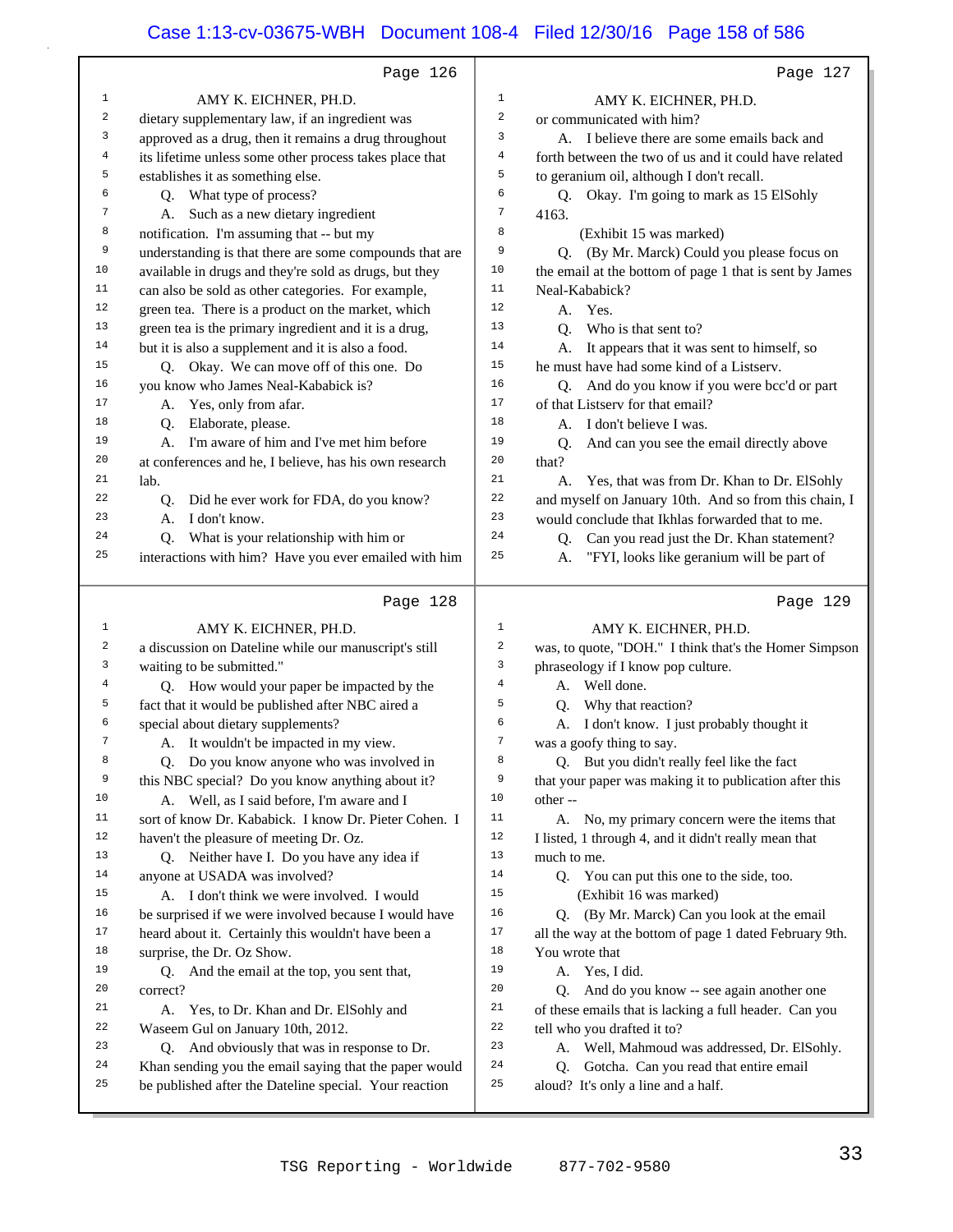|          | Page 130                                                                      |                         | Page 131                                                                                                      |
|----------|-------------------------------------------------------------------------------|-------------------------|---------------------------------------------------------------------------------------------------------------|
| 1        | AMY K. EICHNER, PH.D.                                                         | $\mathbf{1}$            | AMY K. EICHNER, PH.D.                                                                                         |
| 2        | A. "Hi Mahmoud, did we test Auricacia or                                      | $\,2$                   | with his dad, but don't quote me. I'm sure the                                                                |
| 3        | Plant Life brands of geranium oil for the paper? These                        | 3                       | business structure is documented somewhere.                                                                   |
| 4        | are the brands that Catlin tested and says he found                           | 4                       | Q. That's fine. Do you know where it's                                                                        |
| 5        | MHA."                                                                         | 5                       | located?                                                                                                      |
| 6        | Q. And it goes onto the next page, one line.                                  | 6                       | A. I don't recall.                                                                                            |
| 7        | A. Oh. "Also, do you object if we share the                                   | 7                       | Q. Maybe even the state. If you don't know,                                                                   |
| 8        | submitted draft with the FDA?"                                                | 8                       | that's fine?                                                                                                  |
| 9        | Q. Thank you. What prompted these questions                                   | 9                       | A. I just don't.                                                                                              |
| 10       | from you to Dr. Khan, excuse me, Dr. ElSohly?                                 | 10                      | Q. Okay. And have you ever met with Oliver                                                                    |
| 11       | A. So all of our Catlin has a supplement                                      | 11                      | or was your correspondence with him by email,                                                                 |
| 12       | testing company.                                                              | 12                      | telephone?                                                                                                    |
| 13       | Q. His first name is Oliver?                                                  | 13                      | A. At this time it was only by email and/or                                                                   |
| 14       | A. Uh-huh (affirmative). And it's called                                      | 14                      | telephone. I subsequently have met him.                                                                       |
| 15       | Banned Substance Control Group, BSCG, and I've had                            | 15                      | Q. What prompted his email to you to indicate                                                                 |
| 16       | communications with him on and off over the years about                       | 16                      | that he had found DMAA in certain oils?                                                                       |
| 17       | various dietary supplements topics and he disclosed to                        | 17                      | A. We were communicating on a variety of                                                                      |
| 18       | me that he detected methylhexaneamine in some geranium                        | 18                      | other topics, so at the time, USADA was developing our                                                        |
| 19       | oils.                                                                         | 19                      | position on third party supplement certifiers, how we                                                         |
| 20       | Q. Going back just to your relationship                                       | 20                      | were going to educate athletes. As he has one of those                                                        |
| 21       | between the two of you and even before that, you said                         | 21                      | companies, we wanted to learn about what his company                                                          |
| 22       | BSCG is the initials, right?                                                  | 22                      | did, and he was interested in our process for                                                                 |
| 23       | A. Correct.                                                                   | 23                      | evaluating those.                                                                                             |
| 24       | Q. Is it a private lab?                                                       | 24                      | He also had some questions about various                                                                      |
| 25       | A. I think it's private. I think he owns it                                   | 25                      | prohibited substances and we would go back and forth                                                          |
|          |                                                                               |                         |                                                                                                               |
|          | Page 132                                                                      |                         | Page 133                                                                                                      |
| 1        |                                                                               | $\mathbf{1}$            |                                                                                                               |
| 2        | AMY K. EICHNER, PH.D.<br>and discuss those.                                   | $\overline{\mathbf{c}}$ | AMY K. EICHNER, PH.D.                                                                                         |
| 3        |                                                                               | 3                       | THE WITNESS: There was no rush. We just                                                                       |
| 4        | Q. Did he ever become a USADA certified                                       | $\,4$                   | share information. So another example during the same<br>time is if we detected -- or if we became aware of a |
| 5        | analytical lab?<br>A. No. USADA doesn't endorse any third party               | 5                       | dietary supplement that contained a prohibited                                                                |
| 6        | certifying agency to like approve dietary supplements                         | 6                       | substance, we would share all of those test results as                                                        |
| 7        | for Olympic athletes.                                                         | $\overline{7}$          | well even though they were just screens. So for                                                               |
| 8        | Q. Gotcha. Now, do you normally share draft                                   | 8                       | example, we would test other dietary supplements, not                                                         |
| 9        | academic papers with the FDA?                                                 | 9                       | with ElSohly, this was separate, and we would just                                                            |
| 10       | A. Well, this is the first paper that I've                                    | 10                      | detect the presence of something, but we wouldn't                                                             |
| 11       | ever been in a position to share because it was the                           | 11                      | confirm it. There's like, you know, detection and then                                                        |
| 12       | first paper I've ever been on that has any relevance                          | $1\,2$                  | confirmation, which are different, but we would share                                                         |
| 13       | whatsoever.                                                                   | 13                      | all of those with the FDA with the understanding that                                                         |
| 14       | Q. What prompted you to think to share it                                     | $1\,4$                  | the FDA as we understood it, that they look at                                                                |
| 15       | with them?                                                                    | 15                      | information and then they conduct their own studies                                                           |
| 16       | A. Because this was an area -- so                                             | 16                      | anyway.                                                                                                       |
| 17       | methylhexaneamine and geranium oil were under their                           | $17\,$                  | Q. (By Mr. Marck) Who was doing the testing                                                                   |
| 18       | regulatory purview.                                                           | $1\,8$                  | of the supplements you just referred to?                                                                      |
| 19       | Q. Now, did you -- if this is a draft paper,                                  | 19                      | We used a variety of labs.<br>А.                                                                              |
| 20       | correct, we're talking about?                                                 | 20                      | Such as?<br>Q.                                                                                                |
| 21       | A. Uh-huh (affirmative).                                                      | 21                      | The NSF International. We also would<br>А.                                                                    |
| 22       | What's the rush to share the draft paper<br>O.                                | 22                      | occasionally send products to one of the WADA labs, for                                                       |
| 23       | rather than the finalized manuscript?                                         | 23                      | example, SMRTL or UCLA.                                                                                       |
| 24<br>25 | MR. KOONS: Object to the<br>characterization, but go ahead answer if you can. | 24<br>25                | Q. Gotcha. Can you focus on the email on<br>page 1 sent by Dr. ElSohly? And who did he send that              |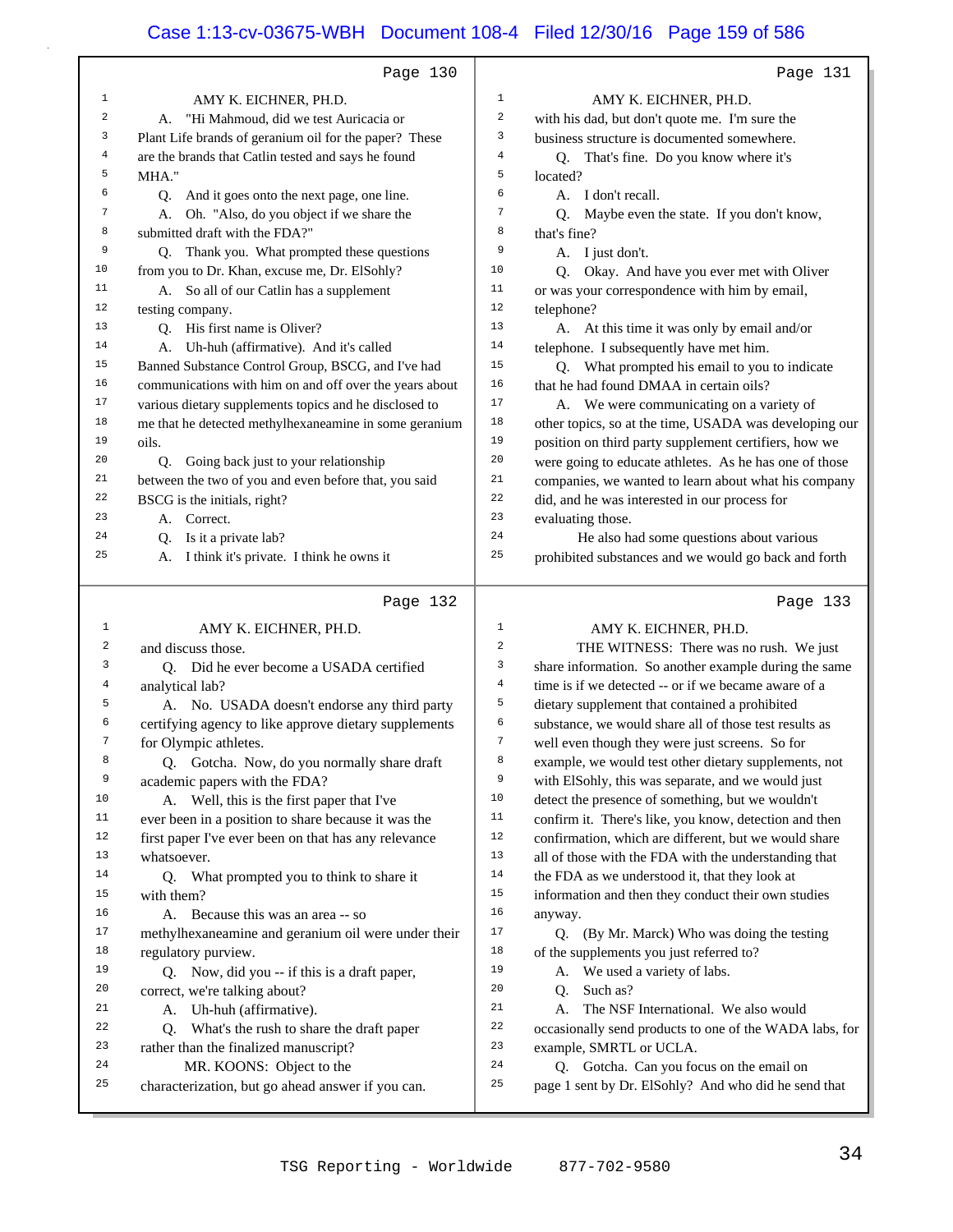|                | Page 134                                                                                                       | Page 135                                                                                                      |
|----------------|----------------------------------------------------------------------------------------------------------------|---------------------------------------------------------------------------------------------------------------|
| 1              | AMY K. EICHNER, PH.D.                                                                                          | $\mathbf 1$<br>AMY K. EICHNER, PH.D.                                                                          |
| $\overline{a}$ | to?                                                                                                            | $\overline{\mathbf{c}}$<br>where DMAA was discussed regardless of the presence of                             |
| 3              | A. He sent it to me, Dr. Khan, Waseem Gul and                                                                  | 3<br>other people?                                                                                            |
| 4              | Dr. Bowers on February 9th, 2012.                                                                              | $\overline{4}$<br>A. Probably only one or two.                                                                |
| 5              | Q. What is the SNIP conference he's referring                                                                  | 5<br>Q. Do you remember which conferences they                                                                |
| 6              | to, $S-N-I-P?$                                                                                                 | 6<br>were at or --                                                                                            |
| 7              | A. I don't know.                                                                                               | 7<br>A. So I remember going to Ole Miss, but I                                                                |
| 8              | Q. I think we talked about this before, but                                                                    | 8<br>don't remember if I was on a panel or whether I                                                          |
| 9              | how many conferences have you presented at with Dr.                                                            | 9<br>presented like my own deal. I've been to, you know, a                                                    |
| 10             | Khan?                                                                                                          | 10<br>number of athletic educational things that were put on                                                  |
| 11             | A. With Dr. Khan where he was on a panel with                                                                  | 11<br>by various boards and I would have been on panels with                                                  |
| 12             | me? Or where he was present? Or where he was running                                                           | 12<br>coaches and medical professionals or, you know, other                                                   |
| 13             | the show?                                                                                                      | 13<br>things to educate athletes.                                                                             |
| 14             | Q. Let's break it down. Any conferences that                                                                   | 14<br>Q. Okay. And we'll move to the email that                                                               |
| 15             | he was the organizer?                                                                                          | 15<br>Dr. Bowers sent directly above that. It's another one                                                   |
| 16             | A. I think I've presented at two Ole Miss                                                                      | 16<br>of our very fun missing the header. It seems to be                                                      |
| 17             | conferences.                                                                                                   | 17<br>sent to you; is that correct?                                                                           |
| 18             | Q. And you have appeared with him on panels,                                                                   | 18<br>A. Well, it's certainly addressed to me, yes.                                                           |
| 19             | not that he had organized overall, but even aside from                                                         | 19<br>Q. Do you happen to know what he's referring                                                            |
| 20             | Ole Miss?                                                                                                      | 20<br>to when he says "corrected draft"?                                                                      |
| 21             | A. Possibly, but I don't, I just don't                                                                         | 21<br>A. Well, in the process of creating                                                                     |
| 22             | remember. I would have to look back through all of my                                                          | 22<br>manuscripts, you have notes and comments and errors                                                     |
| 23             | presentations. It's certainly possible that I was on a                                                         | 23<br>that other people pick up. Are you sure this is right?                                                  |
| 24             | panel with him at some point.                                                                                  | 24<br>This is a better word. So that whole process of                                                         |
| 25             | Do you know how many panels you've been on<br>О.                                                               | 25<br>revising the draft, you know, ultimately you make a                                                     |
|                |                                                                                                                |                                                                                                               |
|                | Page 136                                                                                                       | Page 137                                                                                                      |
|                |                                                                                                                | $\mathbf{1}$                                                                                                  |
| 1              | AMY K. EICHNER, PH.D.                                                                                          | AMY K. EICHNER, PH.D.<br>2                                                                                    |
| 2<br>3         | collective decision and then you come up with a                                                                | Q. -- nearly a year after the testing was<br>3                                                                |
| 4              | corrected draft.                                                                                               | done by Dr. Khan and Dr. ElSohly. Is that a normal<br>4                                                       |
| 5              | That means final draft in your mind?<br>Q.                                                                     | amount of time in your experience?<br>5                                                                       |
| 6              | Probably. So if we have a corrected draft<br>А.                                                                | MR. SCOTT: Object as to form.<br>6                                                                            |
| 7              | that we stand behind that this is our best effort at                                                           | THE WITNESS: Well, let's see, 2012 and<br>7                                                                   |
| 8              | accurate information and it's ready to submit, then                                                            | then, you know, it's not unusual, if you look at my<br>8                                                      |
| 9              | corrected draft might be pointing to that. I just                                                              | thesis papers.<br>9                                                                                           |
| 10             | don't know in this instance.                                                                                   | Q. (By Mr. Marck) I just want to get your<br>$10$                                                             |
| 11             | Q. So but it's safe to say the draft article                                                                   | input. I wasn't sure; that's why I asked. You can put<br>11                                                   |
| 12             | was still being edited in February 2012?                                                                       | that one to the side.<br>12                                                                                   |
| 13             | A. Let me have a look here. Okay. So what                                                                      | Do you know what an FDA warning letter is?<br>13<br>A. Yes.                                                   |
| 14             | Larry wanted to do, he says, "Once the final draft is                                                          | 14                                                                                                            |
| 15             | submitted and accepted, I have no problem sharing it                                                           | Can you describe to me what your<br>Q.<br>15                                                                  |
| 16             | with anyone." Because once it's submitted and                                                                  | understanding of that is?<br>16                                                                               |
| $17\,$         | accepted, it's gone through peer review and it's gone                                                          | A. My understanding is that an FDA warning<br>17                                                              |
| 18             | through scrutiny sufficiently that any errors can be<br>corrected, we know it's right. So we didn't want to -- | letter is something that is sent to a dietary<br>18<br>supplements company because they failed to comply with |
| 19             |                                                                                                                | 19<br>a variety of regulations. And if I'm not mistaken, not                                                  |
| 20             | so Larry didn't want to at that time, send something                                                           | 20<br>all warning letters are made public and not every                                                       |
| 21             | that we weren't 100 percent certain that we could stand<br>behind.                                             | 21<br>enforcement action involves a warning letter.                                                           |
| 22             | Q. Okay. But so at least at this point in                                                                      | 22<br>Q. I'm going to mark Eichner 17.                                                                        |
| 23             | time where the article is still being edited in                                                                | 23<br>(Exhibit 17 was marked).                                                                                |
| 24             | February 2012, which is --                                                                                     | 24<br>Q. (By Mr. Marck) It is Ole Miss document                                                               |
| 25             | A. Appears so.                                                                                                 | 25<br>1000, sorry, 10886. Let me know when you've had a                                                       |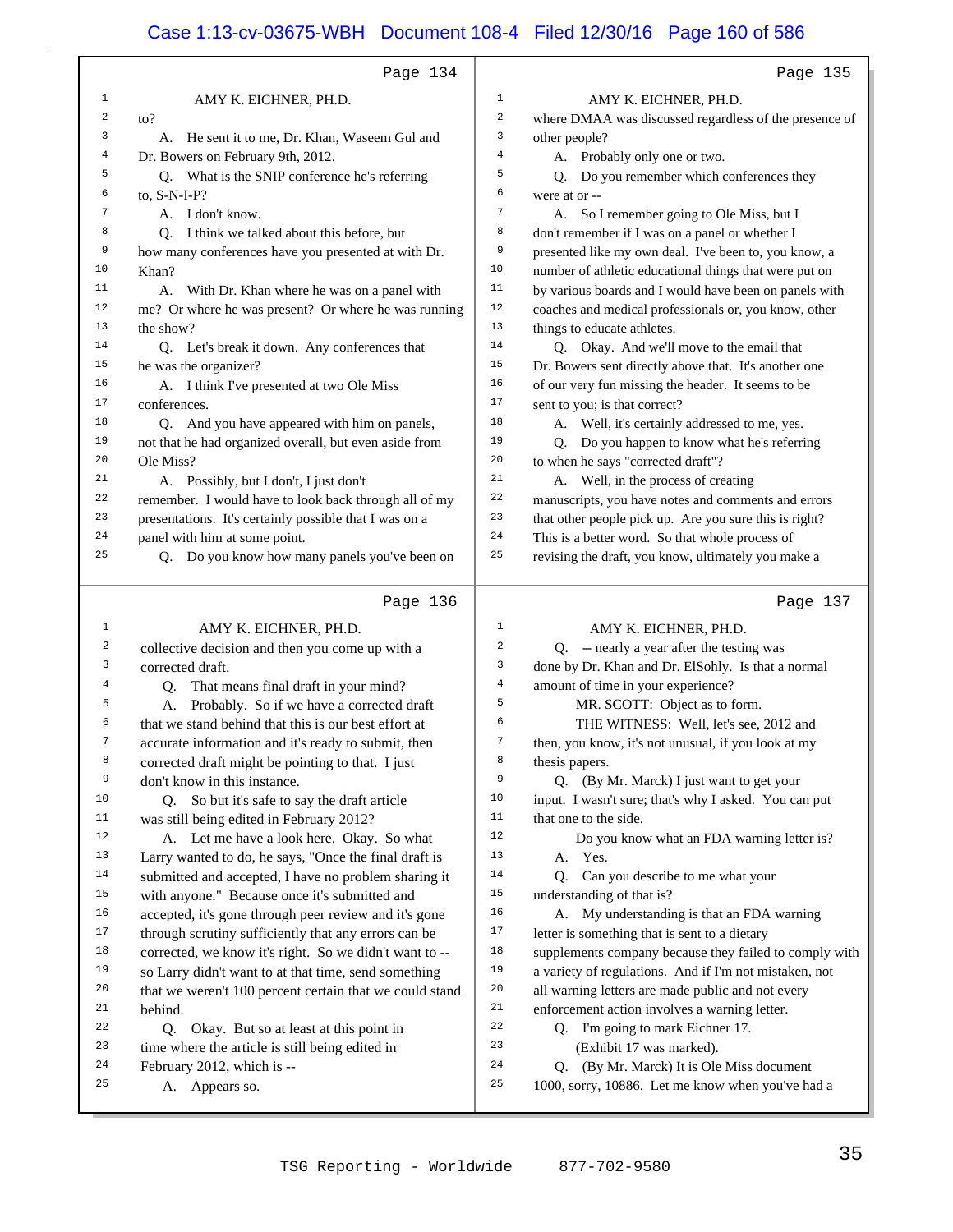|                         | Page 138                                                                            |                     | Page 139                                                                                                   |
|-------------------------|-------------------------------------------------------------------------------------|---------------------|------------------------------------------------------------------------------------------------------------|
| 1                       | AMY K. EICHNER, PH.D.                                                               | $1\,$               | AMY K. EICHNER, PH.D.                                                                                      |
| $\overline{\mathbf{c}}$ | chance.                                                                             | $\boldsymbol{2}$    | 0001191-1 and now turning to the document in front of                                                      |
| 3                       | A. I've had a chance.                                                               | 3                   | you, Miss Eichner, the email at the bottom of the page                                                     |
| 4                       | Can we focus on the email from Dr. Khan on<br>Q.                                    | $\overline{4}$      | from Ikhlas Khan, is that sent to you?                                                                     |
| 5                       | page 1? Who is that to?                                                             | 5                   | A. It is on April 27, 2012.                                                                                |
| 6                       | To me.<br>А.                                                                        | 6                   | Q. What does this email describe?                                                                          |
| 7                       | And the date?<br>O.                                                                 | $\sqrt{ }$          | A. What does it describe? Dr. Khan sent to                                                                 |
| 8                       | A. April 27, 2012.                                                                  | 8                   | me the FDA news release of warning letters that were                                                       |
| 9                       | MR. SCOTT: What's the number for this one                                           | 9                   | sent to dietary supplements companies selling                                                              |
| 10                      | again?                                                                              | $10$                | methylhexaneamine for geranium extract.                                                                    |
| 11                      | MR. MARCK: Ole Miss 10886.                                                          | $1\,1$              | Q. Were you involved in drafting any of these                                                              |
| 12                      | MR. SCOTT: Okay. 886 or 866?                                                        | 12                  | DMAA warning letters?                                                                                      |
| 13                      | MR. MARCK: 10886. I may have sent you a                                             | 13                  | A. No.                                                                                                     |
| 14                      | typo because the typo is in my outline.                                             | 14                  | Do you know who was?<br>Q.                                                                                 |
| 15                      | MR. SCOTT: I don't have that one in front                                           | 15                  | No.<br>A.                                                                                                  |
| 16                      | of me.                                                                              | 16                  | Do you know if anybody at USADA was?<br>Q <sub>r</sub>                                                     |
| 17                      | MR. MARCK: That's okay. We'll give you a                                            | 17                  | No.<br>А.                                                                                                  |
| 18                      | minute to find it. Just give us a chat when you have                                | 18                  | O.<br>Do you know how those letters are                                                                    |
| 19                      | your copy. Let's go off the record.                                                 | 19                  | typically drafted, what the FDA process is for that?                                                       |
| 20                      | (Discussion off the record).                                                        | 20                  | A. No.                                                                                                     |
| 21                      | MR. MARCK: We just marked Eichner Exhibit                                           | 21                  | Focus on the email back at the top. Who<br>Q.                                                              |
| 22                      | Number 17, counsel for the government has indicated                                 | 22                  | sent it?                                                                                                   |
| 23                      | they do not have a full copy of that exact same Bates                               | 23                  | The very top?<br>А.                                                                                        |
| 24                      | stamped version that we have. Counsel for Dr. Eichner                               | 24<br>25            | Yes, please.<br>Q.                                                                                         |
| 25                      | mailed him a similar version, which is marked AE                                    |                     | Mine. I sent it in response to Dr. Khan's<br>А.                                                            |
|                         |                                                                                     |                     |                                                                                                            |
|                         |                                                                                     |                     | Page 141                                                                                                   |
|                         | Page 140                                                                            |                     |                                                                                                            |
| $1\,$<br>$\overline{a}$ | AMY K. EICHNER, PH.D.                                                               | $1\,$<br>$\sqrt{2}$ | AMY K. EICHNER, PH.D.                                                                                      |
| 3                       | on April 27th, 2012.                                                                | 3                   | doesn't have a huge impact, this series. It's just                                                         |
| 4                       | Q. What was your comment back to him?                                               | $\,4$               | clarity for us that at this time, the FDA didn't                                                           |
| 5                       | A. I said, "Happier. Not 100 percent though.<br>Still more to be done."             | 5                   | consider DMAA to be a dietary ingredient, that they                                                        |
| 6                       |                                                                                     | $\epsilon$          | needed additional information about it before they                                                         |
| 7                       | Q. In your view, what still needed to be done<br>at that point in time?             | $\overline{7}$      | could market it as safe. But it was the first step<br>because what we were really seeking in order to best |
| 8                       | A. So these warning letters provided some                                           | 8                   | help athletes is an answer as to whether it's in                                                           |
| 9                       | clarity that we needed, as an organization, to know how                             | 9                   | geranium oil because that does have an impact. We can                                                      |
| 10                      | to go forward with advising athletes. Up until that                                 | 10                  | tell athletes for sure that methylhexaneamine is                                                           |
| 11                      | point, we simply advised athletes that                                              | 11                  | prohibited, but we didn't know whether or not it was in                                                    |
| 12                      | methylhexaneamine was a prohibited stimulant and they                               | 12                  | some other plant and that's what we needed to know.                                                        |
| 13                      | couldn't use it in competition.                                                     | 13                  | (Exhibit 18 was marked)                                                                                    |
| 14                      | Now, we had some dietary supplements                                                | 14                  | MR. MARCK: Claude, this is 10807.                                                                          |
| 15                      | companies that we knew were marketing this product as                               | 15                  | Q. (By Mr. Marck) Let's focus on the email                                                                 |
| 16                      | their products as having geranium extract, so it                                    | 16                  | beginning in the middle of page 1. It says from                                                            |
| 17                      | provided some clarity that the FDA at that time did not                             | 17                  | Physical Science News. Can you actually tell me who                                                        |
| 18                      | consider DMAA to be a dietary ingredient or -- I'll                                 | $1\,8$              | sent this email? Do you know what Physical Science                                                         |
| 19                      | stop there because I haven't really read through all of                             | 19                  | News is?                                                                                                   |
| 20                      | $\cdots$                                                                            | 20                  | A. It appears from the email address, that                                                                 |
| 21                      | Q. I understand what you're saying. What is                                         | 21                  | it's from Wiley, which is a publishing company. That's                                                     |
| 22                      | the effect of a warning letter being issued regarding a                             | 22                  | the extent of my knowledge.                                                                                |
| 23<br>24                | substance or dietary supplements upon the athletes that                             | 23<br>24            | Do you know -- who is it addressed to?<br>Q.                                                               |
| 25                      | your organization has jurisdiction over?<br>A. Well, this particular warning letter | 25                  | Mark Blumenthal.<br>А.<br>Do you know who Mark Blumenthal is?<br>Q <sub>r</sub>                            |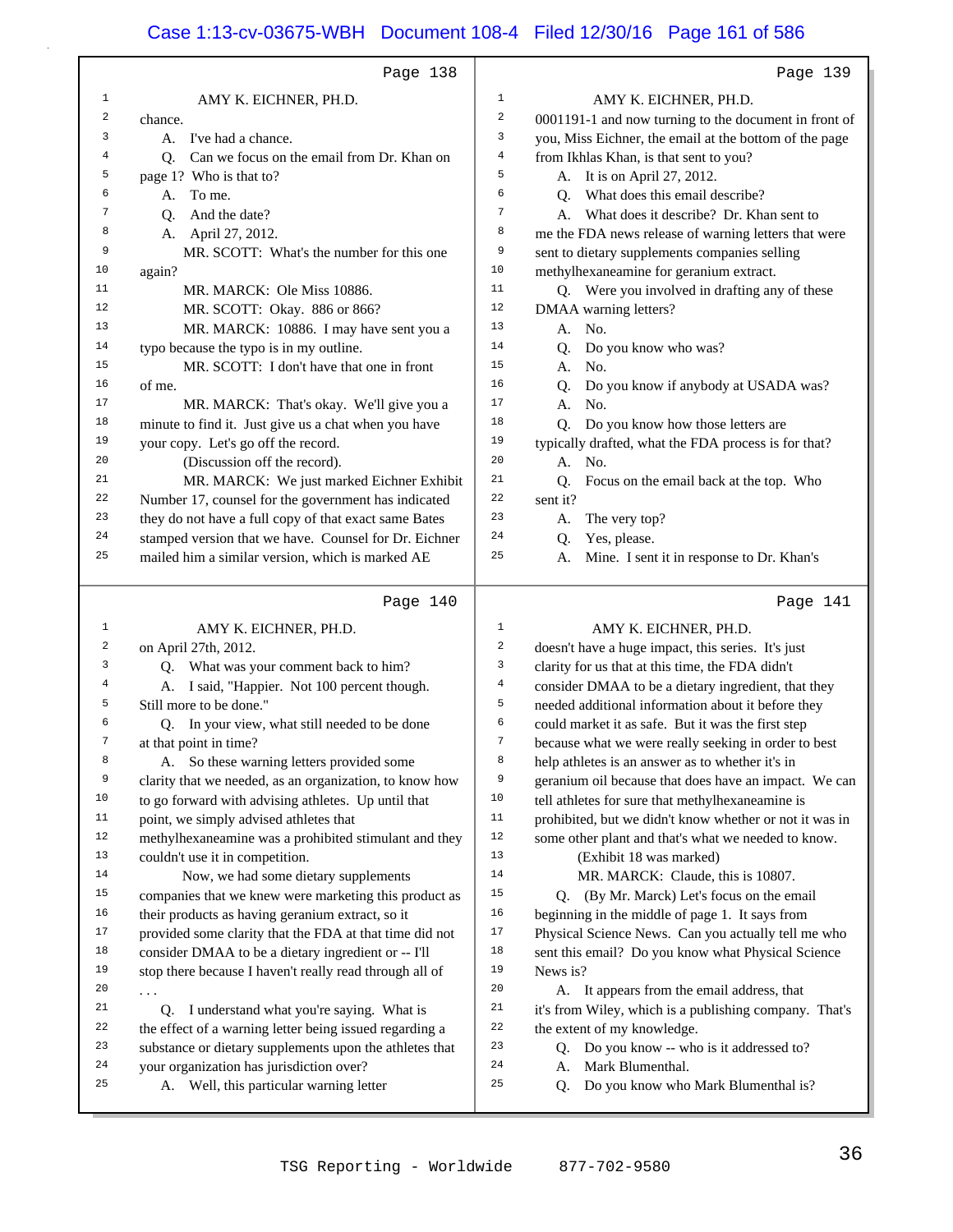|                  | Page 142                                                                    |                  | Page 143                                                                                            |
|------------------|-----------------------------------------------------------------------------|------------------|-----------------------------------------------------------------------------------------------------|
| 1                | AMY K. EICHNER, PH.D.                                                       | $\mathbf{1}$     | AMY K. EICHNER, PH.D.                                                                               |
| $\boldsymbol{2}$ | A. Yes, I know who he is. He leads up -- he                                 | $\boldsymbol{2}$ | second line down.                                                                                   |
| 3                | has a little magazine called Herbalgram and he's                            | 3                | A. Thank you. "Trace levels of the stimulant                                                        |
| 4                | another botanical expert in the U.S.                                        | $\overline{4}$   | were detected in only 2 geranium products, with the                                                 |
| 5                | Q. You described it as a magazine. Is it                                    | 5                | concentrations lower than 10 parts per million."                                                    |
| 6                | published every month?                                                      | 6                | Q. Continue.                                                                                        |
| 7                | A. You know what, I don't know very much                                    | $\sqrt{ }$       | A. "The two geranium oils contained a very                                                          |
| 8                | about Herbalgram.                                                           | 8                | small amount of DMAA with 7 milligram per kilogram in                                               |
| 9                | Q. Have you ever read an issue of it?                                       | 9                | one and 3 milligram per kilogram in the other."                                                     |
| 10               | A. Not a whole issue, but I've seen articles                                | 10               | Q. Do you know what study or results this                                                           |
| 11               | from there, but they normally don't really pertain to                       | 11               | email is referring to?                                                                              |
| 12               | my work, so I just --                                                       | 12               | A. Well, if I scan down to the lower part of                                                        |
| 13               | Q. Okay. And what -- sorry, I didn't mean to                                | 13               | the exhibit, it appears that it is from a paper by --                                               |
| 14               | cut you off. What's the extent of your relationship                         | 14               | I'm looking for the name, Armstrong, et al.                                                         |
| 15               | with Mr. Blumenthal? I mean, have you ever                                  | 15               | Q. Were you aware of this finding, of Dr.                                                           |
| 16               | communicated with him?                                                      | 16               | Armstrong's finding?                                                                                |
| 17               | A. Yes, I've emailed him before and I've seen                               | 17               | A. Yes, at some point.                                                                              |
| 18               | him at conferences a handful of times.                                      | 18               | MR. SCOTT: Form.                                                                                    |
| 19               | Q. And ever communicated with him on the                                    | 19               | THE WITNESS: At some point, I did become                                                            |
| 20               | telephone?                                                                  | 20               | aware of his study.                                                                                 |
| 21               | Uh-huh (affirmative).<br>A.                                                 | 21               | Q. (By Mr. Marck) Okay. Do you know what                                                            |
| 22               | And when we flip to page 2, can you read<br>Q.                              | 22               | point you became aware?                                                                             |
| 23               | the sentence beginning with "trace levels"?                                 | 23               | A. This might have been the earliest                                                                |
| 24               | I will when I find it.<br>А.                                                | 24               | communication especially since it appears it was                                                    |
| 25               | Right up at the top and should be the<br>Q.                                 | 25               | embargoed at this time, which normally happens, you                                                 |
|                  |                                                                             |                  |                                                                                                     |
|                  |                                                                             |                  |                                                                                                     |
|                  | Page 144                                                                    |                  | Page 145                                                                                            |
| $\mathbf{1}$     | AMY K. EICHNER, PH.D.                                                       | $\mathbf{1}$     | AMY K. EICHNER, PH.D.                                                                               |
| 2                | know, when the paper hasn't been formally published                         | 2                | Q. Okay. You can put this one to the side.                                                          |
| 3                | yet.                                                                        | 3                | Actually, I'm just trying to work out,<br>А.                                                        |
| 4                | Q. Turn to the email at the top of the page                                 | $\,4$            | where is this produced? Was I a recipient of this                                                   |
| 5                | 1. The sender is Mark Blumenthal, correct?                                  | 5                | through a Listserv of some type?                                                                    |
| 6                | A. Yes.                                                                     | 6                | MR. KOONS: Production.                                                                              |
| 7                | Q. And it's directed to Elaine Watson with a                                | 7                | Q. This is Ole Miss production.                                                                     |
| ୪                | cc to Tyler Smith, James Neal-Kababick, Anthony Almada,                     | 8                | A. All right. So earlier when I said I                                                              |
| 9                | Dr. Khan and Steven Foster. Do you know who Tyler                           | 9                | became aware and this may have been the earliest time                                               |
| 10               | Smith is?                                                                   | $10$             | point, I was assuming that I was on this, but as I'm                                                |
| 11               | A. No.                                                                      | 11               | not, I can't give you a time estimate of when I became                                              |
| 12               | Do you know who Anthony Almada is?<br>Q.                                    | 12               | aware of study.                                                                                     |
| 13               | Yes.<br>А.                                                                  | 13               | Q. That's fine. I'm going to mark 19.                                                               |
| 14               | Who is he?<br>Q.                                                            | 14               | (Exhibit 19 was marked)                                                                             |
| 15               | All I know is that he has a supplement<br>А.                                | 15               | THE WITNESS: Is it important that those                                                             |
| 16               | company.                                                                    | 16               | are commercial oils?                                                                                |
| 17               | Q. Do you know what company?                                                | 17               | MR. KOONS: Bring that up if you want.                                                               |
| 18               | A. I think. No -- or maybe he brought an                                    | 18               | MR. MARCK: We'll talk about things, but                                                             |
| 19               | ingredient to the market like maybe some kind of                            | 19               | let's keep on going the way I want to go. Claude, this                                              |
| 20<br>21         | creatine. I don't know. He's in the industry. That's                        | 20               | is ElSohly 2181.                                                                                    |
|                  | all I know.                                                                 | 21               | Q. (By Mr. Marck) Just let me know when                                                             |
| 22               | And Steven Foster?<br>Q.                                                    | 22               | you've had a chance to review it.                                                                   |
| 23<br>24         | I don't recognize that name.<br>А.                                          | 23<br>24         | MR. SCOTT: Before we go on to the next                                                              |
| 25               | Do you recognize Elaine Watson?<br>Q.<br>I don't recognize that name.<br>А. | 25               | exhibit, let me note an objection on the record.<br>Exhibit 18 is designated as confidential by the |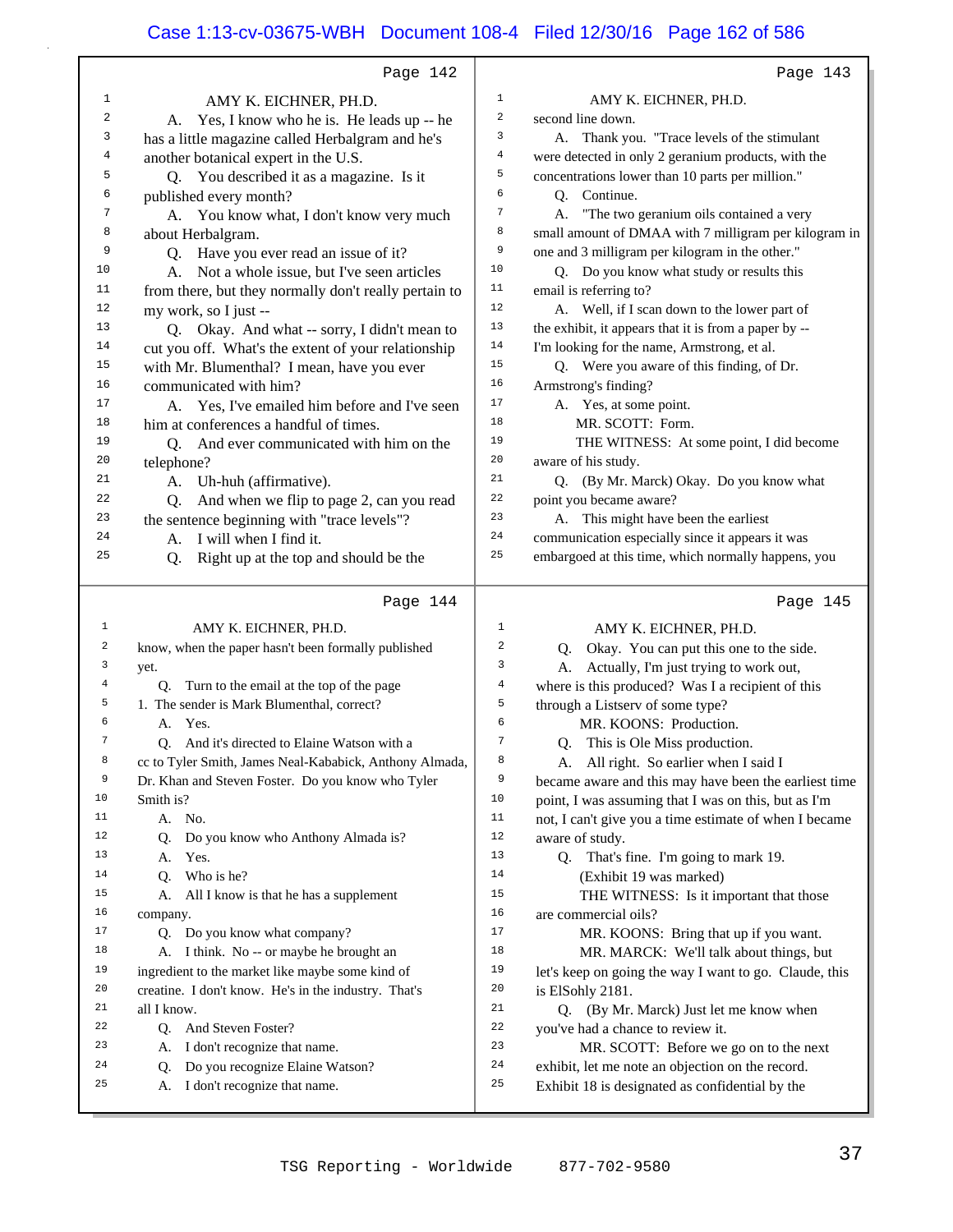|              | Page 146                                                                                    |                  | Page 147                                                                                            |
|--------------|---------------------------------------------------------------------------------------------|------------------|-----------------------------------------------------------------------------------------------------|
| $\mathbf{1}$ | AMY K. EICHNER, PH.D.                                                                       | $\mathbf{1}$     | AMY K. EICHNER, PH.D.                                                                               |
| 2            | University of Mississippi in this action. And my                                            | 2                | it was forwarded to me and Patti Deuster.                                                           |
| 3            | understanding of the Protective Order, subject to                                           | 3                | Q. I think we already discussed this, but you                                                       |
| 4            | confirmation is, this document is not to be shared with                                     | 4                | aren't familiar with who Elaine Watson is?                                                          |
| 5            | people who are not qualified under the Protective Order                                     | 5                | A. No.                                                                                              |
| 6            | and/or who weren't on a particular document and                                             | 6                | Q. Can we please flip to page 5 of the                                                              |
| $\sqrt{ }$   | therefore had access to it at the time. It does not                                         | $\boldsymbol{7}$ | exhibit, which is marked as 2185. Now, I guess before                                               |
| 8            | appear that she is on the document and I'm not, don't                                       | 8                | we talk about it in detail, do you have any reason to                                               |
| 9            | believe she qualifies under the Protective Order, so I                                      | 9                | believe that this is not the attachment to these cover                                              |
| 10           | object to the use of this document and testimony based                                      | 10               | emails that come before it?                                                                         |
| 11           | on that basis.                                                                              | 11               | MR. SCOTT: Object as to form.                                                                       |
| 12           | MR. MARCK: All right. Duly noted.                                                           | 12               | THE WITNESS: No, I don't have any reason.                                                           |
| 13           | THE WITNESS: Okay.                                                                          | 13               | Q. (By Mr. Marck) Do you see on the cover                                                           |
| 14           | Q. (By Mr. Marck) Can we please focus on the                                                | 14               | email on the first page of this exhibit, it lists as                                                |
| 15           | email midway down on page 2. Who sent this email?                                           | 15               | one of the attachments DTA-Embargoed?                                                               |
| 16<br>17     | At the top or the down?<br>А.                                                               | 16               | A. May 30, 2012, yes, I see that.                                                                   |
| 18           | Midway down, yeah.<br>Q <sub>r</sub>                                                        | 17               | Can you tell me the name of this article?<br>Q.                                                     |
| 19           | From Elaine Watson.<br>А.                                                                   | 18               | A. Hold on one second. I'm just reviewing                                                           |
| 20           | And who is that directed to?<br>Q <sub>r</sub>                                              | 19               | something else. Okay. The title is                                                                  |
| 21           | Ed Wyszumiala from the NSF.<br>А.<br>What date was it sent on?                              | 20<br>21         | "1,3-Dimethylamylamine DMAA in Supplements Geranium                                                 |
| 22           | Q <sub>r</sub>                                                                              | 22               | Plants/Products: Natural Or Synthetic?                                                              |
| 23           | May 22nd, 2012.<br>А.<br>And have you ever seen this email?                                 | 23               | Q. Who are the authors?                                                                             |
| 24           | Q.<br>Well, it looks like it was forwarded to<br>А.                                         | 24               | Zhang, Woods and Armstrong.<br>А.                                                                   |
| 25           | Lori Bestervelt and John Travis and then it looks like                                      | 25               | Do you know any of them?<br>Q.<br>A. No.                                                            |
|              |                                                                                             |                  |                                                                                                     |
|              |                                                                                             |                  |                                                                                                     |
|              | Page 148                                                                                    |                  | Page 149                                                                                            |
| $\mathbf{1}$ |                                                                                             | $\mathbf 1$      |                                                                                                     |
| 2            | AMY K. EICHNER, PH.D.                                                                       | 2                | AMY K. EICHNER, PH.D.                                                                               |
| 3            | Are you familiar with this article?<br>Q.<br>I am familiar with it.<br>А.                   | 3                | A. I don't remember. Possibly. It's                                                                 |
| 4            |                                                                                             | $\bf 4$          | possible that if someone else had an awareness of this,                                             |
| 5            | Can you read me -- look at the date<br>Q.                                                   | 5                | that he was working on this and told me,<br>then $\ldots$                                           |
| 6            | headers at the top underneath where it says "Research                                       | 6                | Q. Possibly?                                                                                        |
| 7            | article." Can you read those to me, please?<br>A. "Received March 20th, 2012; Revised April | 7                |                                                                                                     |
| 8            | 6, 2012; Accepted April 9, 2012."                                                           | 8                | A. Yeah, it's a possibility.<br>Q. Do you know if anyone at FDA was ever in                         |
| 9            | Q. And it says, "Published online in Wiley                                                  | 9                | contact with him?                                                                                   |
| 10           | Online Library," correct?                                                                   | 10               | A. I don't know.                                                                                    |
| 11           | Correct.<br>А.                                                                              | 11               | Q. Do you know if anyone at USADA besides                                                           |
| 12           | Can you tell what journal this is?<br>Q <sub>r</sub>                                        | 12               | yourself may have been in contact with him?                                                         |
| 13           | Drug Testing and Analysis.<br>А.                                                            | 13               | A. It's a possibility that Dr. Bowers was at                                                        |
| 14           | Have you ever had any communications with<br>Q <sub>r</sub>                                 | 14               | some point.                                                                                         |
| 15           | anyone at the University of Texas regarding this                                            | $15\,$           | Q. Okay. Can you read the last sentence of                                                          |
| 16           | article?                                                                                    | 16               | the abstract aloud?                                                                                 |
| 17           | That rings a bell. Is that where<br>А.                                                      | 17               | "Trace amounts of DMAA were detected in<br>А.                                                       |
| 18           | Armstrong is from?                                                                          | 18               | only two geranium products with concentrations lower                                                |
| 19           | Yes.<br>Q.                                                                                  | 19               | than 10 part per million, weight weight.                                                            |
| 20           | Okay. Possibly. Yeah, so I am familiar<br>А.                                                | 20               | Q. What does the WW mean, weight weight?                                                            |
| 21           | with him and there's a possibility that we would have                                       | 21               | A. I think that's how they calculated the                                                           |
| 22           | corresponded with him to try and understand his paper.                                      | 22               | parts per million. They did it by weight rather than                                                |
| 23           | Q. Would it have been -- did you have any                                                   | 23               | volume or rather than molecules.                                                                    |
| 24<br>25     | awareness of Dr. Armstrong prior to receiving this<br>embargoed copy of this article?       | 24<br>25         | Q. Understood, okay. I thought if you had<br>maybe meant it wait as in stop or hold. I want to make |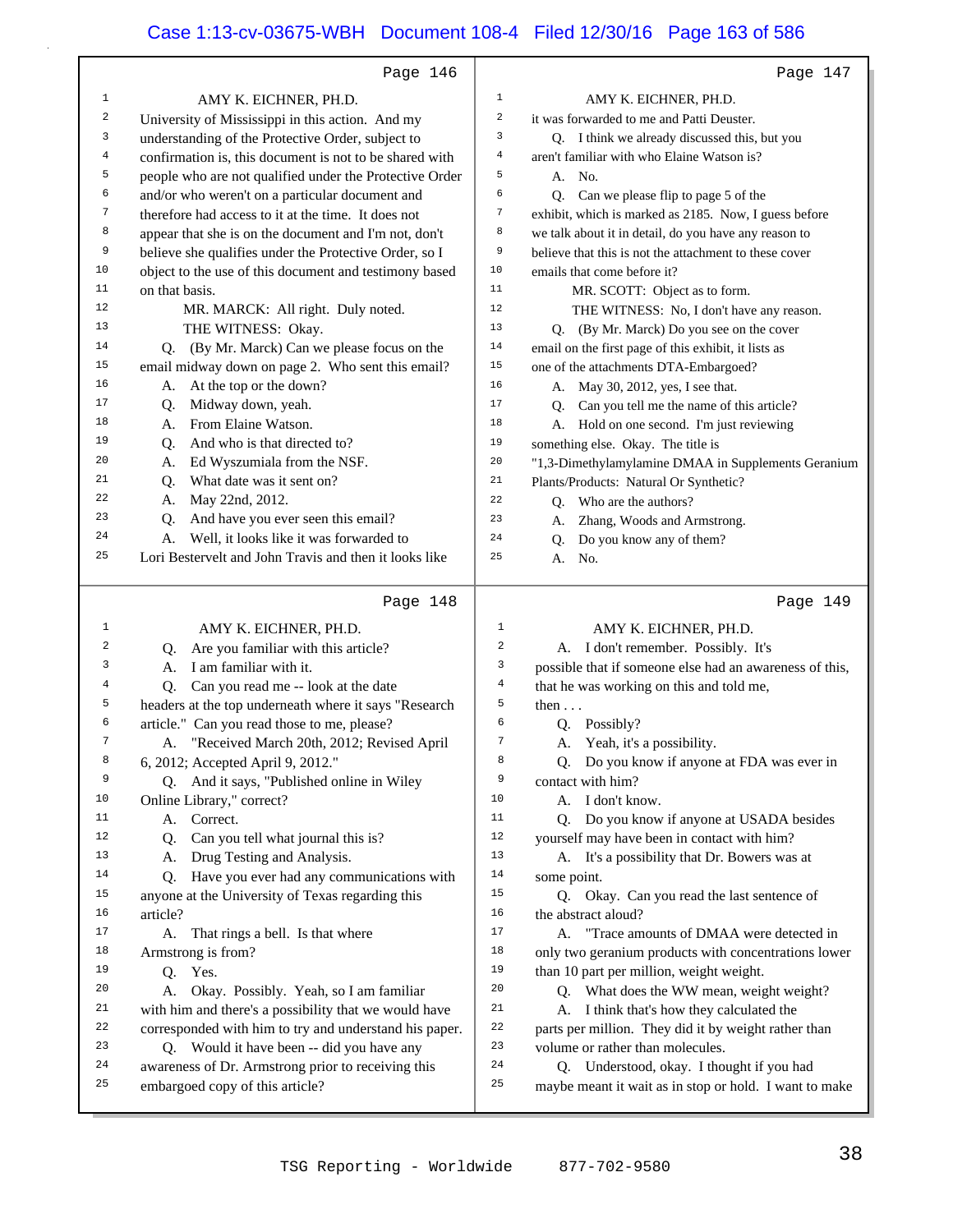|                         | Page 150                                                                                              |                | Page 151                                                                               |
|-------------------------|-------------------------------------------------------------------------------------------------------|----------------|----------------------------------------------------------------------------------------|
| $1\,$                   | AMY K. EICHNER, PH.D.                                                                                 | $\mathbf 1$    | AMY K. EICHNER, PH.D.                                                                  |
| $\overline{\mathbf{c}}$ | sure we were all on the same page about something.                                                    | $\overline{2}$ | The one thing I will say is if, you know,                                              |
| 3                       | What was your reaction to seeing this embargoed paper,                                                | 3              | we continue to have concerns about working on                                          |
| 4                       | do you remember?                                                                                      | $\,4$          | commercially prepared oils and so I don't know from his                                |
| 5                       | A. Well, I was probably very pleased that                                                             | 5              | study and I just haven't evaluated it enough to know                                   |
| 6                       | someone else thought this was important enough to                                                     | $\epsilon$     | very clearly whether he got his own or whether he did                                  |
| 7                       | research.                                                                                             | $\sqrt{ }$     | commercially available. It appears here in Table 1                                     |
| 8                       | Q. Did you find it strange that they had                                                              | 8              | that he may have done his own extractions.                                             |
| 9                       | detected trace amounts of DMAA in two of their                                                        | 9              | Q. Do you consider these results, especially                                           |
| 10                      | products?                                                                                             | 10             | that last line you just read, to be inconsistent with                                  |
| 11                      | MR. KOONS: I'm going to object as vague                                                               | 11             | the results of your study along with Dr. ElSohly and                                   |
| 12                      | and ambiguous as the term of art.                                                                     | 12             | Khan?                                                                                  |
| 13                      | Q. (By Mr. Marck) I'm just using the word                                                             | 13             | A. Well, it's hard to say because it really                                            |
| 14                      | they used in be abstract, so if I knew more, I would --                                               | 14             | depends on the methodology that they used. We could                                    |
| 15                      | A. I wouldn't characterize my reaction as                                                             | 15             | only say and base any conclusions based on what we had                                 |
| 16                      | surprised or really that strong of a reaction either                                                  | 16             | and what we saw, our instrumentation, our limits,                                      |
| 17                      | way.                                                                                                  | 17             | limits of detection, so it's always possible that other                                |
| 18                      | Q. Did you --                                                                                         | 18             | organizations can have different results.                                              |
| 19                      | A. I--                                                                                                | 19             | Q. Who is Zachary Breitbach? Does that ring                                            |
| 20                      | Q. Go ahead.                                                                                          | 20             | a bell?                                                                                |
| 21                      | A. Yeah, let me walk you through this. So                                                             | 21             | Doesn't ring a bell. Where do you see<br>А.                                            |
| 22                      | for me, I am not a chemist or an aspect person, as I                                                  | 22             | that name?                                                                             |
| 23                      | mentioned before, so analyzing the quality of the                                                     | 23             | Q. Not here, but we'll get to it. Did you                                              |
| 24                      | research or the results, that's not my forte, that's,                                                 | 24             | share this version of like this article that was                                       |
| 25                      | you know, that's hard for me to do that in this case.                                                 | 25             | attached to these emails with anyone else at the FDA?                                  |
|                         |                                                                                                       |                |                                                                                        |
|                         | Page 152                                                                                              |                | Page 153                                                                               |
| 1                       | AMY K. EICHNER, PH.D.                                                                                 | 1              | AMY K. EICHNER, PH.D.                                                                  |
| 2                       | A. I don't know. I don't remember.                                                                    | 2              | would have been peer reviewed.                                                         |
| 3                       | Did you ever communicate with anyone at<br>Q.                                                         | 3              | Q. And you did not serve as a peer reviewer                                            |
| 4                       | the Journal of Drug Testing and Analysis regarding this                                               | $\overline{4}$ | for this article, right?                                                               |
| 5                       | article?                                                                                              | 5              | A. That is correct.                                                                    |
| 6                       | I don't remember.<br>А.                                                                               | 6              | Q. Put this one to the side.                                                           |
| 7                       | Did you typically ever contact them?<br>O.                                                            | 7              | (Exhibit 20 was marked)                                                                |
| 8                       | A. Drug Testing and Analysis?                                                                         | 8              | Q. (By Mr. Marck) Once you've had a chance to                                          |
| 9                       | Yeah, did you have another relationship in<br>Q.                                                      | 9              | review it, just                                                                        |
| 10                      | some other --                                                                                         | 10             | A. Okay.                                                                               |
| 11                      | A. I didn't personally at that time.                                                                  | 11             | What's the title of this article?<br>Q.                                                |
| 12                      | However, I believe that the editor of the Drug Testing                                                | 12             | "1,3-Dimethylamylamine DMAA In Supplements<br>А.                                       |
| 13                      | and Analysis is Mario Thevis, who works in one of the                                                 | 13             | and Geranium Products: Natural and Synthetic."                                         |
| 14                      | WADA labs.                                                                                            | 14             | Q. The same title as the article we just                                               |
| 15                      | Q. And you have a connection to him?                                                                  | 15             | discussed, the embargoed version that we just shared                                   |
| 16                      | Well, only because we're both in the field<br>A.                                                      | 16             | with you?                                                                              |
| 17                      | of anti-doping.                                                                                       | 17             | A. Yes, looks like it. Slightly. Missing                                               |
| 18                      | Q. But as far as you said, you have no                                                                | 18             | "plants/products."                                                                     |
| 19                      | recollections that you ever communicated with anyone at                                               | 19             | Q. Who are the authors?                                                                |
| 20                      | the journal regarding this article?                                                                   | 20             | Zhang, Woods, Breitbach and Armstrong.<br>А.                                           |
| 21                      | A. I just don't remember.                                                                             | 21             | And can you read the last sentence of the<br>Q.                                        |
| 22                      | Okay. Do you know if this is a peer<br>Q.                                                             | 22             | abstract out loud?                                                                     |
| 23                      | reviewed article?                                                                                     | 23<br>24       | A. "No DMAA was detected in any of the 8                                               |
| 24<br>25                | A. I believe Drug Testing and Analysis is a<br>peer-reviewed journal, so my understanding is, yes, it | 25             | geranium products with a limit of detection of 10 parts<br>per billion weight weight." |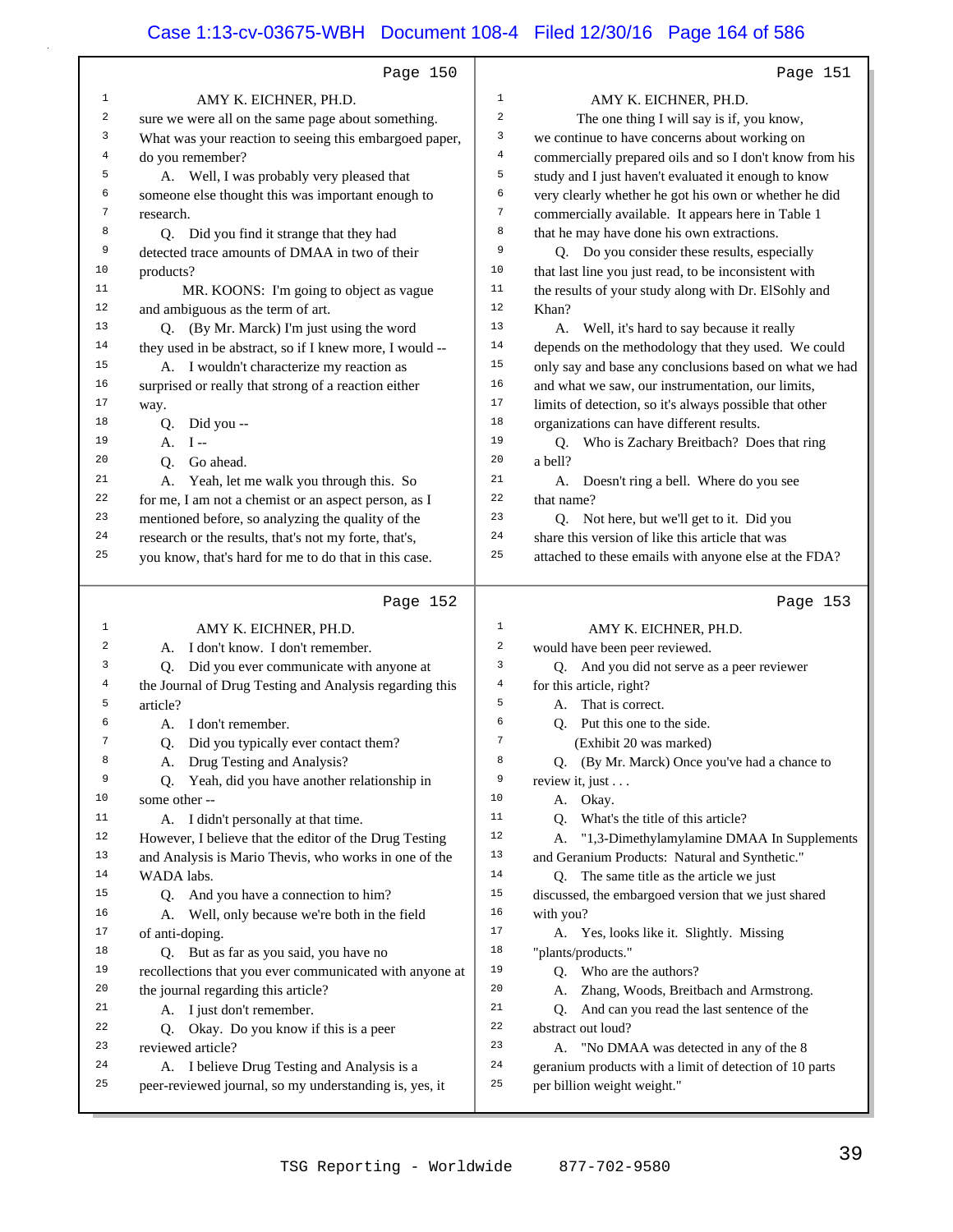|                | Page 154                                                                                            | Page 155                                                                             |
|----------------|-----------------------------------------------------------------------------------------------------|--------------------------------------------------------------------------------------|
| $\mathbf{1}$   | AMY K. EICHNER, PH.D.                                                                               | $\mathbf{1}$<br>AMY K. EICHNER, PH.D.                                                |
| 2              | Q. Can you read for me the dates at the                                                             | $\sqrt{2}$<br>part of that seems to be your term regarding what the                  |
| 3              | header of this article?                                                                             | 3<br>number represents and with a question following with                            |
| 4              | "Received March 20th, 2012; Revised April<br>A.                                                     | $\overline{4}$<br>that being assumed as part of the question, which is               |
| 5              | 6, 2012; Accepted April 9th, 2012."                                                                 | 5<br>improper in many ways, so object to the form of the                             |
| 6              | Q. Are those the same dates as the version I                                                        | 6<br>question.                                                                       |
| 7              | showed you as a previous exhibit?                                                                   | 7<br>MR. MARCK: Understood, and I appreciate                                         |
| 8              | A. Yes.                                                                                             | 8<br>that, Claude.                                                                   |
| 9              | Q. And underneath that, it says, "Drug                                                              | 9<br>Q. (By Mr. Marck) After the letters D-O-I, do                                   |
| 10             | testing www.DrugTestingAnaylsis.com and has a DOI                                                   | $10$<br>the numbers match up between this exhibit and the                            |
| 11             | number. Do you know what a DOI number is?                                                           | 11<br>previous one?                                                                  |
| 12             | A. Department of Information.                                                                       | 12<br>A. Yes.                                                                        |
| 13             | MR. KOONS: Where are you? Oh, I see.                                                                | 13<br>Thank you. Is it safe to say that the<br>Q.                                    |
| 14             | Thank you.                                                                                          | 14<br>finding that DMAA was detected in two samples is not                           |
| 15             | THE WITNESS: I don't know.                                                                          | 15<br>present in this version of the article?                                        |
| 16             | Q. (By Mr. Marck) I'll tell you that DOI                                                            | 16<br>MR. SCOTT: Object as to form. Are you                                          |
| 17             | number is a number they use to classify research,                                                   | 17<br>asking her to read the entire article and tell you that                        |
| 18             | almost think about it like a more complicated version                                               | $18\,$<br>or just out of the first portion there.                                    |
| 19             | $of -$                                                                                              | 19<br>Q. (By Mr. Marck) Out of the abstract.                                         |
| 20             | MR. KOONS: Dewey Decimal?                                                                           | 20<br>A. Well, I can tell you that in the second                                     |
| 21             | MR. MARCK: Thank you. Blanked out on                                                                | 21<br>article that you presented, I can read that sentence to                        |
| 22             | that part, but you knew where I was going.                                                          | 22<br>you, but I am not in a position to draw any conclusions                        |
| 23             | Q. (By Mr. Marck) Do the numbers match up                                                           | 23<br>for you on this article. But I'll read it anyway. "No                          |
| 24             | between this exhibit and that one?                                                                  | 24<br>DMAA was detected in any of the 8 geranium products                            |
| 25             | MR. SCOTT: Let me object to form because                                                            | 25<br>with a limit of detection of 10 parts per billion."                            |
|                |                                                                                                     |                                                                                      |
|                | Page 156                                                                                            | Page 157                                                                             |
| 1              |                                                                                                     | $\mathbf{1}$                                                                         |
| 2              | AMY K. EICHNER, PH.D.                                                                               | AMY K. EICHNER, PH.D.<br>$\,2$                                                       |
| 3              | An author was added to this article,<br>Q.<br>correct?                                              | in this version than in Exhibit 19, correct?<br>3<br>А.                              |
| $\overline{4}$ | Yes.<br>А.                                                                                          | That's plain.<br>$\overline{4}$<br>Q. Now, I think you mentioned you may have        |
| 5              | O.                                                                                                  | had some contact with Dr. Armstrong. Did you have any<br>5                           |
| 6              | And again, you said before you do not know                                                          | 6<br>contact with him regarding what seems to be a different                         |
| 7              | who Zachary Breitbach is?<br>A. Well, I don't recognize the name. I don't                           | $\overline{7}$<br>version of the article?                                            |
| 8              | remember.                                                                                           | 8<br>A. No.                                                                          |
| 9              | In your experience, is it typical for an<br>Q.                                                      | 9<br>You have no recollection of the details of<br>Q.                                |
| 10             | article to have a new author added and reach a                                                      | 10<br>your communications with him?                                                  |
| 11             | completely different conclusion without the dates of                                                | 11<br>A. (Witness shakes head.)                                                      |
| 12             | the manuscript being edited?                                                                        | 12<br>MR. SCOTT: Objection, compound.                                                |
| 13             | MR. SCOTT: Objection to form, objection,                                                            | 13<br>THE WITNESS: I just don't recall.                                              |
| 14             | assumes facts not in evidence.                                                                      | 14<br>(By Mr. Marck) Did you share this version<br>Q.                                |
| 15             | (By Mr. Marck) You can still answer.<br>Q.                                                          | 15<br>of the article with anyone at FDA?                                             |
| 16             | I don't have enough experience to say<br>А.                                                         | 16<br>A. I don't remember.                                                           |
| 17             | whether that's normal or not.                                                                       | 17<br>Do you know who John Travis is?<br>Q.                                          |
| 18             | Q. Did you have any role at all in editing                                                          | 18<br>John Travis worked for the NSF<br>А.                                           |
| 19             | this article?                                                                                       | International.<br>19                                                                 |
| 20             | A. No.                                                                                              | 20<br>Q. Do you know what his role is there?                                         |
| 21             | Did you have any role in editing any<br>Q.                                                          | 21<br>He's a technician. He's an analyst, a<br>А.                                    |
| 22             | version of this article?                                                                            | 22<br>chemist.                                                                       |
| 23             | No.<br>A.                                                                                           | 23<br>How long have you known him?<br>Q.                                             |
| 24<br>25       | But you would agree that the final<br>Q.<br>sentence of the abstract is different than -- different | 24<br>I probably met him in 2010.<br>А.<br>25<br>I'm going to mark Eichner 21.<br>Q. |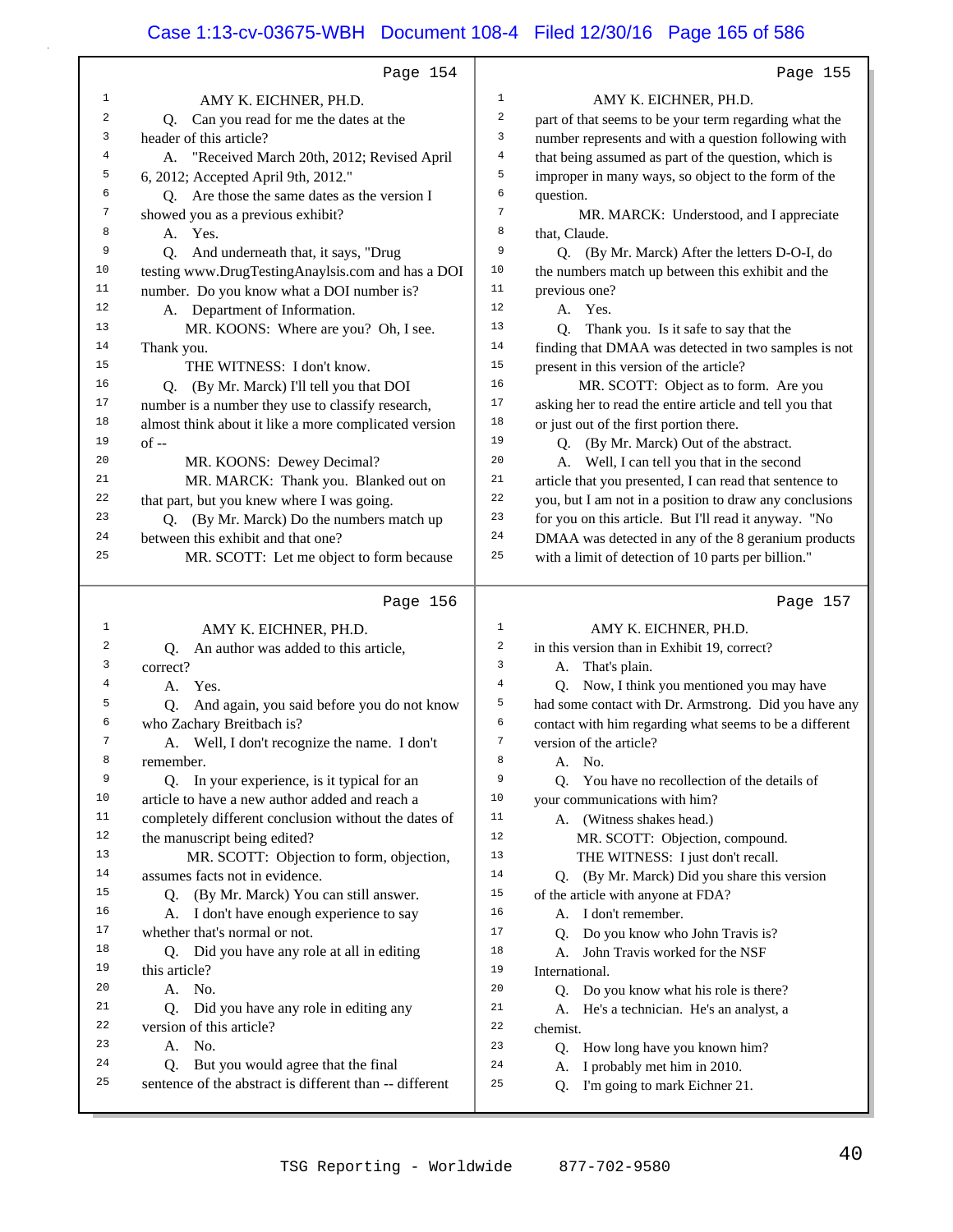|                | Page 158                                                            |                                  | Page 159                                                                                         |
|----------------|---------------------------------------------------------------------|----------------------------------|--------------------------------------------------------------------------------------------------|
| $\mathbf{1}$   | AMY K. EICHNER, PH.D.                                               | $\mathbf{1}$                     | AMY K. EICHNER, PH.D.                                                                            |
| $\overline{a}$ | (Exhibit 21 was marked)                                             | $\overline{a}$                   | A. I don't know. I don't remember.                                                               |
| 3              | MR. MARCK: Claude, this is USADA 2303.                              | 3                                | Q. Do you know if anyone at NSF did any                                                          |
| 4              | Do you need A minute to find that?                                  | 4                                | additional testing to verify Dr. Armstrong's findings?                                           |
| 5              | MR. SCOTT: Okay. Give me a minute.                                  | 5                                | A. I have a feeling that they were conducting                                                    |
| 6              | MR. MARCK: Off the record.                                          | 6                                | some research on their own on various oils and I don't                                           |
| 7              | (Discussion off the record)                                         | 7                                | recall whether there were outcomes from those                                                    |
| 8              | Q. (By Mr. Marck) The email midway on the                           | 8                                | particular tests or whether they were sent to us. I                                              |
| 9              | first page sent by John Travis, do you know who that                | 9<br>don't remember.             |                                                                                                  |
| 10             | was addressed to?                                                   | 10<br>Q. Okay.                   |                                                                                                  |
| 11             | A. Don't recognize the email address, but                           | 11                               | A. But if they were, they should be in all                                                       |
| 12             | it's addressed to Dr. Armstrong.                                    | 12                               | the records that were provided.                                                                  |
| 13             | Q. It seems that this email was then                                | 13<br>O.                         | You can put this one to the side.                                                                |
| 14             | forwarded to you by John Travis; is that correct?                   | 14                               | Q. I'm going to mark Eichner 22.                                                                 |
| 15             | A. Yes.                                                             | 15                               | (Exhibit 22 was marked)                                                                          |
| 16             | Who else was copied on that?<br>Q.                                  | 16                               | Q. (By Mr. Marck) Who's Paul Greene?                                                             |
| 17             | Ed Wyszumiala and Lori Bestervelt.<br>А.                            | 17                               | A. Good question. I don't know. Clearly I                                                        |
| 18             | When did that occur?<br>O.                                          | 18                               | must have talked to this person and clearly this person                                          |
| 19             | May 24th, 2012.<br>А.                                               | 19                               | is familiar with Dr. Armstrong. That's all I recall.                                             |
| 20             | In addition to Mr. Travis's communications<br>O.                    | 20                               | Q. Do you remember the conversation alluded                                                      |
| 21             | with Dr. Armstrong, do you know if he had any further               | 21<br>to here?                   |                                                                                                  |
| 22             | communication with Dr. Armstrong?                                   | 22<br>А.                         | No.                                                                                              |
| 23             | A. I don't know.                                                    | 23<br>Q.                         | Do you know what report he's referring to?                                                       |
| 24             | Do you know if Dr. Armstrong sent the oil<br>Q.                     | 24<br>A.                         | He only calls it "Dr. Armstrong Report                                                           |
| 25             | lot numbers that were requested?                                    | 25                               | Complete With CV."                                                                               |
|                | Page 160                                                            |                                  | Page 161                                                                                         |
|                |                                                                     |                                  |                                                                                                  |
|                |                                                                     |                                  |                                                                                                  |
| $\mathbf{1}$   | AMY K. EICHNER, PH.D.                                               | $1\,$                            | AMY K. EICHNER, PH.D.                                                                            |
| 2              | Q. Do you know what he meant by "Please keep                        | 2                                | (Exhibit 23 was marked)                                                                          |
| 3              | it in house at USADA for the time being"?                           | 3                                | Q. (By Mr. Marck) Please focus on the email                                                      |
| $\overline{4}$ | A. I don't know. I can only speculate. But                          | $\overline{4}$                   | on the middle of page 1 sent by Dr. Khan. I may have                                             |
| 5              | if it was something that wasn't published yet and they              | 5                                | grabbed the wrong one. I did. Sorry about that.                                                  |
| 6              | had reason to keep it, you know, continue working on it             | 6                                | We'll just keep that marked as it is, just                                                       |
| 7              | until it's ready to be published, then that wouldn't be             | 7                                | put it to the side for one second. Sorry about that.                                             |
| 8<br>9         | unheard of.                                                         | 8<br>This we'll mark as 24.<br>9 |                                                                                                  |
| 10             | Q. And in the email below, did you -- it says                       | 10                               | (Exhibit 24 was marked)                                                                          |
| 11             | May 31st, 2011. Did you send that email to Paul J.                  | 11                               | MR. MARCK: Marking another Exhibit. I                                                            |
| 12             | Greene?                                                             | 12                               | had my things out of order, so I'm going to mark                                                 |
| 13             | A. Yes, I did.                                                      | 13                               | Eichner 24. You can just put 23 on the side for a                                                |
| 14             | And again, no recollection about what you<br>Q.                     | 14                               | second and this one is Ole Miss 8909.                                                            |
| 15             | might have --                                                       | 15                               | MR. SCOTT: 8909 is 24?                                                                           |
| 16             | A. I'm sorry, no.                                                   | 16                               | MR. MARCK: Correct.                                                                              |
| 17             | And this is, what you forwarded to him,<br>O.                       | 17                               | Q. (By Mr. Marck) Please focus on the email                                                      |
| 18             | seems to be a portion of your conversation with Dr.                 | 18                               | on the middle of page 1 sent by Dr. Khan, which you                                              |
| 19             | Moore at the FDA regarding NDIs?                                    | 19                               | should be able to find this time.                                                                |
| 20             | Correct.<br>А.                                                      | 20<br>Q.                         | A. Uh-huh (affirmative).                                                                         |
| 21             | And no idea why you may have sent this to<br>Q.                     | 21<br>А.                         | And who did Dr. Khan send this email to?                                                         |
| 22             | Paul Greene?                                                        | 22                               | To me -- oh, to Dr. ElSohly and me, and he                                                       |
| 23             | A. I don't recall.<br>O.                                            | 23<br>Amar.                      | copied Waseem Gul and another individual from Ole Miss,                                          |
| 24             | You can put that one to the side and we'll                          | 24                               |                                                                                                  |
| 25             | move on to Eichner 23.<br>MR. MARCK: Which is ElSohly 2144, Claude. | 25                               | Q. I'm going to put the last name into the<br>record so it's there, Gopal Chittiboyina. When was |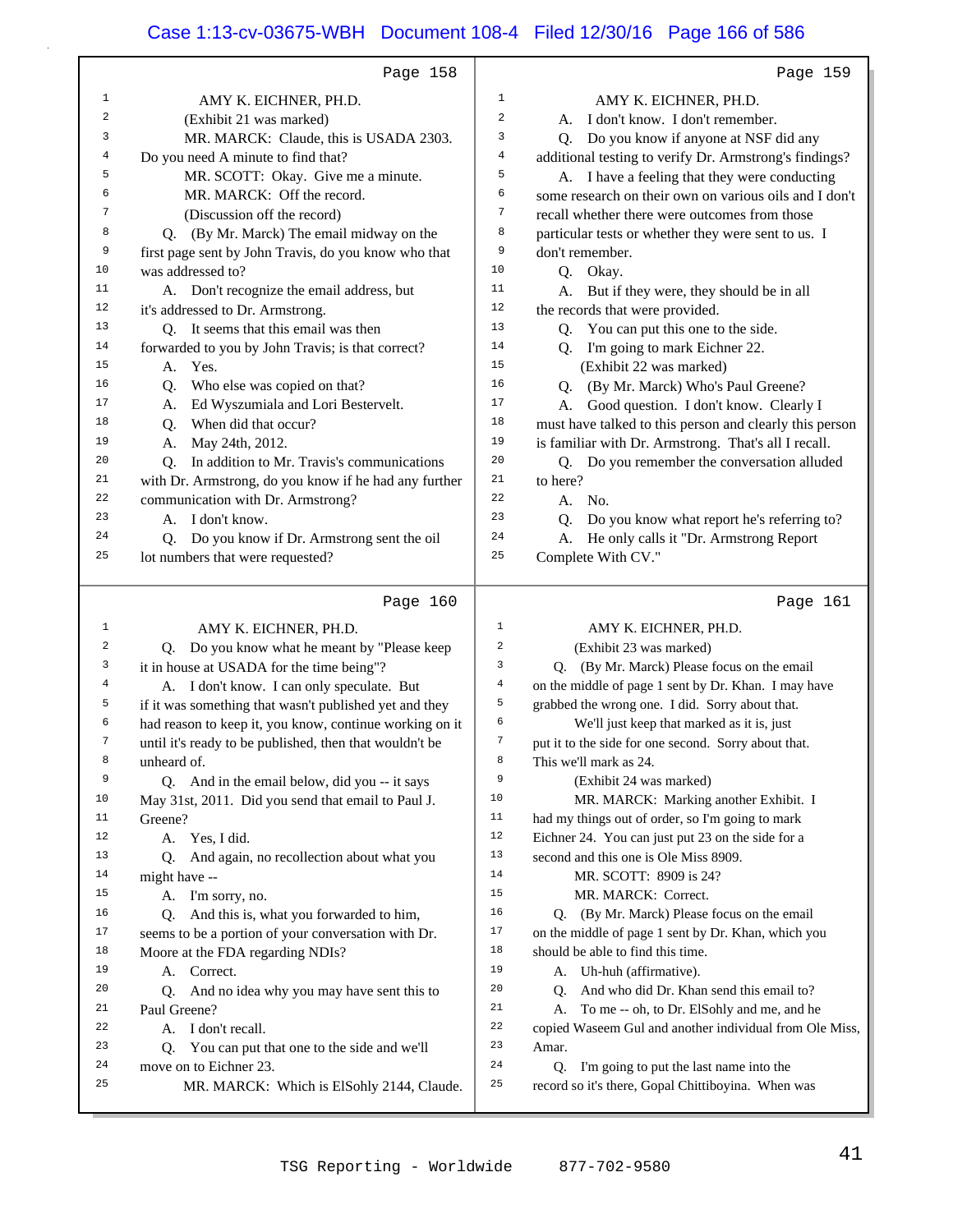|        | Page 162                                                                                            | Page 163                                                                                                      |
|--------|-----------------------------------------------------------------------------------------------------|---------------------------------------------------------------------------------------------------------------|
| 1      | AMY K. EICHNER, PH.D.                                                                               | 1<br>AMY K. EICHNER, PH.D.                                                                                    |
| 2      | this email sent?                                                                                    | 2<br>Q. Correct.                                                                                              |
| 3      | A. February 14th, 2014.                                                                             | 3<br>A. From me, Amy Eichner, to Dr. ElSohly, Dr.                                                             |
| 4      | Now, do you know Mr. Chittiboyina?<br>Q.                                                            | $\overline{4}$<br>Bowers and Annie Skinner.                                                                   |
| 5      | Doesn't ring a bell.<br>A.                                                                          | 5<br>Q. Who is Annie Skinner?                                                                                 |
| 6      | And do you know what Dr. Khan meant when<br>Q.                                                      | 6<br>A.<br>She is our -- was our communications                                                               |
| 7      | he said, "You were busy with Armstrong"?                                                            | $\boldsymbol{7}$<br>director at that time.                                                                    |
| 8      | A. I believe he was referencing Lance.                                                              | 8<br>Q. And it's a short email. Could you read it                                                             |
| 9      | Q. I figured. I had to ask. And your                                                                | 9<br>all aloud, please?                                                                                       |
| 10     | achievements that he was proud of would have been?                                                  | 10<br>A. "We should probably be prepared to comment                                                           |
| 11     | The successful doping cases.<br>A.                                                                  | 11<br>on this paper. I'm a little offended but not surprised                                                  |
| 12     | Now, what were the next steps for you to<br>Q.                                                      | 12<br>that NutraIngredients has not requested our comment.                                                    |
| 13     | take DMAA off the shelves?                                                                          | 13<br>I'm sure they're terrified at what Larry would say."                                                    |
| 14     | A. Can you please point me to what you're                                                           | 14<br>Q. Do you know which paper they're referring                                                            |
| 15     | talking about.                                                                                      | 15<br>to?                                                                                                     |
| 16     | Q. Sorry, question that should have been in                                                         | 16<br>The attachment is ACI Identification and<br>А.                                                          |
| 17     | there. Strike that question. Sorry.                                                                 | 17<br>Quantification of Dimethylamylamine in geranium. And I                                                  |
| 18     | Let's now move back to Eichner 23.                                                                  | 18<br>would have to refer to the actual paper, but I believe                                                  |
| 19     | A. Ready.                                                                                           | 19<br>that was -- I believe it was a paper by Bloomer. I                                                      |
| 20     | MR. MARCK: This is 2144. You're on the                                                              | 20<br>would need to -- I'd like to confirm what we're talking                                                 |
| 21     | same page as us, Claude?                                                                            | 21<br>about here, though, if possible.                                                                        |
| 22     | MR. SCOTT: Yes.                                                                                     | 22<br>Q. That's fine. Then I'm going to skip past                                                             |
| 23     | Q. (By Mr. Marck) At the top, who sent the                                                          | 23<br>that and we can move by it. Do you know what prompted                                                   |
| 24     | email?                                                                                              | 24<br>you to say that you were a little offended by not being                                                 |
| 25     | At the very top?<br>А.                                                                              | 25<br>contacted by them?                                                                                      |
|        |                                                                                                     |                                                                                                               |
|        | Page 164                                                                                            | Page 165                                                                                                      |
|        |                                                                                                     |                                                                                                               |
| 1<br>2 | AMY K. EICHNER, PH.D.                                                                               | $\,1\,$<br>AMY K. EICHNER, PH.D.<br>$\sqrt{2}$                                                                |
| 3      | A. Well, NutraIngredients is a trade                                                                | Q. Do you know the final results of that<br>3                                                                 |
| 4      | association paper, so I guess we would hope that USADA                                              | study?<br>4                                                                                                   |
| 5      | would be considered an important enough voice in                                                    | A. My understanding is that they confirmed it<br>5                                                            |
| 6      | dietary supplements safety that we would be worthy of                                               | was consistent with our 2012 study and that they didn't<br>6                                                  |
| 7      | contacting.                                                                                         | find any evidence for the presence of DMAA and geranium<br>$\boldsymbol{7}$                                   |
| 8      | Q. Were you aware that Dr. ElSohly conducted                                                        | oil within the limits of detection.<br>$\,$ 8 $\,$                                                            |
| 9      | a second study regarding DMAA?<br>А.                                                                | MR. MARCK: I'm done with this witness.<br>9                                                                   |
| 10     | I became aware of it after it was                                                                   | Claude, I'm not sure if you want to take a break.<br>10<br>MR. SCOTT: Let's take a break.                     |
| 11     | published and nearly completed, yes.                                                                | 11<br>(Break)                                                                                                 |
| 12     | Q. Were you -- so you were not really                                                               | 12<br><b>EXAMINATION</b>                                                                                      |
| 13     | involved in at all? You said you only just became                                                   | 13<br>BY MR. SCOTT:                                                                                           |
| 14     | aware of it just prior to publication?                                                              | 14                                                                                                            |
| 15     | A. Yeah, I heard about that they might be<br>doing something additional, but I didn't have any role | Q. Dr. Eichner, my name is Claude Scott. I'm<br>15<br>with the United States Department of Justice and I just |
| 16     | in it.                                                                                              | 16<br>have a few questions for you this afternoon.                                                            |
| 17     | And USADA had no role in it either?<br>Q.                                                           | 17<br>First of all, could you rummage around the                                                              |
| 18     | (Witness shakes head.)<br>А.                                                                        | 18<br>pile there and pull out Exhibit 10?                                                                     |
| 19     | You didn't design it or anything?<br>Q.                                                             | 19<br>MR. KOONS: Can I show her my exhibits                                                                   |
| 20     | No.<br>А.                                                                                           | 20<br>that were marked?                                                                                       |
| 21     | And USADA didn't fund it?<br>Q.                                                                     | 21<br>MR. MARCK: Yeah.                                                                                        |
| 22     | No.<br>А.                                                                                           | 22<br>Q. (By Mr. Scott) Do you have that in front                                                             |
| 23     | Did you review any drafts of the paper<br>Q.                                                        | 23<br>of you now?                                                                                             |
| 24     | before it was published?                                                                            | 24<br>A. Yes.                                                                                                 |
| 25     | A. No.                                                                                              | 25<br>Q. All right. You have in front of you an                                                               |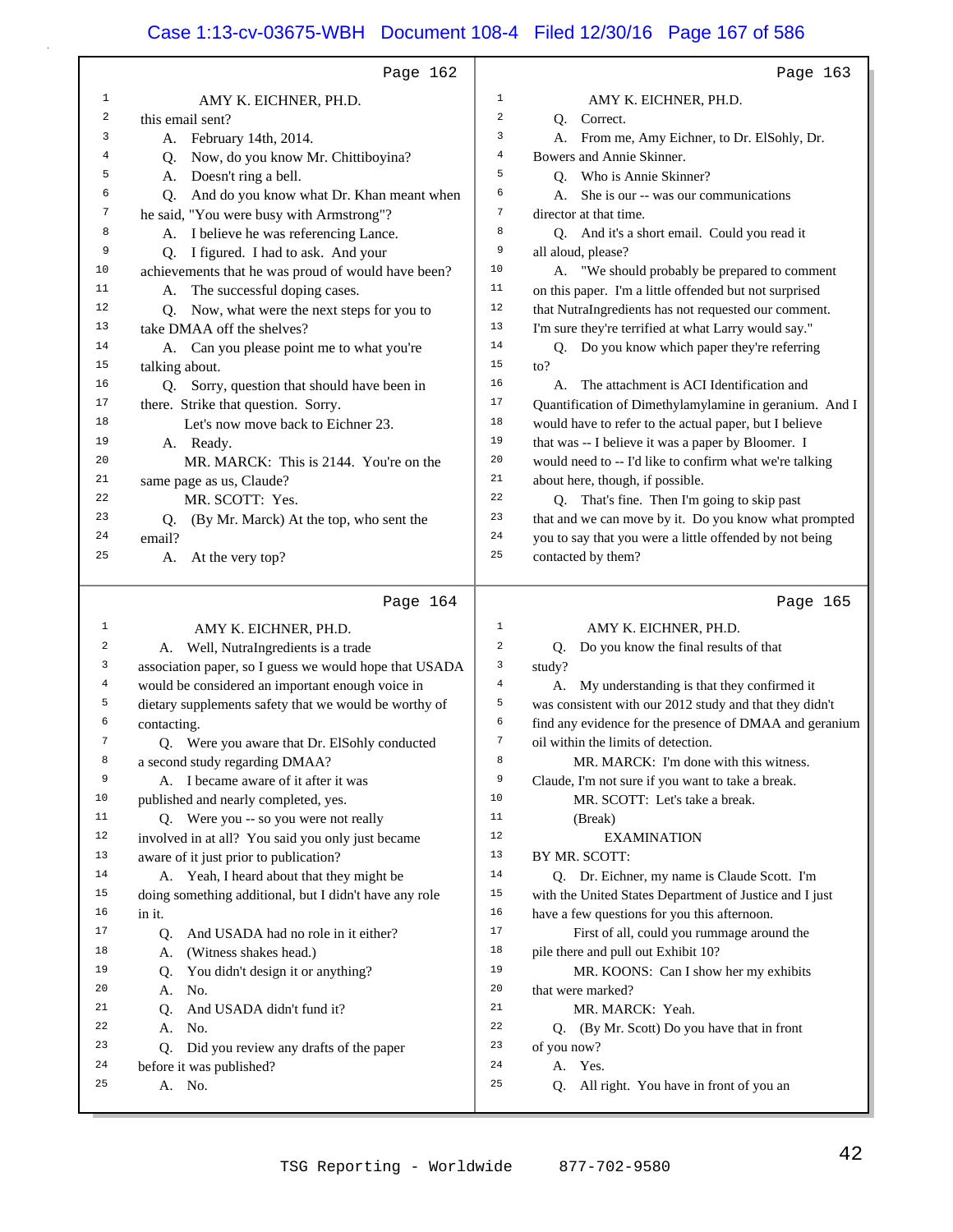|              | Page 166                                                      | Page 167                                                                                                                 |  |
|--------------|---------------------------------------------------------------|--------------------------------------------------------------------------------------------------------------------------|--|
| $\mathbf{1}$ | AMY K. EICHNER, PH.D.                                         | $\mathbf{1}$<br>AMY K. EICHNER, PH.D.                                                                                    |  |
| 2            | exhibit marked as Exhibit 10 by counsel for claimants.        | $\overline{a}$<br>correct?                                                                                               |  |
| 3            | It's a multi-paged exhibit with identification numbers        | 3<br>Yes.<br>А.                                                                                                          |  |
| 4            | GOV 7430 through 7435, correct?                               | 4<br>And in response to your email, Dr. Moore<br>0.                                                                      |  |
| 5            | A. Correct.                                                   | 5<br>says that, "The only reference that we have seen cited                                                              |  |
| 6            | Q. And you recall being shown this by counsel                 | 6<br>as showing its presence in geranium oil is this one:                                                                |  |
| 7            | for claimants?                                                | $\boldsymbol{7}$<br>Ping, Z.; June, Q. & Qing, L., 1996, 'A Study on the                                                 |  |
| 8            | A. Correct.                                                   | 8<br>Chemical Constituents of Geranium Oil,' Journal of                                                                  |  |
| 9            | Q. Now, if you want to look at the first page                 | 9<br>Guizhow Institute of Technology 25 (1):82-85." Do you                                                               |  |
| 10           | of the exhibit down at the bottom there is the email          | 10<br>see that?                                                                                                          |  |
| 11           | that you sent to Robert Moore on April 6, 2011. Do you        | 11<br>A. Yes.                                                                                                            |  |
| 12           | see that?                                                     | 12<br>Q. And do you understand whether or not                                                                            |  |
| 13           | A. Yes, I do.                                                 | 13<br>that's the Ping article that you discussed earlier in                                                              |  |
| 14           | Q. And you recall that counsel asked you what                 | 14<br>the deposition?                                                                                                    |  |
| 15           | if any type of response you had expected to that email.       | 15<br>A. That is the same.                                                                                               |  |
| 16           | Do you recall that?                                           | 16<br>And in your view as USADA regarding the<br>Q.                                                                      |  |
| 17           | A. Yes, I do.                                                 | 17<br>scientific significance of the Ping article was what?                                                              |  |
| 18           | Q. Now, in the email you said, "Dear Dr.                      | 18<br>A. When we evaluated the paper and the                                                                             |  |
| 19           | Moore, following up from this email, could you provide        | 19<br>methodology, we determined that the results were not                                                               |  |
| 20           | any references that show methylhexaneamine is in a            | 20<br>sufficiently conclusive. We felt that the paper did                                                                |  |
| 21           | geranium oil?" Do you see that question that you              | 21<br>not in fact establish methylhexaneamine as a part of                                                               |  |
| 22           | posed?                                                        | 22<br>geranium oil.                                                                                                      |  |
| 23           | A. Yes.                                                       | 23<br>Q. And in your earlier testimony you pointed                                                                       |  |
| 24<br>25     | Now, the email above that is Mr. Moore, or<br>O.              | out several issues that you found with the article<br>24<br>25                                                           |  |
|              | Dr. Moore, I'm not sure which, responds to your email,        | itself that you thought undercut its importance. Do                                                                      |  |
|              |                                                               |                                                                                                                          |  |
|              |                                                               |                                                                                                                          |  |
|              | Page 168                                                      | Page 169                                                                                                                 |  |
| $\mathbf{1}$ | AMY K. EICHNER, PH.D.                                         | $\mathbf{1}$<br>AMY K. EICHNER, PH.D.                                                                                    |  |
| 2            | you recall those?                                             | $\sqrt{2}$<br>that?                                                                                                      |  |
| 3            | A. Yes.                                                       | 3<br>Yes.<br>А.                                                                                                          |  |
| 4            | Q. And further down in response to your email                 | 4<br>Q. You understood this to be the state of                                                                           |  |
| 5            | of April 6, 2011, Dr. Moore goes on to state, "We have        | 5<br>what he was describing of the scientific information                                                                |  |
| 6            | not conducted any independent scientific studies to           | 6<br>regarding DMAA and its presence in geraniums that was                                                               |  |
| 7<br>8       | confirm or refute the findings alleging its presence in       | 7<br>available to FDA as of April 13th, 2011 when he wrote<br>8                                                          |  |
| 9            | geranium oil." Do you see that?                               | the email?<br>9                                                                                                          |  |
| 10           | A. Yes.                                                       | A. Yes.<br>10                                                                                                            |  |
| 11           | And by refuting its presence in geranium<br>O.                | Then it goes on to say below that, "Any<br>О.<br>11                                                                      |  |
| 12           | oil, confirming or refuting its presence in geranium          | person/party can submit information to FDA that they<br>12                                                               |  |
| 13           | oil, did you understand he was talking about DMAA?            | believe may be relevant to FDA's regulation of a<br>13                                                                   |  |
| 14           | A. Yes.                                                       | substance or that bears on the legal status of a<br>14                                                                   |  |
| 15           | Then he goes on to say, "Moreover, no<br>O.                   | substance/product under the Act. As with any complaint<br>$15\,$                                                         |  |
| 16           | party has submitted to FDA concerning its occurrence in       | of submission made to FDA by an FDA-regulated product,<br>16                                                             |  |
| 17           | any natural product." Do you see that?                        | we will consider that information as well as the<br>17                                                                   |  |
| 18           | A. Yes.<br>O.                                                 | totality of all the information available to the agency<br>18<br>and whether a violation of the Act has occurred and, if |  |
| 19           | And again, was he referring to DMAA to<br>your understanding? | 19<br>so, whether regulatory action may be warranted, in                                                                 |  |
| 20           | Yes.<br>А.                                                    | 20<br>light of FDA's present enforcement priorities and                                                                  |  |
| 21           | Then he goes on to say, "Accordingly, we<br>O.                | 21<br>available resources." Do you see that?                                                                             |  |
| 22           | have not reviewed any scientific information that would       | 22<br>A. Yes, I do.                                                                                                      |  |
| 23           | enable the agency to conclude that the substance is or        | 23<br>And that was part of Dr. Moore's response<br>O.                                                                    |  |
| 24           | is not a legitimate dietary ingredient under section          | 24<br>to your inquiry regarding what information was                                                                     |  |
| 25           | 201 (ff)(1) of the FD&C Act, at this time." Do you see        | 25<br>available to FDA and the process by which people could                                                             |  |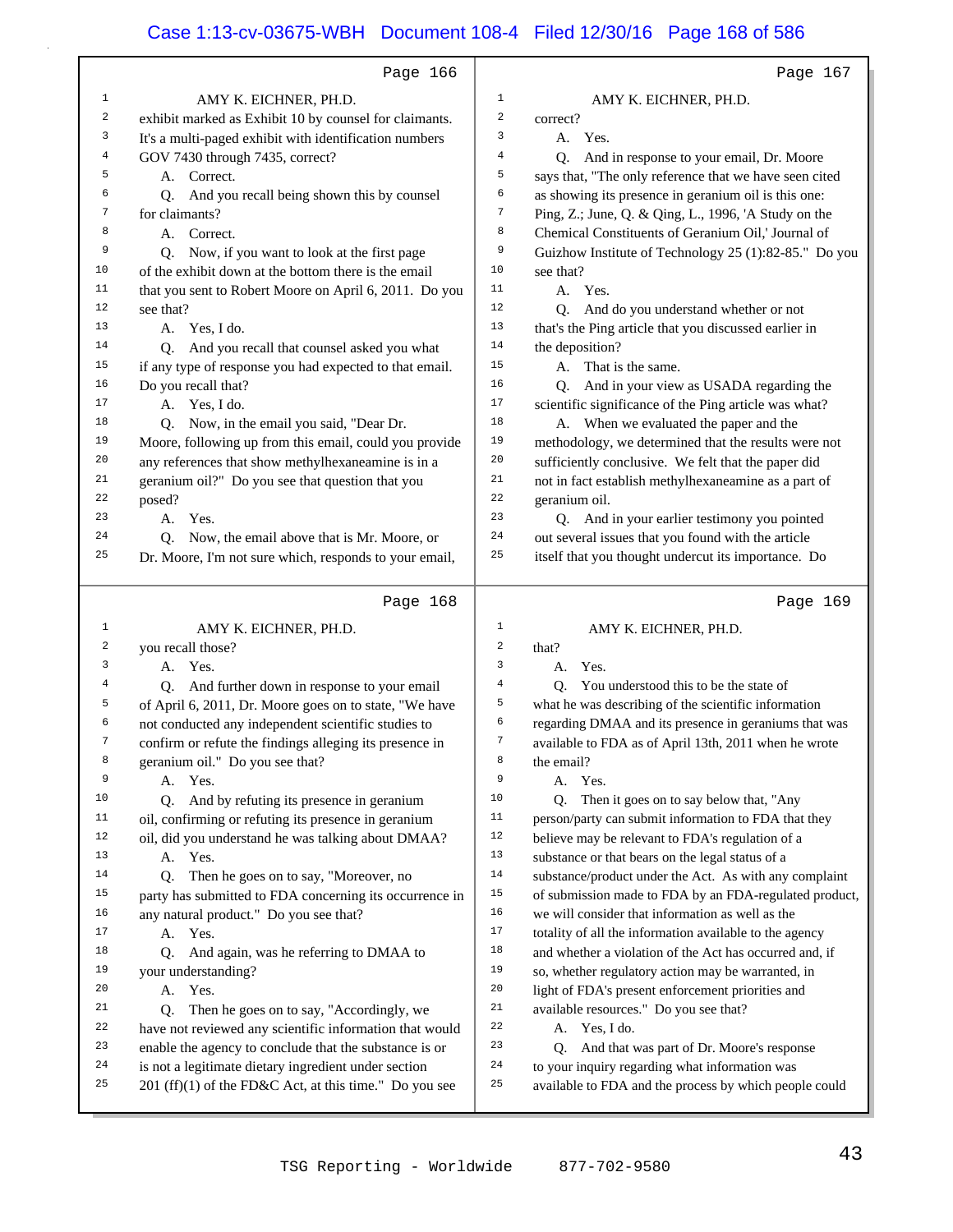|          | Page 170                                                        |              | Page 171                                               |
|----------|-----------------------------------------------------------------|--------------|--------------------------------------------------------|
| 1        | AMY K. EICHNER, PH.D.                                           | $\mathbf{1}$ | AMY K. EICHNER, PH.D.                                  |
| 2        | bring information regarding whether geranium plants             | 2            | Q. All right. And did Dr. -- I mean did                |
| 3        | produced DMAA or not to their attention?                        | 3            | Mr. Kaplan ever provide you with any documentation     |
| 4        | A. That is correct.                                             | $\bf 4$      | regarding these findings of geranium oil, DMAA in      |
| 5        | Q. Now, earlier in your testimony you said                      | 5            | geranium oil?                                          |
| 6        | that you had some discussions with, I don't know if             | 6            | A. No, he did not. After I pressed him, he             |
| 7        | it's a Mr. or Dr. Catlin. Do you recall that?                   | 7            | did reveal the brands of geranium oil that he had      |
| 8        | A. I recall that, yes.                                          | 8            | obtained, but despite my encouragements that he should |
| 9        | Do you know if it's Mr. or Dr.?<br>Q.                           | 9            | publish his findings, to my knowledge, he never did,   |
| 10       | A. I think it's Mr. but I don't know.                           | 10           | and to my knowledge, he never supplied USADA or anyone |
| 11       | In the testimony, correct me if I'm wrong<br>0.                 | 11           | else that I know of his results. And in a later email  |
| 12       | here, I'm not trying to put any words in your mouth, I          | 12           | he also said himself that he was not 100 percent sure  |
| 13       | believe you indicated in some conversation or                   | 13           | about his results.                                     |
| 14       | communication with Mr. Catlin, he told you that he had          | 14           | Q. All right. And to your knowledge, did he            |
| 15       | found low levels of DMAA in geranium oil that he                | 15           | ever publish anything regarding the findings that he   |
| 16       | tested?                                                         | 16           | reported to you that he found DMAA in small amounts in |
| 17       | A.<br>Yes.                                                      | 17           | some geranium oils?                                    |
| 18       | Q. Now, did he indicate to you whether or not                   | 18           | A. To my knowledge, he has not published in            |
| 19       | that geranium oil was pure or was blended with some             | 19           | that area at all.                                      |
| 20       | other product?                                                  | 20           | Q. I think that's all I have. Oh, wait a               |
| 21       | A. No, he didn't. In fact, I had to press                       | 21           | minute. I forgot. Doctor, are you being compensated    |
| 22       | him on several occasions to tell us what product, what          | 22           | by claimants for your time in preparing for this       |
| 23<br>24 | geranium oil he actually tested because obviously we            | 23           | deposition and in attending it to testify?             |
| 25       | wanted to validate that, we wanted to test it ourselves         | 24<br>25     | THE WITNESS: Are you claimants?                        |
|          | and see if we could come up with a same conclusion.             |              | MR. MARCK: Yes.                                        |
|          | Page 172                                                        |              | Page 173                                               |
| 1        | AMY K. EICHNER, PH.D.                                           | $\,1\,$      | AMY K. EICHNER, PH.D.                                  |
| 2        | THE WITNESS: Yes, then I am.                                    | $\sqrt{2}$   | vacation time?                                         |
| 3        | Q. (By Mr. Scott) What are the financial                        | 3            | A. No.                                                 |
| 4        | arrangements? How much are you being paid to for your           | 4            | MR. SCOTT: That's all I have.                          |
| 5        | time?                                                           | 5<br>6       | MR. MARCK: Nothing further from                        |
| 6        | A. I don't know.                                                | 7            | claimants.<br>(Proceedings concluded 2:35 p.m.)        |
| 7        | MR. MARCK: Don't look at me. You're                             | 8            |                                                        |
| 8        | under oath.                                                     | 9            |                                                        |
| 9        | MR. KOONS: You don't know?                                      | 10           |                                                        |
| 10       | THE WITNESS: I don't know.                                      | 11           |                                                        |
| 11<br>12 | MR. MARCK: Do you need to go off the<br>record and talk to her? | 12           |                                                        |
| 13       | MR. KOONS: If we can.                                           | 13           |                                                        |
| 14       | MR. SCOTT: If that's what we need to do,                        | 14           |                                                        |
| 15       | that's fine.                                                    | 15           |                                                        |
| 16       | (Discussion off the record)                                     | 16           |                                                        |
| 17       | Q. (By Mr. Scott) Doctor, while we were off                     | 17<br>18     |                                                        |
| 18       | the record, there was a discussion that indicated that          | 19           |                                                        |
| 19       | you're being paid \$450 an hour for your time in                | 20           |                                                        |
| 20       | preparing and testifying at the deposition and that a           | 21           |                                                        |
| 21       | retainer of \$7500 had been put on the table by                 | 22           |                                                        |
| 22       | claimants. Is that your understanding?                          |              | SUBSCRIBED AND SWORN BEFORE ME                         |
| 23       | A. Yes, it is.                                                  | 23           | THIS _____ DAY OF __________, 2016.                    |
| 24       | Now, in appearing today, did you have to<br>O.                  | 24           |                                                        |
| 25       | take off from work or lose any salary or lose any               | 25           | (Notary Public) MY COMMISSION EXPIRES:                 |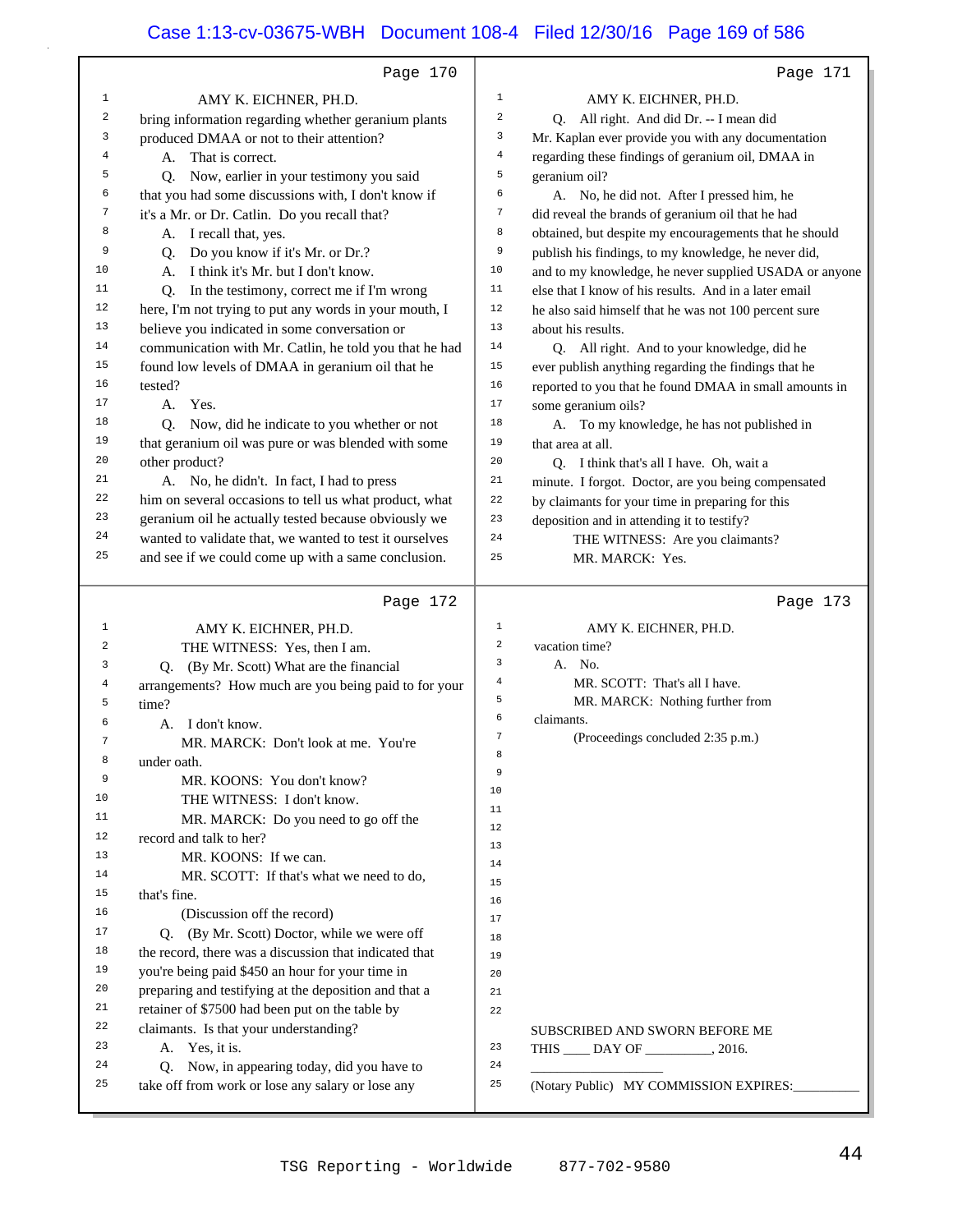|              | Page 174                                                                                                         |                | Page 175                               |
|--------------|------------------------------------------------------------------------------------------------------------------|----------------|----------------------------------------|
| $\mathbf{1}$ | REPORTER'S CERTIFICATE                                                                                           | $\mathbf 1$    | <b>ERRATA SHEET</b>                    |
| $\sqrt{2}$   | <b>STATE OF UTAH</b><br>$\mathcal{E}$                                                                            | $\overline{a}$ | Case Name:                             |
| 3            | SS.                                                                                                              | 3              | <b>Deposition Date:</b>                |
|              | COUNTY OF SALT LAKE )                                                                                            | $\bf 4$        | Deponent:                              |
| 4<br>5       | I, Ann Fleming, Registered Professional                                                                          | 5              | Pg. No. Now Reads Should Read Reason   |
|              | Reporter and Notary Public in and for the State of                                                               | 6              |                                        |
| 6<br>7       | Utah, do hereby certify:                                                                                         | 7              | __ ___ __                              |
|              | That prior to being examined, the witness,<br>Amy K. Eichner, Ph.D., was by me duly sworn to tell the            | $\,$ 8 $\,$    |                                        |
| 8            | truth, the whole truth, and nothing but the truth;                                                               | 9              |                                        |
| 9            | That said deposition was taken down by me                                                                        | 10             |                                        |
| 10           | in stenotype on December 14, 2016, at the place therein<br>named, and was thereafter transcribed and that a true | 11             | ___ ____ _____________                 |
|              | and correct transcription of said testimony is set                                                               | 12             |                                        |
| 11<br>12     | forth in the preceding pages;<br>I further certify that, in accordance with                                      | 13<br>14       |                                        |
|              | Rule $30(e)$ , a request having been made to review the                                                          | 15             | __ _______________                     |
| 13           | transcript, a reading copy was sent to the witness to                                                            | 16             |                                        |
| 14           | read and sign, and the original transcript will be<br>delivered to Mr. Marck for safekeeping.                    | 17             | ____ ____ _____                        |
| 15           | I further certify that I am not kin or                                                                           | 18             | ___ ____ ______________                |
|              | otherwise associated with any of the parties to said                                                             | 19             |                                        |
| 16           | cause of action and that I am not interested in the<br>outcome thereof.                                          | 20             |                                        |
| 17           |                                                                                                                  |                |                                        |
|              | WITNESS MY HAND this 19th day of December,                                                                       | 21             |                                        |
| 18<br>19     | 2016.                                                                                                            |                | Signature of Deponent                  |
| 20           |                                                                                                                  | 22             |                                        |
| 21           |                                                                                                                  |                | <b>SUBSCRIBED AND SWORN BEFORE ME</b>  |
| 22<br>23     | Ann Fleming, RPR                                                                                                 | 23             | THIS _____ DAY OF ___________, 2016.   |
|              | Notary Public                                                                                                    | 24             |                                        |
| 24<br>25     |                                                                                                                  | 25             | (Notary Public) MY COMMISSION EXPIRES: |
|              |                                                                                                                  |                |                                        |
|              |                                                                                                                  |                |                                        |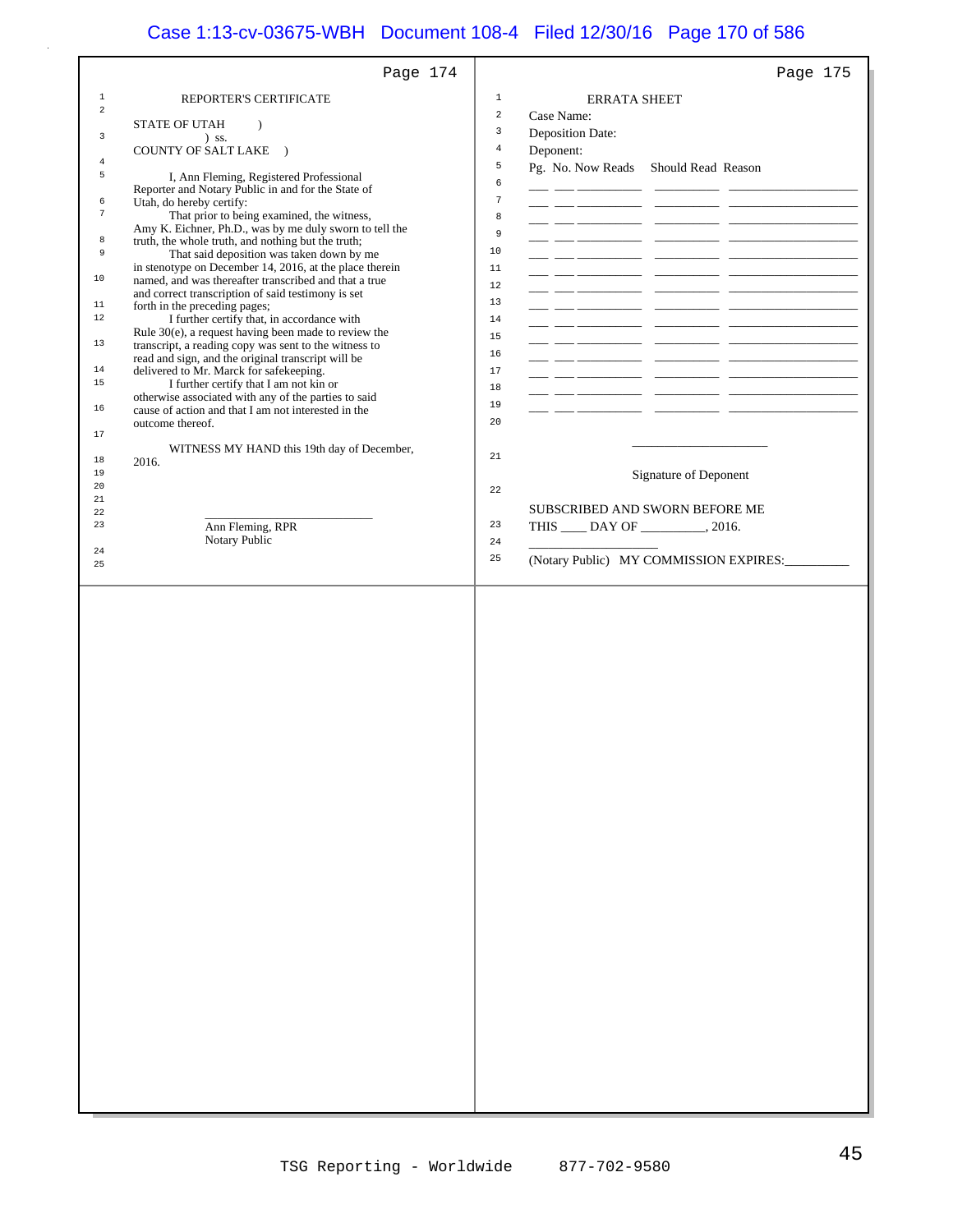| A                                  | actions (2)               | 76:7                  | aloud $(8)$             | 113:1 114:1 115:1   |
|------------------------------------|---------------------------|-----------------------|-------------------------|---------------------|
| \$25,000(4)                        | 59:20,22                  | afternoon (1)         | 87:25 88:23 100:22      | 116:1 117:1 118:1   |
| 33:25 61:19,20 66:19               | active(2)                 | 165:16                | 104:8 125:19            | 119:1 120:1 121:1   |
| \$450(1)                           | 40:19 44:10               | agencies (3)          | 129:25 149:16           | 122:1 123:1 124:1   |
| 172:19                             | activities (3)            | 49:6,9 57:18          | 163:9                   | 125:1 126:1 127:1   |
| \$7500(1)                          | 60:19,24 61:6             | agency $(13)$         | Amar $(1)$              | 128:1 129:1 130:1   |
| 172:21                             | activity <sub>(1)</sub>   | 7:11 12:25 24:8,10,11 | 161:23                  | 131:1 132:1 133:1   |
| a.m(1)                             | 36:4                      | 24:14 49:3 57:20      | ambiguous (2)           | 134:1 135:1 136:1   |
| 1:18                               | actual(5)                 | 89:5 111:18 132:6     | 22:4 150:12             | 137:1 138:1 139:1   |
| abbreviated (3)                    | 20:6 44:19 53:22          | 168:23 169:17         | America (2)             | 140:1 141:1 142:1   |
| 98:17,19,22                        | 112:24 163:18             | ago(2)                | 1:45:13                 | 143:1 144:1 145:1   |
| ability $(2)$                      | add(2)                    | 18:5 64:2             | America's (2)           | 146:1 147:1 148:1   |
| 6:10,14                            | 69:3,5                    | agree $(11)$          | 42:2,5                  | 149:1 150:1 151:1   |
| able $(4)$                         | added $(6)$               | 46:12 66:17 75:16,19  | American (2)            | 152:1 153:1 154:1   |
| 106:20 121:11 124:24               | 26:11,19,20 102:3         | 77:6 78:8 86:13       | 58:22 114:18            | 155:1 156:1 157:1   |
| 161:18                             | 156:2,10                  | 88:11 98:14 122:22    | amines(1)               | 158:1 159:1 160:1   |
| Absence (1)                        | addition $(2)$            | 156:24                | 69:10                   | 161:1 162:1 163:1,3 |
| 109:15                             | 8:17 158:20               | agreed $(1)$          | amino(1)                | 164:1 165:1 166:1   |
| absolutely (4)                     | additional (4)            | 33:21                 | 84:3                    | 167:1 168:1 169:1   |
| 16:12 73:21 85:3                   | 100:25 141:5 159:4        | agreement (12)        | amount(7)               | 170:1 171:1 172:1   |
| 101:13                             | 164:15                    | 3:10 33:25 66:7,10,11 | 68:12 69:2,3,4,17       | 173:1 174:7         |
| abstract $(5)$                     | address $(4)$             | 67:4 69:20 70:11      | 137:4 143:8             | analog $(1)$        |
| 149:16 150:14 153:22               | 7:7,10 141:20 158:11      | 85:17,21 96:22 98:4   | amounts $(3)$           | 11:21               |
| 155:19 156:25                      | addressed (5)             | ahead $(6)$           | 149:17 150:9 171:16     | analysis (12)       |
|                                    | 129:23 135:18 141:23      | 30:6 55:2 96:24       | amphetamine (3)         | 4:15,18 17:14 45:19 |
| abstracts (1)<br>51:3              | 158:10,12                 | 111:15 132:25         | 68:18,20,23             | 101:7 121:3 123:5   |
| academic (2)                       | <b>Administration (3)</b> | 150:20                | Amy (177)               | 148:13 152:4,8,13   |
| 19:14 132:9                        | 14:15 49:13,17            | AHPA(7)               | 1:5 3:2 5:1,4 6:1 7:1,6 | 152:24              |
|                                    | admittance (1)            | 58:18,21,23,24        | 8:1 9:1 10:1 11:1       | analyst $(2)$       |
| accepted (5)<br>101:16 136:14,16   | 28:17                     | 114:14,17 116:22      | 12:1 13:1 14:1 15:1     | 110:12 157:21       |
| 148:8 154:5                        | $\text{adopt}(1)$         | Air(1)                | 16:1 17:1 18:1 19:1     | analytical (4)      |
|                                    | 124:15                    | 4:5                   | 20:1 21:1 22:1 23:1     | 98:18 109:15,21     |
| access(1)<br>146:7                 | adverse $(2)$             | aired $(1)$           | 24:1 25:1 26:1 27:1     | 132:4               |
|                                    | 44:15,18                  | 128:5                 | 28:1 29:1 30:1 31:1     | analyzed (4)        |
| accidentally (1)<br>35:4           | advice $(2)$              | al $(2)$              | 32:1 33:1 34:1 35:1     | 101:9 112:3 118:11  |
| accountable (1)                    | 13:4 14:3                 | 4:15 143:14           | 36:1 37:1 38:1 39:1     | 122:15              |
| 88:4                               | advise $(3)$              | alerting (1)          | 40:1 41:1 42:1 43:1     | analyzing (2)       |
|                                    | 37:2 74:22 78:12          | 88:24                 | 44:1 45:1 46:1 47:1     | 12:19 150:23        |
| accurate (3)<br>105:21 125:4 136:7 | advised (1)               | alienate (1)          | 48:1 49:1 50:1 51:1     | anatomical (1)      |
| achievements (1)                   | 140:11                    | 125:24                | 52:1 53:1 54:1 55:1     | 18:22               |
| 162:10                             | advising $(1)$            | alienates $(1)$       | 56:1 57:1 58:1 59:1     | and/or $(4)$        |
| ACI(1)                             | 140:10                    | 125:22                | 60:1 61:1 62:1 63:1     | 31:13 96:6 131:13   |
| 163:16                             | advisor(1)                | alleged (1)           | 64:1 65:1 66:1 67:1     | 146:6               |
| acid(1)                            | 12:24                     | 38:14                 | 68:1 69:1 70:1 71:1     | Andrea (2)          |
| 84:3                               | AE(1)                     | alleging $(1)$        | 72:1 73:1 74:1 75:1     | 48:15,19            |
| Acknowledgments (                  | 138:25                    | 168:7                 | 76:1 77:1 78:1 79:1     | Ann $(3)$           |
| 110:21 111:16                      | afar(1)                   | allocate (1)          | 80:1 81:1 82:1,19       | 1:24 174:5,23       |
|                                    | 126:17                    | 34:16                 | 83:1 84:1 85:1 86:1     | Annie $(2)$         |
| $\arctan(1)$                       | affirmative (18)          | allocation (1)        | 87:1 88:1 89:1 90:1     | 163:4,5             |
| 69:11                              | 10:20 11:12 47:4 66:5     | 36:11                 | 91:1,20 92:1 93:1       | annual $(1)$        |
| act(4)<br>23:16 168:25 169:14      | 66:8 72:9 74:6 75:5       | allowed (1)           | 94:1 95:1 96:1 97:1     | 96:6                |
|                                    | 75:7 77:18 80:12          | 106:21                | 98:1 99:1 100:1         | answer $(26)$       |
| 169:18                             | 85:21 99:2 102:2          | alluded $(1)$         | 101:1 102:1 103:1       | 6:18,21 19:24 22:5  |
| action(6)                          | 130:14 132:21             | 159:20                | 104:1 105:1 106:1       | 30:6 41:11 49:14    |
| 52:18,23 137:21<br>146:2 169:19    | 142:21 161:19             | Almada (2)            | 107:1 108:1 109:1       | 50:21 51:7 52:2,3,7 |
| 174:16                             | afraid $(1)$              | 144:8,12              | 110:1 111:1 112:1       | 52:11,15,25 53:22   |
|                                    |                           |                       |                         |                     |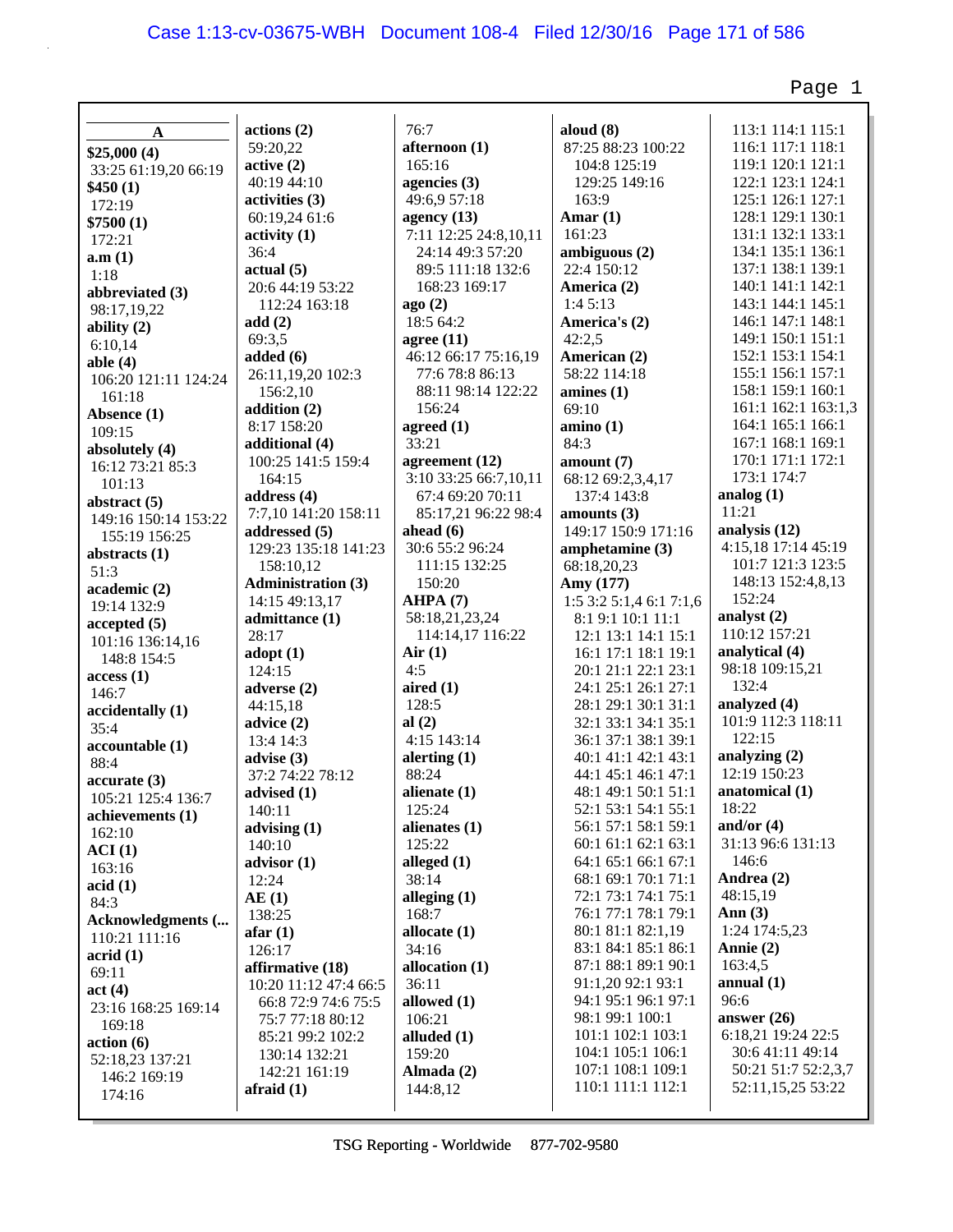|                                      |                                 |                                        |                                    | Page 2                        |
|--------------------------------------|---------------------------------|----------------------------------------|------------------------------------|-------------------------------|
|                                      |                                 |                                        |                                    |                               |
| 55:4 71:15 79:4                      | approved (1)                    | 157:7,15 167:13,17                     | 76:10 78:12 90:7,13                | authority (1)                 |
| 84:22 95:13,14<br>96:18 132:25 141:8 | 126:3                           | 167:24                                 | 91:4 94:17 95:23                   | 35:14                         |
|                                      | approximate (1)                 | articles (3)<br>18:17 45:8 142:10      | 96:2,9,10 131:20                   | authorized (1)                |
| 156:15                               | 104:12                          |                                        | 132:7 135:13                       | 34:9                          |
| answering (1)                        | approximately (5)               | Arts $(1)$                             | 140:10,11,23 141:8                 | authors $(3)$                 |
| 71:16                                | 18:2 23:22 56:9 93:8            | 10:9                                   | 141:10                             | 110:16 147:22 153:19          |
| answers $(1)$                        | 95:8                            | aside $(5)$                            | athletic $(2)$                     | automatically (1)             |
| 5:24                                 | April (20)                      | 36:3 61:19 62:17                       | 33:3 135:10                        | 20:16                         |
| Anthony (2)                          | 3:9 4:8 70:7 85:22              | 110:17 134:19                          | <b>ATLANTA(1)</b><br>1:2           | available (15)                |
| 144:8,12                             | 100:19 103:24                   | asked $(5)$                            |                                    | 74:25 96:5 99:7               |
| anti-doping $(10)$                   | 104:16,22 108:10                | 23:21 64:7,15 137:10                   | attached (5)                       | 104:11 105:5,7,12             |
| 7:11 12:25 13:15 16:4                | 119:18 138:8 139:5              | 166:14                                 | 100:24 102:18,23                   | 105:14 118:16                 |
| 24:8 25:17 74:19                     | 140:2 148:7,8 154:4             | asking $(5)$                           | 109:11 151:25                      | 126:10 151:7 169:7            |
| 77:4 111:18 152:17                   | 154:5 166:11 168:5              | 20:7,8 30:24 111:10                    | attachment (3)                     | 169:17,21,25                  |
| antigen $(1)$                        | 169:7                           | 155:17                                 | 103:9 147:9 163:16                 | average $(1)$                 |
| 32:4                                 | area(6)                         | aspect $(2)$                           | attachments (2)                    | 13:9                          |
| anybody (4)                          | 35:19 45:6 64:8 68:4            | 121:25 150:22                          | 103:4 147:15                       | avoid(1)                      |
| 7:24 8:3,7 139:16                    | 132:16 171:19                   | aspects $(1)$                          | attacks(1)                         | 18:24                         |
| Anytime (2)                          | areas(1)                        | 71:22                                  | 52:10                              | award $(2)$                   |
| 6:19 56:11                           | 112:17                          | assess $(1)$                           | attempted (1)                      | 23:22,25                      |
| anyway $(3)$                         | area (1)                        | 17:16                                  | 109:23                             | awarded (1)                   |
| 91:8 133:16 155:23                   | 95:16                           | assist $(2)$                           | attend $(1)$                       | 24:23                         |
| AOAC(1)                              | argue(1)                        | 13:13 66:21                            | 54:23                              | aware $(44)$                  |
| 71:3                                 | 80:22                           | assistance (1)                         | attended (1)                       | 8:6,8,11 27:10,13,25          |
| apparently (1)                       | Armstrong (13)                  | 35:19                                  | 62:7                               | 31:25 32:15 34:21             |
| 27:20                                | 143:14 147:23 148:18            | assisting $(2)$                        | attending (1)                      | 35:6,8,12 39:7 41:6           |
| appear $(1)$                         | 148:24 153:20                   | 13:25 14:2                             | 171:23                             | 43:22 44:3,9 47:9             |
| 146:8                                | 157:5 158:12,21,22              | associated (1)                         | attention (4)                      | 49:21 52:25 57:8              |
| appearance (1)                       | 158:24 159:19,24                | 174:15                                 | 36:14,17 69:24 170:3               | 59:8 61:3,7 62:25             |
| 37:24                                | 162:7                           | association (8)                        | attorney $(1)$                     | 69:21 75:24 76:4              |
| appeared $(1)$                       | Armstrong's (2)<br>143:16 159:4 | 53:18,20 57:24 58:16                   | 65:15                              | 88:18 97:2 98:6               |
| 134:18                               | Army $(1)$                      | 58:22 114:19                           | attorneys (7)<br>7:25 8:3 38:14,21 | 106:12 113:5<br>126:19 128:10 |
| appearing $(3)$<br>2:5 8:4 172:24    | 39:5                            | 117:11 164:3                           | 39:16 82:7 107:11                  | 133:4 143:15,20,22            |
|                                      | Arnold (2)                      | associations (5)<br>58:15 114:19 117:9 |                                    | 145:9,12 164:7,9,13           |
| appears (9)                          | 76:13,21                        | 117:10,12                              | attributed (1)<br>39:12            | awareness (2)                 |
| 92:10,23 95:9 127:14                 | $\arose(1)$                     |                                        |                                    | 148:24 149:3                  |
| 136:25 141:20                        | 119:17                          | assume $(3)$<br>6:5 10:7 34:11         | auditory (1)<br>15:2               |                               |
| 143:13,24 151:7<br>application (1)   | arrangements (1)                |                                        |                                    | B                             |
| 79:10                                | 172:4                           | assumed $(1)$<br>155:4                 | August $(1)$<br>4:18               | B(2)                          |
| applied (1)                          | art(1)                          | assumes $(2)$                          | Auricacia (1)                      | 3:7 117:6                     |
| 79:8                                 | 150:12                          | 107:21 156:14                          | 130:2                              | BA(1)                         |
| applies (1)                          | article (51)                    | assuming $(4)$                         | Australia (5)                      | 10:10                         |
| 14:4                                 | 3:24 4:13 17:22 19:22           | 88:9 102:24 126:8                      | 10:19,21 14:18,25                  | <b>Bachelor</b> (1)           |
| appreciate (3)                       | 21:18 22:3,11,14,23             | 145:10                                 | 15:8                               | 10:9                          |
| 31:4 90:2 155:7                      | 23:5 25:3 44:13                 | athlete $(5)$                          | Australian (4)                     | back $(36)$                   |
| appreciated (1)                      | 51:13,14 58:13                  | 25:21 27:25 33:9                       | 10:12 15:13 18:9                   | 14:25 18:20 23:9 30:9         |
| 31:6                                 | 62:17 67:8 68:24                | 68:19 90:14                            | 49:15                              | 39:25 44:24 46:11             |
| approach (1)                         | 108:24 109:13,20                | athlete's $(2)$                        | authentic (1)                      | 55:17 57:23,25 58:6           |
| 30:18                                | 111:24 112:18                   | 25:24,24                               | 83:8                               | 69:23 73:15,17,17             |
| Approaches (1)                       | 136:10,23 147:17                | athletes (39)                          | authenticate (1)                   | 85:15,16 86:3 89:7            |
| 109:15                               | 148:2,6,16,25                   | 13:4,9,16 14:3 25:20                   | 99:10                              | 101:14 102:6,13               |
| appropriate $(2)$                    | 151:24 152:5,20,23              | 25:25 26:3,21,22                       | authenticated (2)                  | 104:4 105:10,22               |
| 97:24 120:20                         | 153:4, 11, 14 154: 3            | 28:5 31:9 34:22                        | 99:8 109:16                        | 107:10,17 121:22              |
| approve $(1)$                        | 155:15,17,21,23                 | 35:3,4 36:23 37:2,6                    | author $(2)$                       | 122:21 127:3                  |
| 132:6                                | 156:2, 10, 19, 22               | 37:13,22 48:8 74:23                    | 156:2,10                           | 130:20 131:25                 |
|                                      |                                 |                                        |                                    |                               |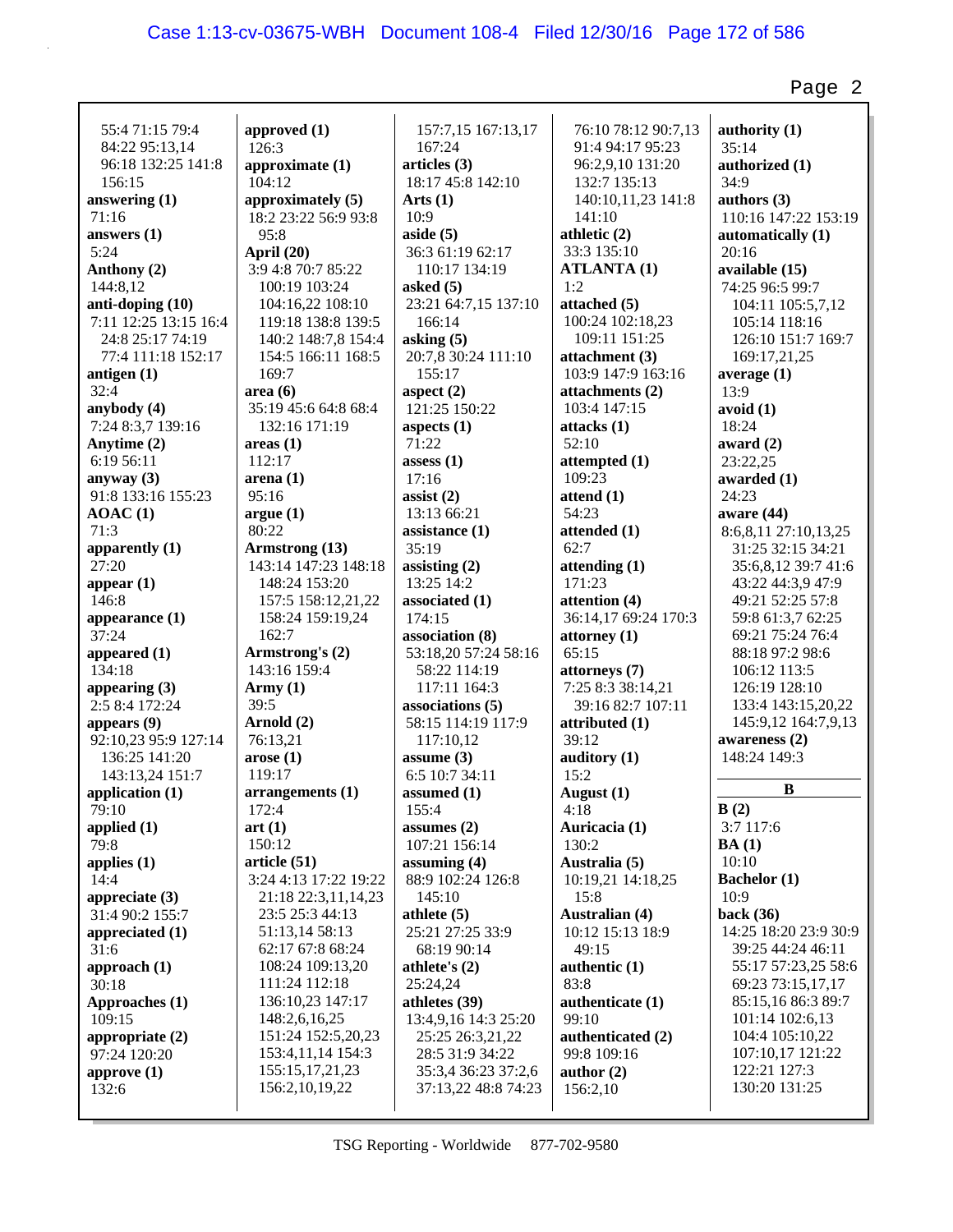| 134:22 139:21         | 20:3 21:2,16 25:3     | 154:21                | break $(12)$          | case $(11)$          |
|-----------------------|-----------------------|-----------------------|-----------------------|----------------------|
| 140:3 162:18          | 31:16 32:18,23        | blanks $(1)$          | 6:19,22,23 54:4 91:12 | 5:12 8:19 27:9,11    |
| background (5)        | 33:13 39:12 40:11     | 79:12                 | 91:14 123:7,8         | 28:10 44:9,14 47:19  |
| 9:3 12:6 16:2 44:23   | 42:17 43:5 44:14      | blended (1)           | 134:14 165:9,10,11    | 50:19 150:25 175:2   |
| 97:19                 | 46:22 47:5,11 50:15   | 170:19                | Breitbach (3)         | cases $(1)$          |
| backstory (1)         | 51:16,19 53:20 55:4   | blends $(1)$          | 151:19 153:20 156:6   | 162:11               |
| 77:3                  | 56:25 59:12,12        | 76:7                  | Brief $(1)$           | cast(1)              |
| backtrack (1)         | 61:20 64:9 65:16      | blogs $(3)$           | 54:3                  | 30:22                |
| 36:16                 | 66:14 68:16 69:19     | 76:15 84:12 115:18    | bring $(2)$           | categories (3)       |
| bad(1)                | 70:3 71:12 72:25      | Bloomer $(1)$         | 145:17 170:2          | 26:13,14 126:11      |
| 69:11                 | 74:13 76:19 77:2      | 163:19                | brings $(1)$          | category (2)         |
| bandwidth (1)         | 83:7 84:21 89:10,19   | <b>Blumenthal</b> (4) | 77:13                 | 84:5 125:22          |
| 85:18                 | 92:8,24 99:13 102:4   | 141:24,25 142:15      | broadly(1)            | Catlin $(4)$         |
| <b>Banned</b> (1)     | 102:21 103:9          | 144:5                 | 74:24                 | 130:4,11 170:7,14    |
| 130:15                | 104:23 110:11         | boards $(1)$          | brought (2)           | causative (1)        |
| banning $(1)$         | 116:18 126:20         | 135:11                | 14:12 144:18          | 28:17                |
| 117:4                 | 127:3,18 146:9        | bodies $(1)$          | BS(1)                 | cause $(3)$          |
| base $(1)$            | 147:9 152:12,24       | 48:23                 | 10:7                  | 52:19,24 174:16      |
| 151:15                | 162:8 163:18,19       | body $(2)$            | BSCG(2)               | causes (8)           |
| based $(7)$           | 169:12 170:13         | 25:24 32:9            | 130:15,22             | 49:22 50:5,10,17,24  |
| 24:17 76:2 80:23 85:2 | believed (1)          | born $(1)$            | bucket (1)            | 52:5,9,13            |
| 88:8 146:10 151:15    | 84:9                  | 15:7                  | 84:11                 | cc(1)                |
| basic $(1)$           | bell $(12)$           | boss(1)               | budget $(1)$          | 144:8                |
| 18:19                 | 39:6 44:8 49:11 61:13 | 16:15                 | 34:10                 | cellular $(1)$       |
| basically (5)         | 71:4 72:23,25         | botanical (5)         | bunch $(1)$           | 24:3                 |
| 11:16,20 13:5 40:22   | 113:20 148:17         | 55:11,12 70:18 95:3   | 76:15                 | Center (4)           |
| 67:11                 | 151:20,21 162:5       | 142:4                 | business $(4)$        | 2:9 7:12 61:9,18     |
| basis $(5)$           | best $(8)$            | botanicals (1)        | 7:10 65:3 90:5 131:3  | CEO(1)               |
| 48:14 49:4 80:5 90:8  | 31:9 35:17,22 51:20   | 95:16                 | busy(1)               | 16:24                |
| 146:11                | 68:9 117:13 136:6     | botany $(2)$          | 162:7                 | certain (11)         |
| Bates $(3)$           | 141:7                 | 12:7 84:19            |                       | 17:16 19:21 20:20    |
| 73:9 111:24 138:23    | <b>Bestervelt</b> (5) | bottom $(14)$         | $\mathbf C$           | 55:22 59:19 89:5     |
| $b$ attle $(1)$       | 45:9 86:19 115:9      | 69:24 74:4 78:16      | C(2)                  | 105:20 120:13        |
| 87:2                  | 146:25 158:17         | 79:21 82:18,20        | 2:15:2                | 124:22 131:16        |
| bcc'd(1)              | Bethesda (1)          | 98:12 103:22 114:7    | calculated (1)        | 136:20               |
| 127:16                | 42:2                  | 117:24 127:10         | 149:21                | certainly $(3)$      |
| bears $(1)$           | better $(4)$          | 129:17 139:3          | call $(3)$            | 128:17 134:23 135:18 |
| 169:13                | 16:19 21:10 93:18     | 166:10                | 13:17 29:4,5          | certainty (1)        |
| <b>BECKER</b> (1)     | 135:24                | Bowers (33)           | called (7)            | 25:8                 |
| 2:9                   | beyond $(3)$          | 8:8 15:16,17 32:24    | 5:5 38:4 44:9 71:2    | certificate (2)      |
| beginning $(7)$       | 22:22 46:7 67:2       | 33:14 35:6 66:14      | 112:23 130:14         | 11:8 174:1           |
| 43:16 112:2 116:22    | bias $(2)$            | 68:6 81:2,8 87:20     | 142:3                 | certification (2)    |
| 118:6 123:18          | 18:24 19:3            | 88:6 89:2,3 90:21     | calls $(1)$           | 45:15,22             |
| 141:16 142:23         | big(1)                | 97:13 99:5 106:25     | 159:24                | certified (1)        |
| begins $(3)$          | 45:6                  | 107:5,6 108:6,24      | Canada (2)            | 132:3                |
| 92:19 97:11 115:6     | billion $(9)$         | 110:18 120:10         | 49:3,11               | certifiers (1)       |
| behalf $(4)$          | 112:7,8 121:12        | 121:6 123:21,24       | captioned (1)         | 131:19               |
| 90:13 91:4 96:13,13   | 122:19,19,23,24       | 125:7,18 134:4        | 5:12                  | certify $(3)$        |
| behest $(1)$          | 153:25 155:25         | 135:15 149:13         | cardiac (1)           | 174:6,12,15          |
| 24:3                  | biological (2)        | 163:4                 | 52:14                 | certifying $(1)$     |
| behoove (1)           | 52:18,23              | Branch (2)            | career $(3)$          | 132:6                |
| 83:19                 | bit(8)                | 46:23 47:3            | 11:4 19:15 90:14      | cetera $(2)$         |
| belief $(1)$          | 10:25 11:18 12:10,12  | brands $(3)$          | careful $(2)$         | 65:5 76:17           |
| 27:6                  | 21:8 41:20 61:25      | 130:3,4 171:7         | 31:7 88:24            | CG/MS(1)             |
| believe (65)          | 88:21                 | breach $(1)$          | carefully $(1)$       | 101:6                |
| 8:10 15:4 16:7 19:20  | <b>Blanked</b> (1)    | 23:4                  | 81:16                 | chain $(22)$         |
|                       |                       |                       |                       |                      |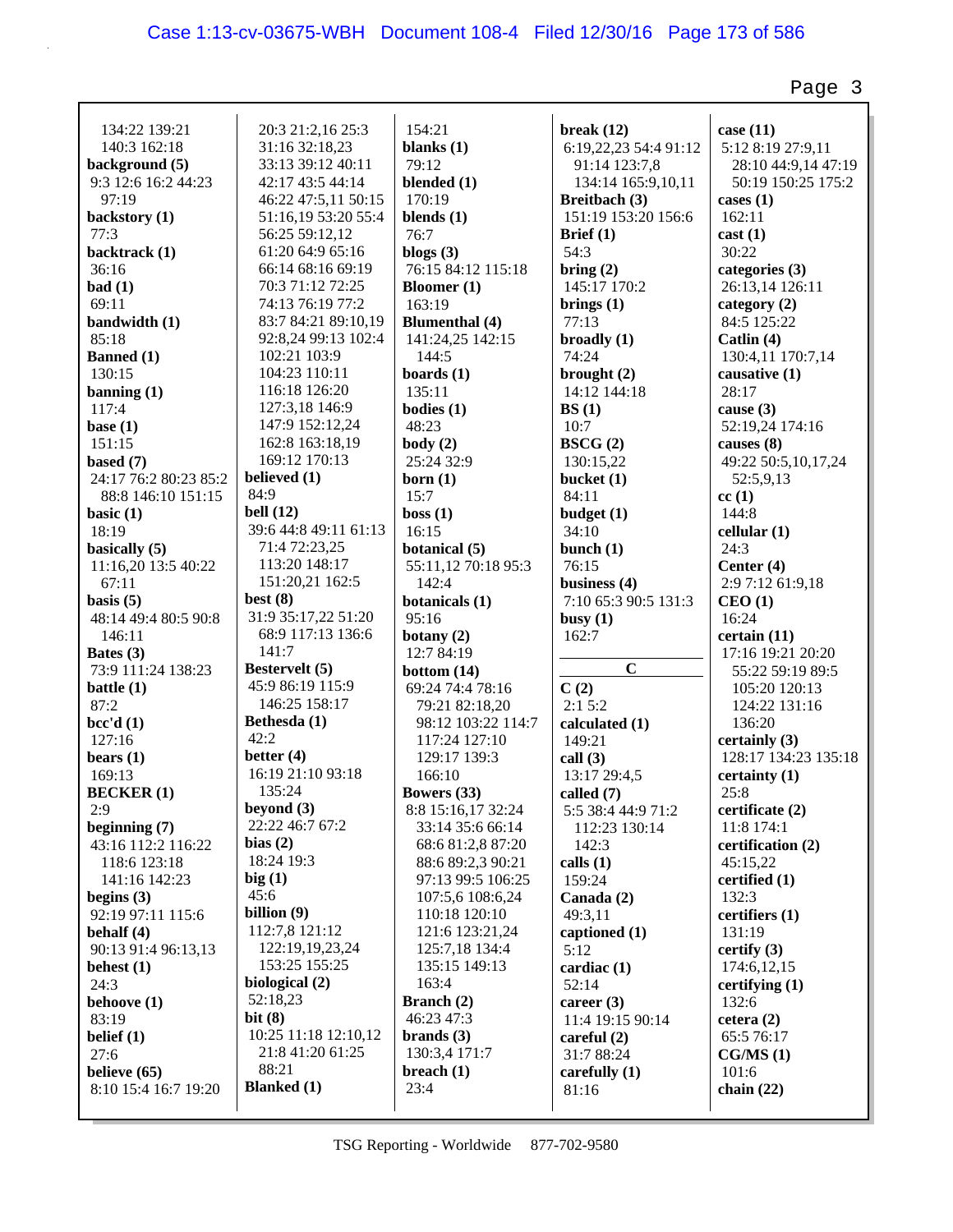| 3:9,11,12,14,19,20<br>3:22,25 4:1,4,6,8,9<br>4:12,15,16,18,19 |
|---------------------------------------------------------------|
| 80:8 102:24 103:3<br>127:22                                   |
| chains (1)<br>73:14                                           |
| challenge (1)<br>86:16                                        |
| chance (8)<br>73:16 82:15 92:17                               |
| 103:12 138:2,3<br>145:22 153:8                                |
| change (1)<br>105:9                                           |
| changed (2)<br>13:22,24                                       |
| characterization (1)<br>132:25                                |
| characterize (1)<br>150:15<br>charge (1)                      |
| 81:10<br>$chat (1)$                                           |
| 138:18<br>check (3)                                           |
| 8:23 13:21 15:5<br>chemical (5)                               |
| 5:14 12:16,19 13:8<br>167:8                                   |
| chemist (7)<br>12:11,18 16:3 68:2                             |
| 120:25 150:22<br>157:22                                       |
| chemistry (3)<br>12:9,10,17<br>chief (2)                      |
| 15:17,22<br>Chittiboyina (2)                                  |
| 161:25 162:4<br>choosing (1)                                  |
| 35:10<br>chosen (1)                                           |
| 120:15<br>Chromatograms (1)                                   |
| 103:6<br>Chromodex (2)                                        |
| 38:5,9<br>Circle (1)<br>2:14                                  |
| circumstances (1)<br>20:13                                    |
| cited (1)<br>167:5                                            |
| City(1)<br>1:22                                               |

**Civil (1)** 1:6 **claim (1)** 93:16 **claimants (7)** 1:13 166:2,7 171:22 171:24 172:22 173:6 **claims (4)** 9:9 43:13,17,19 **clarity (5)** 31:9 117:5 140:9,17 141:3 **classify (1)** 154:17 **Claude (26)** 2:3 21:7 55:2 65:18 73:11 82:12,14 87:7 91:6,18 92:14 93:25 100:8 103:18 108:3 108:23 114:2 119:13 141:14 145:19 155:8 158:3 160:25 162:21 165:9,14 **clause (1)** 64:15 **clean (4)** 24:9,13 25:20 125:4 **cleaner (1)** 125:3 **clear (5)** 29:12 49:14 74:23 103:8 108:9 **cleared (1)** 59:2 **clearly (4)** 39:25 151:6 159:17 159:18 **clients (1)** 31:5 **Closer (1)** 80:9 **co-authors (1)** 109:23 **co-presented (1)** 55:19 **coaches (1)** 135:12 **Cohen (1)** 128:11 **collaboration (1)** 33:22 **colleague (5)** 41:21 62:14,15 63:21 110:2

**colleagues (1)** 65:3 **collective (1)** 136:2 **collectively (1)** 33:21 **college (3)** 9:8,17,18 **Colorado (5)** 7:12,13 14:7 111:18 111:18 **come (11)** 12:17 14:6 25:13 29:10 33:23 59:11 84:12 96:21 136:2 147:10 170:25 **comes (1)** 34:3 **coming (6)** 28:3 35:2 36:25 46:4 68:14 94:22 **comment (11)** 19:21 20:6 28:8 75:16 77:7 78:6 79:21 81:19 140:3 163:10 163:12 **comments (2)** 79:20 135:22 **commercial (2)** 4:6 145:16 **commercially (9)** 99:7 104:11 105:5,7 105:12,13 118:16 151:4,7 **commission (3)** 98:21 173:25 175:25 **commissioned (1)** 44:3 **common (6)** 11:3 19:6,9,12,16 67:12 **Commonly (1)** 18:2 **communicate (1)** 152:3 **communicated (9)** 38:13 40:9 104:4 110:5 120:5 127:2 142:16,19 152:19 **communicating (2)** 120:4 131:17 **communication (8)** 42:10 46:2 54:13 92:9 104:25 143:24 158:22 170:14 **communications (12)**

39:23 53:10 57:14 72:8 81:7 104:23 113:15 130:16 148:14 157:10 158:20 163:6 **companies (8)** 19:10 76:15 84:13 95:19 115:16 131:21 139:9 140:15 **company (12)** 20:5 38:4,12 45:17 76:23 84:6 130:12 131:21 137:18 141:21 144:16,17 **compelled (1)** 64:12 **compensated (1)** 171:21 **competent (2)** 88:4,12 **competition (3)** 24:9,13 140:13 **complaint (1)** 169:14 **complete (3)** 111:7,9 159:25 **completed (1)** 164:10 **completely (1)** 156:11 **compliance (2)** 45:19,20 **compliant (1)** 29:3 **complicated (1)** 154:18 **comply (1)** 137:18 **component (1)** 55:12 **compound (2)** 20:8 157:12 **compounds (4)** 12:19 13:8 36:3 126:9 **computer (1)** 50:13 **concentrations (2)** 143:5 149:18 **concepts (1)** 79:2 **concern (8)** 25:18 26:4 29:20 31:22 32:7 116:8 125:4 129:11 **concerned (4)**

9:12 34:21 36:23 94:16 **concerning (2)** 38:24 168:15 **concerns (3)** 60:13 89:23 151:3 **conclude (4)** 28:16 103:2 127:23 168:23 **concluded (1)** 173:7 **concludes (8)** 49:22 50:4,10,17 51:23 52:5,9,13 **concluding (1)** 30:14 **conclusion (10)** 29:13 77:14 101:4,15 102:17 111:25 122:6 124:12 156:11 170:25 **conclusions (13)** 17:17,19,21 23:14 46:13 67:14,23 68:17 76:2 85:2 105:20 151:15 155:22 **conclusive (2)** 94:21 167:20 **conclusively (1)** 105:18 **conditions (1)** 85:3 **conduct (6)** 22:19 33:15 66:24 88:12 98:17 133:15 **conducted (6)** 104:10 105:4 113:8 113:11 164:7 168:6 **conducting (6)** 18:11,24 21:15 83:11 84:16 159:5 **conference (19)** 37:18,19 38:2 43:6 54:21,23 55:9,14,18 60:11,18 62:7 63:20 70:13,15,17 94:23 95:3 134:5 **conferences (17)** 33:18 37:22,25 54:17 54:19,20 55:6,11,16 62:18 113:17 126:20 134:9,14,17 135:5 142:18 **conferring (2)** 82:7 107:11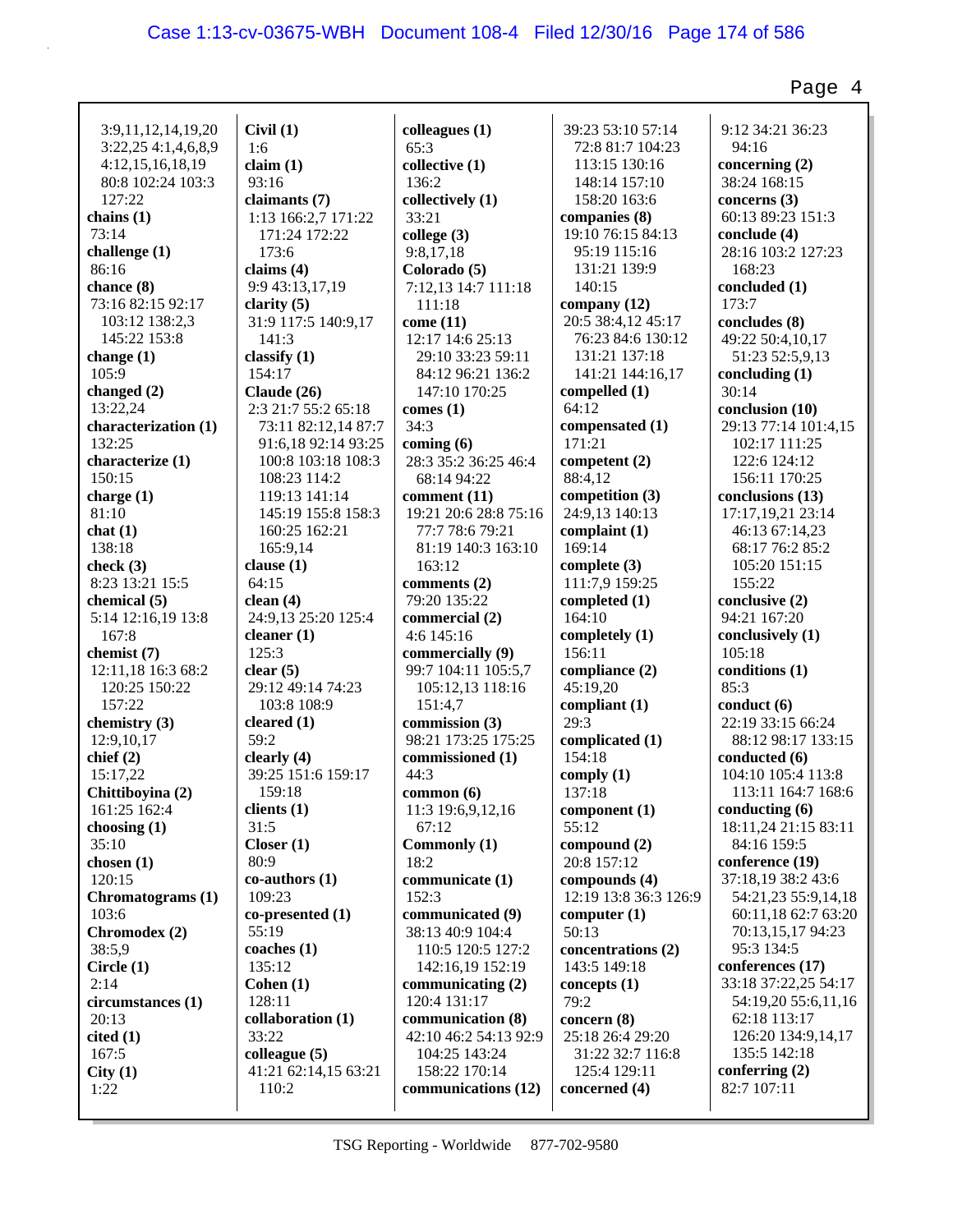|                         |                                     |                                        |                                | Page 5                           |
|-------------------------|-------------------------------------|----------------------------------------|--------------------------------|----------------------------------|
| confidential (1)        | consumption $(1)$                   | Control (1)                            | 148:22                         | 11:24 12:23 84:2                 |
| 145:25                  | 39:13                               | 130:15                                 | correspondence (1)             | currently $(5)$                  |
| confirm $(5)$           | contact $(25)$                      | controlled (1)                         | 131:11                         | 45:24 57:21 59:6                 |
| 32:19 59:3 133:11       | 38:8 42:17,18 45:23                 | 97:4                                   | correspondences (1)            | 72:19 77:6                       |
| 163:20 168:7            | 46:5,21 48:22 49:10                 | conversation (4)                       | 113:16                         | curve $(1)$                      |
| confirmation (2)        | 53:3,6,9 54:10                      | 3:18 159:20 160:17                     | cough(1)                       | 45:7                             |
| 133:12 146:4            | 57:11 58:5,11 62:16                 | 170:13                                 | 37:10                          | cut(5)                           |
| confirmed (4)           | 62:18 64:4 113:12                   | conversations (15)                     | Council (1)                    | 69:15 76:22 96:20                |
| 52:17,22 101:20         | 119:25 149:9,12                     | 7:24 34:18,21,24,25                    | 58:21                          | 97:5 142:14                      |
| 165:4                   | 152:7 157:5,6                       | 39:15 42:12 56:3,7                     | counsel (9)                    | CV(4)                            |
| confirming $(1)$        | contacted (2)                       | 62:22 63:23 82:3                       | 6:16,17,197:21                 | 13:21 15:5 37:21                 |
| 168:11                  | 39:19 163:25                        | 85:14,24 125:10                        | 138:22,24 166:2,6              | 159:25                           |
| confused (3)            | contacting (1)                      | converter $(1)$                        | 166:14                         |                                  |
| 15:15 73:23 108:2       | 164:6                               | 11:21                                  | count(4)                       | D                                |
| Congress (1)            | contain $(7)$                       | convicted (1)                          | 9:11,12 10:4,6                 | D(2)                             |
| 34:3                    | 29:4 37:8,10 47:9                   | 9:15                                   | country $(1)$                  | 3:15:2                           |
| Congressional (1)       | 59:12 118:21 119:4                  | Coody $(5)$                            | 33:15                          | $D-O-I(1)$                       |
| 34:7                    | contained (5)                       | 71:9 73:5 74:10 75:3                   | <b>COUNTY (1)</b>              | 155:9                            |
| connection (2)          | 56:24 57:8 68:22                    | 77:25                                  | 174:3                          | dad(1)                           |
| 12:4 152:15             | 133:5 143:7                         | Coody's (2)                            | couple $(5)$                   | 131:2                            |
| consider (16)           | Containing (1)                      | 75:16 77:7                             | 13:22 30:14 62:19              | daily $(1)$                      |
| 16:11,21 17:6 23:3,15   | 44:11                               | coordination (2)                       | 71:20 113:16                   | 90:7                             |
| 55:24,25 60:19          | contains(1)                         | 46:15,17                               | course $(2)$                   | damage (1)                       |
| 62:12 63:11,21          | 35:24                               | copied $(7)$                           | 33:7 113:10                    | 50:24                            |
| 64:21 140:18 141:4      | contemplating (1)                   | 77:25 83:3 86:8 121:7                  | course(1)                      | Dan $(5)$                        |
| 151:9 169:16            | 33:14                               | 125:18 158:16                          | 12:15                          | 60:12,17 73:6 82:25              |
| considered (5)          | content $(2)$                       | 161:22                                 | $\text{court} (5)$             | 88:9                             |
| 10:10 29:21 40:12       | 56:16 65:25                         | copy(5)                                | 1:1 5:25 9:9 23:11             | Daniel (7)                       |
| 84:7 164:4              | context(5)<br>20:24 28:4 88:8 92:10 | 64:10 138:19,23<br>148:25 174:13       | 30:11                          | 53:13 54:6 62:8,10               |
| consist(1)<br>13:2      | 112:19                              | correct(61)                            | cover(3)                       | 72:24 81:24 86:4                 |
| consisted (1)           | continuation (1)                    | 8:2,24 10:13,14 12:22                  | 38:3 147:9,13<br>created $(1)$ | data(20)<br>17:15,18 21:17,20,22 |
| 68:5                    | 82:9                                | 16:18,20 17:9 26:8                     | 99:18                          | 21:23 22:10,12,12                |
| consistent (3)          | continue (8)                        | 27:7 28:22 29:7                        | creatine $(1)$                 | 22:18,22,23 23:2,12              |
| 91:2 101:23 165:5       | 95:25 96:24 97:3                    | 36:12 41:18 47:3                       | 144:20                         | 23:13 85:3 115:18                |
| consists (1)            | 118:10,12 143:6                     | 50:19 69:8 80:15                       | creating $(1)$                 | 116:11 121:2,17                  |
| 45:16                   | 151:3 160:6                         | 86:8,20,23 87:17                       | 135:21                         | database $(1)$                   |
| constituent (4)         | continued (3)                       | 89:6,20,21 101:25                      | $\text{credit}(1)$             | 13:14                            |
| 69:14 84:3 93:17        | 11:16 31:25 115:16                  | 105:8 108:15 109:9                     | 10:2                           | date $(22)$                      |
| 106:17                  | continues (5)                       | 111:5 116:16                           | crime(1)                       | 27:23 58:4 70:6 74:11            |
| constituents (2)        | 31:11 78:4 90:7                     | 117:18,25 119:4                        | 9:15                           | 75:11 78:2,21 83:5               |
| 66:22 167:8             | 114:11 118:5                        | 120:14 121:9 124:8                     | criteria (1)                   | 85:12 86:23 87:23                |
| consult $(5)$           | continuing $(2)$                    | 124:9 125:6,9                          | 36:6                           | 90:22 92:4 93:2,6                |
| 8:25 37:20 51:20        | 75:2 90:8                           | 128:20 130:23                          | critical (1)                   | 94:9 97:14 104:15                |
| 53:22 59:4              | contract $(4)$                      | 132:20 135:17                          | 117:2                          | 138:7 146:21 148:4               |
| consultant $(5)$        | 32:18 61:20,20 64:15                | 144:5 148:10,11                        | CRN(2)                         | 175:3                            |
| 38:20,23 66:18,19,21    | contracted (2)                      | 153:5 156:3 157:2                      | 58:18,20                       | Date-Dangerous (1)               |
| consulting $(5)$        | 68:11 69:17                         | 158:14 160:19                          | culminates (1)                 | 4:5                              |
| 3:9 66:10,22 70:10      | contracts (1)                       | 161:15 163:2 166:4                     | 45:22                          | dated $(3)$                      |
| 85:17                   | 97:25                               | 166:5,8 167:2 170:4                    | culmination (1)                | 86:5 105:24 129:17               |
| Consumer (2)            | contrary $(1)$                      | 170:11 174:10                          | 30:13                          | Dateline (2)                     |
| 46:22 47:2              | 115:22                              | corrected (5)                          | culture (2)                    | 128:2,25                         |
| consumers $(2)$         | contribute (1)                      | 135:20 136:3,5,8,18<br>correctly $(1)$ | 28:6 129:3                     | dates(6)<br>70:19 76:5 85:16     |
| 31:17 117:13            | 44:25<br>contribution (1)           | 76:8                                   | cumbersome (1)<br>73:19        | 154:2,6 156:11                   |
| consuming $(1)$<br>33:9 | 45:8                                | corresponded (1)                       | current $(3)$                  | Dave $(3)$                       |
|                         |                                     |                                        |                                |                                  |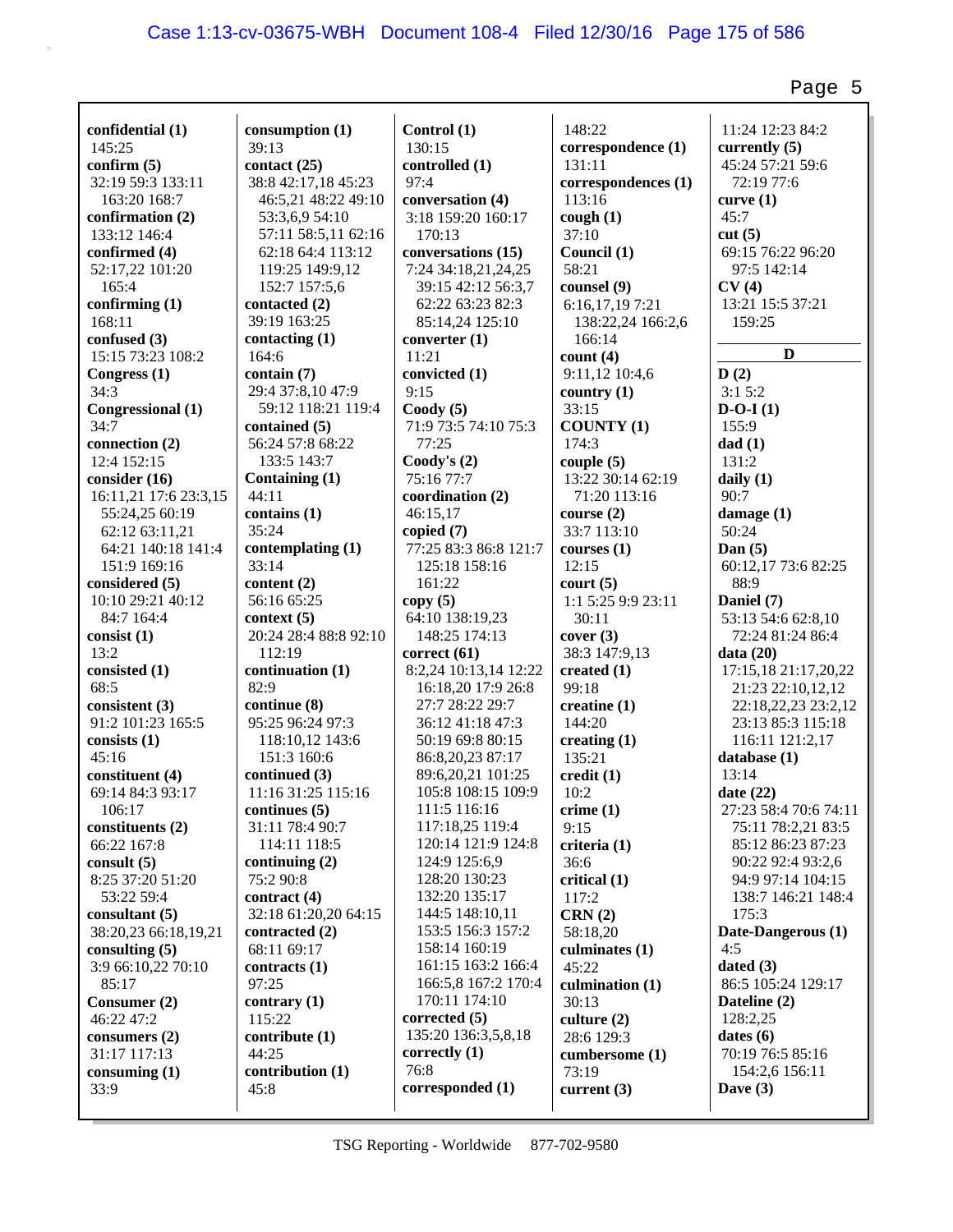43:4,9,10 **David (2)** 2:8 5:11 **day (3)** 173:23 174:17 175:23 **days (1)** 18:21 **DC (1)** 2:4 **de (1)** 28:25 **deal (2)** 31:13 135:9 **dealing (2)** 99:11,24 **dealings (4)** 58:15 61:14,16 73:2 **Dear (2)** 92:19 166:18 **Death (1)** 44:10 **December (13)** 1:18 3:12,14 83:5 85:11,23 86:5,23 87:24 89:9 90:23 174:9,17 **decided (2)** 85:12 124:15 **Decimal (1)** 154:20 **decision (6)** 34:15 36:13,17 90:3 120:19 136:2 **decisions (3)** 31:4,8 48:5 **declarative (1)** 124:25 **decongestant (1)** 44:25 **Deer (1)** 7:8 **defendant (3)** 1:9 2:7 9:7 **defendants (1)** 5:18 **Defense (2)** 44:3 46:11 **defer (1)** 125:7 **definitely (1)** 85:2 **definition (1)** 84:2 **definitive (4)** 84:16,18,22 85:9 **definitively (1)**

85:12 **degree (4)** 9:23 10:3 11:7,19 **degrees (1)** 10:22 **deliberately (1)** 35:5 **delivered (1)** 174:14 **department (9)** 2:3 15:24 16:16 44:3 46:11,16 65:14 154:12 165:15 **depend (1)** 20:13 **depending (1)** 38:2 **depends (3)** 18:16 46:18 151:14 **Deponent (3)** 2:12 175:4,21 **deposed (1)** 5:19 **deposition (8)** 1:4 7:18 8:11 167:14 171:23 172:20 174:9 175:3 **derivation (1)** 35:7 **describe (5)** 60:4 94:14 137:14 139:6,7 **described (1)** 142:5 **describes (2)** 52:17,22 **describing (1)** 169:5 **description (2)** 3:8 44:16 **descriptions (2)** 18:22 78:23 **descriptive (1)** 18:18 **design (1)** 164:19 **designated (1)** 145:25 **despite (2)** 29:9 171:8 **detail (6)** 5:23 40:14 65:23 79:14 86:11 147:8 **details (1)** 157:9 **detect (8)**

35:9 68:20 101:21 119:19 121:11 124:16,21 133:10 **detectable (4)** 101:9 112:5 122:11 122:17 **detected (11)** 69:4 118:18 120:12 130:18 133:4 143:4 149:17 150:9 153:23 155:14,24 **detection (10)** 119:16 120:20 121:19 124:7 125:7 133:11 151:17 153:24 155:25 165:7 **determine (8)** 35:9,24 46:3 50:14 57:5 68:9 72:15 120:20 **determined (6)** 8:21 25:23,25 28:25 60:6 167:19 **Deuster (7)** 41:14,16 42:10 43:15 48:15,17 147:2 **developed (1)** 101:7 **developing (1)** 131:18 **Dewey (1)** 154:20 **dictated (1)** 36:21 **died (1)** 39:12 **dietary (72)** 25:25 29:2,3 31:13,18 31:21 32:2,2,6 35:15,19 38:24 44:11 45:2,3,15,17 45:20 46:9 47:9,12 48:5,6,23 53:21 56:23 57:2,4,8,12 59:6,11,13 69:5 71:22 72:14,18 76:9 78:25 79:6,6 80:20 81:15 83:18,21,25 84:2,4 95:15,18 96:19 97:2 106:19 112:19,20 115:16 117:7 126:2,7 128:6 130:17 132:6 133:5 133:8 137:17 139:9 140:14,18,23 141:4 164:5 168:24

**different (18)** 16:16,17 18:19 29:20 37:8 45:13 55:10 71:22 72:15 76:15 76:15 97:6 133:12 151:18 156:11,25 156:25 157:6 **difficult (2)** 107:25 121:24 **digital (1)** 11:21 **Dimethylamylamin...** 163:17 **direct (2)** 16:15 48:13 **directed (2)** 144:7 146:19 **directly (8)** 13:16 14:19 79:20 86:18 110:6 120:5 127:19 135:15 **director (1)** 163:7 **disappoint (1)** 124:22 **disclose (1)** 63:25 **disclosed (4)** 64:5 114:25 121:16 130:17 **disclosure (1)** 64:3 **discuss (9)** 43:13,15,20 46:8 56:14,19 60:8,15 132:2 **discussed (17)** 32:13 43:17 55:10 88:10 93:18 94:14 97:17 104:2 105:6 116:6,21 117:17 120:24 135:2 147:3 153:15 167:13 **discussing (6)** 42:21 46:12 81:7 85:24 94:25 124:7 **discussion (6)** 107:16 128:2 138:20 158:7 172:16,18 **discussions (8)** 33:21 34:13 40:15 46:7 56:17 84:13 120:22 170:6 **dishonesty (1)** 23:16 **disprove (1)**

18:14 **disproves (1)** 23:13 **Distribution (1)** 4:2 **DISTRICT (2)** 1:1,1 **DIVISION (1)** 1:2 **DMAA (102)** 1:8 4:13,18 5:14,17 25:10 26:6,15 27:6 27:13,17,18,25 28:9 28:12,17,21,25 29:4 29:6,9 30:16,18 32:14 34:16,19 35:7 35:9,25 36:3,14 37:5,15,19,19 39:2 42:13 44:4,11,17,23 46:7 47:8 49:5,7,22 50:5,10,17 51:23 52:5,9,13 56:4,8,12 56:17,20 59:25 60:6 60:8,14 61:6 67:9 75:16 77:8 78:6 79:22 93:16 96:2 117:4 118:17,23 119:4,16,19 121:11 124:25 125:22 131:16 135:2 139:12 140:18 141:4 143:8 147:20 149:17 150:9 153:12,23 155:14 155:24 162:13 164:8 165:6 168:12 168:18 169:6 170:3 170:15 171:4,16 **DMAA's (1)** 33:2 **DMAA-containing ...** 36:18 38:15 43:14,18 52:19,24 **DMAA-related (1)** 38:21 **DMP (5)** 101:7,9 103:4 118:13 118:22 **Doctor (4)** 65:21 96:24 171:21 172:17 **document (12)** 5:16 65:22 67:2 91:18 103:17 123:13 137:24 139:2 146:4 146:6,8,10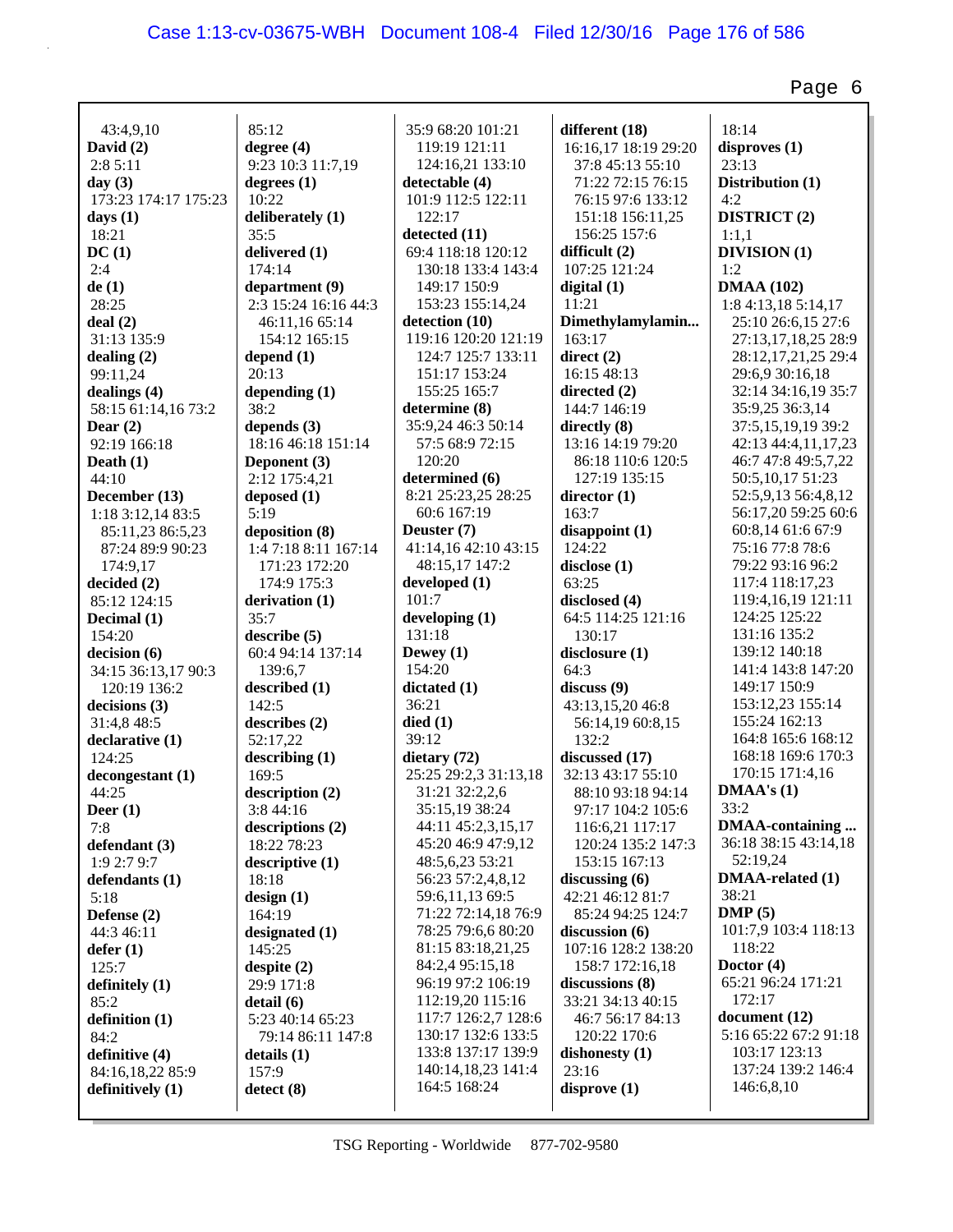| documentation (1)       | 130:10,10 133:25      | earlier $(10)$        | 35:1 36:1 37:1 38:1   | 41:22 95:17 126:18      |
|-------------------------|-----------------------|-----------------------|-----------------------|-------------------------|
| 171:3                   | 134:3,4,9,11 135:15   | 36:22 42:11 72:10     | 39:1 40:1 41:1 42:1   | Elaine $(4)$            |
| documented (2)          | 137:3,3 138:4,24      | 75:25 88:17 94:25     | 43:1 44:1 45:1 46:1   | 144:7,24 146:18         |
| 27:4 131:3              | 139:7,25 143:15       | 145:8 167:13,23       | 47:1 48:1 49:1 50:1   | 147:4                   |
| documents (11)          | 144:9 148:24          | 170:5                 | 51:1 52:1 53:1 54:1   | Eli(1)                  |
| 8:12,16,18 9:3 32:19    | 149:13 151:11         | earliest $(2)$        | 54:5 55:1 56:1 57:1   | 44:24                   |
| 32:20 40:2 64:11        | 157:5 158:12,21,22    | 143:23 145:9          | 58:1 59:1 60:1 61:1   | Eliason $(2)$           |
| 96:6,7 101:14           | 158:24 159:4,19,24    | early $(6)$           | 62:1,8,10 63:1 64:1   | 50:19 51:13             |
| DOD(1)                  | 160:17 161:4,17,20    | 42:19 49:4 72:9,11,12 | 65:1,20 66:1 67:1     | Ellis $(3)$             |
| 51:13                   | 161:21 162:6 163:3    | 73:5                  | 68:1 69:1 70:1 71:1   | 43:4,9,10               |
| DOH(1)                  | 163:3 164:7 165:14    | easier $(3)$          | 72:1 73:1,8 74:1      | ElSohly (71)            |
| 129:2                   | 166:18,25 167:4       | 5:17 6:8 87:8         | 75:1 76:1 77:1 78:1   | 9:5 25:3 29:12 30:15    |
| DOI (3)                 | 168:5 169:23 170:7    | easily $(1)$          | 79:1 80:1 81:1 82:1   | 32:13,17,22,23          |
| 154:10,11,16            | 170:9 171:2           | 61:15                 | 82:17,19 83:1 84:1    | 33:12,20 54:24          |
| doing $(3)$             | draft $(14)$          | East $(1)$            | 85:1,20 86:1,7 87:1   | 61:15 63:15,24          |
| 98:9 133:17 164:15      | 112:22,23 130:8       | 7:8                   | 87:10,13 88:1 89:1    | 64:17 65:5,9,18         |
| doping $(2)$            | 132:8, 19, 22 135: 20 | easy $(1)$            | 90:1 91:1,16,20       | 66:7,15 68:6 69:23      |
| 90:14 162:11            | 135:25 136:3,4,5,8    | 32:11                 | 92:1,13 93:1,25       | 85:13 98:13,16 99:4     |
| Double (1)              | 136:10,13             | Ed(4)                 | 94:1 95:1 96:1 97:1   | 100:8,12,19 101:12      |
| 10:5                    | drafted $(4)$         | 114:10 115:8 146:20   | 97:7 98:1 99:1        | 105:11 107:19           |
| doubted $(1)$           | 112:16,17 129:22      | 158:17                | 100:1 101:1 102:1     | 108:24 110:2,13,17      |
| 75:25                   | 139:19                | edification (1)       | 103:1,16 104:1        | 112:15 113:12           |
| Dr(173)                 | drafting $(4)$        | 7:14                  | 105:1,23 106:1,8      | 114:3,5 115:7,23        |
| 4:5 5:10 8:8 15:17      | 112:13,18 124:11      | edit $(1)$            | 107:1 108:1,20,24     | 116:14 117:24           |
| 32:17,23,23 33:12       | 139:11                | 44:21                 | 109:1 110:1 111:1     | 118:20,22 120:9         |
| 33:14,16,20,20,25       | drafts $(2)$          | edited $(3)$          | 112:1 113:1 114:1     | 121:6,10 123:2,14       |
| 35:641:1448:15,17       | 19:22 164:23          | 136:11,23 156:12      | 115:1 116:1 117:1     | 123:21,24 124:6         |
| 54:5, 14, 24, 24 55: 19 | draw(3)               | editing $(2)$         | 118:1 119:1 120:1     | 125:7, 12, 18 127:6     |
| 57:21 62:3,12,22,25     | 85:2 102:17 155:22    | 156:18,21             | 121:1 122:1,7 123:1   | 127:21 128:21           |
| 63:4, 14, 18, 23 64: 17 | dried $(2)$           | editor $(1)$          | 123:10 124:1 125:1    | 129:23 130:10           |
| 65:5,5,7,9 66:14,15     | 112:4 122:16          | 152:12                | 125:12 126:1 127:1    | 133:9,25 137:3          |
| 66:15 67:17 68:6        | Drive $(2)$           | educate $(3)$         | 128:1 129:1 130:1     | 145:20 151:11           |
| 72:19 77:16 78:6,23     | 7:8,12                | 37:3 131:20 135:13    | 131:1 132:1 133:1     | 160:25 161:21           |
| 79:2,11,19,25 80:10     | Drs(2)                | education (1)         | 134:1 135:1 136:1     | 163:3 164:7             |
| 80:15 81:2,8,24         | 113:12 125:7          | 37:6                  | 137:1,22 138:1,21     | ElSohly's (3)           |
| 82:17 85:13,13 86:7     | drug(15)              | educational (2)       | 138:24 139:1,3        | 61:21 100:23 113:8      |
| 86:13 87:13 88:6        | 4:3,15 13:13 14:2     | 48:3 135:10           | 140:1 141:1 142:1     | email (175)             |
| 89:3 91:20 92:3,9       | 25:11 125:21 126:3    | Edward $(2)$          | 143:1 144:1 145:1     | 3:9,11,12,14,15,16,17   |
| 92:19,25 94:8 97:13     | 126:3,13 148:13       | 113:19 114:20         | 146:1 147:1 148:1     | 3:19,20,22,25 4:1,3     |
| 97:13 98:3,13,16        | 152:4,8,12,24 154:9   | effect $(1)$          | 149:1 150:1 151:1     | 4:4,6,8,9,12,15,16      |
| 99:4,4,4 100:19,23      | drugs $(4)$           | 140:22                | 152:1 153:1 154:1     | 4:18,19 13:12 39:23     |
| 101:12 104:23           | 12:24 32:5 126:10,10  | effective $(1)$       | 155:1 156:1 157:1     | 42:14,15 53:11,12       |
| 106:7, 10, 25 107:5, 6  | DTA-Embargoed (1)     | 31:17                 | 157:25 158:1 159:1    | 54:15 58:18 69:24       |
| 107:7,19,19 108:6       | 147:15                | effort(1)             | 159:14 160:1,24       | 69:25 70:6,8 71:21      |
| 108:24 110:17,18        | duly $(2)$            | 136:6                 | 161:1,12 162:1,18     | 72:16 73:14 74:3,7      |
| 113:7,12 115:23         | 146:12 174:7          | efforts $(2)$         | 163:1,3 164:1 165:1   | 74:14,16 75:3,6,12      |
| 116:15 117:24           | Duty $(1)$            | 29:9 35:7             | 165:14 166:1 167:1    | 75:15 77:16,17 78:4     |
| 118:20,20,22            | 44:10                 | Eichner $(210)$       | 168:1 169:1 170:1     | 78:16,17,24 79:3,20     |
| 119:17,24 120:10        | dysrhythmia (1)       | 1:5 3:2 5:1,4,10 6:1  | 171:1 172:1 173:1     | 80:7,10,13,17 81:23     |
| 120:10,10 121:6,6,7     | 52:14                 | 7:1,6 8:1 9:1 10:1    | 174:7                 | 82:9,18,23 83:7         |
| 121:10 123:2,21,21      |                       | 11:1 12:1 13:1 14:1   | either $(9)$          | 85:11,23 86:4,18,23     |
| 123:24,24 124:6         | ${\bf E}$             | 15:1 16:1 17:1 18:1   | 22:2,14 23:23 37:7,14 | 87:17,19 88:8,9,22      |
| 125:18,18 127:21        | E(6)                  | 19:1 20:1 21:1 22:1   | 47:18 101:20          | 89:8, 10, 10, 19 90: 15 |
| 127:21,24 128:11        | $2:1,1$ 3:1,7 5:2,2   | 23:1 24:1 25:1 26:1   | 150:16 164:17         | 91:24 92:6,10,19,21     |
| 128:11,12,18,21,21      | eager $(2)$           | 27:1 28:1 29:1 30:1   | elaborate (6)         | 93:5 94:4,11 97:10      |
| 128:23 129:23           | 104:17,20             | 31:1 32:1 33:1 34:1   | 10:25 11:18 12:12     | 97:11,13,18 98:12       |
|                         |                       |                       |                       |                         |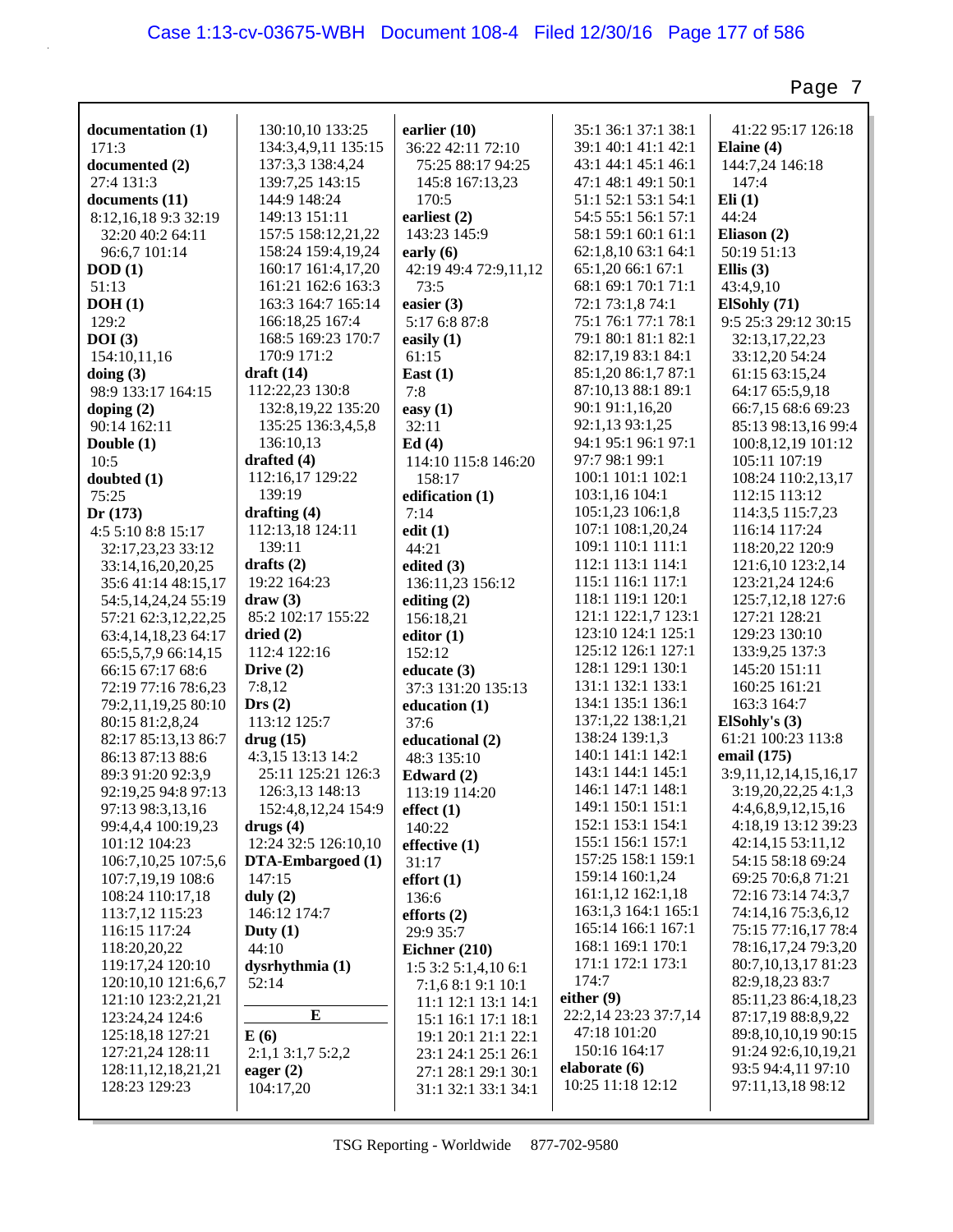|                                       |                             |                                 |                                      | Page 8                               |
|---------------------------------------|-----------------------------|---------------------------------|--------------------------------------|--------------------------------------|
| 98:24 100:17,18,20                    | enforcement (4)             | 50:23,24 56:25 76:3             | existence (2)                        | factor $(2)$                         |
|                                       | 32:9 59:19 137:21           |                                 | 16:5 64:2                            | 28:17 117:2                          |
| 100:23 102:9,18,24                    | 169:20                      | 77:11,13 78:13<br>94:22 104:12  | exists (1)                           |                                      |
| 103:3,21,22 104:8<br>104:15,22 105:23 | engage $(1)$                | 105:15,18 107:22                | 51:11                                | facts $(3)$<br>18:19 107:22 156:14   |
| 106:5 107:24 108:5                    | 35:14                       | 108:11 115:14                   |                                      |                                      |
| 108:9,16 113:16                       | engaged $(1)$               | 156:14 165:6                    | expanded (1)<br>31:12                | failed $(4)$<br>104:12 108:11 119:18 |
| 114:7,8 115:6,7                       | 37:17                       | exact(2)                        | expands (1)                          | 137:18                               |
| 116:6, 14, 19 117: 17                 | enter $(1)$                 | 58:3 138:23                     | 37:5                                 | fair $(6)$                           |
| 117:23 118:3 120:7                    | 98:4                        | exactly $(4)$                   | expect (3)                           | 32:21 73:4 96:12,14                  |
| 121:4 123:18,19                       | entire $(3)$                | 33:16 53:23 111:11              | 107:20 108:13,15                     | 108:18 115:21                        |
| 124:3,6 125:16,17                     | 65:22 129:24 155:17         | 113:17                          | expected (1)                         | fall $(2)$                           |
| 127:10,17,19                          | entities (1)                | <b>Examination (4)</b>          | 166:15                               | 84:4,11                              |
| 128:19,24 129:16                      | 65:3                        | 3:3,4 5:8 165:12                | expecting (1)                        | falsify $(2)$                        |
| 129:24 131:11,13                      | entity $(1)$                | examined (2)                    | 107:2                                | 23:16,18                             |
| 131:15 133:24                         | 61:14                       | 5:6 174:7                       | expedite(1)                          | familiar $(17)$                      |
| 135:14 138:4 139:3                    | <b>EPSTEIN</b> (1)          | example (9)                     | 61:22                                | 5:22 13:8 17:8 38:4,6                |
| 139:6,21 141:15,18                    | 2:9                         | 18:20 26:11,16,19               | experience (6)                       | 39:4 62:3 63:14                      |
| 141:20 143:11                         | equivalent (2)              | 54:18 126:11 133:3              | 19:14 68:19 76:25                    | 64:24 71:2 108:20                    |
| 144:4 146:15,15,23                    | 14:17 48:2                  | 133:8,23                        | 137:4 156:9,16                       | 109:10 147:4 148:2                   |
| 147:14 158:8,11,13                    | <b>ERRATA (1)</b>           | examples $(2)$                  | experiments (1)                      | 148:3,20 159:19                      |
| 160:9,10 161:3,16                     | 175:1                       | 20:15 79:15                     | 17:13                                | family $(2)$                         |
| 161:20 162:2,24                       | erroneous(1)                | exclude (1)                     | expert $(3)$                         | 8:4 39:16                            |
| 163:8 166:10,15,18                    | 68:24                       | 23:5                            | 47:19 63:2 142:4                     | far $(11)$                           |
| 166:19,24,25 167:4                    | errors(2)                   | excuse (8)                      | expertise (5)                        | 10:16 11:7 15:14                     |
| 168:4 169:8 171:11                    | 135:22 136:17               | 6:25 67:17 70:9 73:17           | 33:15 45:6 55:13 68:4                | 30:17 69:21 89:24                    |
| emailed (4)                           | especially $(3)$            | 107:6,7 115:10                  | 118:20                               | 98:6 100:25 106:12                   |
| 58:8 119:17 126:25                    | 61:25 143:24 151:9          | 130:10                          | <b>EXPIRES (2)</b>                   | 113:5 152:18                         |
| 142:17                                | establish (2)               | executed $(2)$                  | 173:25 175:25                        | FD&C(1)                              |
| emails (9)                            | 18:18 167:21                | 70:10 85:22                     | explain $(2)$                        | 168:25                               |
| 73:9,19 79:19 92:20                   | established (2)             | exemptions (1)                  | 47:24 58:20                          | FDA (76)                             |
| 114:24 127:3                          | 50:2 67:8                   | 13:25                           | expressed (1)                        | 4:8 14:17 30:23 31:3                 |
| 129:21 147:10                         | establishes (1)             | exhibit (76)                    | 86:15                                | 31:9,12 35:18,23                     |
| 151:25                                | 126:5                       | 3:9,11,12,14,15,16,17           | extent (5)                           | 49:16 53:3 54:8,11                   |
| embargoed (5)                         | establishing (3)            | 3:19,20,22,23,25                | 24:11 34:23 56:2                     | 56:7,21 57:6,10,12                   |
| 4:12 143:25 148:25                    | 80:20 97:25 125:21          | 4:1,3,4,6,8,9,12,13             | 141:22 142:14                        | 57:14,19 59:15,24                    |
| 150:3 153:15                          | estimate $(1)$              | 4:15,16,18,19 65:17             | extract(6)                           | 60:8,12,23 61:5                      |
| emergency (1)                         | 145:11                      | 65:19,20 73:10 82:6             | 66:23,24,25 68:10                    | 71:12,13,19,25 72:4                  |
| 28:11                                 | et(4)                       | 85:20 86:3 87:11                | 139:10 140:16                        | 72:17,20 73:2 79:6                   |
| employee $(2)$                        | 4:15 65:5 76:17             | 91:16,17 92:15                  | extracted (1)                        | 81:9 87:3 88:11,18                   |
| 65:12 72:4                            | 143:14                      | 93:24 94:2 97:8                 | 102:5                                | 88:19,24 89:22,25                    |
| employees (2)                         | evaluate $(1)$              | 100:10 102:15                   | extracting (1)                       | 90:3 104:2,19,21,24                  |
| 38:9 53:4                             | 51:2                        | 105:22 107:12                   | 84:16                                | 107:2,20,20 108:6                    |
| enable $(1)$<br>168:23                | evaluated (4)               | 108:21 109:7 111:6              | extractions (1)                      | 116:25 119:17,20<br>119:22,25 126:22 |
| encounter(1)                          | 45:18 81:15 151:5           | 113:25 121:23                   | 151:8                                | 130:8 132:9 133:13                   |
| 13:10                                 | 167:18                      | 123:9,11 125:13<br>127:8 129:15 | $\mathbf F$                          | 133:14 137:12,16                     |
| encourage (1)                         | evaluating (4)              | 137:23 138:21                   |                                      | 139:8,19 140:17                      |
| 21:3                                  | 11:22 76:14 88:20<br>131:23 | 141:13 143:13                   | Fabricant (7)<br>53:14 54:6,14 55:20 | 141:3 149:8 151:25                   |
| encouragements (1)                    | evaluation (1)              | 145:14,24,25 147:7              | 57:21 60:12,17                       | 157:15 160:18                        |
| 171:8                                 | 80:23                       | 147:14 153:7 154:7              | fact $(12)$                          | 168:15 169:7,11,15                   |
| ended $(2)$                           | event $(1)$                 | 154:24 155:10                   | 26:22 31:6,20 42:22                  | 169:25                               |
| 35:11 105:11                          | 64:16                       | 157:2 158:2 159:15              | 59:10 80:22 90:3                     | FDA's(7)                             |
| endorse $(1)$                         | events $(3)$                | 161:2,9,10 165:18               | 124:20 128:5 129:8                   | 30:18 59:6 80:5                      |
| 132:5                                 | 6:14 44:16,18               | 166:2,2,3,10                    | 167:21 170:21                        | 108:15 117:14                        |
| enemy $(1)$                           | evidence (19)               | exhibits $(3)$                  | facto $(1)$                          | 169:12,20                            |
| 55:25                                 | 29:8 30:16 47:11            | 62:2 91:7 165:19                | 28:25                                | FDA-regulated (1)                    |
|                                       |                             |                                 |                                      |                                      |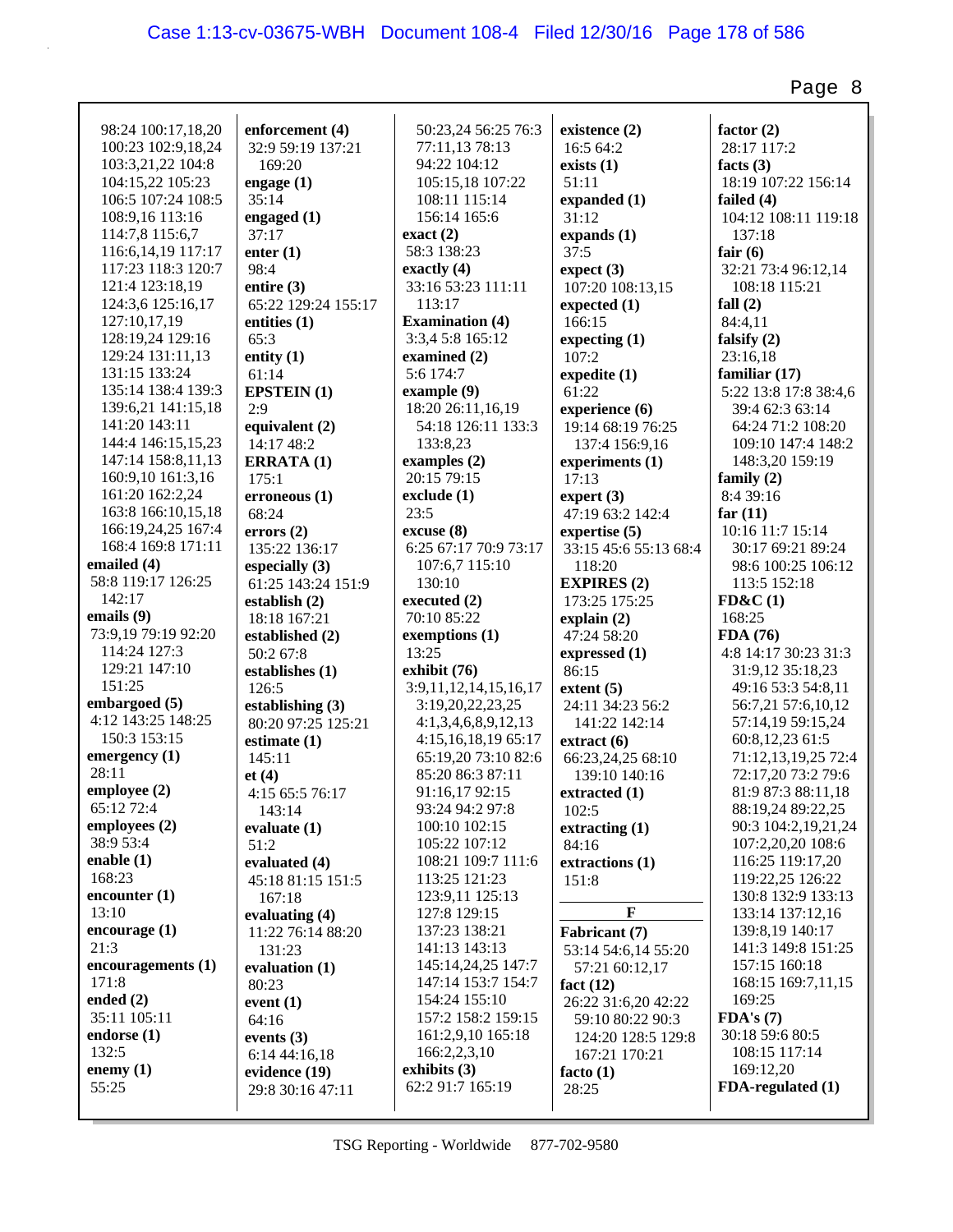|                               |                                        |                                       |                           | Page 9                        |
|-------------------------------|----------------------------------------|---------------------------------------|---------------------------|-------------------------------|
|                               |                                        |                                       |                           |                               |
| 169:15                        | 70:10 77:11 87:7                       | 11:13 36:13,17 75:2                   | forward $(3)$             | 111:20                        |
| February (6)                  | 100:24 104:12                          | 77:16 99:8 123:18                     | 19:6 21:9 140:10          | funds $(1)$                   |
| 4:6 129:17 134:4              | 105:17 108:11                          | 127:9 133:24 138:4                    | forwarded $(5)$           | 34:14                         |
| 136:11,24 162:3               | 115:14 116:10                          | 139:21 141:15                         | 127:23 146:24 147:2       | funny $(1)$                   |
| February-March (1)            | 138:18 142:24                          | 146:14 161:3,16                       | 158:14 160:16             | 70:25                         |
| 4:19                          | 150:8 158:4 161:18                     | focused $(1)$                         | Foster $(2)$              | Furmann (4)                   |
| federal(1)                    | 165:6                                  | 11:19                                 | 144:9,22                  | 46:22,24,25 47:13             |
| 34:3                          | finding $(4)$                          | focusing (1)                          | found $(13)$              | further $(10)$                |
| fee $(1)$                     | 115:22 143:15,16                       | 15:3                                  | 17:23 29:7 78:7,11,12     | 11:10 22:20 64:4              |
| 66:19                         | 155:14                                 | follow $(3)$                          | 79:22,23 114:15           | 88:22 125:22                  |
| feel $(8)$                    | findings $(7)$                         | 78:14 82:20 116:10                    | 130:4 131:16              | 158:21 168:4 173:5            |
| 11:24 18:23 21:25             | 119:6,10 159:4 168:7                   | follow-up $(2)$                       | 167:24 170:15             | 174:12,15                     |
| 31:12 89:22 90:11             | 171:4,9,15                             | 3:17 114:24                           | 171:16                    | FYI(2)                        |
| 113:13 129:8                  | fine $(13)$                            | followed (2)                          | foundations (1)           | 114:12 127:25                 |
| feeling $(5)$                 | 6:20,23 9:10 40:5<br>51:7 65:23 103:11 | 47:17 89:12                           | 19:17                     | $\mathbf G$                   |
| 37:11 49:12 83:12,14          |                                        | following $(6)$<br>44:10 64:2 78:5,15 | founded $(1)$             |                               |
| 159:5                         | 122:3 131:4,8<br>145:13 163:22         | 155:3 166:19                          | 16:7                      | G(1)<br>5:2                   |
| feelings $(1)$                | 172:15                                 |                                       | four $(1)$                |                               |
| 68:4                          |                                        | follows $(1)$                         | 10:18                     | <b>GARDIS</b> (1)             |
| fellowship (1)                | finish $(2)$<br>96:18,20               | 5:6                                   | fourth $(2)$              | 2:14                          |
| 11:2                          | finished $(1)$                         | food $(1)$<br>126:14                  | 87:25 114:11              | Gary $(5)$                    |
| fellowships (1)<br>14:23      | 68:13                                  |                                       | fragrance $(1)$<br>69:12  | 71:9 73:5 74:10 75:3<br>77:25 |
| felt(8)                       | first(30)                              | forgot $(1)$<br>171:21                |                           | Gateway (1)                   |
| 88:18 90:24 91:2 99:9         | 5:5 22:25 25:9,15                      | form $(42)$                           | frequently $(1)$<br>45:23 | 2:9                           |
| 99:21 101:20                  | 44:23 53:6 62:6                        | 19:23 20:11,21 21:6                   | fresh $(2)$               | $GC-MS(2)$                    |
| 105:18 167:20                 | 63:19 68:7,13 74:18                    | 21:19 22:6,16 23:7                    | 112:4 122:16              | 112:7 122:18                  |
|                               | 83:11 91:21 92:8                       | 23:14 27:8 28:23                      |                           | GC/MS(1)                      |
| $\mathbf{ff}$ $(1)$<br>168:25 | 100:18 101:5 102:6                     | 29:15,17,19 30:20                     | Friday $(1)$<br>115:8     | 118:9                         |
| field $(4)$                   | 103:22 112:22,23                       | 31:19 41:12 49:24                     | friend $(3)$              | Gee $(2)$                     |
| 12:17 18:4 90:8               | 115:21 130:13                          | 50:11 55:3 60:2,21                    | 40:12 55:24 62:12         | 28:19,20                      |
| 152:16                        | 132:10,12 141:6                        | 80:4 83:23 84:24                      | $\textbf{FRL}$ (1)        | general (6)                   |
| figure $(5)$                  | 147:14 155:18                          | 88:14 100:5 101:18                    | 4:5                       | 28:6 37:11 46:9,10            |
| 5:25 6:7 28:2 35:7            | 158:9 165:17 166:9                     | 107:4,21 115:25                       | front $(7)$               | 47:772:13                     |
| 73:19                         | five $(4)$                             | 116:2 119:15                          | 50:13 73:16,17            | generally (6)                 |
| figured $(2)$                 | 15:5 18:4,7 25:2                       | 121:15 124:19                         | 138:15 139:2              | 25:16 27:16 34:25             |
| 14:13 162:9                   | flaws $(1)$                            | 137:5 143:18                          | 165:22,25                 | 57:18 58:12 124:11            |
| figuring $(1)$                | 17:23                                  | 147:11 154:25                         | fulfilled (1)             | generate (2)                  |
| 36:7                          | Fleming $(3)$                          | 155:5,16 156:13                       | 69:19                     | 22:18,21                      |
| fill(1)                       | 1:24 174:5,23                          | formal $(6)$                          | full $(5)$                | generated $(3)$               |
| 79:11                         | flip $(20)$                            | 37:15 57:15,17 59:24                  | 7:4 68:11 69:16           | 21:25 22:13,24                |
| filled $(1)$                  | 66:6 69:22 77:15 78:5                  | 60:3,14                               | 129:21 138:23             | genuine(1)                    |
| 13:7                          | 78:15 87:16 89:7                       | formalized (6)                        | fully $(1)$               | 116:21                        |
| filters $(1)$                 | 101:3 102:6,13                         | 85:25 97:16,19,20,22                  | 6:21                      | <b>GEORGIA</b> (1)            |
| 45:14                         | 105:22 110:19                          | 97:25                                 | fun $(2)$                 | 1:1                           |
| final $(5)$                   | 111:23 114:4                           | formally $(1)$                        | 70:13 135:16              | geranium (88)                 |
| 121:13 136:4,13               | 116:13 117:23                          | 144:2                                 | function $(1)$            | 3:15,16,18,194:7,13           |
| 156:24 165:2                  | 120:6 122:6 142:22                     | formed $(1)$                          | 17:11                     | 29:7,9 33:5,8,9 35:9          |
| finalized $(2)$               | 147:6                                  | 121:2                                 | fund $(2)$                | 35:24 37:5,7,8,10             |
| 117:20 132:23                 | Flipping $(2)$                         | forte $(1)$                           | 37:24 164:21              | 37:12,13 56:12 67:9           |
| finance $(1)$                 | 86:3 90:15                             | 150:24                                | funded $(3)$              | 68:19,21,22 69:7,11           |
| 34:13                         | flower $(4)$                           | forth $(4)$                           | 32:13,14 48:10            | 69:14 74:25 75:17             |
| financial (3)                 | 75:17,20 77:9,13                       | 101:14 127:4 131:25                   | funding $(14)$            | 75:20 77:9,12 80:23           |
| 60:24 61:5 172:3              | flush $(1)$                            | 174:11                                | 19:7,9,17,21 20:4,5       | 90:9 93:15 95:20,22           |
| find $(19)$                   | 19:5                                   | Forthane (1)                          | 20:19 21:3 33:23          | 95:23 99:7 101:22             |
| 29:8 30:15 53:21,23           | focus $(15)$                           | 4:3                                   | 34:4 61:4,18 63:4         | 104:11,13 105:5,7             |
|                               |                                        |                                       |                           |                               |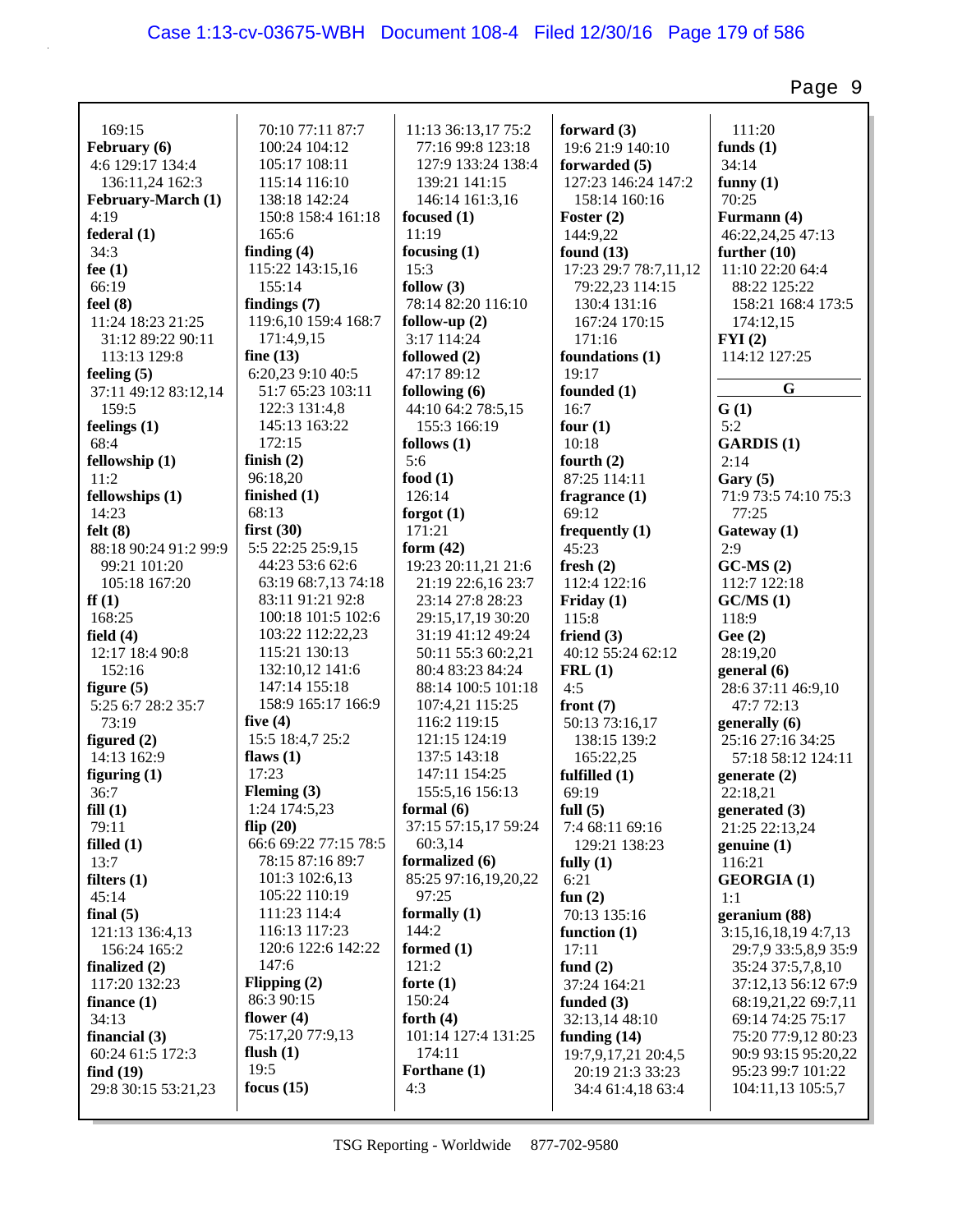|                                 |                            |                                |                                   | 10<br>Page                              |
|---------------------------------|----------------------------|--------------------------------|-----------------------------------|-----------------------------------------|
| 105:14 106:17,18                | 111:2 113:19               | 159:16 160:11,21               | 5:24 17:5 51:4,5                  | 7:8                                     |
| 106:21,22,22                    | 116:24 123:9               | group(9)                       | 76:14 157:11                      | home $(1)$                              |
| 108:12 114:15                   | 125:12 127:6               | 33:22 37:15,15 61:21           | 164:18                            | 7:7                                     |
| 115:15,19 116:9                 | 130:20 131:20              | 68:5 71:2 112:16               | header $(6)$                      | Homer $(1)$                             |
| 117:6 127:5,25                  | 135:7 137:22               | 124:12 130:15                  | 89:10 92:21 106:6                 | 129:2                                   |
| 130:3,18 132:17                 | 145:13,19 150:11           | groups (1)                     | 129:21 135:16                     | honestly $(3)$                          |
| 139:10 140:16                   | 154:22 157:25              | 34:4                           | 154:3                             | 15:5 38:10 55:16                        |
| 141:9 143:4,7                   | 159:14 161:11,24           | guess (15)                     | headers $(1)$                     | hope $(1)$                              |
| 147:20 149:18                   | 163:22                     | 21:24 27:3 46:18 62:7          | 148:5                             | 164:3                                   |
| 153:13,24 155:24                | good (11)                  | 65:6 89:4 90:24,25             | heading $(1)$                     | Hopping $(1)$                           |
| 163:17 165:6                    | 5:10 18:12 21:11           | 93:9,9 102:14 105:6            | 101:4                             | 46:11                                   |
| 166:21 167:6,8,22               | 33:22 41:10 45:19          | 107:3 147:7 164:3              | health $(4)$                      | hospital $(1)$                          |
| 168:8,10,11 170:2               | 48:5 85:15 113:21          | Guizhow (1)                    | 27:7 49:2,11 90:4                 | 28:18                                   |
| 170:15,19,23 171:4              | 122:2 159:17               | 167:9                          | hear $(2)$                        | host $(1)$                              |
| 171:5,7,17<br>geraniums(5)      | Goods(3)<br>14:14 49:13,17 | Gul(9)<br>108:25 109:25 120:10 | 7:23 108:3                        | 55:6<br>hotel $(1)$                     |
| 33:2 79:22,23 125:2             | $g$ oofy $(1)$             | 121:7 123:25                   | heard $(9)$<br>6:5 25:9 38:6 61:8 | 38:3                                    |
| 169:6                           | 129:7                      | 125:18 128:22                  | 73:11 78:7 81:20                  | hotline $(1)$                           |
| germanium (1)                   | $G$ opal $(1)$             | 134:3 161:22                   | 128:17 164:14                     | 48:7                                    |
| 30:16                           | 161:25                     |                                | heart $(2)$                       | hour $(3)$                              |
| gestures(1)                     | gotcha (8)                 | H                              | 52:10 117:13                      | 6:23 91:11 172:19                       |
| 5:24                            | 8:25 10:7 59:5 61:17       | H(1)                           | heat $(3)$                        | house $(1)$                             |
| getting(2)                      | 112:24 129:24              | 3:7                            | 50:17,18,24                       | 160:3                                   |
| 20:23 87:3                      | 132:8 133:24               | half $(2)$                     | held(2)                           | huge $(1)$                              |
| give (9)                        | gotten(1)                  | 6:23 129:25                    | 59:24 88:4                        | 141:2                                   |
| 54:18 76:5 82:12 96:3           | 97:6                       | hand $(5)$                     | help(9)                           | human $(1)$                             |
| 97:18 138:17,18                 | GOV(7)                     | 31:8 69:12 88:2,3              | 13:6,9 40:22 48:3                 | 51:24                                   |
| 145:11 158:5                    | 73:9 74:4 77:16            | 174:17                         | 57:19 72:17 78:24                 | humans $(7)$                            |
| given (1)                       | 103:18 108:22              | handful $(1)$                  | 121:22 141:8                      | 50:5,10,17 52:6,10,19                   |
| 96:3                            | 110:20 166:4               | 142:18                         | helped $(1)$                      | 52:24                                   |
| glad(1)                         | government (7)             | handy $(1)$                    | 79:11                             | husband $(5)$                           |
| 58:25                           | 6:17 19:13 20:5 31:16      | 102:13                         | helps $(1)$                       | 14:10,24 15:10,13                       |
| Global (2)<br>13:13 14:2        | 108:23 111:25<br>138:22    | happen $(1)$                   | 65:14                             | 62:10                                   |
| GMP(1)                          | governmental (1)           | 135:19<br>happened $(4)$       | Herbal $(2)$<br>58:22 114:18      | hypothesis (4)<br>18:11,13 23:6,13      |
| 45:19                           | 24:14                      | 39:7,10 64:9 70:19             | Herbalgram (2)                    |                                         |
| go (29)                         | grabbed (1)                | happening $(2)$                | 142:3,8                           | I                                       |
| 5:23 7:15 9:17 15:14            | 161:5                      | 40:20 95:15                    | Herman $(1)$                      | i.e $(1)$                               |
| 19:5 30:6 39:25                 | grant(1)                   | happens $(1)$                  | 46:24                             | 86:14                                   |
| 45:18 50:25 53:2                | 34:2                       | 143:25                         | Hexaneamine (2)                   | idea $(13)$                             |
| 55:2 73:22 79:16                | granted (1)                | Happier (1)                    | 3:23 109:14                       | 26:25 42:8 79:9 93:2                    |
| 81:12 83:19 85:12               | 24:11                      | 140:4                          | Hi(1)                             | 93:5 96:3 102:23                        |
| 96:24 107:14 109:6              | granting(1)                | happy $(1)$                    | 130:2                             | 105:6 112:10 119:9                      |
| 111:11,15 131:25                | 24:9                       | 6:7                            | $Hi-Tech(3)$                      | 122:25 128:13                           |
| 132:25 138:19                   | grants(3)                  | hard $(4)$                     | $1:11\ 5:11,18$                   | 160:20                                  |
| 140:10 145:19,23                | 23:25 24:10,24             | 79:4 113:13 150:25             | high $(2)$                        | identification (2)                      |
| 150:20 172:11                   | graveolens(6)              | 151:13                         | 112:8 122:20                      | 163:16 166:3                            |
| goes(6)<br>82:20 130:6 168:5,14 | 66:23,24 99:12,23,25       | harder $(1)$                   | highest $(1)$                     | identify $(10)$                         |
| 168:21 169:10                   | 109:17<br>$gr(1)$          | 87:4                           | 15:23<br>hindsight $(1)$          | 50:3,9,16 51:22 52:4                    |
| going(39)                       | 79:14                      | harm $(2)$<br>52:19,24         | 97:23                             | 52:8, 12, 16, 21 66: 23<br>Ikhlas $(6)$ |
| 5:14,15,16 6:4 21:7,9           | Greek (1)                  | Harvard (4)                    | history $(2)$                     | 62:3 70:14 84:17                        |
| 65:24 67:4,16 84:10             | 121:2                      | 10:25 11:14 14:23,24           | 27:3 125:21                       | 123:25 127:23                           |
| 84:18 87:9 89:24                | green(3)                   | HCL(1)                         | hold(2)                           | 139:4                                   |
| 92:12 96:16,17 97:7             | 2:9 126:12,13              | 1:8                            | 147:18 149:25                     | illegal $(3)$                           |
| 98:9 101:14 108:19              | Greene (3)                 | head $(7)$                     | Hollow (1)                        | 32:4 97:3,4                             |
|                                 |                            |                                |                                   |                                         |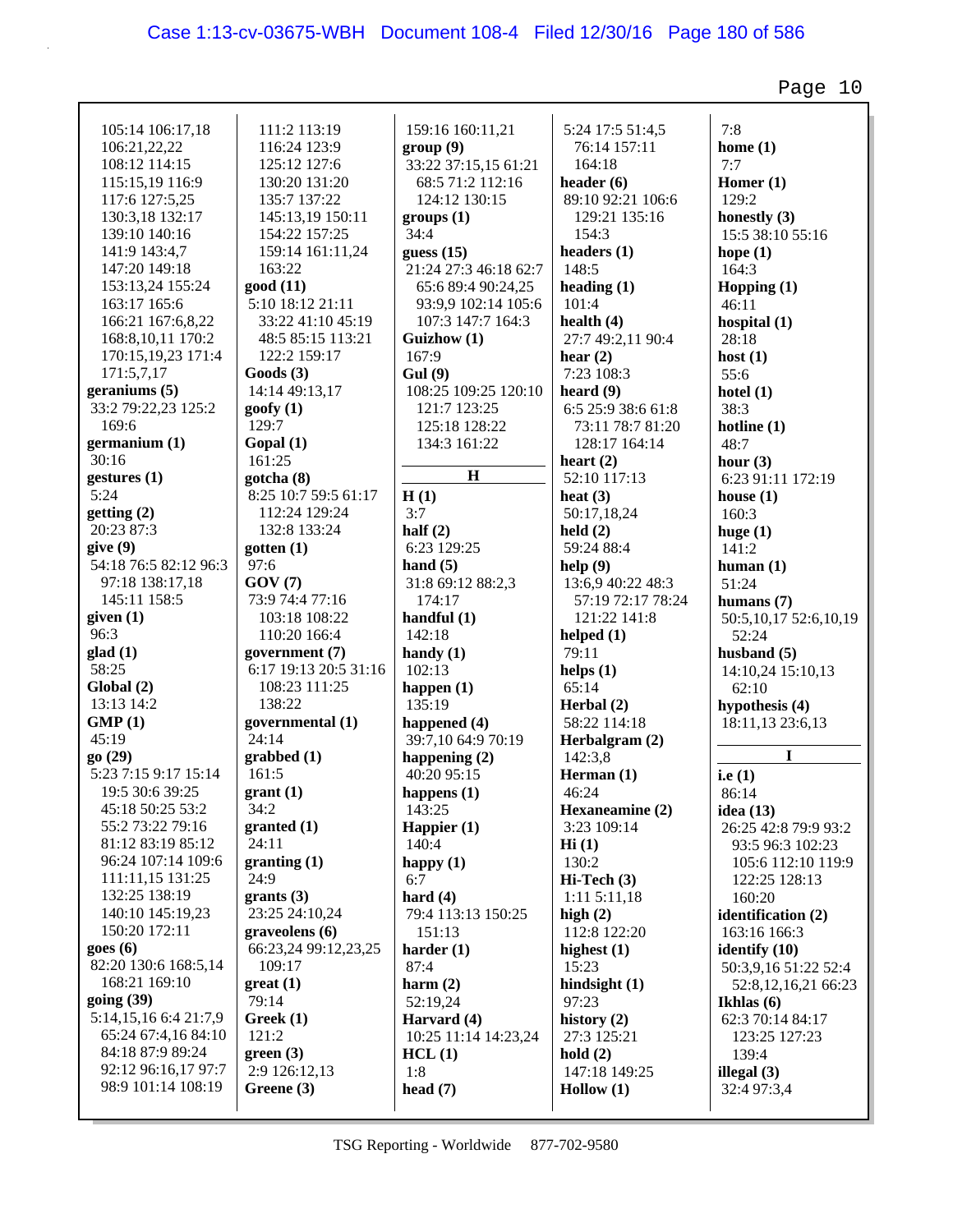| immediately (1)      | 83:19 99:17 106:14    | 42:6,7              | 35:14 39:5           | jurisdiction (1)      |
|----------------------|-----------------------|---------------------|----------------------|-----------------------|
| 98:25                | 106:19 112:19         | instructed (1)      | issue(8)             | 140:24                |
|                      |                       |                     |                      |                       |
| impact (4)           | 144:20                | 6:18                | 56:12 85:24 95:21,24 | Justice (3)           |
| 37:2 90:4 141:2,9    | informal (1)          | instructions (1)    | 96:4,25 142:9,10     | 2:3 46:16 165:15      |
| impacted (2)         | 37:14                 | 7:2                 | issued $(2)$         |                       |
| 128:4,7              | information (27)      | instrumentation (1) | 57:6 140:22          | $\mathbf K$           |
| impairs $(1)$        | 18:19 22:3 31:2 42:25 | 151:16              | issues $(9)$         | K(173)                |
| 51:23                | 44:23 47:7 48:15      | integrity $(2)$     | 46:10 73:6 88:19     | 1:5 3:2 5:1,4 6:1 7:1 |
| implications (2)     | 57:10,19 81:16,17     | 63:12 64:22         | 95:15,17,18 96:18    | 8:1 9:1 10:1 11:1     |
| 106:13 117:16        | 96:5 101:2,11         | interactions (1)    | 125:8 167:24         | 12:1 13:1 14:1 15:1   |
| implying $(1)$       | 104:21 133:3,15       | 126:25              | items $(1)$          | 16:1 17:1 18:1 19:1   |
| 107:24               | 136:7 141:5 154:12    | interest $(2)$      | 129:11               | 20:1 21:1 22:1 23:1   |
| importance (2)       | 168:22 169:5,11,16    | 65:7 117:13         |                      | 24:1 25:1 26:1 27:1   |
| 117:15 167:25        | 169:17,24 170:2       | interested (2)      | ${\bf J}$            | 28:1 29:1 30:1 31:1   |
| important $(15)$     | informed (1)          | 131:22 174:16       | J(1)                 | 32:1 33:1 34:1 35:1   |
| 18:24 37:4 40:18     | 115:22                | interesting $(2)$   | 160:10               | 36:1 37:1 38:1 39:1   |
| 74:21 78:11,14       | ingesting (1)         | 13:19 93:13         | Jack3d(1)            | 40:1 41:1 42:1 43:1   |
| 88:18 90:10 99:9,21  | 35:4                  | interfere (2)       | 4:2                  | 44:1 45:1 46:1 47:1   |
| 104:20 106:13        | ingredient (24)       | 6:10,13             | James $(3)$          | 48:1 49:1 50:1 51:1   |
| 145:15 150:6 164:4   | 28:12 29:2 35:5 47:12 | interim $(1)$       | 126:16 127:10 144:8  | 52:1 53:1 54:1 55:1   |
| improper(1)          | 57:2,4,7,9 60:16      | 105:9               | January (9)          | 56:1 57:1 58:1 59:1   |
| 155:5                | 72:16 80:20 81:15     |                     | 3:19 4:3,4 97:15     | 60:1 61:1 62:1 63:1   |
|                      |                       | interject (1)       |                      | 64:1 65:1 66:1 67:1   |
| improve (1)          | 83:18 84:2,4,6        | 27:22               | 98:13 99:5 125:17    |                       |
| 17:20                | 117:7 126:2,7,13      | international (8)   | 127:22 128:22        | 68:1 69:1 70:1 71:1   |
| in-person $(1)$      | 140:18 141:4          | 45:10,11 48:23 71:3 | Jared $(3)$          | 72:1 73:1 74:1 75:1   |
| 60:6                 | 144:19 168:24         | 105:13 113:24       | 1:12 5:12,19         | 76:1 77:1 78:1 79:1   |
| inappropriate (4)    | ingredients (8)       | 133:21 157:19       | Jersey $(1)$         | 80:1 81:1 82:1 83:1   |
| 19:20 20:4,18 21:2   | 28:13 35:15 59:13,13  | interpose (1)       | 2:10                 | 84:1 85:1 86:1 87:1   |
| include $(1)$        | 78:25 79:6 83:21      | 6:16                | Jill(3)              | 88:1 89:1 90:1 91:1   |
| 34:12                | 97:4                  | interpret $(1)$     | 46:22,24 47:13       | 92:1 93:1 94:1 95:1   |
| included $(5)$       | initial $(2)$         | 14:3                | $\text{Jim} (1)$     | 96:1 97:1 98:1 99:1   |
| 22:2,13 29:11 32:6   | 33:19 41:5            | interruption (1)    | 4:4                  | 100:1 101:1 102:1     |
| 121:13               | initially $(2)$       | 54:3                | job $(7)$            | 103:1 104:1 105:1     |
| including $(2)$      | 33:19 93:11           | intriguing (1)      | 1:16 11:9,10 14:19   | 106:1 107:1 108:1     |
| 60:7 88:12           | initials $(2)$        | 78:9                | 53:8 117:14,14       | 109:1 110:1 111:1     |
| inconsistent (2)     | 59:3 130:22           | introduction (1)    | Jobs(1)              | 112:1 113:1 114:1     |
| 23:6 151:10          | Injection (1)         | 112:18              | 14:13                | 115:1 116:1 117:1     |
| Incorporated (1)     | 44:11                 | invalidated (1)     | John(5)              | 118:1 119:1 120:1     |
| 64:25                | injured (2)           | 115:16              | 146:25 157:17,18     | 121:1 122:1 123:1     |
| increase (1)         | 38:14 44:15           | investigational (1) | 158:9,14             | 124:1 125:1 126:1     |
| 26:4                 | injury $(2)$          | 32:5                | Johncie (1)          | 127:1 128:1 129:1     |
| independent (1)      | 50:5,10               | involve (1)         | 65:11                | 130:1 131:1 132:1     |
| 168:6                | input $(1)$           | 64:11               | join(1)              | 133:1 134:1 135:1     |
| independently (1)    | 137:10                | involved (16)       | 14:6                 | 136:1 137:1 138:1     |
| 17:17                | inquiries $(2)$       | 16:4 24:7,21 35:10  | joined $(1)$         | 139:1 140:1 141:1     |
| Indiana (1)          | 13:12 49:8            | 36:9 38:21 41:4     | 13:23                | 142:1 143:1 144:1     |
| 2:15                 | inquiring $(1)$       | 44:19 66:15 112:24  | joining $(1)$        | 145:1 146:1 147:1     |
|                      | 72:17                 |                     |                      | 148:1 149:1 150:1     |
| Indianapolis (1)     |                       | 128:8, 14, 15, 16   | 14:13                | 151:1 152:1 153:1     |
| 2:15                 | inquiry $(1)$         | 139:11 164:12       | journal (11)         | 154:1 155:1 156:1     |
| indicate $(3)$       | 169:24                | involvement (4)     | 51:16,20,21 109:20   | 157:1 158:1 159:1     |
| 118:17 131:15 170:18 | instance $(6)$        | 35:18,23 48:12,13   | 109:21,22 148:12     |                       |
| indicated $(3)$      | 25:15 30:13 31:5 40:4 | involvements (1)    | 152:4, 20, 25 167:8  | 160:1 161:1 162:1     |
| 138:22 170:13 172:18 | 83:22 136:9           | 77:3                | judgment $(3)$       | 163:1 164:1 165:1     |
| individual (3)       | Institute $(1)$       | involves (2)        | 30:22 63:9 64:19     | 166:1 167:1 168:1     |
| 36:21 53:13 161:22   | 167:9                 | 93:15 137:21        | June $(3)$           | 169:1 170:1 171:1     |
| industry $(6)$       | institution $(2)$     | involving $(2)$     | 121:8 123:25 167:7   | 172:1 173:1 174:7     |
|                      |                       |                     |                      |                       |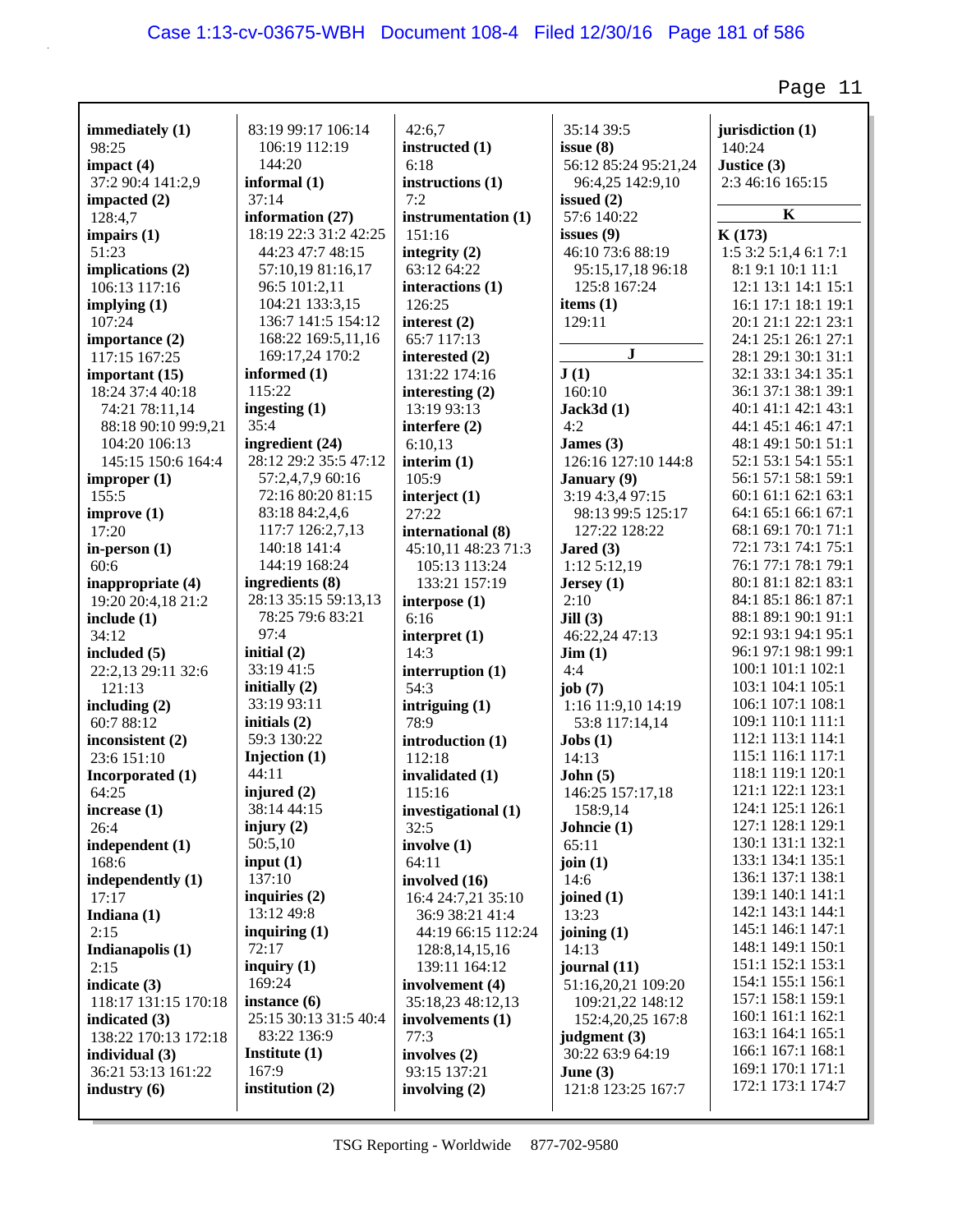| Kababick (1)                   | 22:19 24:6,6,7,10     | 156:5 157:17,20       | language $(3)$       | 107:14 115:5 120:6   |
|--------------------------------|-----------------------|-----------------------|----------------------|----------------------|
| 128:11                         | 24:16,17 26:9,10,18   | 158:9,21,23,24        | 44:12 124:15,22      | 134:14 137:6         |
| Kaplan (1)                     | 26:18,22 27:3,5       | 159:2,3,17,23 160:2   | large $(2)$          | 138:19 141:15        |
| 171:3                          | 28:15,16 32:16        | 160:4,6 162:4,6       | 55:11 113:13         | 145:19 162:18        |
| Kareem (1)                     | 33:17 34:5,6,8,9,11   | 163:14,23 165:2       | larger $(1)$         | 165:10               |
| 110:13                         | 34:14,17 35:2,13,16   | 170:6,9,10 171:11     | 68:5                 | letter $(7)$         |
| Kathleen (2)                   | 36:5,6,15,19 38:11    | 172:6,9,10            | Larry $(6)$          | 4:8 53:11 137:12,17  |
| 72:22 75:4                     | 38:16,17 39:18        | knowledge (11)        | 15:16 87:20 90:19    | 137:21 140:22,25     |
| keen $(1)$                     | 40:23 41:5,8,20       | 24:12,21 35:17,22     | 136:13,19 163:13     | letters $(7)$        |
| 94:13                          | 42:24 44:24 45:16     | 48:21 59:14 141:22    | lastly $(1)$         | 57:6 137:20 139:8,12 |
| keep(7)                        | 47:14,21 48:10 50:2   | 171:9,10,14,18        | 69:9                 | 139:18 140:8 155:9   |
| 21:8 91:8 102:13               | 50:13 51:10,10        | known $(4)$           | late $(1)$           | level $(10)$         |
| 145:19 160:2,6                 | 53:13,24 54:2,7       | 32:5 55:12 67:10      | 73:4                 | 101:9 112:5 120:11   |
| 161:6                          | 56:2,5,12 57:13,21    | 157:23                | law(2)               | 120:13,15,20         |
| Kevin $(1)$                    | 57:25 58:17 59:5      | Koons $(30)$          | 29:3 126:2           | 121:19 122:11,17     |
| 2:13                           | 61:2,17,19,23 63:4    | 2:13 19:25 22:4 29:18 | laws $(2)$           | 123:3                |
| Khan $(55)$                    | 64:9,12,14 65:3,4,7   | 29:24 30:5 65:24      | 45:2 72:14           | levels $(6)$         |
| 33:16,20,25 54:24              | 65:8,9,10,13 66:13    | 68:13 73:21,25 75:9   | lawsuit $(1)$        | 118:13,22 119:4      |
| 62:3,12,23,25 63:4             | 66:16 71:8,21,25      | 77:19 89:12 91:11     | 39:4                 | 142:23 143:3         |
| 63:18 65:5,7 66:15             | 72:3,5,19,21,22,24    | 103:14 105:25         | layers $(1)$         | 170:15               |
| 67:17 68:5 84:17               | 73:16,23,24 75:23     | 106:3 107:12 109:8    | 11:22                | Levy $(6)$           |
| 85:13 92:3,9,20,25             | 75:23 76:16,23,24     | 110:24 115:25         | $LC-MS-MS(5)$        | 72:24 73:6 81:24     |
| 94:8 97:13 98:3                | 77:5 78:10 79:25      | 132:24 145:6,17       | 112:7 122:19,22,24   | 82:25 86:4 88:9      |
| 99:4 106:10 107:19             | 80:5,18 81:5,10       | 150:11 154:13,20      | 124:7                | Levy's $(1)$         |
| 108:24 110:17                  | 82:14 83:15 88:6,15   | 165:19 172:9,13       | $LC-QTOF(1)$         | 86:13                |
| 113:7,12 116:15                | 88:19 89:2 91:7       | Kristine (1)          | 122:20               | Lewis $(2)$          |
| 118:20 120:10                  | 92:17 93:12 95:3,10   | 7:6                   | LC-QTOF-MS (1)       | 72:22 75:4           |
| 121:7 123:25 125:8             | 95:11,14 96:7 97:17   | <b>KROGER (1)</b>     | 112:9                | liaison $(1)$        |
| 127:21,24 128:21               | 97:20 98:10,18,23     | 2:14                  | $LC/MS/MS$ (4)       | 57:16                |
| 128:24 130:10                  | 99:17 100:4,25        |                       | 118:6,8,12 121:20    | library $(2)$        |
| 134:3,10,11 137:3              | 103:13 105:2,12       | L                     | leads $(1)$          | 68:8 148:10          |
| 138:4 139:4,7 144:9            | 108:17 109:5,18,22    | L(1)                  | 142:2                | lies $(3)$           |
| 151:12 161:4,17,20             | 110:9, 11, 13, 15, 16 | 167:7                 | learn $(2)$          | 115:11,12,24         |
| 162:6                          | 110:17 111:20         | lab(11)               | 27:17 131:21         | Life $(1)$           |
| Khan's $(3)$                   | 112:17,20 113:3,6     | 12:20 16:3 67:12,13   | learned $(2)$        | 130:3                |
| 61:21 112:15 139:25            | 113:17,23 114:20      | 114:15,20 115:22      | 12:14 42:24          | lifetime $(1)$       |
| kids(1)                        | 114:23 115:4          | 121:10 126:21         | learning $(3)$       | 126:4                |
| 14:10                          | 118:16,19 119:12      | 130:24 132:4          | 45:7 79:5 90:2       | light $(1)$          |
| kilogram $(2)$                 | 119:21 120:15,19      | label $(4)$           | learnings(1)         | 169:20               |
| 143:8,9                        | 121:14,18,19          | 95:21 106:19,20,21    | 45:2                 | Lilly $(1)$          |
| $\operatorname{kin}(1)$        | 123:20 124:10,18      | labeled $(1)$         | leaves $(4)$         | 44:24                |
| 174:15                         | 126:16,22,23          | 95:20                 | 101:8,25 112:4       | limit(4)             |
| $\boldsymbol{\text{kind}}(10)$ | 127:16 128:8,9,11     | laboratory (1)        | 122:17               | 124:17,22 153:24     |
| 9:3 11:3,8 24:7 30:21          | 128:11 129:3,6,20     | 15:2                  | led(1)               | 155:25               |
| 38:24 46:18 94:14              | 131:4,7 133:11        | $\text{labs}(7)$      | 28:16                | limitations (1)      |
| 127:15 144:19                  | 134:7,25 135:9,12     | 26:23 33:11 113:8     | legal(9)             | 87:4                 |
| Kirton $(1)$                   | 135:19,25 136:9,18    | 115:4 133:19,22       | 31:13,22,24 43:13,17 | limited $(3)$        |
| 1:20                           | 137:7,12,25 139:14    | 152:14                | 43:19 60:15 65:14    | 122:23 124:7 125:7   |
| knew $(5)$                     | 139:16,18 140:9       | lack $(2)$            | 169:13               | $\lim$ its (4)       |
| 74:22 99:22 140:15             | 141:11,12,18,23,25    | 16:19 94:21           | legalese $(1)$       | 85:2 151:16,17 165:7 |
| 150:14 154:22                  | 142:2,7,7 143:10,21   | lacking $(3)$         | 29:21                | Lindsey $(2)$        |
| know $(263)$                   | 144:2,9,12,15,17,20   | 89:9,18 129:21        | legitimate (7)       | 48:15,19             |
| 5:15 6:21 8:4,7,8              | 144:21 145:21         | Lake $(2)$            | 29:2 47:12 57:2,3    | line $(8)$           |
| 12:16 13:21 15:3,19            | 147:24 149:8,10,11    | 1:22 174:3            | 59:13 117:7 168:24   | 65:23 70:8 100:22    |
| 15:21,25 16:3,4,6              | 150:25 151:2,4,5      | Lance $(1)$           | let's $(13)$         | 115:10 129:25        |
| 17:2 19:2,11,19                | 152:2,22 154:11,15    | 162:8                 | 41:19 74:3 82:12     | 130:6 143:2 151:10   |
|                                |                       |                       |                      |                      |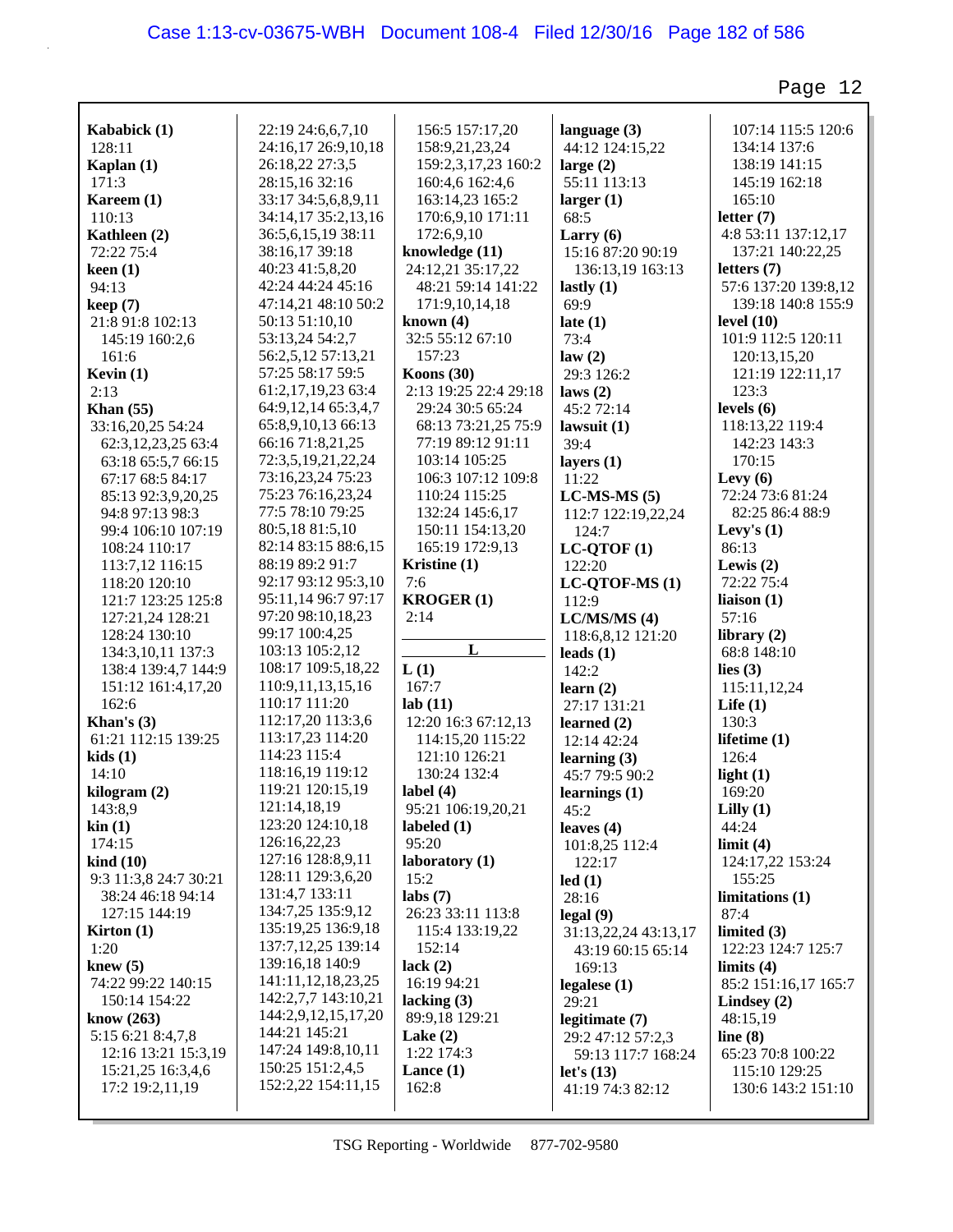| link(3)                         | 121:22                  | manuscript's (1)                           | 93:24 96:16 97:7                             | 31:23 38:18 46:17         |
|---------------------------------|-------------------------|--------------------------------------------|----------------------------------------------|---------------------------|
| 26:2 28:7,8                     | looking $(6)$           | 128:2                                      | 103:14 123:9                                 | 46:18 51:5,9 57:3         |
| linked $(2)$                    | 26:21 27:2 76:9 85:20   | manuscripts (2)                            | 125:12 127:6                                 | 67:7 69:15 72:11          |
| 26:2 44:17                      | 107:12 143:14           | 19:22 135:22                               | 137:22 141:24,25                             | 76:22 80:25 81:12         |
| list $(10)$                     | looks $(5)$             | March $(5)$                                | 144:5 145:13                                 | 86:22,25 97:5             |
| 13:6,7 14:4,4 26:7,9            | 86:25 127:25 146:24     | 105:24 106:3,4 148:7                       | 157:25 159:14                                | 105:16,19 117:3           |
| 26:11,12,12,13                  | 146:25 153:17           | 154:4                                      | 161:8,11                                     | 120:11 123:22             |
| listed $(3)$                    | Lori $(5)$              | March-April (1)                            | marked $(42)$                                | 125:23 129:12             |
| 26:16 67:2 129:12               | 45:9 86:19 115:9        | 3:20                                       | 65:17 73:10 74:4 82:6<br>87:9,11 91:17 92:15 | 142:13,15 149:20<br>171:2 |
| lists $(1)$                     | 146:25 158:17           | <b>Marck</b> (155)                         |                                              | meaning(3)                |
| 147:14                          | lose $(2)$<br>172:25,25 | 2:8 3:3 5:9,11 19:24<br>20:3,9,14,25 21:7  | 94:2 97:8,10 98:11<br>100:8,10 102:15        | 23:2 43:15 81:18          |
| Listserv (3)<br>127:15,17 145:5 | lost(1)                 |                                            | 108:19,21 110:20                             | means $(6)$               |
| literature (18)                 | 50:7                    | 21:11, 14, 15, 21 22: 9<br>23:3,9,15 27:11 | 111:11,13 113:25                             | 22:19,20 29:18 98:18      |
| 27:4 49:22 50:4,9,14            | lot(8)                  | 29:6,23 30:4,17,24                         | 114:2,5 116:13                               | 105:19 136:4              |
| 50:16,20 51:2,23                | 25:16 31:4 37:7 42:15   | 31:23 41:10 50:3,8                         | 123:11 125:13                                | meant(8)                  |
| 52:5,9,13,17,22                 | 45:6 58:15 113:15       | 50:15 54:5 55:2,8                          | 127:8 129:15                                 | 87:3 89:2 95:17 96:22     |
| 88:5,12,20 104:9                | 158:25                  | 60:4,23 65:18,20,21                        | 137:23 138:21,25                             | 120:12 149:25             |
| litigation (11)                 | loud $(4)$              | 66:2,4 69:15 73:11                         | 141:13 145:14                                | 160:2 162:6               |
| 9:6 38:21,24 39:7,8             | 21:8 110:21 111:16      | 73:14,18,22 74:3                           | 147:7 153:7 158:2                            | measureable (1)           |
| 43:20,21,23 62:23               | 153:22                  | 75:11 77:21 80:5                           | 159:15 161:2,6,9                             | 120:11                    |
| 63:2,24                         | low(4)                  | 82:8,14,1784:8                             | 165:20 166:2                                 | measurement (1)           |
| little $(16)$                   | 118:12,21 119:4         | 85:8 87:7,13 88:21                         | market $(4)$                                 | 120:14                    |
| 10:25 11:18 12:10,12            | 170:15                  | 89:14,17 91:6,13,15                        | 31:21 126:12 141:6                           | mechanism $(2)$           |
| 15:15 19:5 21:8,12              | lower $(3)$             | 91:18,20 92:14,16                          | 144:19                                       | 52:18,23                  |
| 41:20 61:25 87:8                | 143:5,12 149:18         | 93:24 94:4 96:21,23                        | marketed (4)                                 | med(1)                    |
| 88:21 108:2 142:3               | lucrative(1)            | 97:9 100:6,8,12,14                         | 4:3,10 32:2,6                                | 51:18                     |
| 163:11,24                       | 83:17                   | 100:17 101:24                              | marketing $(1)$                              | medical $(4)$             |
| liver $(4)$                     | lunch $(2)$             | 102:20 103:16,18                           | 140:15                                       | 42:2,5 44:17 135:12       |
| 49:23 50:5,10,24                | 91:12 123:7             | 103:21 106:2,4,7                           | marketplace (3)                              | medication (1)            |
| $\text{lobby}(1)$               |                         | 107:6, 10, 14, 17                          | 28:21 30:19 32:10                            | 6:9                       |
| 116:25                          | M                       | 108:3,5,19,22 109:9                        | marking(2)                                   | medications (2)           |
| lobbing(1)                      | magazine $(2)$          | 109:10 111:2,5,8,13                        | 73:20 161:10                                 | 13:15 37:10               |
| 60:20                           | 142:3,5                 | 111:15 114:2,4                             | mass(3)                                      | Medicine (1)              |
| located $(1)$                   | Mahmoud (6)             | 116:5 119:13,16                            | 66:25 68:3 121:2                             | 51:17                     |
| 131:5                           | 63:14,14 110:17         | 121:16 123:6,9,12                          | match(3)                                     | meet $(9)$                |
| Location $(1)$                  | 120:9 129:23 130:2      | 123:14,17 124:20                           | 68:8 154:23 155:10                           | 7:17 42:16 53:16,17       |
| 1:20                            | mailed $(1)$            | 127:9 129:16                               | material (8)                                 | 54:16 62:5,8 63:17        |
| logged $(1)$                    | 138:25                  | 133:17 137:9,24                            | 22:14 99:9,10,22                             | 83:25                     |
| 71:22                           | major $(2)$             | 138:11,13,17,21                            | 101:8 109:17 112:4                           | meeting $(3)$             |
| logic $(1)$                     | 10:5 69:13              | 141:14,15 143:21                           | 122:16                                       | 55:5 60:6 128:12          |
| 17:15                           | majority $(1)$          | 145:18,21 146:12                           | materials (1)                                | meetings (4)              |
| long(13)                        | 81:7                    | 146:14 147:13                              | 119:10                                       | 59:24 60:3,11,14          |
| 10:15 11:5 13:19                | making $(2)$            | 150:13 153:8                               | matter $(4)$                                 | member $(2)$              |
| 15:19 16:25 18:5                | 31:7 129:9              | 154:16,21,23 155:7                         | 6:24 35:5 55:9 60:5                          | 15:24 71:5                |
| 29:11 56:13 57:25               | manage $(1)$            | 155:9,19 156:15                            | mature $(2)$                                 | members $(2)$             |
| 91:9 93:20 119:19               | 48:7                    | 157:14 158:3,6,8                           | 112:4 122:16                                 | 57:14 60:12               |
| 157:23                          | management (2)          | 159:16 160:25                              | May-June $(2)$                               | memories (1)              |
| look $(14)$                     | 25:21,22                | 161:3, 10, 15, 16                          | 3:254:1                                      | 124:4                     |
| 55:16 73:19 82:18               | manufacturers (3)       | 162:20,23 165:8,21<br>171:25 172:7,11      | McConkie (1)                                 | memory $(7)$              |
| 98:24 105:10 122:5              | 19:10 43:14,17          |                                            | 1:20                                         | 9:4 32:20 39:14 40:3      |
| 129:16 133:14                   | Manufacturing (1)       | 173:5 174:14<br>Mario $(1)$                | mean $(42)$                                  | 40:5,671:18               |
| 134:22 136:12                   | 45:19                   | 152:13                                     | 6:22 7:22 8:22 15:22                         | mentioned (5)             |
| 137:7 148:4 166:9               | manuscript(5)           | mark $(19)$                                | 16:15 18:2,7 19:3                            | 72:10 74:20 114:14        |
| 172:7                           | 17:13 20:6 110:8        | 73:8 91:15 92:13                           | 21:21,23,24 22:21<br>27:19 28:6 29:17        | 150:23 157:4              |
| looked $(1)$                    | 132:23 156:12           |                                            |                                              | mentor $(1)$              |
|                                 |                         |                                            |                                              |                           |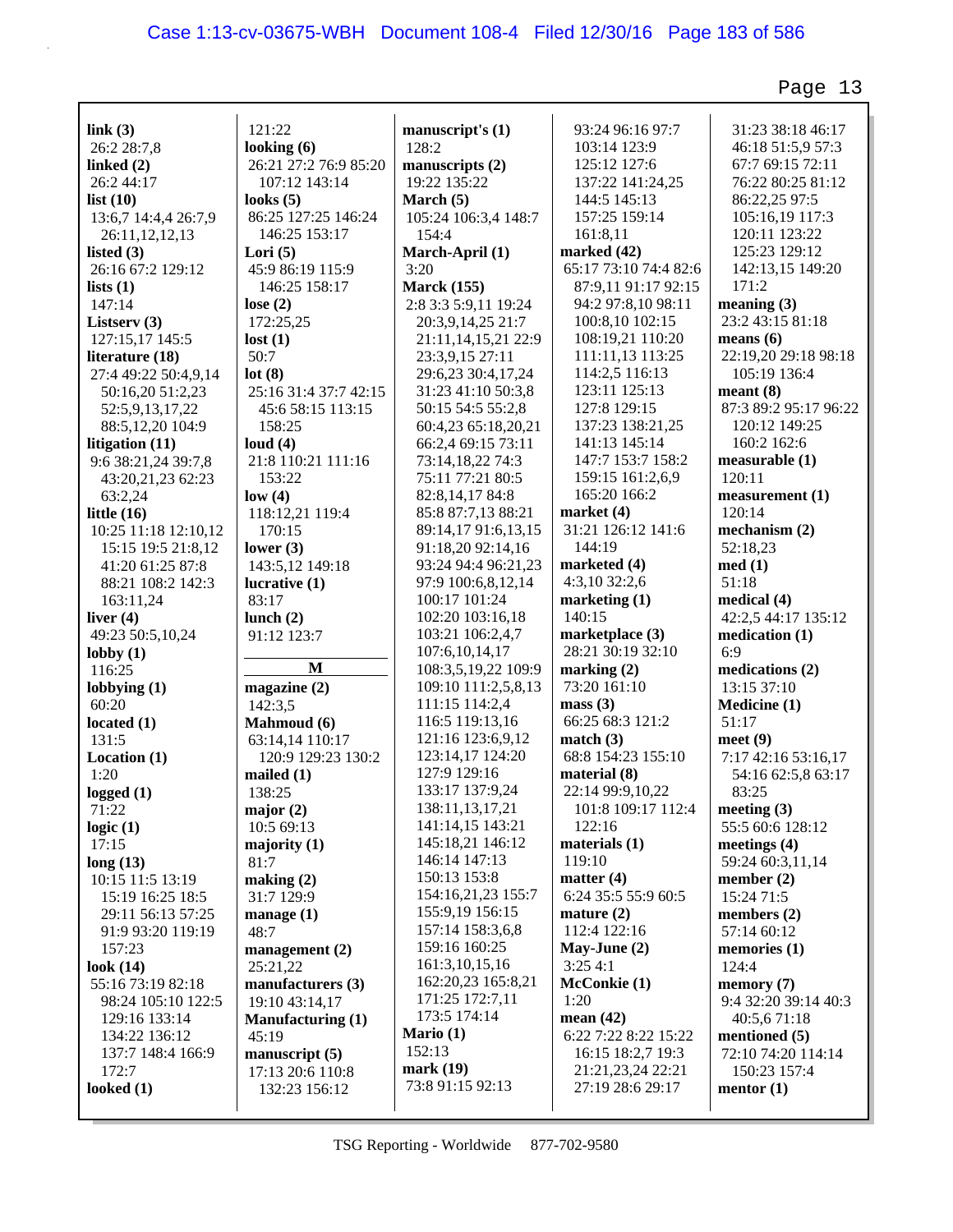|                                           |                                   |                               |                                        | Page 14                                   |
|-------------------------------------------|-----------------------------------|-------------------------------|----------------------------------------|-------------------------------------------|
| 16:21                                     | 143:5 149:19,22                   |                               |                                        |                                           |
|                                           |                                   | 166:24,25 167:4               | 4:10,14 33:2 53:18                     | never $(5)$                               |
| mess(1)                                   | mind(1)<br>136:4                  | 168:5<br>Moore's $(5)$        | 57:23 61:8 93:17                       | 28:7 49:2 73:2 171:9                      |
| 94:19                                     |                                   |                               | 147:21 153:13<br>168:16                | 171:10                                    |
| met(14)                                   | Mine $(1)$<br>139:25              | 72:19 78:23 79:3,11<br>169:23 |                                        | new(13)                                   |
| 7:20,24 53:17,25                          |                                   |                               | naturally $(3)$<br>77:12 104:13 108:12 | 2:10 27:13,20 28:4,5<br>28:10 80:20 81:15 |
| 54:19 60:8,15 63:18<br>71:20 110:3 126:19 | Minnesota (1)<br>9:19             | morning (1)<br>5:10           |                                        | 83:20 84:6 91:7                           |
|                                           |                                   |                               | naturally-occurrin                     | 126:7 156:10                              |
| 131:10,14 157:24                          | minor (2)<br>9:25 10:6            | mouth $(4)$                   | 75:17,20 77:8,9                        | Newark (1)                                |
| method $(10)$<br>17:9 23:4 98:18 118:7    |                                   | 50:22 51:9 81:22<br>170:12    | nature $(6)$<br>18:18 39:22 49:18      | 2:10                                      |
| 118:8,9,12 121:20                         | minute(5)<br>82:13 138:18 158:4,5 | mouthful(1)                   | 53:10 64:7 72:7                        | news(3)                                   |
| 122:22 124:8                              | 171:21                            | 15:2                          | navigate $(1)$                         | 139:8 141:17,19                           |
| methodically (1)                          | misinformation (1)                | move $(11)$                   | 48:4                                   | $\text{nodes}$ $(2)$                      |
| 73:23                                     | 115:20                            | 19:4 91:3 100:6               | NBC(2)                                 | 5:24 17:5                                 |
| methodology (2)                           | missed(1)                         | 102:16 115:5 121:4            | 128:5,9                                | nomenclature (1)                          |
| 151:14 167:19                             | 12:4                              | 126:15 135:14                 | NDI(4)                                 | 124:16                                    |
| methods $(2)$                             | missing $(4)$                     | 160:24 162:18                 | 81:11 83:13,22 84:10                   | Non-Disclosure (1)                        |
| 20:20 112:16                              | 92:21 106:5 135:16                | 163:23                        | NDI's(1)                               | 98:4                                      |
| Methyl $(2)$                              | 153:17                            | moved $(2)$                   | 3:11                                   | non-exhaustive (1)                        |
| 3:23 109:14                               | Mississippi (3)                   | 14:7,25                       | NDIs(6)                                | 26:12                                     |
| methylhexaneamin                          | 61:10,24 146:2                    | MPA(1)                        | 3:22 4:17 78:25 80:19                  | nonprofit (1)                             |
| 3:13, 14, 22 5:15 33:7                    | mistaken (1)                      | 58:19                         | 81:10 160:18                           | 24:14                                     |
| 34:22 36:24 39:14                         | 137:19                            | multi-paged (1)               | <b>Neal-Kababick (3)</b>               | nonprofits (1)                            |
| 42:23 46:4 68:21,23                       | mixed $(2)$                       | 166:3                         | 126:16 127:11 144:8                    | 19:17                                     |
| 69:3,4,7,13 74:19                         | 99:14,18                          | Murphy (2)                    | nearly (2)                             | normal $(3)$                              |
| 74:22,24 76:17                            | mL(1)                             | 108:25 110:15                 | 137:2 164:10                           | 34:12 137:3 156:17                        |
| 78:10 80:22 81:11                         | 118:13                            |                               | necessarily (5)                        | normally $(5)$                            |
| 83:13 86:15 90:9                          | mode(1)                           | N                             | 20:12,16,22 28:25                      | 18:13 98:21 132:8                         |
| 93:16 94:17 95:19                         | 54:13                             | N(3)                          | 117:12                                 | 142:11 143:25                             |
| 95:22 101:22                              | modulators (1)                    | 2:13:15:2                     | need(29)                               | <b>NORTHERN (1)</b>                       |
| 104:13 106:17,20                          | 32:4                              | N.W(1)                        | 5:24 6:5,22 7:22,23                    | 1:1                                       |
| 108:12 109:16                             | molecules (1)                     | 2:4                           | 20:24 21:9 29:20                       | Notary $(5)$                              |
| 114:16 115:14,19                          | 149:23                            | naive $(1)$                   | 31:7 37:6 53:22                        | 1:25 173:25 174:5,23                      |
| 116:9 117:6 130:18                        | mom(1)                            | 84:19                         | 59:4 65:23 74:23                       | 175:25                                    |
| 132:17 139:10                             | 39:19                             | name $(26)$                   | 79:16 87:14 95:22                      | note $(3)$                                |
| 140:12 141:10                             | moment $(1)$                      | 5:10 7:5 38:6,11 39:6         | 98:3 100:25 109:3                      | 10:24 102:25 145:24                       |
| 166:20 167:21                             | 107:23                            | 43:8 44:5 48:18               | 116:9,10,11,11                         | noted(1)                                  |
| MHA(4)                                    | money $(6)$                       | 61:13 72:23,25                | 124:13 158:4                           | 146:12                                    |
| 112:5 122:11,17                           | 23:22 34:2,2,3 70:14              | 76:13 90:20 91:21             | 163:20 172:11,14                       | notes $(1)$                               |
| 130:5                                     | 70:22                             | 95:4 113:20 130:13            | needed (8)                             | 135:22                                    |
| mic(1)                                    | month(1)                          | 143:14 144:23,25              | 37:11 91:3 124:15,21                   | notice $(1)$                              |
| 21:8                                      | 142:6                             | 147:17 151:22                 | 140:6,9 141:5,12                       | 81:18                                     |
| Michael (1)                               | months $(2)$                      | 156:7 161:24                  | needs(1)                               | notification (3)                          |
| 39:5                                      | 62:20 64:2                        | 165:14 175:2                  | 31:12                                  | 64:16 83:20 126:8                         |
| middle(7)                                 | Monument (1)                      | named $(4)$                   | negative(1)                            | November (3)                              |
| 97:12 115:6 116:14                        | 2:14                              | 53:13 72:24 81:24             | 86:14                                  | 3:17 80:10 94:10                          |
| 123:18 141:16                             | $\text{mod} (1)$                  | 174:10                        | negotiate(1)                           | November-October                          |
| 161:4,17                                  | 94:14                             | names $(1)$                   | 66:11                                  | 3:11                                      |
| midway (4)                                | Moore $(28)$                      | 13:8                          | negotiated (1)                         | NPA(7)                                    |
| 89:8 146:15,17 158:8                      | 72:3 73:6 75:3 77:16              | nanogram(1)                   | 67:17                                  | 53:19,22,24 54:7 56:6                     |
| military $(3)$                            | 77:23 78:6,20 79:19               | 118:13                        | Neither $(1)$                          | 58:6,10                                   |
| 39:13 48:3 51:17                          | 79:25 80:10,15 83:3               | nasal(1)                      | 128:13                                 | Nrococlaurine (1)                         |
| milligram $(2)$                           | 86:8 103:24,25                    | 44:25                         | neurons (1)                            | 4:19                                      |
| 143:8,9                                   | 104:23 107:7 108:7                | National (2)                  | 11:23                                  | NSF(9)                                    |
| million $(6)$                             | 108:10 119:17,24                  | 10:12 18:9                    | neuroscience (4)                       | 45:10,11,18 105:12                        |
| 101:10 112:6 122:18                       | 160:18 166:11,19                  | natural $(10)$                | 10:12 12:18 15:3 18:4                  | 113:23 133:21                             |
|                                           |                                   |                               |                                        |                                           |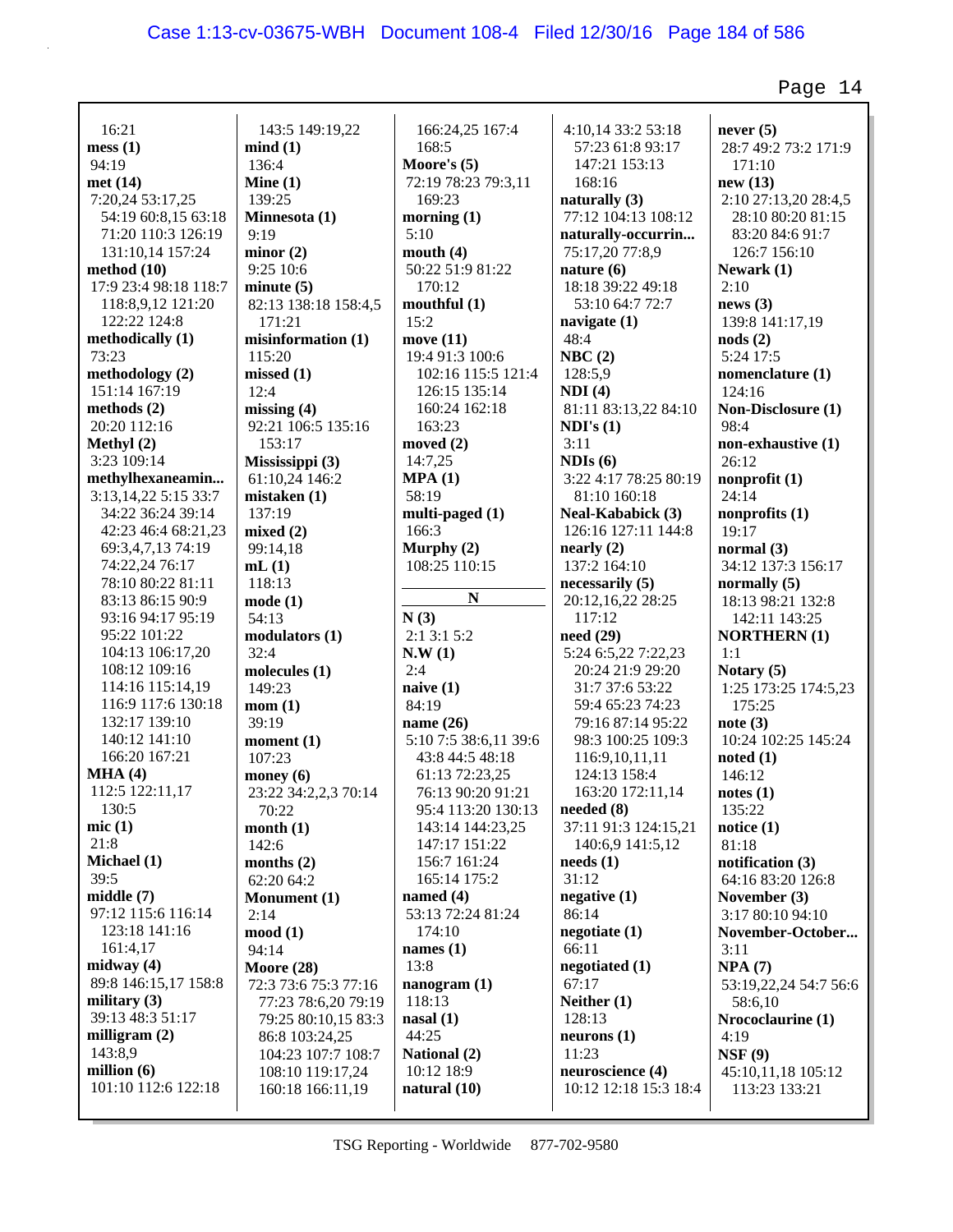| 146:20 157:18                            | 21:17 22:10 56:23                  | 117:6 127:5 130:3                | Olympic (1)                | outline (1)                        |
|------------------------------------------|------------------------------------|----------------------------------|----------------------------|------------------------------------|
| 159:3                                    | 69:7 98:8 171:8                    | 132:17 141:9                     | 132:7                      | 138:14                             |
| number $(21)$                            | obviously (6)                      | 158:24 165:7                     | once $(8)$                 | outside (2)                        |
| 3:8 20:13 26:5 29:19                     | 17:4 32:8,12 40:15                 | 166:21 167:6,8,22                | 4:3 58:17 62:19            | 34:4 64:8                          |
| 33:17 45:13 51:3                         | 128:23 170:23                      | 168:8,11,12 170:15               | 116:25 117:3               | overall (2)                        |
| 67:25 73:12 98:16                        | occasion (1)                       | 170:19,23 171:4,5,7              | 136:13,15 153:8            | 13:23 134:19                       |
| 103:14,17 123:13                         | 60:13                              | oils $(24)$                      | one-time $(1)$             | overseas $(1)$                     |
| 135:10 138:9,22                          | occasional (1)                     | 4:7 29:7 37:8 75:18              | 66:18                      | 37:9                               |
| 154:11,11,17,17                          | 62:18                              | 75:21 77:10,13 99:7              | ones $(2)$                 | oversight (1)                      |
| 155:3                                    | occasionally (2)                   | 99:14 101:8 104:11               | 105:7 115:23               | 34:7                               |
| numbers $(8)$                            | 71:21 133:22                       | 105:5,7,12,14 112:3              | Ongoing (2)                | owners $(1)$                       |
| 3:25 4:1 69:5 100:11                     | occasions (2)                      | 122:15 130:19                    | 59:9,10                    | 38:9                               |
| 154:23 155:10                            | 71:20 170:22                       | 131:16 143:7                     | online (5)                 | ownership (1)                      |
| 158:25 166:3                             | occur(1)                           | 145:16 151:4 159:6               | 13:13,14 14:2 148:9        | 65:7                               |
| <b>NutraIngredients (2)</b>              | 158:18                             | 171:17                           | 148:10                     | owns(1)                            |
| 163:12 164:2                             | occurred(1)                        | okay (77)                        | open $(1)$                 | 130:25                             |
| <b>Nutrition (1)</b>                     | 169:18                             | 5:22 6:16 8:12,20                | 76:3                       | Oz(3)                              |
| 58:21                                    | occurrence (1)                     | 9:14 10:11 12:3,6                | operating (1)              | 4:5 128:12,18                      |
| nutritionist (3)                         | 168:15                             | 14:11 15:12 20:18                | 98:7                       | ${\bf P}$                          |
| 43:5,11,12                               | occurring (2)                      | 20:25 21:13 24:17                | <b>Operation (2)</b>       |                                    |
| $\mathbf 0$                              | 33:2 77:12                         | 24:19 25:5,9 28:20               | 47:21 48:13                | P(3)                               |
|                                          | occurs(2)                          | 29:22 32:21 36:13                | opinion $(3)$              | 2:1,15:2                           |
| O(1)                                     | 104:13 108:12                      | 42:9 43:3 44:2                   | 30:25 31:15 67:18          | p.m(7)                             |
| 5:2                                      | October (10)                       | 50:15 51:8 61:13                 | OPPA $(1)$                 | 89:13 102:11,19                    |
| oath(1)                                  | 3:15,22 4:16 74:12                 | 66:3 69:15 71:16                 | 58:25                      | 105:24 106:5                       |
| 172:8                                    | 75:13 78:3,22 92:5                 | 73:25 74:2 75:11                 | opportunities (1)          | 107:13 173:7                       |
| object $(35)$                            | 104:5,25                           | 79:17 82:11,16                   | 56:14                      | package (1)                        |
| 19:23 20:10,21 21:6                      | odd(2)                             | 84:21 87:15 91:23                | opportunity (1)            | 54:3                               |
| 21:19 22:6,16 23:7                       | 96:8,8                             | 91:23 92:18 94:3                 | 84:5                       | page (71)                          |
| 27:8 28:23 29:15                         | offended (2)                       | 95:13 100:16 103:7               | oral(1)                    | 3:2,8 51:21 66:6                   |
| 30:20 31:19 49:24                        | 163:11,24                          | 103:20 108:18                    | 5:24                       | 69:22,24 74:4 75:2                 |
| 50:11 55:3 60:2,21                       | offhand (1)                        | 110:22 111:4,14                  | order(7)                   | 77:15 78:5,5,16,16                 |
| 80:4 83:23 84:24                         | 120:18                             | 113:22 115:5 122:8               | 31:9 61:22 141:7           | 79:6,21 80:9 82:19                 |
| 100:5 107:4,21                           | office $(2)$                       | 122:15 123:15,16                 | 146:3,5,9 161:11           | 82:21 86:3 87:9,16                 |
| 116:2 124:19 130:7                       | 7:15 59:7                          | 125:11 126:15                    | organization (11)          | 87:17 89:7,8 97:10                 |
| 132:24 137:5                             | oftentimes (1)                     | 127:6 131:10                     | 13:3 24:22 32:8 33:18      | 97:11,12 98:11,12                  |
| 146:10 147:11                            | 22:24                              | 135:14 136:12,22                 | 36:22 42:22 45:5,12        | 100:18 101:3 102:7                 |
| 150:11 154:25                            | oh (8)                             | 138:12,17 142:13<br>143:21 145:2 | 56:22 140:9,24             | 103:12,22 105:25                   |
| 155:5,16                                 | 46:9 70:13 72:12                   | 146:13 147:19                    | organizations (1)          | 106:2 110:19,23,24                 |
| objecting $(2)$                          | 123:24 130:7                       | 148:20 149:15,24                 | 151:18                     | 111:24,24 114:4,8                  |
| 29:18 111:8                              | 154:13 161:21                      | 152:22 153:10                    | organized (1)              | 114:11 115:6                       |
| objection $(13)$<br>20:7 29:16 41:9 60:9 | 171:20                             | 158:5 159:10                     | 134:19                     | 116:13,14 117:23                   |
|                                          | oil (71)                           | old(1)                           | organizer (1)              | 117:24 118:5 121:5                 |
| 88:14 101:18<br>115:25 119:14            | 3:15,16,18,19,23 29:9              | 16:6                             | 134:15                     | 122:6 123:19                       |
|                                          | 30:16 33:5,8,9 35:9                | <b>Ole</b> (22)                  | Origin $(1)$               | 127:10 129:17                      |
| 121:15 145:24<br>156:13,13 157:12        | 37:5,7,8,10,12,13                  | 55:5,12 60:19 61:23              | 4:11                       | 130:6 133:25 138:5<br>139:3 141:16 |
| objections (1)                           | 56:12 67:9 68:19,22                | 62:2 70:17 84:17                 | original $(1)$             | 142:22 144:4                       |
| 6:17                                     | 68:22 69:7,11,14                   | 91:18 92:14 93:25                | 174:13                     | 146:15 147:6,14                    |
| obligations (1)                          | 74:25 79:22,23<br>80:23 90:9 93:15 | 95:2 97:7 98:11                  | originally (2)             | 150:2 158:9 161:4                  |
| 69:20                                    | 95:20,22,23 101:8                  | 113:6 134:16,20                  | 53:17 87:5                 | 161:17 162:21                      |
| observer (1)                             | 101:22,25 102:3,4                  | 135:7 137:24                     | outcome (2)<br>49:7 174:16 | 166:9                              |
| 125:10                                   | 104:14 106:18,18                   | 138:11 145:7                     |                            | pages $(2)$                        |
| obtain $(1)$                             | 106:21,22,22                       | 161:13,22                        | outcomes (2)<br>49:8 159:7 | 111:3 174:11                       |
| 66:24                                    | 108:12 109:14,17                   | Oliver $(2)$                     |                            | paid(5)                            |
| obtained (6)                             | 115:15,19 116:9                    | 130:13 131:10                    | outcoming (1)<br>44:6      | 38:20,23 66:18 172:4               |
|                                          |                                    |                                  |                            |                                    |
|                                          |                                    |                                  |                            |                                    |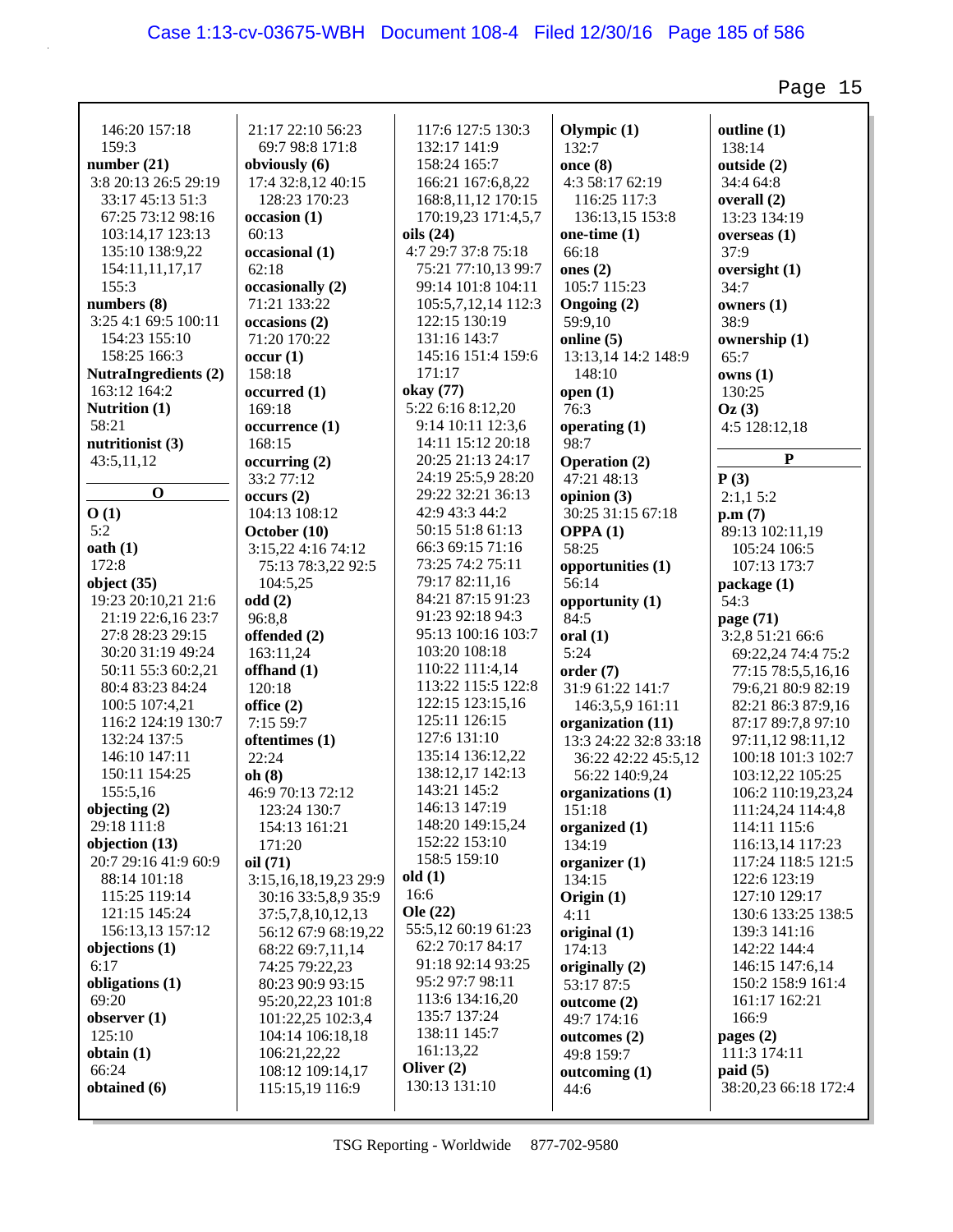| 172:19                      | parties $(1)$           | 33:3                  | 104:1 105:1 106:1          | place $(4)$            |
|-----------------------------|-------------------------|-----------------------|----------------------------|------------------------|
| panel $(3)$                 | 174:15                  | performed (2)         | 107:1 108:1 109:1          | 8:11 81:15 126:4       |
| 134:11,24 135:8             | Partnership (2)         | 113:4,5               | 110:1 111:1 112:1          | 174:9                  |
| panels $(4)$                | 24:9,13                 | performing (2)        | 113:1 114:1 115:1          | plain(1)               |
| 55:22 134:18,25             | parts $(13)$            | 67:11 88:4            | 116:1 117:1 118:1          | 157:3                  |
| 135:11                      | 112:6,7,8,18 121:12     | period(3)             | 119:1 120:1 121:1          | plaintext(3)           |
| paper $(51)$                | 122:18,19,23,24         | 72:13 81:19 120:2     | 122:1 123:1 124:1          | 1:52:29:7              |
| 4:12 9:4,5 17:13,20         | 143:5 149:22            | person(14)            | 125:1 126:1 127:1          | plant $(12)$           |
| 20:6 23:17 24:8             | 153:24 155:25           | 7:19 13:9 25:12 48:17 | 128:1 129:1 130:1          | 29:7 84:3,17 99:9,10   |
| 29:12 30:15 44:6,21         | party(7)                | 54:16 63:11 64:21     | 131:1 132:1 133:1          | 101:8 102:5 109:17     |
| 50:19 58:13 68:8            | 9:6 27:14,19 28:12      | 110:3 120:3 121:25    | 134:1 135:1 136:1          | 112:3 122:16 130:3     |
| 69:8 80:24 85:3             | 131:19 132:5            | 122:2 150:22          | 137:1 138:1 139:1          | 141:12                 |
| 88:13,17 99:23              | 168:15                  | 159:18,18             | 140:1 141:1 142:1          | plants (7)             |
| 105:11 112:14               | Patricia (1)            | person/party (1)      | 143:1 144:1 145:1          | 74:25 78:7,10,13       |
| 115:15,17 117:16            | 41:16                   | 169:11                | 146:1 147:1 148:1          | 104:10 105:4 170:2     |
| 119:7,11 121:13,20          | Patrick (3)             | personal (2)          | 149:1 150:1 151:1          | plants/products (2)    |
| 124:11 128:4,24             | 76:13,19,21             | 15:15 56:2            | 152:1 153:1 154:1          | 147:21 153:18          |
| 129:9 130:3 132:10          | Patti $(1)$             | personally (4)        | 155:1 156:1 157:1          | play(1)                |
| 132:12,19,22                | 147:2                   | 38:8 45:5 77:2 152:11 | 158:1 159:1 160:1          | 12:17                  |
| 143:13 144:2                | Paul $(6)$              | personnel (1)         | 161:1 162:1 163:1          | please $(57)$          |
| 148:22 150:3                | 9:20 28:19,20 159:16    | 48:4                  | 164:1 165:1 166:1          | 6:4,6,20 7:5 16:8 23:9 |
| 163:11,14,18,19             | 160:10,21               | persons(1)            | 167:1 168:1 169:1          | 29:17 30:8 52:20       |
| 164:3,23 167:18,20          | pay $(3)$               | 38:14                 | 170:1 171:1 172:1          | 65:22 66:6 69:23       |
| papers $(6)$                | 66:17 68:11 69:16       | pertain(1)            | 173:1 174:7                | 75:2 77:15,16 78:2     |
| 18:21 28:19,20 49:25        | paying (2)              | 142:11                | <b>Pharmaceuticals (2)</b> | 78:21 86:10 87:16      |
| 132:9 137:8                 | 20:5 66:20              | peruse(1)             | 1:12 5:11                  | 87:23,25 90:22         |
| $\mathbf{p}$ aragraph $(6)$ | pdf(1)                  | 73:16                 | phone(4)                   | 91:21 92:13,16 94:9    |
| 83:10,11 84:15 94:24        | 103:6                   | Pg(1)                 | 13:12,17 93:19             | 97:14 98:24 100:22     |
| 101:5 116:22                | peer $(24)$             | 175:5                 | 113:17                     | 100:24 101:3,5         |
| parallel(1)                 | 17:11, 14, 22, 24 19:22 | Ph.D (176)            | phrase(1)                  | 102:6 103:21 104:7     |
| 105:14                      | 21:17 22:2,11 49:21     | 1:5 3:2 5:1,4 6:1 7:1 | 105:15                     | 110:19 111:16,23       |
| parentheses (1)             | 50:3,9,16 51:14,19      | 8:1 9:1 10:1,11 11:1  | phraseology (2)            | 111:25 114:12          |
| 112:6                       | 51:22 52:4,8,12,16      | 11:3 12:1,13 13:1     | 29:23 129:3                | 116:22 117:23          |
| part(30)                    | 52:21 136:16            | 14:1 15:1 16:1 17:1   | physical (3)               | 118:5 123:12,17        |
| 12:13,15 23:14 24:19        | 152:22 153:2,3          | 18:1 19:1 20:1 21:1   | 11:20 141:17,18            | 125:20 126:18          |
| 24:22 25:20 28:6,8          | peer-reviewed (1)       | 22:1 23:1 24:1 25:1   | physiology (1)             | 127:9 139:24           |
| 47:6 50:7,18 53:18          | 152:25                  | 26:1 27:1 28:1 29:1   | 10:3                       | 146:14 147:6 148:6     |
| 61:15 81:18 101:10          | Pelargonium (11)        | 30:1 31:1 32:1 33:1   | Phytochemical (2)          | 160:2 161:3,16         |
| 111:17 113:14               | 3:21,23 66:23,24        | 34:1 35:1 36:1 37:1   | 61:11 64:24                | 162:14 163:9           |
| 121:2 122:9,18              | 99:11,23,24 101:7       | 38:1 39:1 40:1 41:1   | pick(1)                    | pleased(2)             |
| 123:4 127:16,25             | 101:24 109:14,16        | 42:1 43:1 44:1 45:1   | 135:23                     | 30:18 150:5            |
| 143:12 149:19               | pending(3)              | 46:1 47:1 48:1 49:1   | piece $(1)$                | pleasure (1)           |
| 154:22 155:2,4              | 6:20 43:20,23           | 50:1 51:1 52:1 53:1   | 49:5                       | 128:12                 |
| 167:21 169:23               | people $(12)$           | 54:1 55:1 56:1 57:1   | Pieter $(1)$               | point $(29)$           |
| partial(1)                  | 26:20 28:11,16 33:17    | 58:1 59:1 60:1 61:1   | 128:11                     | 26:18,19 31:8 39:19    |
| 14:14                       | 44:15 60:7 81:6         | 62:1 63:1 64:1 65:1   | pile $(1)$                 | 40:12 45:2 57:11       |
| partially (1)               | 88:25 135:3,23          | 66:1 67:1 68:1 69:1   | 165:18                     | 71:24 73:24 78:12      |
| 39:13                       | 146:5 169:25            | 70:1 71:1 72:1 73:1   | pills (4)                  | 79:14 80:6,7 81:6      |
| particular (17)             | people's $(1)$          | 74:1 75:1 76:1 77:1   | 27:14,19 28:12,14          | 84:8 98:16 117:21      |
| 21:4 36:20 55:18,23         | 69:10                   | 78:1 79:1 80:1 81:1   | Ping $(24)$                | 124:10,14 134:24       |
| 57:7 59:8 65:4 76:2         | percent(4)              | 82:1 83:1 84:1 85:1   | 67:5,7,18,22 68:8,16       | 136:22 140:7,11        |
| 82:3 101:13 102:18          | 42:20 136:20 140:4      | 86:1 87:1 88:1 89:1   | 68:17,24 69:2,8            | 143:17,19,22           |
| 118:4 124:4,5               | 171:12                  | 90:1 91:1 92:1 93:1   | 75:24 76:4,12 80:24        | 145:10 149:14          |
| 140:25 146:6 159:8          | perfect $(2)$           | 94:1 95:1 96:1 97:1   | 87:4 88:13,17 99:23        | 162:14                 |
| particulars (2)             | 91:13 123:6             | 98:1 99:1 100:1       | 101:21 115:15,17           | pointed $(1)$          |
| 56:18 58:8                  | performance (1)         | 101:1 102:1 103:1     | 167:7,13,17                | 167:23                 |
|                             |                         |                       |                            |                        |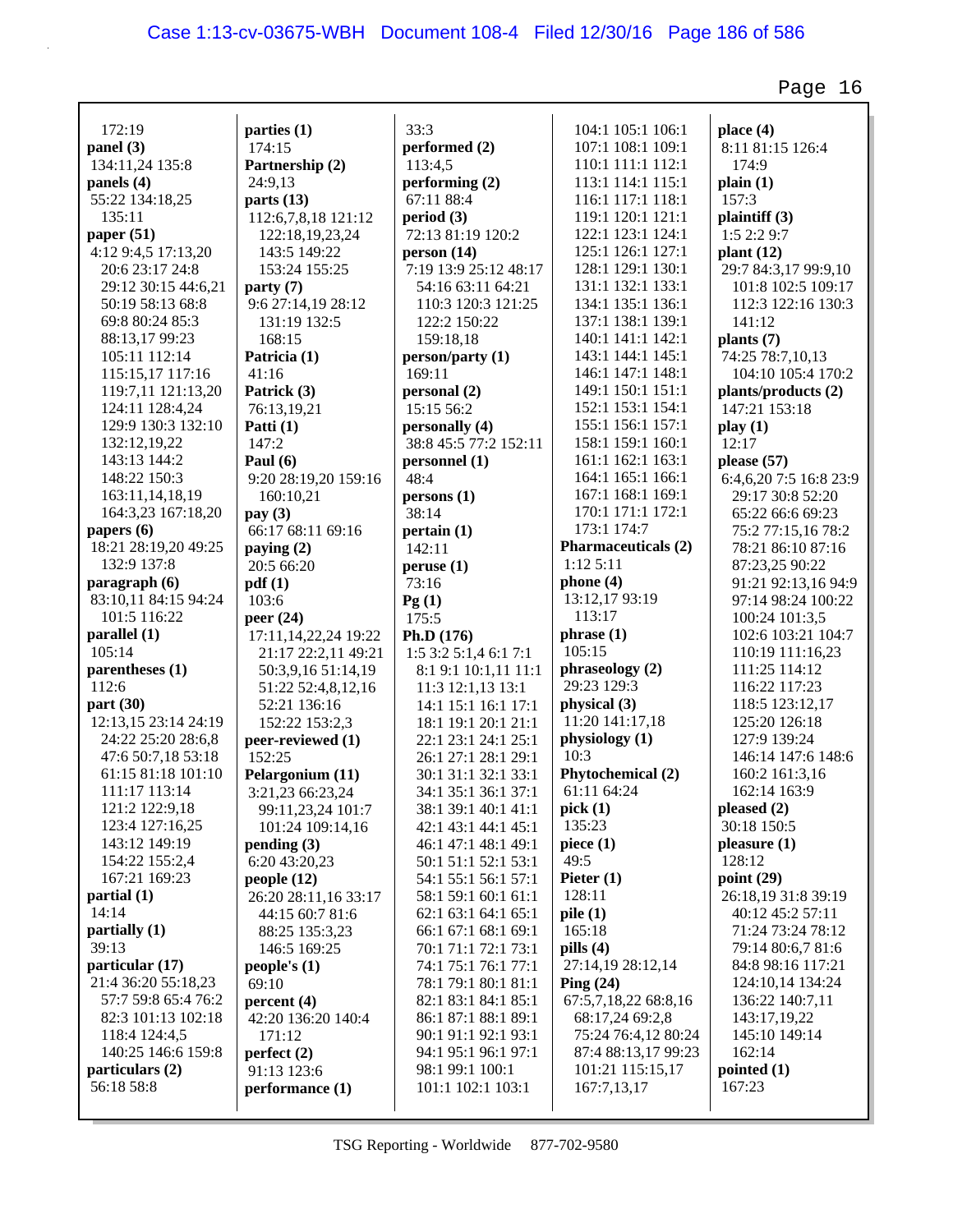**pointing (1)** 136:8 **points (1)** 68:24 **policy (1)** 59:17 **pop (2)** 28:5 129:3 **popping (2)** 74:19 76:14 **portion (5)** 23:10 30:10 111:20 155:18 160:17 **posed (1)** 166:22 **poses (1)** 27:6 **position (11)** 12:23 13:23 14:8,25 49:6 80:2,6 99:15 131:19 132:11 155:22 **positive (18)** 25:16,17,22 26:3,5,23 27:17 34:22 35:3 36:23 42:22 68:19 76:11 90:14 94:17 96:2,9,10 **possesses (1)** 37:13 **possibility (4)** 114:25 148:21 149:7 149:13 **possible (10)** 38:10,18 39:17 43:4 55:21 58:7 134:23 149:3 151:17 163:21 **Possibly (9)** 38:2 61:11 62:9 105:2 120:3 134:21 148:20 149:2,6 **post-doctoral (1)** 11:2 **practical (1)** 22:25 **Practice (1)** 45:20 **preceding (1)** 174:11 **preface (1)** 68:2 **preliminary (8)** 3:21 103:4 104:18 105:6 106:24 107:18 112:13,14

**prepare (2)** 7:18 40:3 **prepared (2)** 151:4 163:10 **preparing (2)** 171:22 172:20 **presence (12)** 67:9 68:18,20 115:18 133:10 135:2 165:6 167:6 168:7,10,11 169:6 **present (7)** 33:8 68:10 120:25 124:25 134:12 155:15 169:20 **presentation (1)** 55:17 **presentations (3)** 37:21,25 134:23 **presented (5)** 37:19 134:9,16 135:9 155:21 **press (2)** 41:7 170:21 **pressed (1)** 171:6 **presumably (1)** 81:14 **pretty (4)** 34:23 82:8 94:13 113:21 **preventing (1)** 40:19 **previous (7)** 57:6 78:24 82:9 105:22 111:23 154:7 155:11 **previously (3)** 97:17 104:24 105:5 **primarily (1)** 125:9 **primary (8)** 13:4 45:7 57:11 112:14 120:3 125:4 126:13 129:11 **principles (2)** 12:16,16 **printed (1)** 109:20 **prior (9)** 14:19 17:2 26:20 79:2 104:22 116:6 148:24 164:13 174:7 **priorities (1)** 169:20

**private (5)** 39:5,10 42:6 130:24 130:25 **probably (27)** 5:16 15:5 37:20 39:24 41:14 42:11 44:6 49:25 56:5,7 57:13 63:19 65:6 70:17,21 82:2 83:17 84:12 93:10 110:7 120:4 129:6 135:4 136:5 150:5 157:24 163:10 **problem (3)** 29:23 50:8 136:14 **problems (1)** 88:17 **procedure (3)** 5:23 98:7 101:6 **proceeding (1)** 17:16 **Proceedings (1)** 173:7 **process (27)** 17:12 25:21,22 29:11 31:3 50:25 51:25 53:2 80:19,20 81:11 81:14 88:19 89:25 97:16,18,19,21,22 97:25 126:4,6 131:22 135:21,24 139:19 169:25 **processes (1)** 34:12 **processing (1)** 11:20 **produce (1)** 23:2 **produced (4)** 8:16 44:24 145:4 170:3 **product (7)** 106:23 126:12 140:15 168:16 169:15 170:20,22 **production (2)** 145:6,7 **products (21)** 4:13 32:2,6 37:7 38:15 45:13 53:18 57:23 58:22 61:9 95:20 99:18 114:18 133:22 140:16 143:4 149:18 150:10 153:13,24 155:24

**Professional (1)** 174:5 **professionals (2)** 44:17 135:12 **program (3)** 45:15 48:20 86:2 **prohibited (22)** 13:5,6,7,10 14:4,4 26:7,11,12,13,17 33:10 37:23 45:21 47:10,10 56:24,24 131:25 133:5 140:12 141:11 **prohibits (1)** 26:13 **project (5)** 3:19 4:19 20:20 93:13 111:17 **projects (1)** 63:5 **prompted (7)** 74:16 94:15 96:12 130:9 131:15 132:14 163:23 **pronunciation (1)** 113:21 **proposal (1)** 32:22 **proposed (2)** 98:5,17 **prosecution (1)** 47:6 **protect (3)** 31:17 35:4 90:7 **protected (1)** 7:23 **protecting (1)** 25:20 **Protection (2)** 46:23 47:2 **Protective (3)** 146:3,5,9 **proud (1)** 162:10 **prove (1)** 18:13 **provide (9)** 13:4 44:22 56:21,22 60:23 61:5 81:17 166:19 171:3 **provided (8)** 46:20 61:18 102:24 103:2 111:21 140:8 140:17 159:12 **provides (1)** 13:14

**providing (4)** 14:2 47:5 112:19 117:5 **Proving (1)** 86:14 **proviso (1)** 124:22 **PSI (11)** 65:7 66:17,20,23 67:17 68:11 69:16 69:19 98:3 113:6,7 **psychology (3)** 9:24 10:8,9 **public (8)** 1:25 42:6 90:4 137:20 173:25 174:5,23 175:25 **publication (5)** 20:8,9 67:10 129:9 164:13 **publish (2)** 171:9,15 **published (14)** 27:4 58:13 109:23 121:13 128:5,25 142:6 144:2 148:9 160:5,7 164:10,24 171:18 **publishes (1)** 13:7 **publishing (1)** 141:21 **pull (1)** 165:18 **pulled (1)** 33:20 **pure (1)** 170:19 **purported (1)** 68:22 **purpose (2)** 18:18 80:17 **pursuant (1)** 67:4 **purview (1)** 132:18 **put (33)** 11:10 22:23 32:21 37:9 38:11 42:17,21 50:13,22 51:9 71:8 79:20 81:22 82:4 87:6 91:5 93:22 96:15 102:12 122:21 125:11 129:14 135:10 137:10 145:2 153:6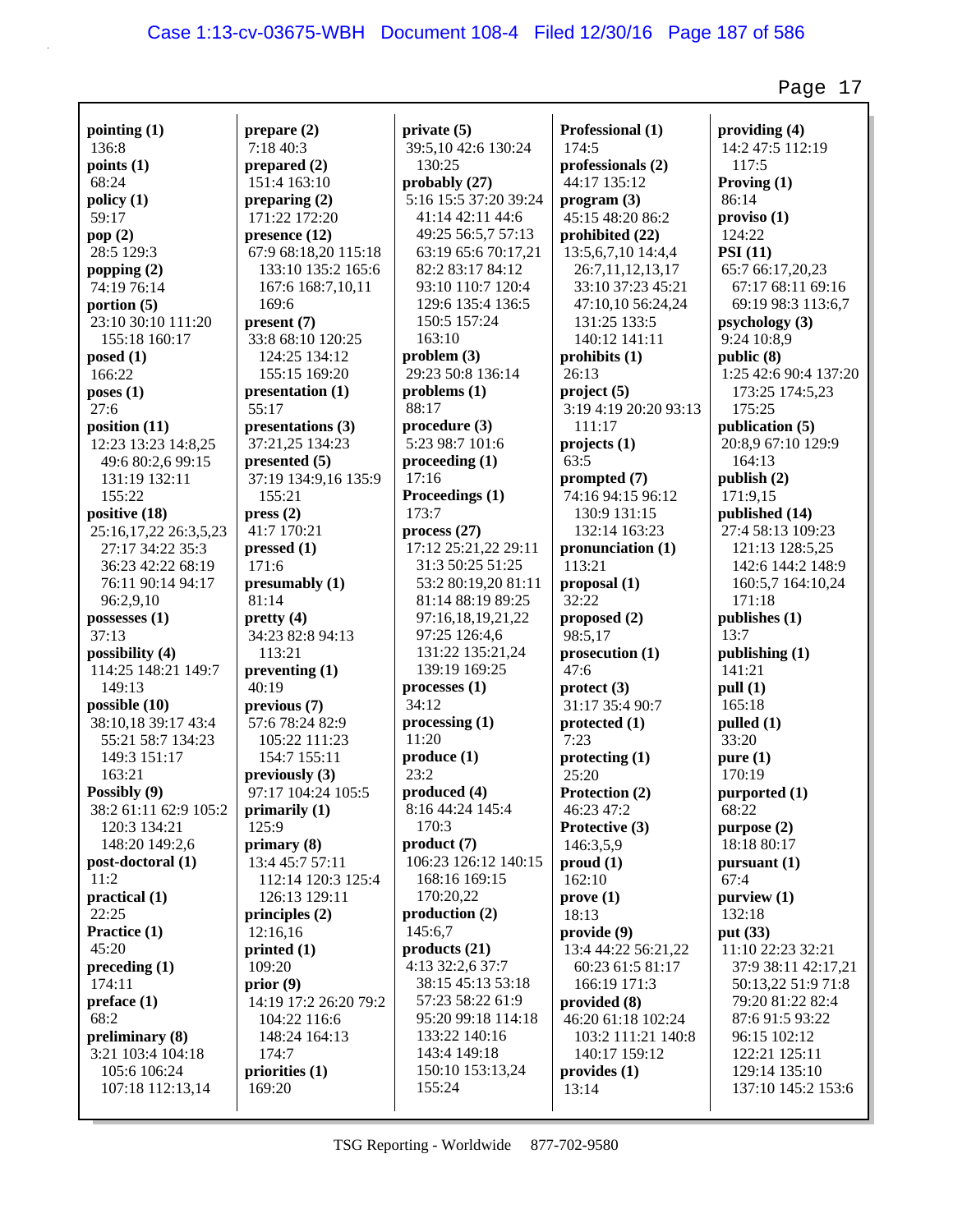| 159:13 160:23       | 2:15:2                | 116:24 129:8,12     | 152:19                | 56:4,8,17 57:7,12     |
|---------------------|-----------------------|---------------------|-----------------------|-----------------------|
| 161:7,12,24 170:12  | ran $(1)$             | 140:19 141:7        | recommend (2)         | 59:25 61:6 62:23      |
| 172:21              | 16:3                  | 142:11 150:16       | 59:19,22              | 63:24 67:18 98:4      |
| puzzle (1)          | range $(3)$           | 151:13 164:11       | recommendations (1)   | 124:7 125:8 140:22    |
| 90:10               | 27:23 118:13 121:12   | reason $(26)$       | 59:16                 | 148:15 152:4,20       |
|                     | ranking $(1)$         | 36:19 47:6,11 56:25 | record $(21)$         | 155:2 157:6 160:18    |
| $\mathbf 0$         | 15:23                 | 59:12 63:10,13      | 6:2 23:10 30:10 55:17 | 164:8 167:16 169:6    |
| Qing(1)             | rarely $(2)$          | 64:18 68:15,17,25   | 77:21 85:19 103:8     | 169:24 170:2 171:4    |
| 167:7               | 62:18,19              | 70:3 74:13 76:13    | 107:14,16,17          | 171:15                |
| qualified $(1)$     | rationale $(1)$       | 80:21 83:7 89:19    | 114:13 122:14         | regardless $(3)$      |
| 146:5               | 17:15                 | 99:13 102:3,21      | 138:19,20 145:24      | 26:15 38:25 135:2     |
| qualifies (1)       | reach $(3)$           | 103:9 116:18 147:8  | 158:6,7 161:25        | regards $(1)$         |
| 146:9               | 21:3 49:2 156:10      | 147:12 160:6 175:5  | 172:12,16,18          | 95:16                 |
| qualify $(1)$       | reached $(6)$         | reasons $(3)$       | records (1)           | <b>REGAS (1)</b>      |
| 25:6                | 33:19 40:7,23 41:4    | 56:14 67:25 75:25   | 159:12                | 2:14                  |
| quality (2)         | 49:12 115:23          | recall $(51)$       | refer $(8)$           | Registered (1)        |
| 45:18 150:23        | reaching $(3)$        | 18:6 25:15 27:24    | 5:14 65:2 85:15,16    | 174:5                 |
| Quantification (1)  | 49:5 73:5 93:11       | 33:13,16 34:20      | 95:3 97:16 115:17     | regular $(5)$         |
| 163:17              | reaction $(13)$       | 38:19 39:17 40:2,14 | 163:18                | 46:2 48:14 49:4 54:10 |
| Quantities (2)      | 101:17,20 106:25      | 42:19,21 43:7 49:4  | reference (7)         | 55:6                  |
| 1:75:13             | 107:20 108:14,16      | 49:7,13 50:12,18,20 | 8:25 13:13 14:2 25:11 | regulation $(3)$      |
| quasi (1)           | 115:21 116:4          | 51:6 53:7 55:5,21   | 76:6 93:15 167:5      | 35:20 79:7 169:12     |
| 24:15               | 128:25 129:5 150:3    | 55:23 58:8 60:10,14 | references $(1)$      | regulations (4)       |
| question (35)       | 150:15,16             | 62:6 63:19 71:14    | 166:20                | 31:17 72:15 83:20     |
| 6:3,20,21 15:7 19:4 | read $(44)$           | 72:2,16 76:8 82:2,3 | referencing $(1)$     | 137:19                |
| 23:8 29:19,25 30:7  | 23:9,11 30:8,11 65:23 | 84:14 112:22        | 162:8                 | regulators $(1)$      |
| 30:9,22 49:5 50:7   | 66:9 70:8 79:5,7,14   | 120:18 123:4 127:5  | referred (2)          | 31:7                  |
| 50:21,22,23 52:20   | 86:10 87:25 88:23     | 131:6 157:13 159:7  | 76:12 133:18          | regulatory (9)        |
| 55:5 71:15 75:19    | 100:22 101:5 104:7    | 159:19 160:22       | referring $(29)$      | 31:13 48:23 49:6      |
| 76:3 79:4 84:22     | 107:10 110:21         | 166:6, 14, 16 168:2 | 27:12 51:14 61:24     | 57:18,20 59:22 89:5   |
| 102:21 105:3 107:9  | 111:16 112:2          | 170:7,8             | 70:15,17,23 73:24     | 132:18 169:19         |
| 108:13 111:10       | 114:13 116:22         | receive $(4)$       | 74:5 78:24 80:19      | rejected $(1)$        |
| 155:3,4,6 159:17    | 118:6 122:9,10,13     | 19:6,9,12,16        | 88:6,9 93:14 94:19    | 17:22                 |
| 162:16,17 166:21    | 125:19 127:24         | received $(6)$      | 94:24 100:17          | related $(4)$         |
| questions (9)       | 129:24 140:19         | 64:3,10 106:24      | 114:21 115:12,20      | 8:19,21 47:8 127:4    |
| 6:11,25 65:25 71:22 | 142:9,22 148:4,6      | 107:18 148:7 154:4  | 116:5 117:10          | relationship (10)     |
| 90:8 122:4 130:9    | 149:15 151:10         | receiving $(4)$     | 118:23 123:2 134:5    | 41:19 54:6 56:3 59:5  |
| 131:24 165:16       | 153:21 154:2          | 49:14 100:20 101:11 | 135:19 143:11         | 59:9,10 126:24        |
| quick $(4)$         | 155:17,21,23 163:8    | 148:24              | 159:23 163:14         | 130:20 142:14         |
| 15:7 90:25 91:12    | 174:13 175:5          | receptor $(1)$      | 168:18                | 152:9                 |
| 107:15              | reading $(2)$         | 32:4                | refers $(2)$          | release $(1)$         |
| quicker $(1)$       | 74:17 174:13          | recipient $(2)$     | 81:23 95:15           | 139:8                 |
| 61:25               | Reads $(1)$           | 106:11 145:4        | reflect $(2)$         | relevance (1)         |
| quickly (1)         | 175:5                 | recipient's (1)     | 6:3 85:19             | 132:12                |
| 91:3                | ready $(9)$           | 120:9               | reflected $(2)$       | relevant $(3)$        |
| quite $(1)$         | 8:13 66:4 82:12 109:6 | recognize (8)       | 119:6,10              | 22:22 33:8 169:12     |
| 85:25               | 125:14,15 136:7       | 44:7,12 66:7 144:23 | refresh $(1)$         | reliable $(1)$        |
| quote $(10)$        | 160:7 162:19          | 144:24,25 156:7     | 9:4                   | 101:6                 |
| 16:8 75:16 77:7,8   | real $(1)$            | 158:11              | refute $(1)$          | reliably $(1)$        |
| 78:6 86:14 98:17    | 107:14                | recollect $(1)$     | 168:7                 | 101:21                |
| 118:6 129:2 131:2   | really $(25)$         | 36:20               | refuting $(2)$        | relied $(1)$          |
| quoting $(1)$       | 13:24 20:23 29:20     | recollection (7)    | 168:10,11             | 68:8                  |
| 5:16                | 37:16 39:24 40:21     | 34:24 39:11 40:6    | regarding (37)        | rely(1)               |
|                     | 43:6 50:21 53:2       | 83:16 85:17 157:9   | 32:14 34:19 37:15,18  | 105:18                |
| $\bf R$             | 65:3 70:14 85:15      | 160:13              | 37:19 42:12 44:4      | remains $(1)$         |
| R(2)                | 89:18 94:15 99:8,22   | recollections (1)   | 46:7 48:23 49:3       | 126:3                 |
|                     |                       |                     |                       |                       |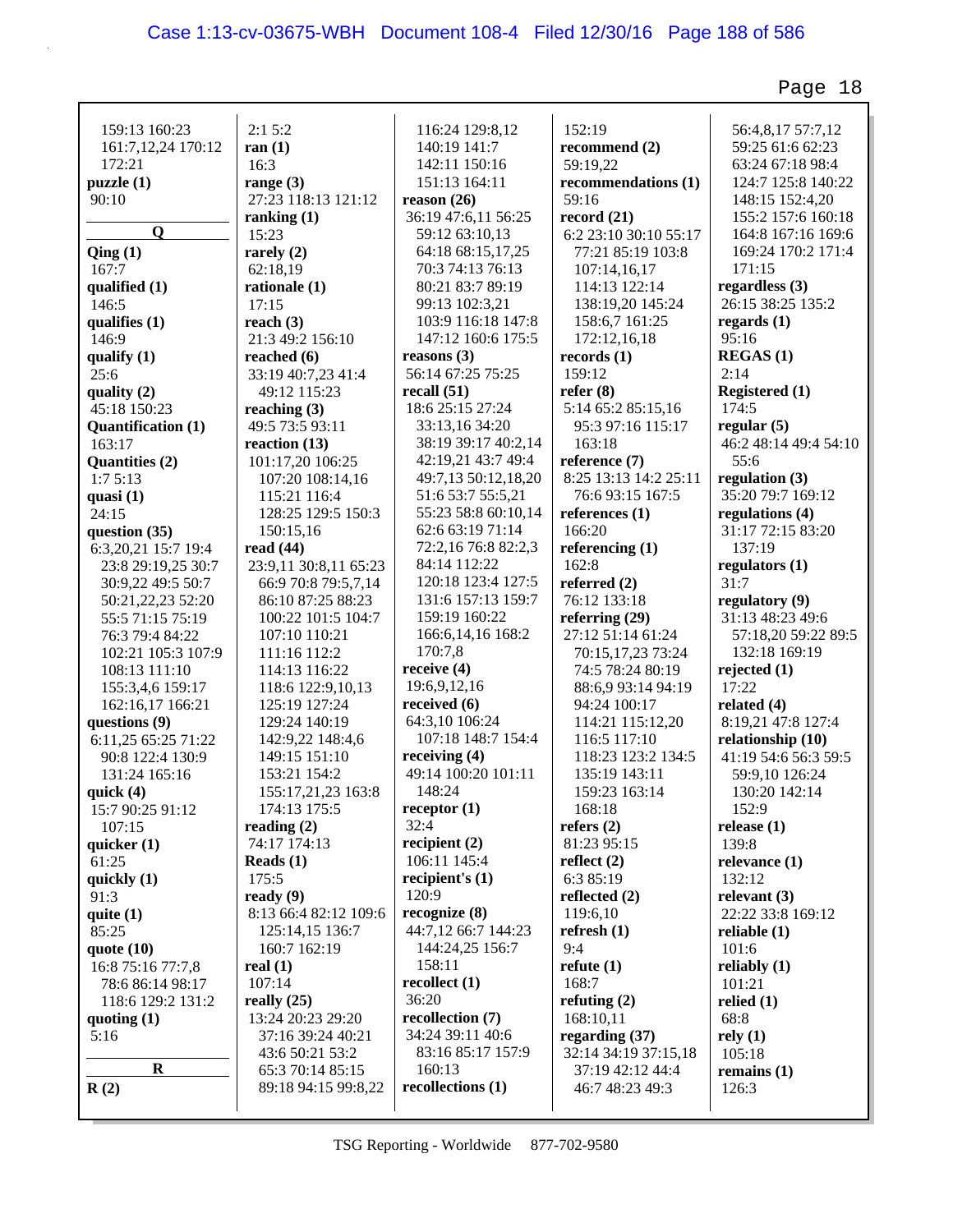|                                       |                                      |                                         |                                      | Page 19                          |
|---------------------------------------|--------------------------------------|-----------------------------------------|--------------------------------------|----------------------------------|
| remember (59)                         | represent $(3)$                      | responsibilities (1)                    | reviewer $(2)$                       | room $(1)$                       |
| 6:14 33:14 38:17,18                   | 5:11 53:23 65:4                      | 13:24                                   | 17:24 153:3                          | 28:11                            |
| 39:18,23,24 40:8,20                   | represented (1)                      | Responsible (1)                         | reviewing $(2)$                      | route $(1)$                      |
| 40:25 44:2 49:9,18                    | 39:16                                | 58:21                                   | 40:2 147:18                          | 97:6                             |
| 49:20 54:20 55:7,8                    | representing $(1)$                   | responsive $(3)$                        | revise $(1)$                         | routine $(1)$                    |
| 55:15 56:6,9,16                       | 38:14                                | 89:23 115:5 120:6                       | 85:7                                 | 89:18                            |
| 58:3 70:16,23,24                      | represents $(1)$                     | responsive/non-res                      | <b>Revised (2)</b>                   | RPR(2)                           |
| 71:13 72:7 81:24                      | 155:3                                | 8:22                                    | 148:7 154:4                          | 1:24 174:23                      |
| 92:6 94:11,23 95:6                    | reputation (1)                       | result(2)                               | revising $(1)$                       | ruin $(1)$                       |
| 95:12 100:20                          | 117:2                                | 21:4 67:14                              | 135:25                               | 90:14                            |
| 101:11 109:24                         | request $(2)$                        | resulting $(2)$                         | revolved (1)                         | rule $(3)$                       |
| 113:16 115:3                          | 24:4 174:12                          | 20:6 119:7                              | 35:2                                 | 116:25 117:3 174:12              |
| 117:22 118:3,15                       | requested $(6)$                      | results $(37)$                          | rhabdomyolysis (1)                   | rules $(1)$                      |
| 119:8,23 120:22                       | 23:10 30:10 35:18,23                 | 21:24 23:5,16,18                        | 52:6                                 | 117:9                            |
| 124:3 134:22 135:5                    | 158:25 163:12                        | 25:21,22 26:21                          | right(40)                            | rummage $(1)$                    |
| 135:7,8 149:2 150:4                   | require $(2)$                        | 44:21 46:20 47:6,13                     | 7:4,14 8:9 10:8 11:11                | 165:17                           |
| 152:2,6,21 156:8                      | 83:20 118:19                         | 47:15 56:22 100:24                      | 15:14 18:10,23                       | run $(2)$                        |
| 157:16 159:2,9,20                     | required $(3)$                       | 104:18 106:24                           | 20:10,15,25 26:6                     | 48:20 60:17                      |
| reminding $(1)$                       | 63:25 83:22 84:10                    | 107:5,18,18,23                          | 32:12 39:20 41:16                    | running $(2)$                    |
| 68:3                                  | research $(43)$                      | 112:16 115:22                           | 41:17 42:5 51:4,10                   | 13:13 134:12                     |
| remove(1)                             | 4:13 10:24 11:10                     | 117:20 119:20,22                        | 71:18 73:12 82:18                    | runs $(1)$                       |
| 32:10                                 | 18:16,20,20,25 19:7                  | 121:12 122:25                           | 85:22 90:15 94:4                     | 100:14                           |
| removed (1)                           | 19:21 20:20 22:20                    | 133:6 143:10                            | 95:25 107:8 111:11                   | rush(2)                          |
| 28:21                                 | 23:23,25 24:10,24                    | 150:24 151:9,11,18                      | 123:6,17 130:22                      | 132:22 133:2                     |
| removing $(1)$                        | 28:9 32:17,22,25                     | 165:2 167:19                            | 135:23 136:18                        |                                  |
| 30:18                                 | 33:2,7,16 34:2,6,16                  | 171:11,13                               | 142:25 145:8                         | S                                |
| repeat $(7)$                          | 35:14 36:4,11 61:9                   | retailers $(1)$                         | 146:12 153:4                         | S(4)                             |
| 6:4 22:8,9 23:8 50:6                  | 63:5 66:22 67:12                     | 53:21                                   | 165:25 171:2,14                      | 1:21 2:1 3:7 5:2                 |
| 52:20 107:9                           | 86:2 97:17,22 98:5                   | retainer $(1)$                          | ring(7)                              | $S-N-I-P(1)$                     |
| rephrase $(6)$<br>6:6 23:24 33:6 36:8 | 98:9 126:20 148:5<br>150:7,24 154:17 | 172:21<br>retina $(4)$                  | 44:8 61:13 72:23<br>113:20 151:19,21 | 134:6                            |
| 37:17 108:4                           | 159:6                                | 11:17,20,23 18:22                       | 162:5                                | safe $(6)$                       |
| replicate $(2)$                       | researcher $(2)$                     | retinal $(1)$                           | rings $(5)$                          | 48:5 84:9 104:17<br>136:10 141:6 |
| 67:5 116:12                           | 21:16 23:4                           | 18:20                                   | 39:6 49:11 71:4 72:25                | 155:13                           |
| report $(8)$                          | researchers (5)                      | retired $(1)$                           | 148:17                               | safekeeping (1)                  |
| 3:21 21:16 22:10 44:9                 | 21:3 22:10 33:11                     | 71:14                                   | risk(2)                              | 174:14                           |
| 96:7 116:8 159:23                     | 35:11 44:17                          | reveal $(1)$                            | 27:7 37:13                           | safer $(1)$                      |
| 159:24                                | researching $(2)$                    | 171:7                                   | risks(1)                             | 40:22                            |
| report's $(1)$                        | 30:14 98:21                          | revealed $(1)$                          | 48:4                                 | safety $(8)$                     |
| 46:13                                 | resolution (2)                       | 80:21                                   | Robert (11)                          | 27:7 46:9 47:22 48:14            |
| Report.docx (1)                       | 112:8 122:20                         | review $(22)$                           | 72:3 73:5 75:3 77:23                 | 81:16 90:4 104:21                |
| 103:4                                 | resources $(2)$                      | 8:12 17:11,14,15                        | 78:20 83:3 86:8                      | 164:5                            |
| reported $(5)$                        | 34:16 169:21                         | 39:25 65:22 76:11                       | 103:24,25 108:10                     | Saint $(1)$                      |
| 68:18 69:2 120:16,17                  | respect $(2)$                        | 87:14 88:4,12 91:21                     | 166:11                               | 9:20                             |
| 171:16                                | 63:7 64:17                           | 92:13,16 103:12,21                      | role $(31)$                          | salary $(1)$                     |
| reporter $(6)$                        | respected $(1)$                      | 109:5 123:12                            | 13:4,20 15:20 16:25                  | 172:25                           |
| 1:24 5:18,25 23:11                    | 90:5                                 | 136:16 145:22                           | 17:3 23:23,24 24:24                  | salient (1)                      |
| 30:11 174:5                           | responding $(1)$                     | 153:9 164:23                            | 24:25 25:7,11,13,20                  | 40:14                            |
| <b>REPORTER'S (1)</b>                 | 13:12                                | 174:12                                  | 30:22 36:9 44:22                     | Salt $(2)$                       |
| 174:1                                 | responds $(1)$                       | reviewed (22)                           | 53:24 57:15,17                       | 1:22 174:3                       |
| reporting $(1)$<br>76:10              | 166:25<br>response(6)                | 8:19 17:22 19:22<br>21:17 22:2,11 49:21 | 58:10 65:13 67:3<br>72:5 90:6 110:9  | sample $(1)$<br>25:24            |
| reports $(9)$                         | 128:23 139:25 166:15                 | 50:4,9,16 51:15,19                      | 112:17 156:18,21                     | samples $(8)$                    |
| 27:9,11 28:10 44:10                   | 167:4 168:4 169:23                   | 51:22 52:4,8,12,16                      | 157:20 164:15,17                     | 26:24 27:25 118:11               |
| 44:14 50:19 67:13                     | responses (2)                        | 52:21 86:10 152:23                      | roles $(2)$                          | 118:14,16 119:3                  |
| 69:10 71:23                           | 49:19 79:11                          | 153:2 168:22                            | 13:3 56:8                            | 121:11 155:14                    |
|                                       |                                      |                                         |                                      |                                  |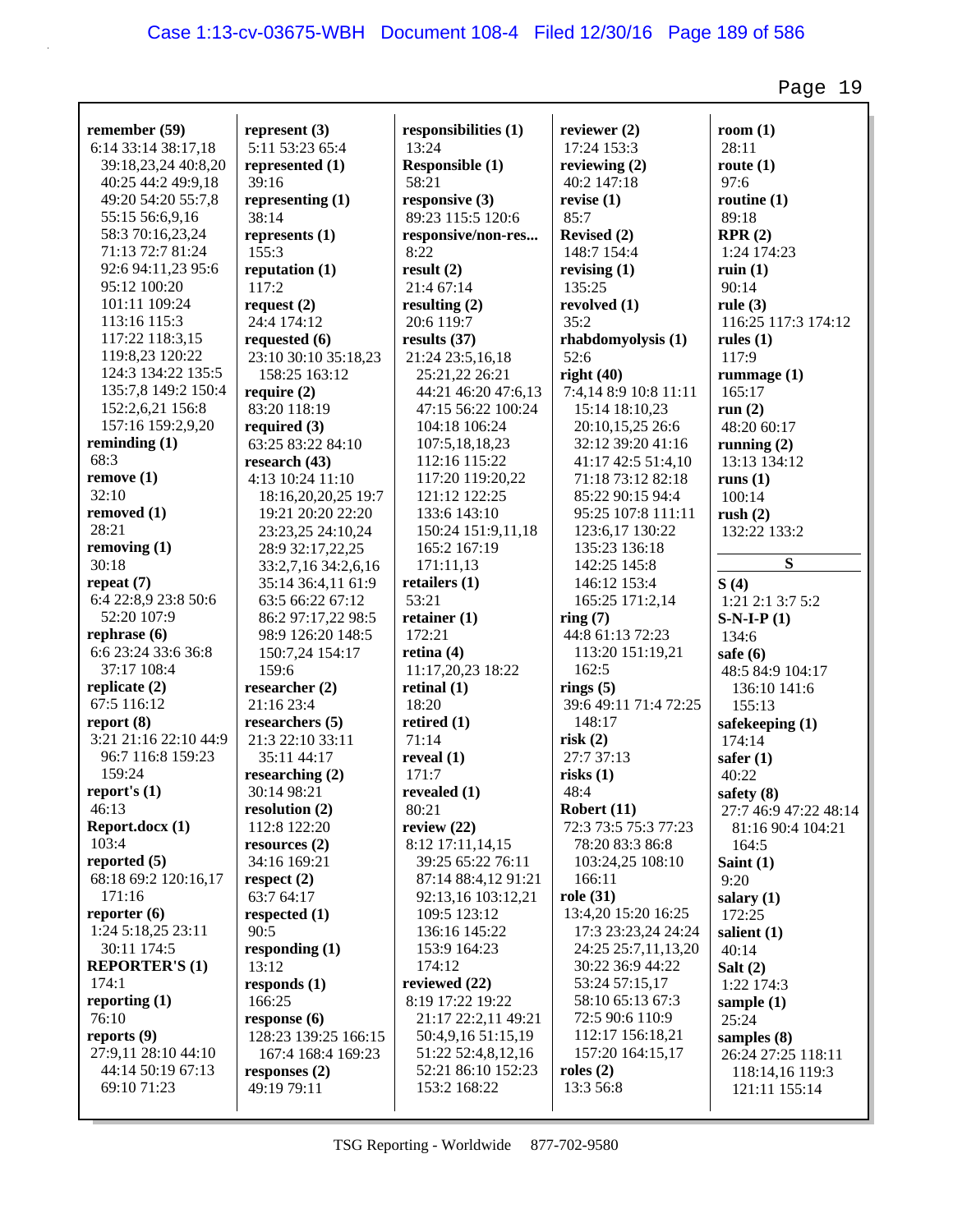|                                         |                                       |                               |                       | Page 20              |
|-----------------------------------------|---------------------------------------|-------------------------------|-----------------------|----------------------|
| Sandy $(1)$                             | 103:17 107:4,8,21                     | selected $(4)$                | series $(4)$          | showing $(1)$        |
| 7:8                                     | 109:7 110:22,25                       | 32:4 33:11,12,17              | 54:22 55:6 73:8 141:2 | 167:6                |
| SARMs(1)                                | 111:4,6,10,14 116:2                   | selling $(2)$                 | serious $(6)$         | shown $(1)$          |
| 32:5                                    | 119:15 121:15                         | 95:19 139:9                   | 27:6 95:15,17,21      | 166:6                |
| saw $(1)$                               | 123:13,15 124:19                      | send $(11)$                   | 96:18,25              | shred $(3)$          |
| 151:16                                  | 137:5 138:9,12,15                     | 69:25 74:7 78:19              | seriously $(1)$       | 104:12 105:15 108:11 |
| saying $(7)$                            | 143:18 145:23                         | 80:13 91:24 120:7             | 25:19                 | side (17)            |
| 58:25 68:2 91:11                        | 147:11 154:25                         | 133:22,25 136:19              | serve $(4)$           | 71:8 82:4 87:6 91:5  |
| 107:23 118:25                           | 155:16 156:13                         | 160:10 161:20                 | 31:9 40:4 47:19 153:3 | 93:23 96:15 102:12   |
| 128:24 140:21                           | 157:12 158:5                          | sender $(2)$                  | served $(4)$          | 122:22 125:11        |
| says $(18)$                             | 161:14 162:22                         | 106:10 144:5                  | 17:24 38:20,23 55:22  | 129:14 137:11        |
| 51:18 82:19 95:14                       | 165:10,13,14,22                       | sending $(1)$                 | serves $(1)$          | 145:2 153:6 159:13   |
| 101:4,24 103:3                          | 172:3,14,17 173:4                     | 128:24                        | 39:14                 | 160:23 161:7,12      |
| 105:3 106:4 107:24                      | scoured $(1)$                         | sense $(7)$                   | service $(1)$         | sign(1)              |
| 130:4 135:20                            | 104:9                                 | 12:19 33:24 69:2,6,13         | 64:5                  | 174:13               |
| 136:13 141:16                           | scrap(1)                              | 92:11 105:19                  | Services (5)          | Signature (1)        |
| 148:5,9 154:9 160:9                     | 22:23                                 | sensitive (2)                 | 41:15,24 48:2 64:25   | 175:21               |
| 167:5                                   | screens(1)                            | 101:6 118:9                   | 66:21                 | signed $(1)$         |
| scan(1)                                 | 133:7                                 | sensory $(1)$                 | serving $(1)$         | 71:7                 |
| 143:12                                  | screw(1)                              | 15:4                          | 62:25                 | significance (1)     |
| scene $(1)$                             | 113:19                                | sent (72)                     | set $(2)$             | 167:17               |
| 28:10                                   | scrutiny $(1)$                        | 71:23 74:14 75:12,15          | 79:19 174:10          | significant $(1)$    |
| scenes $(1)$                            | 136:17                                | 77:17,22 78:17                | sets $(1)$            | 85:18                |
| 64:9                                    | search $(2)$                          | 80:15 82:23 85:11             | 45:13                 | silo(1)              |
| school $(2)$                            | 50:14 51:2                            | 86:7 87:19 89:10,15           | setting $(2)$         | 16:17                |
| 42:2,6                                  | second $(22)$                         | 89:19 90:16 92:4,21           | 45:12 97:21           | similar $(2)$        |
| science $(5)$                           | 22:25 68:17 70:8,9,12                 | 92:24 93:2,8 94:5             | shakes $(2)$          | 48:7 138:25          |
| 15:24 85:4 125:3                        | 83:10 84:15 88:22                     | 97:11,12 98:13 99:3           | 157:11 164:18         | Simple $(1)$         |
| 141:17,18                               | 94:24 97:9 100:22                     | 100:18 102:9                  | share $(18)$          | 93:22                |
| scientific $(23)$                       | 104:7 112:2 116:22                    | 103:23 104:15                 | 57:9,20 59:15 64:12   | simply $(1)$         |
| 9:3 17:8,12 18:17                       | 123:19,22 143:2                       | 107:13 108:5,9                | 104:18,20 119:19      | 140:11               |
| 23:4,16,17 35:14                        | 147:18 155:20                         | 114:8,8 115:7                 | 119:22 130:7 132:8    | Simpson $(1)$        |
| 49:22 50:4,9,16                         | 161:7,13 164:8                        | 117:17,24 118:11              | 132:11,14,22 133:3    | 129:2                |
| 51:23 52:5,9,13,17                      | section $(3)$                         | 118:14 121:5                  | 133:6,12 151:24       | single $(2)$         |
| 52:22 67:12 167:17                      | 111:25 122:23 168:24                  | 123:20 125:16,17              | 157:14                | 30:13 87:16          |
| 168:6,22 169:5                          | see $(31)$                            | 127:10,13,14                  | shared $(7)$          | situation $(1)$      |
| scientist $(5)$                         | 24:5 49:6 51:3 54:17                  | 128:19 133:25                 | 47:13 106:25 107:4    | 90:12                |
| 15:17,22 17:6 63:7                      | 55:17 74:5 79:21                      | 134:3 135:15,17               | 107:19,23 146:4       | skin $(1)$           |
| 64:17                                   | 80:11 82:19 86:5                      | 137:17 138:13                 | 153:15                | 37:9                 |
| scientists (5)                          | 91:21 105:11,23                       | 139:4,7,9,22,25               | sharing $(2)$         | Skinner (2)          |
| 17:15 18:10,12 19:6                     | 106:7 116:11,12                       | 141:18 146:15,21              | 48:15 136:14          | 163:4,5              |
| 19:16                                   | 127:19 129:20                         | 158:9,24 159:8                | SHEET $(1)$           | skip $(2)$           |
| scope $(3)$                             | 137:6 147:13,16                       | 160:20 161:4,17               | 175:1                 | 23:21 163:22         |
| 10:16 22:23 96:3                        | 151:21 154:13                         | 162:2,23 166:11               | shelves (1)           | Skipping (2)         |
| <b>Scott (80)</b>                       | 166:12,21 167:10                      | 174:13                        | 162:13                | 88:21 97:9           |
| 2:3 3:4 19:23 20:7,10                   | 168:8, 16, 25 169:21                  | sentence (16)                 | short $(2)$           | Slightly $(1)$       |
| 20:21 21:6,10,12,19                     | 170:25                                | 70:9,12 88:2,23 112:2         | 10:2 163:8            | 153:17               |
| 22:6, 16 23:7 27:8                      | seeing $(5)$                          | 112:11 114:12                 | shortly $(1)$         | slow $(1)$           |
| 28:23 29:15 30:20                       | 27:17 28:5 42:22                      | 118:6 122:12,14               | 58:13                 | 31:7                 |
| 31:19 41:9 49:24                        | 96:19 150:3                           | 125:19 142:23                 | show $(7)$            | small $(3)$          |
| 50:6,11 55:3 60:2,9                     | seeking $(1)$                         | 149:15 153:21                 | 4:5 70:14,22 128:18   | 9:8 143:8 171:16     |
| 60:21 65:19 73:13                       | 141:7                                 | 155:21 156:25                 | 134:13 165:19         | smell $(1)$          |
| 80:4 82:16 83:23                        | seen $(7)$                            | sentences $(2)$               | 166:20                | 69:11                |
| 84:24 87:12 88:14                       | 75:6 77:13,17 142:10<br>142:17 146:23 | 95:14 104:7<br>separate $(1)$ | showed $(5)$          | Smith $(2)$          |
| 91:8 96:17 100:5,11<br>100:13,15 101:18 | 167:5                                 | 133:9                         | 101:9 112:5 122:10    | 144:8,10             |
|                                         |                                       |                               | 122:17 154:7          | SMRTL(1)             |
|                                         |                                       |                               |                       |                      |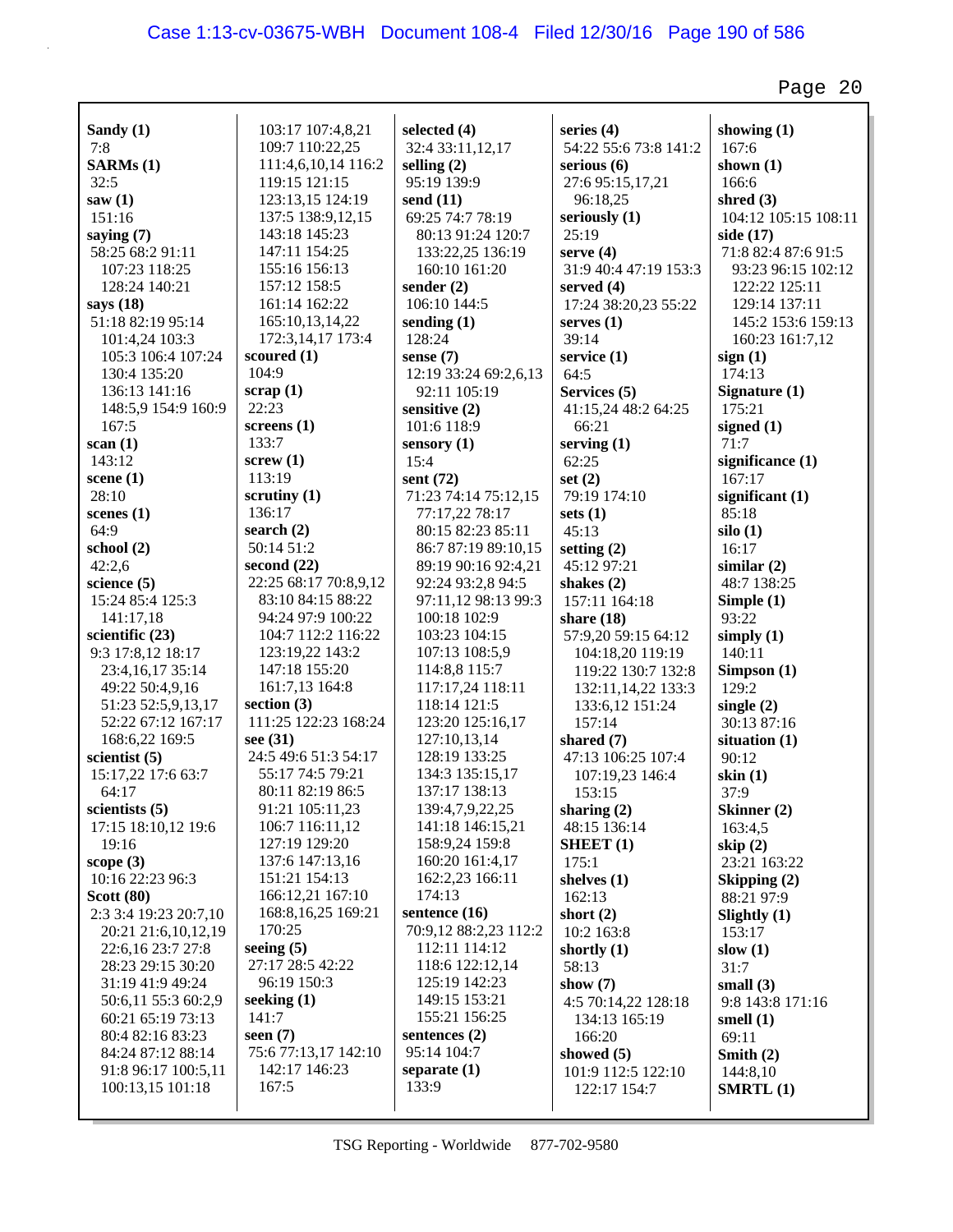|                       |                    |                       |                       | Page 21               |
|-----------------------|--------------------|-----------------------|-----------------------|-----------------------|
|                       |                    |                       |                       |                       |
| 133:23                | special $(4)$      | starting $(3)$        | 117:16 124:13         | subsequent $(2)$      |
| SNIP(1)               | 12:24 128:6,9,25   | 88:2 99:22 114:12     | 162:17                | 21:17 22:11           |
| 134:5                 | species $(3)$      | starts $(4)$          | string $(1)$          | subsequently $(3)$    |
| soft $(1)$            | 85:5 99:12 100:2   | 82:18 89:8 122:10     | 82:9                  | 76:10 95:11 131:14    |
| 21:13                 | specific $(4)$     | 123:23                | stroke (3)            | substance (12)        |
| sold $(3)$            | 26:19 34:20 60:14  | state $(13)$          | 50:17,18,24           | 13:5 25:23 26:24      |
| 97:3 126:10,11        | 61:14              | 1:21,25 7:4 78:23     | strong $(4)$          | 33:10 37:23 56:24     |
| soldier $(1)$         | specifically (2)   | 83:12 84:15 90:24     | 24:8 31:15 101:19     | 96:9 130:15 133:6     |
| 39:11                 | 26:10,16           | 115:10 131:7 168:5    | 150:16                | 140:23 168:23         |
| Soldiers (1)          | specified (2)      | 169:4 174:2,5         | stronger $(2)$        | 169:13                |
| 44:10                 | 99:23 124:16       | stated $(3)$          | 17:21 67:15           | substance/product (   |
| Solely $(1)$          | spectrometry $(2)$ | 75:25 88:16,17        | structure $(1)$       | 169:14                |
| 81:4                  | 66:25 68:3         | statement $(6)$       | 131:3                 | substances (6)        |
| solid $(1)$           | speculate $(1)$    | 81:9 86:13 102:17     | studies (7)           | 13:11 26:14 45:21     |
| 105:17                | 160:4              | 118:21 124:25         | 10:16 11:16 12:13     | 47:10 97:4 131:25     |
| solve $(1)$           | spending $(1)$     | 127:24                | 32:14 47:8 133:15     | successful $(1)$      |
| 90:10                 | 12:20              | statements (1)        | 168:6                 | 162:11                |
| somebody (1)          | spent $(1)$        | 89:6                  | study $(51)$          | sudden $(1)$          |
| 29:17                 | 32:16              | States (5)            | 18:11 21:15,25 22:13  | 26:4                  |
| somewhat (1)          | spike $(1)$        | 1:1,3 2:3 5:13 165:15 | 22:24 30:15 32:13     | sufficient (1)        |
| 102:13                | 96:10              | stating $(1)$         | 32:22 44:4,6,19       | 34:13                 |
| son $(1)$             | spoke $(2)$        | 121:10                | 46:12 67:6,7,11,16    | sufficiently $(3)$    |
| 40:16                 | 55:17 77:7         | status $(2)$          | 67:19 68:16,18        | 51:6 136:17 167:20    |
| sorry $(36)$          | spoken $(3)$       | 13:15 169:13          | 75:24 76:2,5,12       | suggest $(1)$         |
| 7:22 22:6,8 27:22     | 21:13 37:18 55:15  | statutory $(1)$       | 84:16,18 85:13 87:4   | 27:10                 |
| 36:16 40:3,25 42:8    | sport $(3)$        | 35:13                 | 101:21 104:18         | suggestions (1)       |
| 48:17 50:6 55:2       | 45:21 47:10 56:25  | steer $(1)$           | 106:14 110:10         | 20:19                 |
| 70:12 75:10 77:20     | sports $(2)$       | 74:23                 | 113:8, 11, 14 116:6   | Suite $(2)$           |
| 83:11 86:22 91:21     | 4:10 43:11         | stems $(2)$           | 117:20 118:18         | 1:21 7:12             |
| 96:21 103:18 106:2    | spring $(1)$       | 112:5 122:17          | 119:18 120:16,17      | summarize $(1)$       |
| 108:8,22 110:20,23    | 70:20              | stenotype (1)         | 124:11,14 143:10      | 68:4                  |
| 112:14 114:8          | Springs (3)        | 174:9                 | 143:20 145:12         | superior $(5)$        |
| 119:13 123:22         | 7:12 14:7 111:18   | step $(2)$            | 151:5,11 164:8        | 16:11,13,15 17:2,4    |
| 124:13 137:25         | ss(1)              | 11:4 141:6            | 165:3,5 167:7         | supplement $(24)$     |
| 142:13 160:15         | 174:3              | steps $(1)$           | study's $(1)$         | 4:10 35:15,19 45:3,15 |
| 161:5,7 162:16,17     | stage $(1)$        | 162:12                | 67:22                 | 45:17 47:21 48:2,14   |
| sort $(4)$            | 79:5               | steroids (2)          | stuff $(2)$           | 56:23 72:18 76:23     |
| 21:25 27:7 34:7       | stake $(1)$        | 32:4 97:3             | 9:13 11:8             | 83:18 84:6,13 95:16   |
| 128:11                | 31:4               | Steven $(2)$          | subject $(6)$         | 106:14,18 125:22      |
| source $(5)$          | stakeholders (1)   | 144:9,22              | 9:4 34:6 55:8 60:5    | 126:14 130:11         |
| 19:21 20:4,19 21:3    | 48:16              | stimulant $(4)$       | 98:21 146:3           | 131:19 133:5          |
| 74:21                 | stamp $(2)$        | 4:9 26:15 140:12      | subjected $(1)$       | 144:15                |
| sources $(1)$         | 73:9,11            | 143:3                 | 36:4                  | supplemental (3)      |
| 9:2                   | stamped $(2)$      | Stimulants (1)        | submission (1)        | 22:14 119:10 121:17   |
| Sparling $(2)$        | 111:24 138:24      | 26:14                 | 169:15                | supplementary $(1)$   |
| 39:5,10               | stand $(3)$        | stink $(1)$           | submit $(3)$          | 126:2                 |
| Sparling's $(1)$      | 59:3 136:6,20      | 69:10                 | 17:14 136:7 169:11    | supplements (54)      |
| 43:21                 | standard $(2)$     | stop $(5)$            | submitted (5)         | 4:5,13 12:25 26:2     |
| speak $(5)$           | 45:12 98:6         | 42:5 45:25 95:25      | 128:3 130:8 136:14    | 29:3 31:14,18,21      |
| 13:16 37:22 39:20     | standards (1)      | 140:19 149:25         | 136:15 168:15         | 32:2,3,7 36:18        |
| 55:14 117:15          | 45:13              | strange $(1)$         | submitting $(1)$      | 38:25 43:14,18        |
| speaking $(6)$        | start $(4)$        | 150:8                 | 83:12                 | 44:11 45:3,20 46:9    |
| 9:17 33:19 51:13 54:6 | 41:22 43:16 73:15  | Street $(2)$          | subpoena (7)          | 47:9 48:5,6,24        |
| 78:15 81:25           | 74:3               | 1:21 2:4              | 8:10 64:2,3,6,8,13,16 | 52:19,24 53:21 57:8   |
| spec $(1)$            | started $(1)$      | strike $(6)$          | <b>SUBSCRIBED (2)</b> | 57:12 59:7,11 69:5    |
| 121:2                 | 27:16              | 43:16 65:6 83:11      | 173:22 175:22         | 71:23 72:14 76:9      |
|                       |                    |                       |                       |                       |

TSG Reporting - Worldwide 877-702-9580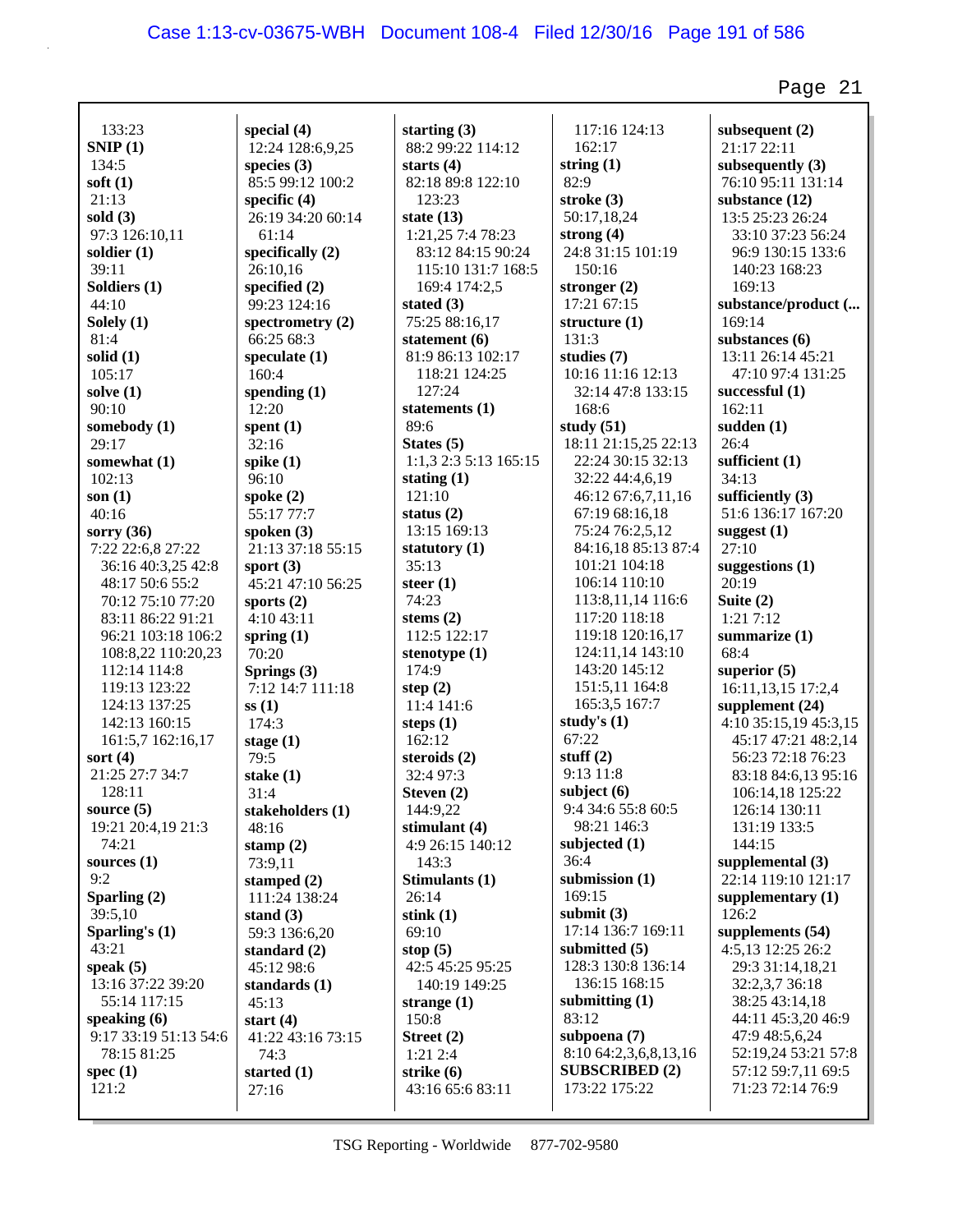| 79:7 95:19 96:19                | 3:7                   | ten(1)                                 | therapeutic (4)       | 56:13 62:6 63:19    |
|---------------------------------|-----------------------|----------------------------------------|-----------------------|---------------------|
| 97:3 106:19 112:19              | table(2)              | 18:7                                   | 13:25 14:14 49:12,17  | 65:4 67:10 69:2,6   |
| 112:21 115:16                   | 151:7 172:21          | tenure $(1)$                           | thereof $(1)$         | 71:13 72:13 74:18   |
| 128:6 130:17 132:6              | tag (1)               | 54:8                                   | 174:16                | 75:15,22,24 77:4    |
| 133:8,18 137:18                 | 70:14                 | term $(2)$                             | thermoregulation (1)  | 78:7 79:5 80:6,7,21 |
| 139:9 140:14,23                 | take (17)             | 150:12 155:2                           | 51:24                 | 84:8,20 85:14,18,24 |
| 147:20 153:12                   | 6:19,22,23 10:15 11:5 | terms <sub>(1)</sub>                   | thesis $(3)$          | 87:14 88:16 89:25   |
| 164:5                           | 60:13 87:13 90:25     | 44:7                                   | 11:16,21 137:8        | 90:25 93:10 94:18   |
| supplied $(1)$                  | 91:9,12 98:24         | terrified $(1)$                        | Thevis $(1)$          | 102:9,25 103:2      |
| 171:10                          | 119:19 123:7          | 163:13                                 | 152:13                | 105:13 110:7        |
| supply $(1)$                    | 162:13 165:9,10       | test $(19)$                            | thing $(7)$           | 113:10,24 115:13    |
| 31:25                           | 172:25                | 4:15 23:16,18 26:21                    | 40:19 70:18 79:7,8    | 117:21 120:2,4      |
| SupplySide (3)                  | taken (1)             | 45:20 46:20 47:5                       | 97:24 129:7 151:2     | 122:10 123:7        |
| 54:21,21 60:18                  | 174:9                 | 56:22 71:23 85:6                       | things $(19)$         | 131:13,18 133:4     |
| support $(6)$                   | takes $(2)$           | 90:14 96:9 99:6                        | 12:20 15:15 18:19     | 136:19,23 137:4     |
| 17:18 29:8 60:24 61:5           | 25:19 126:4           | 105:7 122:25 130:2                     | 29:20 37:9 45:14,22   | 140:7,17 141:3      |
| 104:13 108:11                   | talk (6)              | 133:6,8 170:24                         | 50:25 56:19 61:22     | 143:25 145:9,11     |
| supported (1)                   | 7:22 41:19 60:13      | tested $(6)$                           | 61:25 68:25 90:25     | 146:7 152:11 160:3  |
| 111:17                          | 145:18 147:8          | 36:7 101:25 114:15                     | 91:22 97:21 135:10    | 161:18 163:7        |
| supporter $(1)$                 | 172:12                | 130:4 170:16,23                        | 135:13 145:18         | 168:25 171:22       |
| 24:8                            | talked $(4)$          | testified (2)                          | 161:11                | 172:5,19 173:2      |
| supporting $(2)$                | 32:12 114:14 134:8    | 5:6 125:5                              | think $(57)$          | timeframe $(2)$     |
| 22:3 109:15                     | 159:18                | testify $(1)$                          | 19:5 20:12,15,16,18   | 16:14 104:5         |
| supportive $(1)$                | talking $(7)$         | 171:23                                 | 29:2 39:21 54:25      | timeline $(1)$      |
| 57:18                           | 13:11 22:7 61:23      | testifying $(1)$                       | 58:7,10,14,22 64:14   | 10:17               |
| sure $(28)$                     | 132:20 162:15         | 172:20                                 | 65:22 67:22 68:14     | times (5)           |
| 7:17 11:19 12:4 15:12           | 163:20 168:12         | testimony $(5)$                        | 71:6 76:14 81:5       | 18:3,4 22:21 118:8  |
| 34:20 50:8 51:12                | task(1)               | 146:10 167:23 170:5                    | 84:23,25 86:19 87:8   | 142:18              |
| 61:2 64:14 73:7                 | 32:11                 | 170:11 174:10                          | 88:3 89:15,24 91:16   | Timothy (1)         |
| 81:11,19,23 99:11               | tea $(2)$             | testing $(30)$                         | 92:20 94:14,25        | 110:15              |
| 99:24 111:11                    | 126:12,13             | 3:18 26:3,23,24 27:2                   | 101:15 106:5,14       | tiny(1)             |
| 120:17,24 121:24                | Tech $(1)$            | 34:22 35:3,24 36:23                    | 107:22 108:20         | 21:8                |
| 131:2 135:23                    | 7:12                  | 76:10 94:17 96:2,10                    | 110:4 115:6,24        | title $(8)$         |
| 137:10 141:10                   | technical (1)         | 104:10 105:4,11,13                     | 116:23,24 117:16      | 13:22 54:2 66:9     |
| 150:2 163:13 165:9              | 95:4                  | 112:25 113:3 124:8                     | 123:6 125:5 128:15    | 109:13,18 147:19    |
| 166:25 171:12                   | technically (1)       | 130:12 133:17                          | 129:2 130:25,25       | 153:11,14           |
| surprise $(1)$                  | 10:2                  | 137:2 148:13 152:4                     | 132:14 134:8,16       | today $(5)$         |
| 128:18                          | technician (1)        |                                        | 144:18 147:3          | 6:11 8:11,13 40:3   |
| surprised (4)                   | 157:21                | 152:8, 12, 24 154: 10<br>159:4         | 149:21 154:18         | 172:24              |
| 41:3 128:16 150:16              |                       | tests $(10)$                           | 157:4 170:10          | told $(5)$          |
|                                 | <b>Technology</b> (1) |                                        | 171:20                | 44:5 96:20 119:18   |
| 163:11                          | 167:9                 | 25:16,17,22 26:5                       | third $(3)$           | 149:4 170:14        |
| sworn $(4)$<br>5:5 173:22 174:7 | teleconference (1)    | 27:17 42:23 47:13<br>68:20 74:19 159:8 | 104:7 131:19 132:5    | tomorrow(1)         |
|                                 | 60:5                  |                                        | thought $(13)$        | 79:18               |
| 175:22                          | telephone (8)         | Texas $(1)$                            |                       |                     |
| synaptic $(1)$                  | 2:5 39:23 42:14,15    | 148:15                                 | 12:3 58:25 84:9,10    | tools(1)            |
| 11:22                           | 53:11 131:12,14       | TGA(2)                                 | 87:5 96:21 97:6       | 31:13               |
| synthesizing $(1)$              | 142:20                | 31:6 49:17                             | 103:19 110:22         | tooth(1)            |
| 12:19                           | tell $(16)$           | thank $(18)$                           | 129:6 149:24 150:6    | 93:21               |
| Synthetic (4)                   | 29:17 37:6 43:10      | 49:18 69:16 82:5,13                    | 167:25                | top(20)             |
| 4:10,14 147:21                  | 44:13 95:22 123:20    | 89:14 97:5 99:6                        | thoughts $(1)$        | 51:4,5 78:5 80:9    |
| 153:13                          | 129:22 141:10,17      | 100:13,15 108:8                        | 68:5                  | 81:23 90:15 100:18  |
| system $(1)$                    | 147:17 148:12         | 118:3 122:21                           | time (81)             | 103:3 121:4 123:19  |
| 15:4                            | 154:16 155:17,20      | 123:15 130:9 143:3                     | 12:20 18:5 25:9 27:21 | 123:23 128:19       |
|                                 | 170:22 174:7          | 154:14,21 155:13                       | 27:22,24 31:10 33:6   | 139:21,23 142:25    |
| T                               | tells $(1)$           | Thanks $(2)$                           | 39:13 40:18 44:16     | 144:4 146:16 148:5  |
| T(1)                            | 26:23                 | 18:10 21:14                            | 45:4 46:3,6 56:5,6    | 162:23,25           |
|                                 |                       |                                        |                       |                     |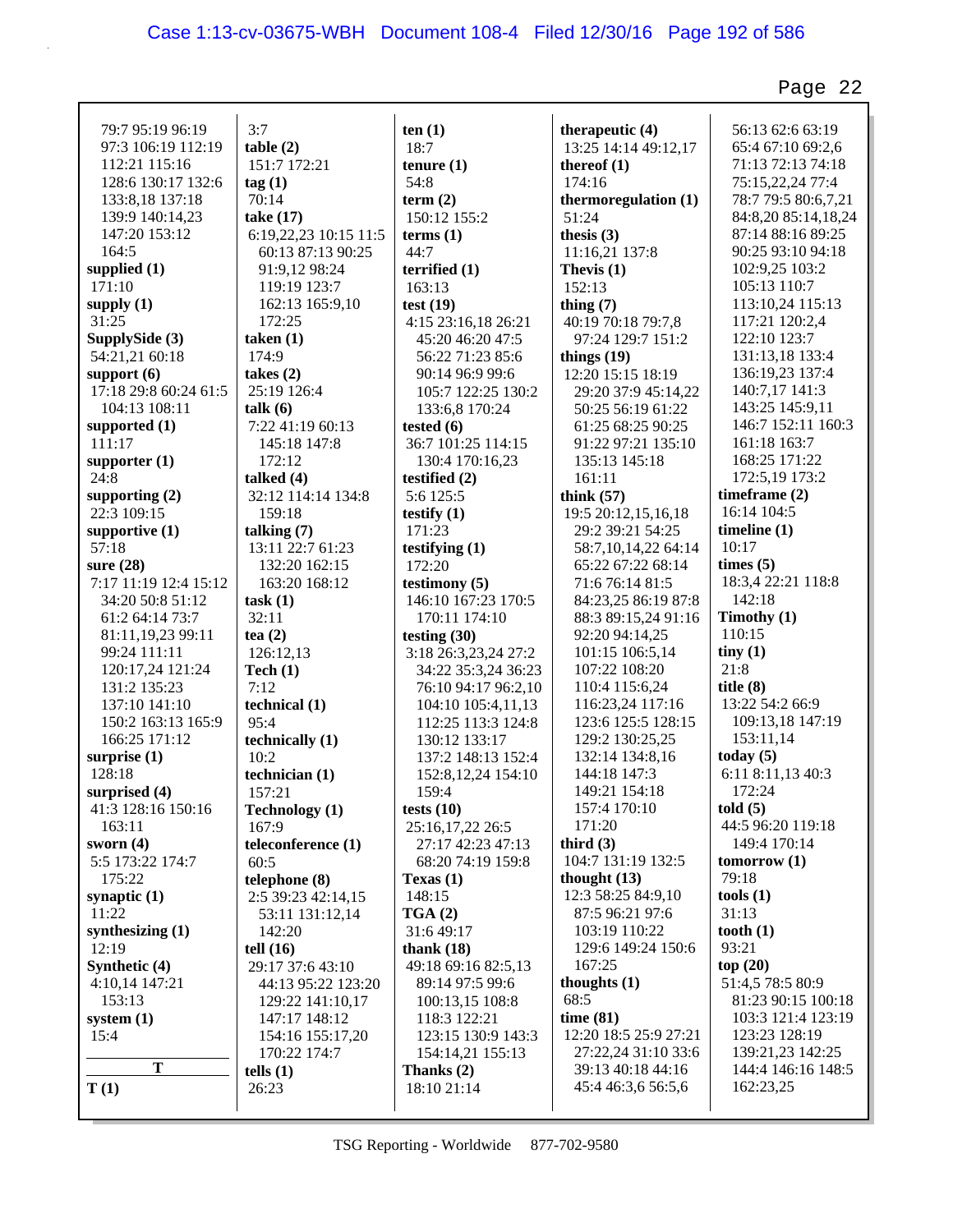|                                    |                                        |                                  |                                         | Page 23                              |
|------------------------------------|----------------------------------------|----------------------------------|-----------------------------------------|--------------------------------------|
|                                    |                                        | 142:21 161:19                    |                                         |                                      |
| topics $(4)$<br>46:10 55:10 130:17 | trying $(15)$<br>6:2 18:13 28:2,9 35:8 | ultimately $(2)$                 | unscrutinized (2)<br>81:12,13           | usually $(4)$<br>18:12,12 24:5 54:15 |
| 131:18                             | 36:24 46:3 67:5                        | 120:16 135:25                    | unusual $(2)$                           | Utah $(5)$                           |
| totality $(1)$                     | 72:14 74:18 107:25                     | unclear $(1)$                    | 96:11 137:7                             | 1:22,25 7:9 174:2,6                  |
| 169:17                             | 109:2 121:24 145:3                     | 6:6                              | upcoming $(1)$                          |                                      |
| toxicity $(1)$                     | 170:12                                 | Undated (1)                      | 95:10                                   | $\mathbf{V}$                         |
| 49:23                              | turn(4)                                | 3:16                             | Update $(1)$                            | vacation (1)                         |
| Toxicology (1)                     | 21:7 69:23 98:11                       | undercut $(1)$                   | 3:20                                    | 173:2                                |
| 109:21                             | 144:4                                  | 167:25                           | uphill $(1)$                            | vague $(2)$                          |
| TPA(1)                             | turned $(2)$                           | undergraduate (1)                | 87:2                                    | 22:4 150:11                          |
| 49:15                              | 33:641:3                               | 12:15                            | upset $(1)$                             | Vaguely $(1)$                        |
| trace(4)                           | turning $(1)$                          | underneath (2)                   | 40:16                                   | 45:17                                |
| 142:23 143:3 149:17                | 139:2                                  | 148:5 154:9                      | urgency $(2)$                           | valid $(11)$                         |
| 150:9                              | turns $(2)$                            | understand (36)                  | 94:15 96:13                             | 17:17 21:20,21 23:12                 |
| $\textbf{trade}(9)$                | 33:5 106:16                            | 6:8,11,25 10:11 13:6             | urgent(1)                               | 23:13 50:23 67:23                    |
| 53:20 58:15,16                     | twice $(2)$                            | 13:9 16:10 19:25                 | 90:11                                   | 68:16 105:17,19                      |
| 114:19 117:8,9,11                  | 58:17 95:5                             | 20:2,23 21:2 22:20               | <b>USADA (75)</b>                       | 115:18                               |
| 117:12 164:2                       | two(14)                                | 28:9 32:11 33:24                 | 2:12 8:7 13:20,23                       | validate (2)                         |
| traditional (1)                    | 40:10 44:14,15 57:16                   | 36:24,25 37:4,12                 | 14:6,13,20 15:18                        | 67:10 170:24                         |
| 12:18                              | 73:8 81:4 127:4                        | 48:4 64:10 72:14,17              | 16:6,24 19:18 23:23                     | validation (2)                       |
| training $(2)$                     | 130:21 134:16                          | 73:18 74:18,21                   | 23:25 24:3,19,24                        | 98:17,22                             |
| 15:25 16:2                         | 135:4 143:7 149:18                     | 78:25 79:8 87:3                  | 25:7,11,14,19 27:16                     | validity $(1)$                       |
| transcribed (1)                    | 150:9 155:14                           | 89:25 103:10                     | 32:12 33:24 34:2,10                     | 67:18                                |
| 174:10                             | Tygart $(2)$                           | 118:22 140:21                    | 34:12,16 35:13                          | valuable (1)                         |
| transcript $(2)$                   | 16:23 34:15                            | 148:22 167:12                    | 37:24 45:5 47:18                        | 83:18                                |
| 174:13,13                          | Tyler $(2)$                            | 168:12                           | 48:8 53:8 56:22                         | variations (1)                       |
| transcription (1)                  | 144:8,9                                | Understandable (1)               | 57:14,17 59:6 60:7                      | 100:2                                |
| 174:10                             | type(8)                                | 40:17                            | 60:24 61:6 63:25                        | varied (1)                           |
| transferred (1)                    | 18:16 22:12,12 27:11                   | understanding (19)               | 64:6,11,13 65:12                        | 13:3                                 |
| 79:9                               | 33:15 126:6 145:5                      | 39:9 47:25 67:3 68:7             | 66:17,20,21 68:11                       | variety $(4)$                        |
| transferring $(1)$<br>9:21         | 166:15                                 | 79:2 83:24 84:19<br>99:20 112:15 | 69:16 75:24 81:6<br>82:8 86:4 87:7 90:6 | 86:15 131:17 133:19                  |
|                                    | types $(1)$<br>122:4                   | 125:25 126:9                     | 97:18,23 98:3,7                         | 137:19<br>various $(6)$              |
| transition $(1)$<br>58:3           | typical $(2)$                          | 133:13 137:15,16                 | 106:14 111:21                           | 63:5 97:21 130:17                    |
| transmission $(1)$                 | 89:9 156:9                             | 146:3 152:25 165:4               | 128:14 131:18                           | 131:24 135:11                        |
| 11:22                              | typically (10)                         | 168:19 172:22                    | 132:3,5 139:16                          | 159:6                                |
| travel $(1)$                       | 18:11 23:24 42:13                      | understandings (1)               | 149:11 158:3 160:3                      | vendors $(2)$                        |
| 38:3                               | 53:11,12 54:14 98:8                    | 69:9                             | 164:3,17,21 167:16                      | 97:21 98:2                           |
| Travis (7)                         | 99:18 139:19 152:7                     | understood (9)                   | 171:10                                  | verify $(4)$                         |
| 16:23 34:15 146:25                 | type(3)                                | 6:3,5,24 81:23 109:4             | <b>USADA's <math>(9)</math></b>         | 51:20 67:13 99:16                    |
| 157:17,18 158:9,14                 | 108:23 138:14,14                       | 133:14 149:24                    | 29:5 35:18,23 36:14                     | 159:4                                |
| Travis's $(1)$                     |                                        | 155:7 169:4                      | 36:17 57:11 60:13                       | version $(12)$                       |
| 158:20                             | $\mathbf U$                            | Undetermined (2)                 | 61:17 96:13                             | 49:16 138:24,25                      |
| treatises $(1)$                    | US(6)                                  | 1:75:13                          | <b>USADA-sponsored </b>                 | 151:24 153:15                        |
| 9:2                                | 7:11 12:25 24:7 31:16                  | unheard $(1)$                    | 36:4                                    | 154:6,18 155:15                      |
| tried $(2)$                        | 111:18 142:4                           | 160:8                            | use $(13)$                              | 156:22 157:2,7,14                    |
| 9:3 27:17                          | U.S.A(1)                               | Uniformed (3)                    | 13:25 37:6 48:6 85:8                    | versus $(1)$                         |
| true(1)                            | 111:19                                 | 41:15,24 48:2                    | 91:9 94:13 95:23                        | 5:13                                 |
| 174:10                             | UCLA(1)                                | United (5)                       | 111:2 124:21                            | view $(9)$                           |
| trust $(3)$                        | 133:23                                 | 1:1,3 2:3 5:12 165:15            | 125:21 140:13                           | 28:20,24 29:6,10                     |
| 32:20 63:9 64:19                   | Uh-huh $(18)$                          | University (10)                  | 146:10 154:17                           | 115:15 117:12                        |
| truth $(5)$                        | 10:20 11:12 47:4 66:5                  | 9:19 10:12 18:9 41:15            | useful $(5)$                            | 128:7 140:6 167:16                   |
| 93:11 115:12 174:8,8               | 66:8 72:9 74:6 75:5                    | 41:24 48:2 61:9,24               | 31:10,10,11 48:16                       | violation $(1)$                      |
| 174:8                              | 75:7 77:18 80:12<br>85:21 99:2 102:2   | 146:2 148:15<br>unsafe $(1)$     | 59:14<br>uses $(1)$                     | 169:18                               |
| try(2)<br>73:22 148:22             | 130:14 132:21                          | 31:17                            | 34:2                                    | visit $(1)$<br>113:7                 |
|                                    |                                        |                                  |                                         |                                      |
|                                    |                                        |                                  |                                         |                                      |

TSG Reporting - Worldwide 877-702-9580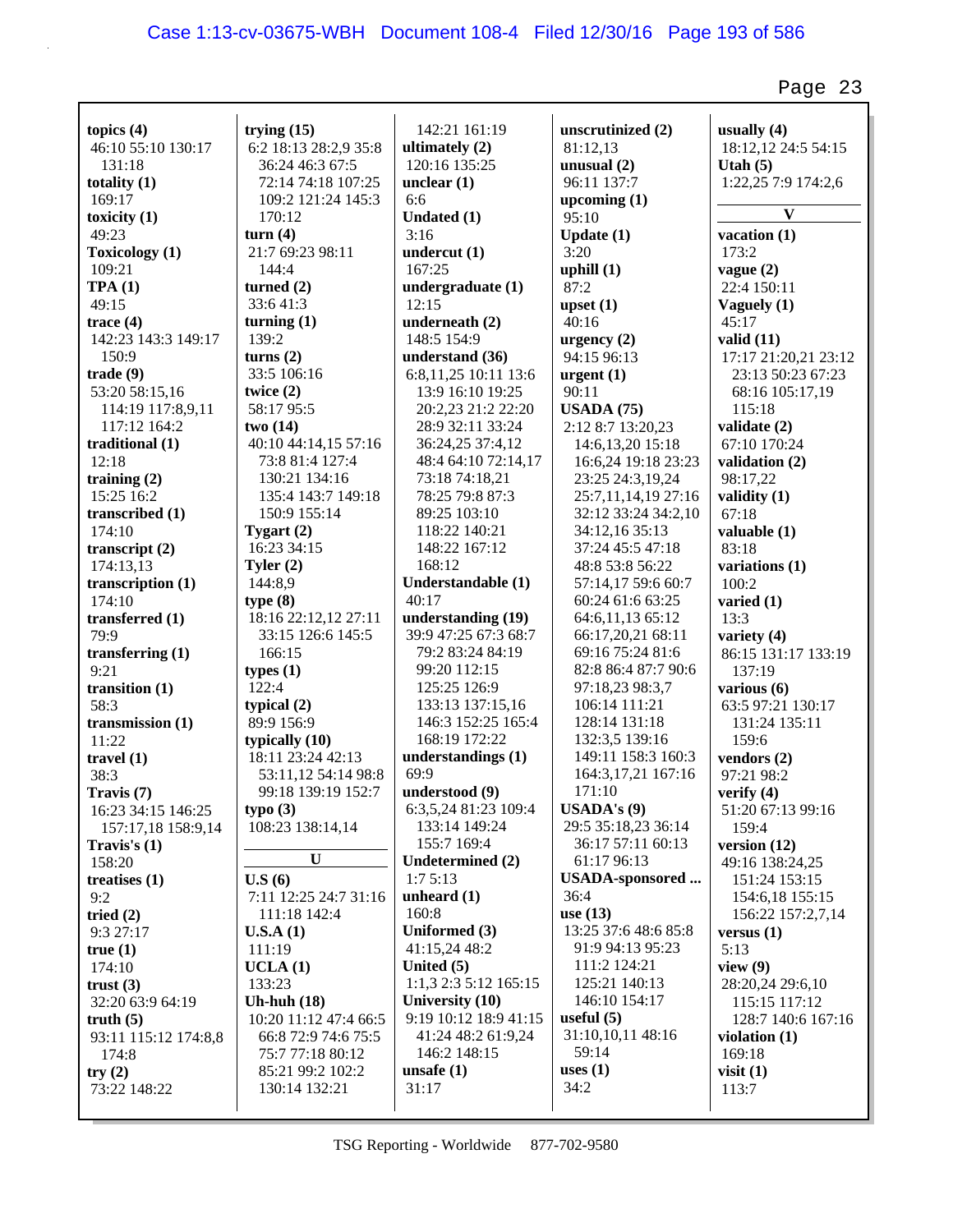| visits $(1)$            | Watson $(4)$         | witness $(62)$      | 150:15 160:7                          | 27:14,20 28:4,6,10    |
|-------------------------|----------------------|---------------------|---------------------------------------|-----------------------|
| 28:11                   | 144:7,24 146:18      | 5:5 17:5 20:2,12,22 | write $(2)$                           | Zhang $(3)$           |
| voice $(2)$             | 147:4                | 21:20 22:8,17 23:8  | 17:13 53:11                           | 4:15 147:23 153:20    |
| 81:19 164:4             | way (13)             | 23:12 27:9 28:24    | writing $(3)$                         |                       |
| volume $(1)$            | 6:7 29:24 51:20,24   | 29:16,22 30:2,8,12  | 72:16 110:8 117:9                     | $\bf{0}$              |
| 149:23                  | 57:5 68:9 73:19,20   | 30:21 31:20 47:19   | written $(2)$                         | 0.1(2)                |
| vs(1)                   | 79:19 82:20 129:17   | 49:25 50:12 55:4    | 75:22 84:5                            | 112:6 122:18          |
| 1:6                     | 145:19 150:17        | 60:3,10,22 63:2     | wrong $(4)$                           | $0001191 - 1(1)$      |
|                         | ways $(2)$           | 66:3 68:15 74:2     | 20:17 125:6 161:5                     | 139:2                 |
| W                       | 17:16 155:5          | 75:10 77:20 83:24   | 170:11                                | 07102(1)              |
| <b>WADA (10)</b>        | we'll $(15)$         | 84:25 85:20 88:15   | wrote $(5)$                           | 2:10                  |
| 13:7 16:5 26:11,12,13   | 5:23 19:4,5 61:25    | 89:15 94:3 100:16   | 109:18 112:10 115:10                  |                       |
| 26:23,25 96:6           | 62:2 73:22 79:18     | 101:19 102:16       | 129:18 169:7                          | 1                     |
| 133:22 152:14           | 95:25 135:14         | 103:20 107:9 116:3  | WW(1)                                 | 1(27)                 |
| WADA's $(1)$            | 138:17 145:18        | 123:16 133:2 137:6  | 149:20                                | 3:9 65:17,19,20 69:22 |
| 26:6                    | 151:23 160:23        | 143:19 145:15       | www.DrugTesting                       | 69:24 78:16 85:20     |
| wait $(2)$              | 161:6,8              | 146:13 147:12       | 154:10                                | 85:23 86:3 89:7,9     |
| 149:25 171:20           | we're $(8)$          | 154:15 157:11,13    | Wyszumiala (5)                        | 98:11 117:23          |
| waiting $(1)$           | 21:11 31:25 61:24    | 164:18 165:8        | 113:20 114:10 115:9                   | 123:19 127:10         |
| 128:3                   | 109:2 116:24         | 171:24 172:2,10     | 146:20 158:17                         | 129:12,17 133:25      |
| walk $(1)$              | 132:20 152:16        | 174:7,13,17         |                                       | 138:5 141:16 144:5    |
| 150:21                  | 163:20               | Woods $(2)$         | $\mathbf X$                           | 151:7 161:4,17        |
| want $(19)$             | we've(5)             | 147:23 153:20       | X(3)                                  | 167:9 168:25          |
| 6:19 25:6 67:25 73:15   | 32:12 64:3 94:14     | word $(5)$          | 3:1,751:11                            | 1,3(1)                |
| 79:13 81:22 89:5        | 116:21 117:16        | 16:19 85:8 125:23   |                                       | 4:13                  |
| 95:13 99:6 103:11       | web $(2)$            | 135:24 150:13       | $\mathbf Y$                           | 1,3-Dimethylamyla     |
| 117:8 136:18,19         | 51:21 79:6           | worded $(1)$        | Y(1)                                  | 1:8 147:20 153:12     |
| 137:9 145:17,19         | website $(3)$        | 29:24               | 51:11                                 | $1:13$ -cv-13675-WB   |
| 149:25 165:9 166:9      | 48:3 53:22 59:4      | words $(5)$         | yeah $(17)$                           | 1:7                   |
| wanted $(13)$           | websites $(3)$       | 50:22 51:9 81:22    | 10:6 17:12 34:20                      | 10(11)                |
| 36:25 40:21 51:10       | 76:11 96:6 115:17    | 94:13 170:12        | 43:25 51:19 73:13                     | 3:22 102:15 103:16    |
| 67:10 78:9 81:19        | week $(1)$           | work (14)           | 76:7,21 81:3 96:25                    | 112:8 122:19 143:5    |
| 99:10,24 103:10         | 42:11                | 11:24 24:7 37:21    | 146:17 148:20                         | 149:19 153:24         |
| 131:21 136:13           | weighed $(1)$        | 41:21,23 46:15,19   | 149:7 150:21 152:9                    | 155:25 165:18         |
| 170:24,24               | 81:6                 | 48:14 113:15        | 164:14 165:21                         | 166:2                 |
| wants $(1)$             | weight $(7)$         | 116:11 126:22       | year $(13)$                           | 100(5)                |
| 30:5                    | 149:19,19,20,20,22   | 142:12 145:3        | 11:6 14:14 23:22                      | 3:20 42:19 136:20     |
| warning $(11)$          | 153:25,25            | 172:25              | 24:23 39:18 55:7                      | 140:4 171:12          |
| 4:8 57:6 137:12,16,20   | weird $(1)$          | worked (7)          | 56:9 58:18 70:18                      | 1000(2)               |
| 137:21 139:8,12         | 30:21                | 7:17 70:14 71:12,13 | 95:9,12 96:3 137:2                    | 118:8 137:25          |
| 140:8,22,25             | went $(6)$           | 71:25 104:2 157:18  | years $(14)$                          | 102(1)                |
|                         | 9:8 26:9 55:7 95:6,9 | working $(9)$       |                                       | 3:22                  |
| warranted (1)<br>169:19 | 95:11                | 16:16 31:6 35:11    | 10:18 13:22 15:6,21<br>16:4 18:7 25:2 |                       |
| Waseem (7)              | weren't $(4)$        | 37:14,15 89:4 149:4 |                                       | 10794(1)              |
|                         | 8:21 116:5 136:20    | 151:3 160:6         | 30:14 40:10 55:22                     | 93:25                 |
| 109:25 121:7 123:25     |                      | works $(3)$         | 95:6 97:2,23 130:16                   | 108(1)                |
| 125:18 128:22           | 146:6                | 57:22 90:2 152:13   | yesterday $(2)$                       | 3:23                  |
| 134:3 161:22            | whatsoever (1)       | world $(3)$         | 7:19 9:21                             | 10807(1)              |
| <b>Washington</b> (1)   | 132:13               |                     | young $(2)$                           | 141:14                |
| 2:4                     | Wheat $(3)$          | 40:22 72:12 96:19   | 112:4 122:16                          | 10886(3)              |
| wasn't $(11)$           | 1:125:12,19          | worry $(1)$         | Z                                     | 137:25 138:11,13      |
| 7:17 12:4 15:12 30:13   | who-sent $(1)$       | 16:9                |                                       | 10th $(2)$            |
| 41:4 57:17 68:13        | 89:17                | worthy $(1)$        | Z(2)                                  | 127:22 128:22         |
| 102:22 123:4            | Wiley $(2)$          | 164:5               | 51:11 167:7                           | 11(8)                 |
| 137:10 160:5            | 141:21 148:9         | wouldn't (7)        | Zachary $(2)$                         | 3:23 74:12 94:10      |
| water $(1)$             | Wingard $(1)$        | 99:15 106:20 128:7  | 151:19 156:6                          | 97:15 108:20,21       |
| 45:14                   | 65:11                | 128:17 133:10       | Zealand $(5)$                         | 109:7 122:7           |
|                         |                      |                     |                                       |                       |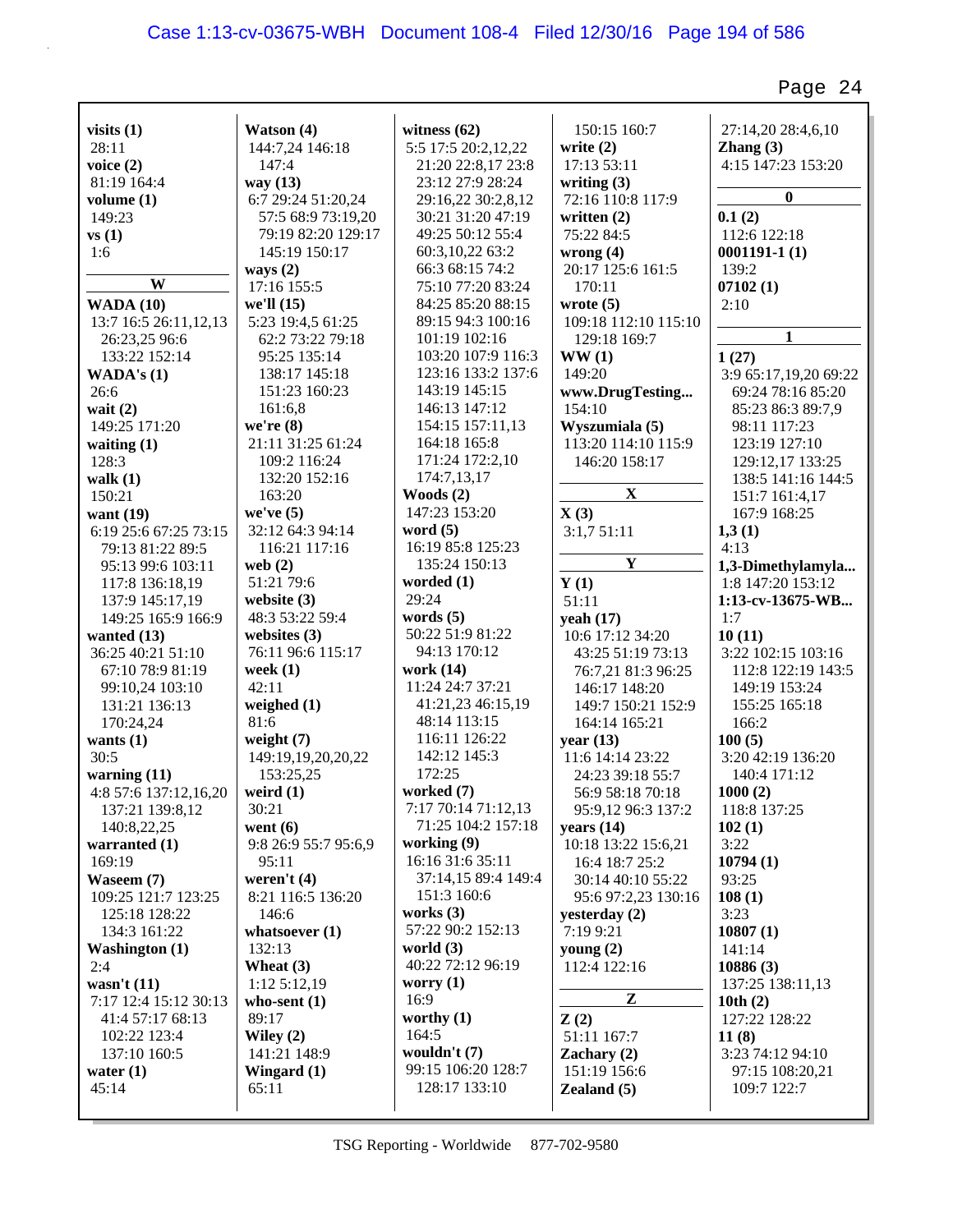| 111(1)                | 9:22                 | 114:10 115:8         | 2784(1)                 | 4163(1)               |
|-----------------------|----------------------|----------------------|-------------------------|-----------------------|
| 2:14                  | 1996(1)              | 116:15 117:18        | 110:20                  | 127:7                 |
| 113(1)                | 167:7                | 118:2 120:7 121:8    | 27840 (2)               | 4318(1)               |
| 3:25                  | 19th(1)              | 124:2 160:10         | 108:23 111:13           | 114:3                 |
| 116738(1)             | 174:17               | 166:11 168:5 169:7   | 27853(1)                | 4319(1)               |
| 1:16                  | 1st $(7)$            | 2012 (37)            | 111:25                  | 116:14                |
| 11th(1)               | 83:5 85:11 86:5,23   | 4:3,4,6,8,9,12,15,15 | 27854 (2)               | 4320(2)               |
| 75:13                 | 87:24 121:8 123:25   | 4:18 9:5 29:12,14    | 110:20 111:13           | 114:5 115:7           |
| 12(2)                 |                      | 30:15 56:11 58:13    | 27864(1)                | 4330(1)               |
| 3:25 113:25           | $\overline{2}$       | 58:14 62:17 108:23   | 110:25                  | 123:14                |
| 123(1)                | 2(11)                | 125:17 128:22        | 27th(4)                 | 4346(3)               |
| 4:1                   | 3:11 73:10 77:15     | 134:4 136:11,24      | 115:8 117:18 118:2      | 100:9,12 108:22       |
| 125(1)                | 87:16 98:16 106:2    | 137:6 138:8 139:5    | 140:2                   | 4351(1)               |
| 4:3                   | 116:13 118:5         | 140:2 146:22         | 29th(1)                 | 101:4                 |
| 127(1)                | 142:22 143:4         | 147:16 148:7,8,8     | 80:10                   | 4362(1)               |
| 4:4                   | 146:15               | 154:4,5,5 158:19     | 2nd(1)                  | 100:14                |
| 129(1)                | 2.5(4)               | 165:5                | 90:23                   | 450(1)                |
|                       | 112:7 122:18,23,24   | 2013(3)              |                         |                       |
| 4:6                   |                      | 4:19 56:11 58:14     | $\overline{\mathbf{3}}$ | 2:4                   |
| 13(4)                 | 2:35(1)              |                      |                         | 46204 (1)             |
| 4:1 92:5 123:10,11    | 173:7                | 2014(1)              | 3(8)                    | 2:15                  |
| 137(1)                | 20(2)                | 162:3                | 3:12 66:6 78:5 82:6     | 4th(1)                |
| 4:8                   | 4:13 153:7           | 2016(5)              | 108:10 114:4 115:6      | 125:17                |
| 13th $(3)$            | 200(1)               | 1:18 173:23 174:9,18 | 143:9                   |                       |
| 78:3,22 169:7         | 7:12                 | 175:23               | 3:33(2)                 | 5                     |
| 14(7)                 | 2000(1)              | 20530(1)             | 105:24 106:4            | 5(4)                  |
| 1:18 4:3 111:24 122:6 | 16:7                 | 2:4                  | 30(1)                   | 3:3,15 91:17 147:6    |
| 125:12,13 174:9       | 2001(1)              | 20th(3)              | 147:16                  | 52(1)                 |
| 141(1)                | 16:7                 | 70:7 148:7 154:4     | $30(e)$ (1)             | 108:10                |
| 4:9                   | 2009(2)              | 21(3)                | 174:12                  | 5555(1)               |
| 145(1)                | 13:22 53:8           | 4:15 157:25 158:2    | 3050(1)                 | 7:11                  |
| 4:12                  | 201(1)               | 2144(2)              | 7:8                     | 5th(1)                |
| 14th $(2)$            | 168:25               | 160:25 162:20        | 30th(1)                 | 2:4                   |
| 99:5 162:3            | 2010 (26)            | 2181(1)              | 120:7                   |                       |
| 15(3)                 | 3:11, 12, 14, 15, 17 | 145:20               | 31st(1)                 | 6                     |
| 4:4 127:6,8           | 42:19 45:4 72:13     | 2185(1)              | 160:10                  | 6(13)                 |
| 153(1)                | 73:4 74:12 75:14     | 147:7                | 3480(2)                 | 3:16 92:13,15 100:19  |
| 4:13                  | 78:3,22 83:5 85:11   | 22(3)                | 65:18 69:23             | 101:3 103:24          |
| 158(1)                | 85:23 86:5,23 87:24  | 4:16 159:14,15       | 3482(1)                 | 104:16,22 105:24      |
|                       | 89:9 90:23 92:5      | 22nd(1)              |                         |                       |
| 4:15                  | 94:10 95:11 104:5    | 146:22               | 66:7<br>36(1)           | 148:8 154:5 166:11    |
| 159(1)                | 157:24               | 23(5)                |                         | 168:5                 |
| 4:16                  |                      |                      | 1:21                    | 6:16(1)               |
| 16(2)                 | 2010-April (1)       | 4:18 160:24 161:2,12 | 3768(1)                 | 89:12                 |
| 4:6 129:15            | 3:22                 | 162:18               | 125:12                  | 65(1)                 |
| 161 $(2)$             | $2010$ -May $(1)$    | 2303(1)              |                         | 3:9                   |
| 4:18,19               | 4:16                 | 158:3                | $\overline{\mathbf{4}}$ | 6th(3)                |
| 165(1)                | 2010-to-2014 (1)     | 24(5)                | 4(6)                    | 106:4 108:10 119:18   |
| 3:4                   | 16:13                | 4:19 161:8,9,12,14   | 3:14 74:4 75:2 87:10    |                       |
| 17(4)                 | 2011 (38)            | 24th(1)              | 87:11 129:12            | 7                     |
| 4:8 137:22,23 138:22  | 3:9,19,20,22,25 4:1  | 158:19               | 4:31(3)                 | 7(4)                  |
| 18(3)                 | 4:16 42:20 45:4      | 25(1)                | 102:11,18 107:13        | 3:17 93:25 94:2 143:8 |
| 4:9 141:13 145:25     | 56:11 70:7,20 72:13  | 167:9                | 40(1)                   | 7070(1)               |
| 19(4)                 | 73:5 85:22 95:11     | 25,000(1)            | 73:20                   | 87:8                  |
| 4:12 145:13,14 157:2  | 97:15 98:13 99:5     | 32:18                | 40s(1)                  | 7072(2)               |
| 1900(1)               | 100:19 103:24        | 27(4)                | 44:25                   | 82:8 86:4             |
| 1:21                  | 104:16,22 105:24     | 114:10 116:15 138:8  | 411(1)                  | 73(1)                 |
| 1993(1)               | 106:4 108:10         | 139:5                | 48:3                    | 3:11                  |
|                       |                      |                      |                         |                       |